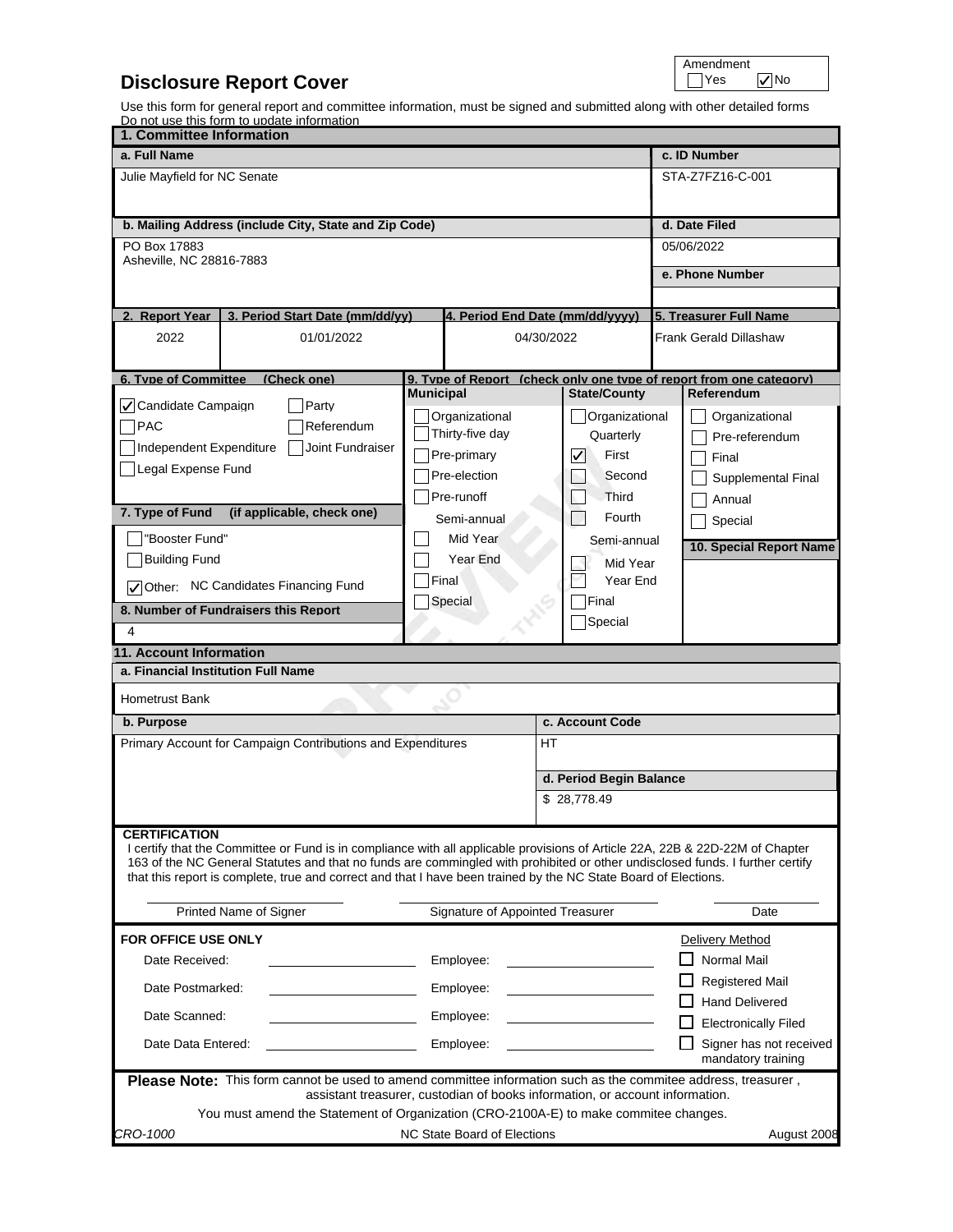| <b>Disclosure Report Cover Addendum</b><br>Use this form to report additional bank account information that did not fit on the Disclosure Report Cover                                                                                                                                                                                                                                         |                         |                                                                                                       | Amendment<br>Yes<br>$ v $ No |
|------------------------------------------------------------------------------------------------------------------------------------------------------------------------------------------------------------------------------------------------------------------------------------------------------------------------------------------------------------------------------------------------|-------------------------|-------------------------------------------------------------------------------------------------------|------------------------------|
| 1. Committee Full Name (and Fund if applicable)                                                                                                                                                                                                                                                                                                                                                |                         |                                                                                                       | 2. ID Number                 |
| Julie Mayfield for NC Senate                                                                                                                                                                                                                                                                                                                                                                   |                         |                                                                                                       | STA-Z7FZ16-C-001             |
| 3. Account Information                                                                                                                                                                                                                                                                                                                                                                         |                         |                                                                                                       |                              |
| a. Financial Institution Full Name                                                                                                                                                                                                                                                                                                                                                             |                         |                                                                                                       |                              |
| Paypal                                                                                                                                                                                                                                                                                                                                                                                         |                         |                                                                                                       |                              |
| b. Purpose                                                                                                                                                                                                                                                                                                                                                                                     | c. Code                 |                                                                                                       |                              |
| Credit Card swipe contributions                                                                                                                                                                                                                                                                                                                                                                | PP                      |                                                                                                       |                              |
| and online disbursements for<br>campaign                                                                                                                                                                                                                                                                                                                                                       | d. Period Begin Balance |                                                                                                       |                              |
|                                                                                                                                                                                                                                                                                                                                                                                                | \$1,609.31              |                                                                                                       |                              |
| 163 of the NC General Statutes and that no funds are commingled with prohibited or other non-disclosed funds. I further certify<br>that this report is complete, true and correct and that I have been trained by the NC State Board of Elections.<br>Printed Name of Signer<br>Please Note: This cover sheet cannot be used to amend committee information such the committee name or account |                         | Signature of Appointed Treasurer                                                                      | Date                         |
|                                                                                                                                                                                                                                                                                                                                                                                                |                         | information.<br>You must amend the Statement of Organization (CRO-2100A-E) to make committee changes. |                              |
| CRO-1010                                                                                                                                                                                                                                                                                                                                                                                       |                         | NC State Board of Elections                                                                           | December 2007                |
|                                                                                                                                                                                                                                                                                                                                                                                                | <b>Popular Flie</b>     |                                                                                                       |                              |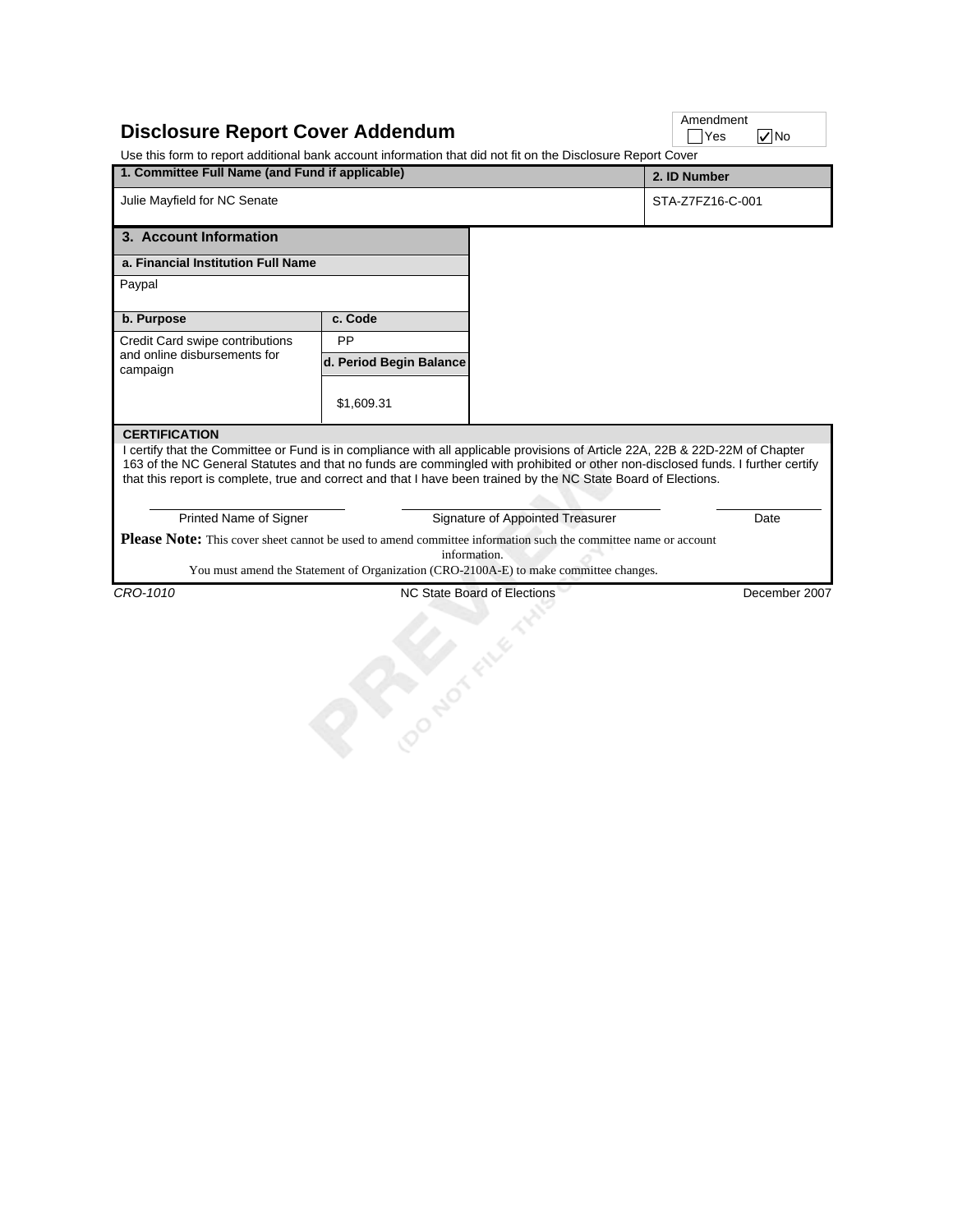## **Detailed Summary**

Use this form to summarize all disclosure reporting forms and to total monetary information

|                                                                                 | 1. Committee Full Name (and Fund if applicable) |                                              |                                            |
|---------------------------------------------------------------------------------|-------------------------------------------------|----------------------------------------------|--------------------------------------------|
| Julie Mayfield for NC Senate                                                    | 2022 First Quarter                              | STA-Z7FZ16-C-001                             |                                            |
| <b>Start of Election Cycle:</b><br>January 1,<br>2021                           |                                                 | <b>Total this</b><br><b>Reporting Period</b> | <b>Total this</b><br><b>Election Cycle</b> |
| 4) Cash on Hand at Start                                                        |                                                 | \$25,522.66                                  | \$29,011.59                                |
| <b>RECEIPTS</b>                                                                 |                                                 |                                              |                                            |
| 5) Aggregated Contributions from Individuals                                    | $(CRO-1205)$                                    | \$932.00                                     | \$2,377.49                                 |
| 6) Contributions from Individuals                                               | $(CRO-1210)$                                    | \$29,648.22                                  | \$52,609.99                                |
| 7) Contributions from Political Party Committees                                | (CRO-1220)                                      | \$0.00                                       | \$0.00                                     |
| 8) Contributions from Other Political Committees                                | (CRO-1230)                                      | \$6,100.00                                   | \$6,100.00                                 |
| 9) Loan Proceeds                                                                | $(CRO-1410)$                                    | \$0.00                                       | \$0.00                                     |
| 10) Refunds/Reimbursements To the Committee                                     | (CRO-1240)                                      | \$0.00                                       | \$0.00                                     |
| 11) Other Receipt Sources                                                       |                                                 |                                              |                                            |
| 11a) Interest on Bank Accounts                                                  | $(CRO-1250)$                                    | \$0.00                                       | \$0.00                                     |
| 11b) Contributions from Not-for-Profit Organizations                            | $(CRO-1250)$                                    | \$0.00                                       | \$0.00                                     |
| 11c) Outside Sources of Income                                                  | (CRO-1250)                                      | \$0.00                                       | \$0.00                                     |
| 11d) Legal Expense Fund - Other Sources                                         | $(CRO-1270)$                                    | \$0.00                                       | \$0.00                                     |
| 11e) Exempt Purchase Price Sales                                                | $(CRO-1265)$                                    | \$0.00                                       | \$0.00                                     |
| 2) TOTAL RECEIPTS (Add lines 5, 6, 7, 8, 9, 10, 11a, 11b, 11c, 11d, and 11e)    |                                                 | \$36,680.22                                  | \$61,087.48                                |
| <b>EXPENDITURES</b>                                                             |                                                 |                                              |                                            |
| 3) Disbursements                                                                |                                                 |                                              |                                            |
| 13a) Operating Expenditures                                                     | $(CRO-1310)$                                    | $\mathcal{S}$<br>\$21,895.90                 | \$44,792.09                                |
| 13b) Contributions to Candidates/Political Committees                           | $(CRO-1310)$                                    | \$1,400.00                                   | \$6,400.00                                 |
| 13c) Coordinated Party Expenditures                                             | $(CRO-1310)$                                    | \$0.00                                       | \$0.00                                     |
| 14) Aggregated Non-Media Expenditures                                           | $(CRO-1315)$                                    | \$31.12                                      | \$31.12                                    |
| 15) Loan Repayments                                                             | (CRO-1420)                                      | \$0.00                                       | $\sqrt{$0.00}$                             |
| 16) Refunds/Reimbursements From the Committee                                   | $(CRO-1320)$                                    | \$250.00                                     | \$250.00                                   |
| 17) In-Kind Contributions                                                       | $(CRO-1510)$                                    | \$1,701.00                                   | \$1,701.00                                 |
| 18) TOTAL EXPENDITURES (Add lines 13a, 13b, 13c, 14, 15, 16 and 17)             |                                                 | \$25,278.02                                  | \$53,174.21                                |
| 19) Cash on Hand at End (Add lines 4 and 12 together, then subtract<br>line 18) |                                                 | \$36,924.86                                  | \$36,924.86                                |
| <b>ADDITIONAL INFORMATION</b>                                                   |                                                 |                                              |                                            |
| 20) Non-Monetary Gifts Given to Other Committees                                | (CRO-1330)                                      | \$0.00                                       |                                            |
| 21) Outstanding Loans (incl. ones from other campaigns)                         | $(CRO-1430)$                                    | \$0.00                                       |                                            |
| 22) Debts and Obligations owed By the Committee                                 | $(CRO-1610)$                                    | \$0.00                                       |                                            |
| 23) Debts and Obligations owed To the Committee                                 | $(CRO-1620)$                                    | \$0.00                                       |                                            |
| 24) Account Transfers Within the Committee                                      | (CRO-1720)                                      | \$0.00                                       |                                            |
| 25) Administrative Support                                                      | (CRO-1710)                                      | \$0.00                                       | \$0.00                                     |
| 26) Forgiven Loans                                                              | (CRO-1440)                                      | \$0.00                                       | \$0.00                                     |
| 27) 48-Hour Notice Reports Sum                                                  | (CRO-2220)                                      | \$0.00                                       | \$0.00                                     |
| 28) Contributions to be Refunded                                                | $(CRO-1215)$                                    | \$0.00                                       | \$0.00                                     |
| CRO-1100                                                                        | NC State Board of Elections                     |                                              | August 2008                                |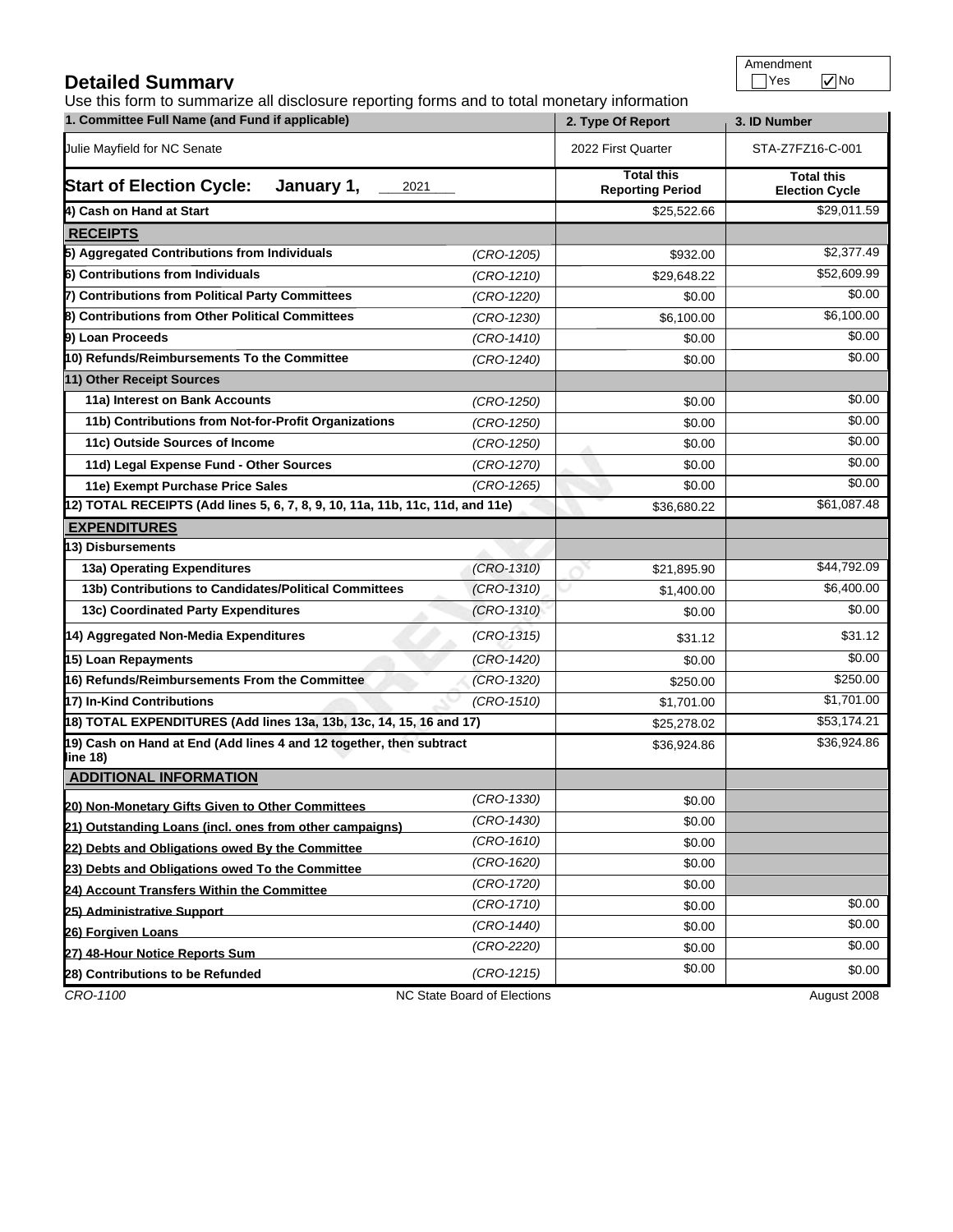|                      |                                                 | <b>Aggregated Contributions from Individuals</b> | Optional form used to report NC Contributions From Individuals of \$50 or less | Page 4 of 73         |              | Amendment<br>$\sqrt{ }$ No<br>Yes |  |
|----------------------|-------------------------------------------------|--------------------------------------------------|--------------------------------------------------------------------------------|----------------------|--------------|-----------------------------------|--|
|                      | 1. Committee Full Name (and Fund if applicable) |                                                  |                                                                                |                      | 2. ID Number |                                   |  |
|                      | Julie Mayfield for NC Senate                    |                                                  |                                                                                |                      |              | STA-Z7FZ16-C-001                  |  |
|                      | 3. Contributor Information                      |                                                  |                                                                                |                      |              |                                   |  |
| a. Amend             | b. Account Code                                 | c. Form of Payment                               | d. In Kind Description                                                         | e. Date (mm/dd/yyyy) |              | f. Amount                         |  |
| Add<br>Remove        | PP                                              | <b>Credit Card</b>                               |                                                                                | 03/02/2022           |              | \$50.00                           |  |
| Add<br>Remove        | HT                                              | <b>Credit Card</b>                               |                                                                                | 03/04/2022           |              | \$25.00                           |  |
| Add<br>Remove        | HT                                              | <b>Credit Card</b>                               |                                                                                | 03/07/2022           |              | \$10.00                           |  |
| Add<br>Remove        | PP                                              | <b>Credit Card</b>                               |                                                                                | 03/18/2022           |              | \$2.00                            |  |
| Add<br>Remove        | HT                                              | Check                                            |                                                                                | 03/20/2022           |              | \$50.00                           |  |
| Add<br>Remove        | HT                                              | <b>Credit Card</b>                               |                                                                                | 03/26/2022           |              | \$50.00                           |  |
| Add<br>Remove        | HT                                              | <b>Credit Card</b>                               |                                                                                | 03/26/2022           |              | \$10.00                           |  |
| Add<br>Remove        | HT                                              | Check                                            |                                                                                | 03/30/2022           |              | \$30.00                           |  |
| Add<br>Remove        | HT                                              | Check                                            |                                                                                | 03/31/2022           |              | \$30.00                           |  |
| Add<br>Remove        | HT                                              | <b>Credit Card</b>                               |                                                                                | 04/03/2022           |              | \$50.00                           |  |
| Add<br>Remove        | PP                                              | <b>Credit Card</b>                               |                                                                                | 04/08/2022           |              | \$50.00                           |  |
| $\int$ Add<br>Remove | PP                                              | Credit Card                                      |                                                                                | 04/08/2022           |              | \$50.00                           |  |
| Add<br>Remove        | PP                                              | <b>Credit Card</b>                               |                                                                                | 04/10/2022           |              | \$50.00                           |  |
| Add<br>Remove        | PP                                              | <b>Credit Card</b>                               |                                                                                | 04/10/2022           |              | \$50.00                           |  |
| Add<br>Remove        | PP                                              | <b>Credit Card</b>                               |                                                                                | 04/10/2022           |              | \$25.00                           |  |

**4. Total only this Page 5. Total of ALL CRO-1205 Pages** *(This line must be on line 5 of Detailed Summary Page CRO-1100)* \$532.00 \$932.00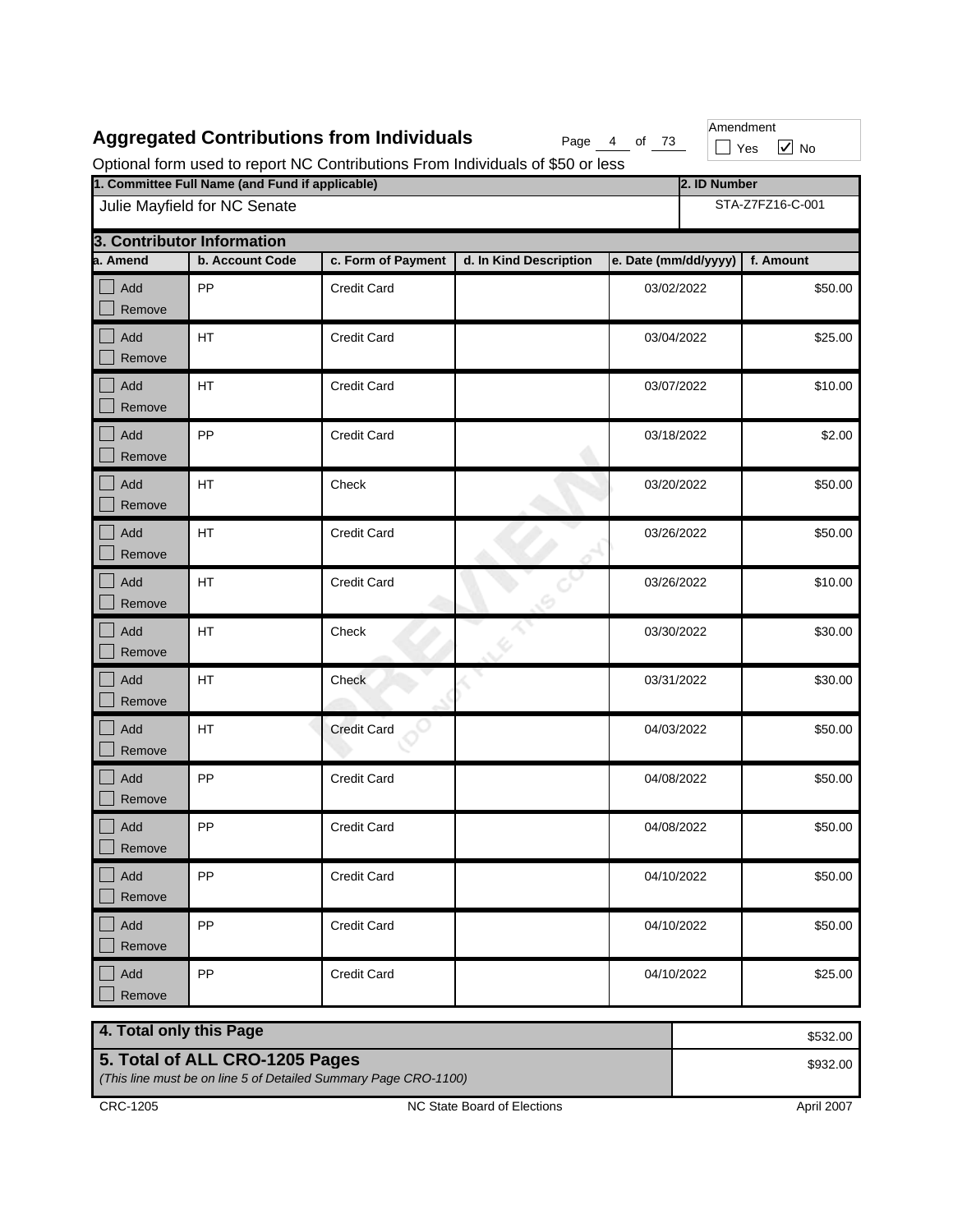|  |  | <b>Aggregated Contributions from Individuals</b> |
|--|--|--------------------------------------------------|
|--|--|--------------------------------------------------|

Page  $\frac{5}{10}$  of  $\frac{73}{10}$ 

Amendment  $\Box$  Yes  $\boxed{\checkmark}$  No

Optional form used to report NC Contributions From Individuals of \$50 or less

| 1. Committee Full Name (and Fund if applicable) |                            |                    |                        |                      | 2. ID Number     |           |  |  |
|-------------------------------------------------|----------------------------|--------------------|------------------------|----------------------|------------------|-----------|--|--|
| Julie Mayfield for NC Senate                    |                            |                    |                        |                      | STA-Z7FZ16-C-001 |           |  |  |
|                                                 | 3. Contributor Information |                    |                        |                      |                  |           |  |  |
| a. Amend                                        | b. Account Code            | c. Form of Payment | d. In Kind Description | e. Date (mm/dd/yyyy) |                  | f. Amount |  |  |
| Add<br>Remove                                   | PP                         | Credit Card        |                        | 04/11/2022           |                  | \$50.00   |  |  |
| Add<br>Remove                                   | <b>HT</b>                  | <b>Credit Card</b> |                        | 04/20/2022           |                  | \$50.00   |  |  |
| Add<br>Remove                                   | <b>HT</b>                  | <b>Credit Card</b> |                        | 04/21/2022           |                  | \$50.00   |  |  |
| Add<br>Remove                                   | <b>HT</b>                  | Check              |                        | 04/24/2022           |                  | \$25.00   |  |  |
| Add<br>Remove                                   | <b>HT</b>                  | Check              |                        | 04/24/2022           |                  | \$25.00   |  |  |
| Add<br>Remove                                   | <b>HT</b>                  | <b>Credit Card</b> |                        | 04/24/2022           |                  | \$50.00   |  |  |
| Add<br>Remove                                   | <b>HT</b>                  | <b>Credit Card</b> |                        | 04/25/2022           |                  | \$50.00   |  |  |
| Add<br>Remove                                   | <b>HT</b>                  | <b>Credit Card</b> |                        | 04/28/2022           |                  | \$50.00   |  |  |
| Add<br>Remove                                   | HT                         | <b>Credit Card</b> |                        | 04/28/2022           |                  | \$50.00   |  |  |
|                                                 |                            |                    |                        |                      |                  |           |  |  |

| 4. Total only this Page                                                                           |                             | \$400.00          |
|---------------------------------------------------------------------------------------------------|-----------------------------|-------------------|
| 5. Total of ALL CRO-1205 Pages<br>(This line must be on line 5 of Detailed Summary Page CRO-1100) |                             | \$932.00          |
| CRC-1205                                                                                          | NC State Board of Elections | <b>April 2007</b> |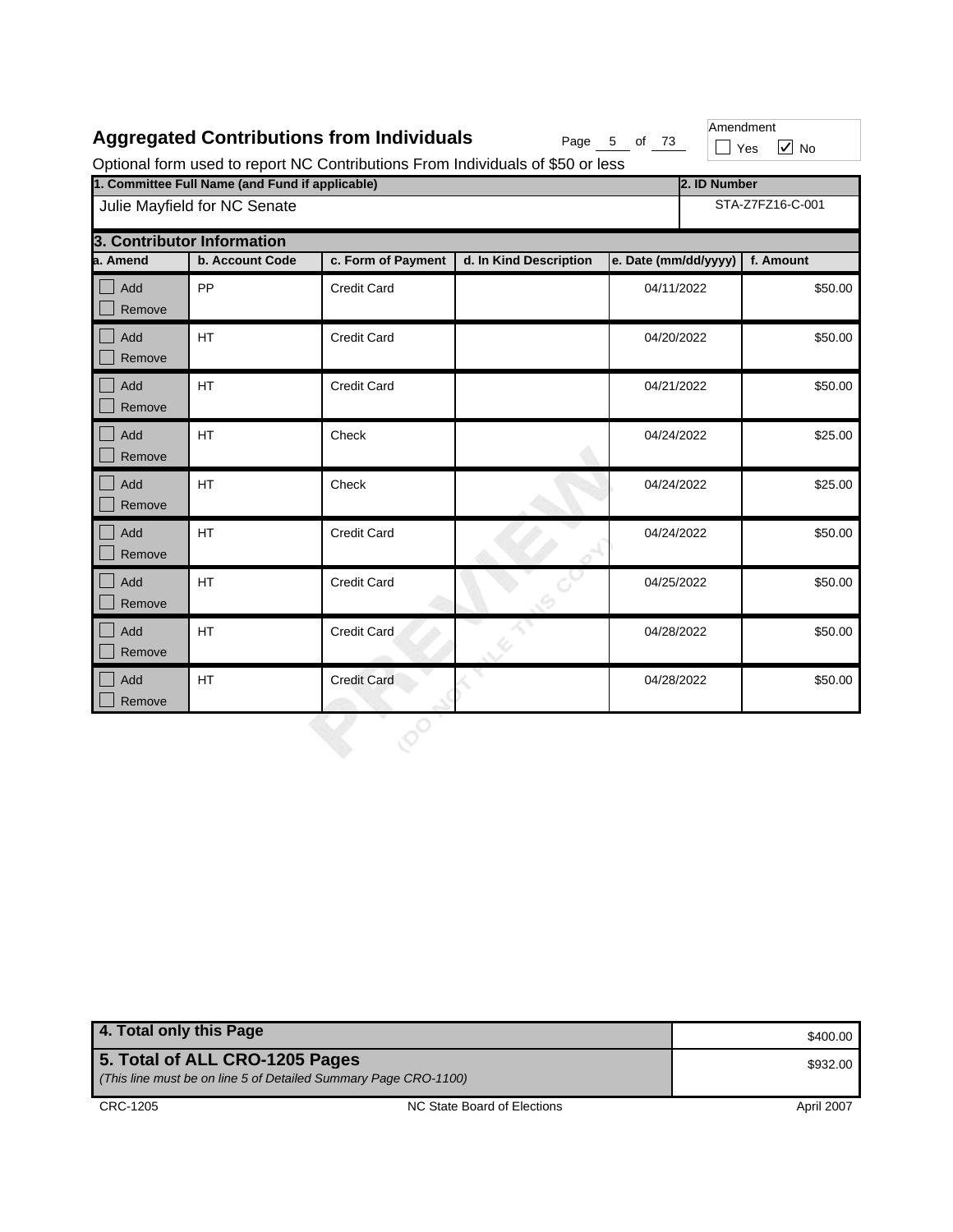| 1205 is not used         | <b>Contributions from Individuals</b>           |                                            |                | Page 6 of 73<br>Use this form to report individual contributions over \$50 or contributions under \$50 if form CRO |  | Amendment<br>Yes        |         | $\sqrt{}$ No |
|--------------------------|-------------------------------------------------|--------------------------------------------|----------------|--------------------------------------------------------------------------------------------------------------------|--|-------------------------|---------|--------------|
|                          | 1. Committee Full Name (and Fund if applicable) |                                            |                |                                                                                                                    |  | 2. ID Number            |         |              |
|                          | Julie Mayfield for NC Senate                    |                                            |                |                                                                                                                    |  | STA-Z7FZ16-C-001        |         |              |
|                          | 3. Contributor Information                      |                                            | <b>Add</b>     | Remove                                                                                                             |  |                         |         |              |
|                          | a. Full Name, Mailing Address & Phone           |                                            |                | b. Job Title/Profession                                                                                            |  | d. Comments             |         |              |
|                          | (include city, state, & zip)                    |                                            |                | Doctor of Chinese Medicine and                                                                                     |  | Prior: \$25.00          |         |              |
| caroline proctor         |                                                 |                                            |                | Acupuncture                                                                                                        |  |                         |         |              |
| 91 Tacoma Cir            |                                                 |                                            |                | c. Employer's Name/Specific Field                                                                                  |  |                         |         |              |
| (828) 713-2979           | Asheville, NC 28801-1648                        |                                            |                | Self Employed at Elemental Health                                                                                  |  |                         |         |              |
|                          |                                                 |                                            | <b>LLC</b>     |                                                                                                                    |  | e. Election Sum to Date |         |              |
|                          |                                                 |                                            |                |                                                                                                                    |  |                         |         | \$525.00     |
| f. Prior                 | g. Account Code                                 | h. Form of Payment                         |                | i. In-Kind Description                                                                                             |  | j. Date                 |         | k. Amount    |
| $\overline{\mathsf{v}}$  | <b>HT</b>                                       | <b>Credit Card</b>                         |                |                                                                                                                    |  | 04/06/2021              | $\star$ | \$25.00      |
|                          | 3. Contributor Information                      |                                            | Add            | Remove                                                                                                             |  |                         |         |              |
|                          | a. Full Name, Mailing Address & Phone           |                                            |                | b. Job Title/Profession                                                                                            |  | d. Comments             |         |              |
|                          | (include city, state, & zip)                    |                                            |                | Retired                                                                                                            |  | Prior: \$25.00          |         |              |
|                          | <b>Howard BERKOWITZ</b>                         |                                            |                |                                                                                                                    |  |                         |         |              |
|                          | 254 Fennel Dun Cir                              |                                            |                | c. Employer's Name/Specific Field                                                                                  |  |                         |         |              |
| (407) 489-6662           | Biltmore Lake, NC 28715-8910                    |                                            | <b>Retired</b> |                                                                                                                    |  |                         |         |              |
|                          |                                                 |                                            |                |                                                                                                                    |  | e. Election Sum to Date |         |              |
|                          |                                                 |                                            |                |                                                                                                                    |  |                         |         | \$79.00      |
| f. Prior                 | g. Account Code                                 | h. Form of Payment                         |                | i. In-Kind Description                                                                                             |  | j. Date                 |         | k. Amount    |
| $\overline{\mathsf{v}}$  | <b>HT</b>                                       | <b>Credit Card</b>                         |                |                                                                                                                    |  | 11/22/2021              |         | \$25.00      |
|                          | 3. Contributor Information                      |                                            | <b>Add</b>     | Remove                                                                                                             |  |                         |         |              |
|                          | a. Full Name, Mailing Address & Phone           |                                            |                | b. Job Title/Profession                                                                                            |  | d. Comments             |         |              |
|                          | (include city, state, & zip)                    |                                            |                | Technologist                                                                                                       |  | Prior: \$41.69          |         |              |
| <b>Andrew Pardue</b>     |                                                 |                                            |                |                                                                                                                    |  |                         |         |              |
| 284 Riverview Dr         |                                                 |                                            |                | c. Employer's Name/Specific Field                                                                                  |  |                         |         |              |
| (972) 955-9873           | Asheville, NC 28806-4403                        |                                            |                | <b>Datatrac Corporation</b>                                                                                        |  |                         |         |              |
|                          |                                                 |                                            |                |                                                                                                                    |  | e. Election Sum to Date |         |              |
|                          |                                                 |                                            |                |                                                                                                                    |  |                         |         | \$91.69      |
| f. Prior                 | g. Account Code                                 | h. Form of Payment                         |                | i. In-Kind Description                                                                                             |  | j. Date                 |         | k. Amount    |
| $\vert\!\!\sqrt{2}\vert$ | PP                                              | <b>Electronic Funds</b><br><u>Tranefor</u> |                |                                                                                                                    |  | 11/22/2021              | $\star$ | \$41.69      |

| 4. Total only this page        |                                                                 | \$0.00      |
|--------------------------------|-----------------------------------------------------------------|-------------|
| 5. Total of ALL CRO-1210 Pages |                                                                 | \$29.648.22 |
|                                | (This line must be on line 6 of Detailed Summary Page CRO-1100) |             |
| CRO-1210                       | NC State Board of Elections                                     | April 2007  |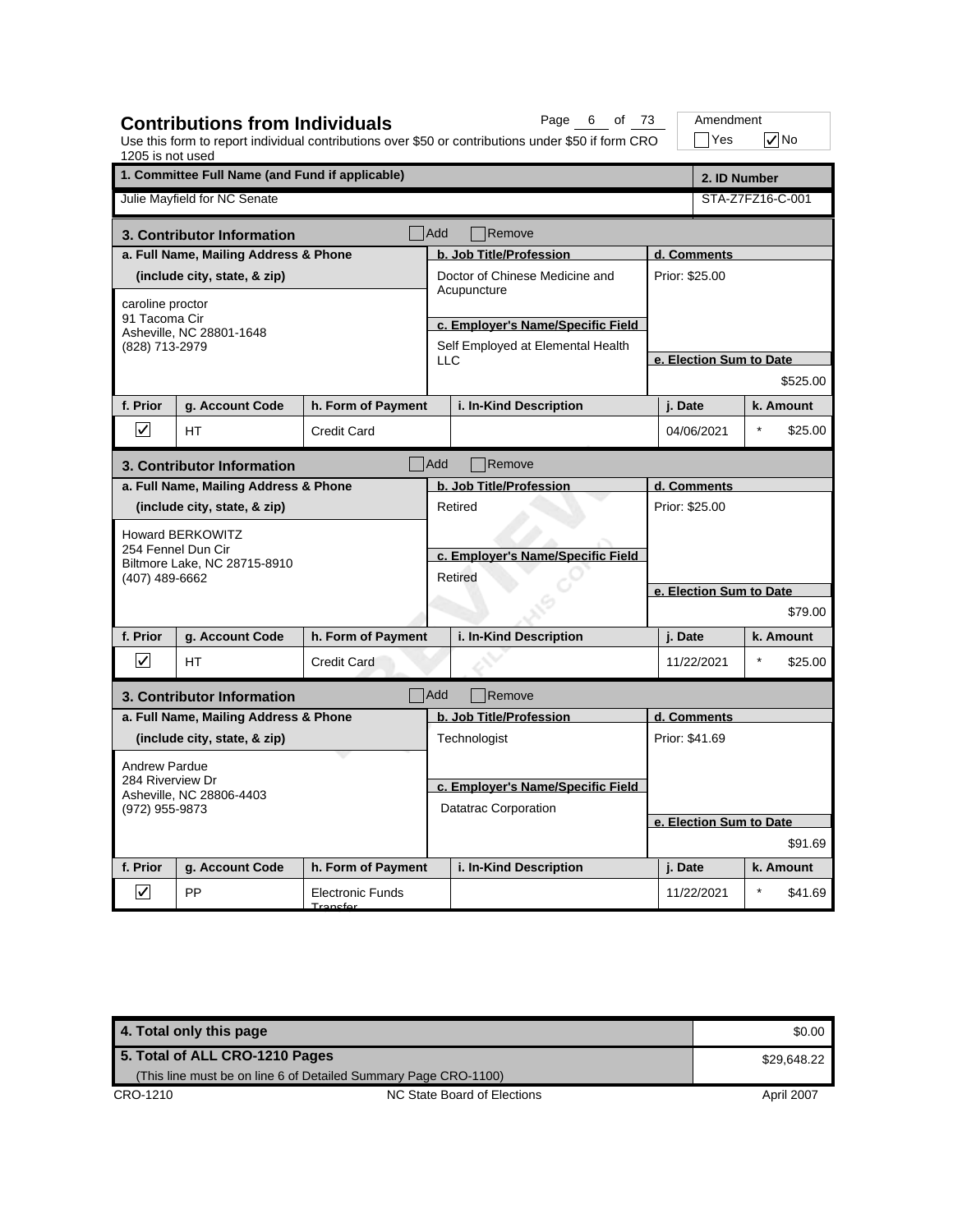| 1205 is not used        | <b>Contributions from Individuals</b>           |                    |            | Page 7 of 73<br>Use this form to report individual contributions over \$50 or contributions under \$50 if form CRO | Amendment<br>$\exists$ Yes |         | $\sqrt{}$ No |
|-------------------------|-------------------------------------------------|--------------------|------------|--------------------------------------------------------------------------------------------------------------------|----------------------------|---------|--------------|
|                         | 1. Committee Full Name (and Fund if applicable) |                    |            |                                                                                                                    | 2. ID Number               |         |              |
|                         | Julie Mayfield for NC Senate                    |                    |            |                                                                                                                    | STA-Z7FZ16-C-001           |         |              |
|                         | 3. Contributor Information                      |                    | <b>Add</b> | Remove                                                                                                             |                            |         |              |
|                         | a. Full Name, Mailing Address & Phone           |                    |            | b. Job Title/Profession                                                                                            | d. Comments                |         |              |
|                         | (include city, state, & zip)                    |                    |            | Retired                                                                                                            | Prior: \$50.00             |         |              |
| Maryanne Rackoff        |                                                 |                    |            |                                                                                                                    |                            |         |              |
| 45 Tree Top Dr          | Arden, NC 28704-3040                            |                    |            | c. Employer's Name/Specific Field                                                                                  |                            |         |              |
| (330) 701-5574          |                                                 |                    |            | Retired                                                                                                            |                            |         |              |
|                         |                                                 |                    |            |                                                                                                                    | e. Election Sum to Date    |         |              |
|                         |                                                 |                    |            |                                                                                                                    |                            |         | \$304.00     |
| f. Prior                | g. Account Code                                 | h. Form of Payment |            | i. In-Kind Description                                                                                             | j. Date                    |         | k. Amount    |
| $\boxed{\checkmark}$    | <b>HT</b>                                       | <b>Credit Card</b> |            |                                                                                                                    | 11/23/2021                 | $\star$ | \$50.00      |
|                         | 3. Contributor Information                      |                    | Add        | Remove                                                                                                             |                            |         |              |
|                         | a. Full Name, Mailing Address & Phone           |                    |            | b. Job Title/Profession                                                                                            | d. Comments                |         |              |
|                         | (include city, state, & zip)                    |                    |            | Realtor                                                                                                            | Prior: \$27.00             |         |              |
| Chris Pelly             |                                                 |                    |            |                                                                                                                    |                            |         |              |
| 109 Cisco Rd            | Asheville, NC 28805-1310                        |                    |            | c. Employer's Name/Specific Field                                                                                  |                            |         |              |
| (828) 231-3704          |                                                 |                    |            | Chris Pelly Real Estate                                                                                            |                            |         |              |
|                         |                                                 |                    |            |                                                                                                                    | e. Election Sum to Date    |         |              |
|                         |                                                 |                    |            |                                                                                                                    |                            |         | \$177.00     |
| f. Prior                | g. Account Code                                 | h. Form of Payment |            | i. In-Kind Description                                                                                             | j. Date                    |         | k. Amount    |
| $ \mathcal{V} $         | <b>HT</b>                                       | <b>Credit Card</b> |            |                                                                                                                    | 12/01/2021                 |         | \$27.00      |
|                         | 3. Contributor Information                      |                    | Add        | Remove                                                                                                             |                            |         |              |
|                         | a. Full Name, Mailing Address & Phone           |                    |            | b. Job Title/Profession                                                                                            | d. Comments                |         |              |
|                         | (include city, state, & zip)                    |                    |            | Retired                                                                                                            | Prior: \$50.00             |         |              |
|                         | Stephen Dwayne Stutzman                         |                    |            |                                                                                                                    |                            |         |              |
|                         | 5753 Highway 85 N                               |                    |            | c. Employer's Name/Specific Field                                                                                  |                            |         |              |
| #3021                   | Crestview, FL 32536-9365                        |                    |            | Retired                                                                                                            |                            |         |              |
|                         |                                                 |                    |            |                                                                                                                    | e. Election Sum to Date    |         |              |
|                         |                                                 |                    |            |                                                                                                                    |                            |         | \$150.00     |
| f. Prior                | g. Account Code                                 | h. Form of Payment |            | i. In-Kind Description                                                                                             | j. Date                    |         | k. Amount    |
| $\overline{\mathsf{v}}$ | НT                                              | <b>Credit Card</b> |            |                                                                                                                    | 12/11/2021                 |         | \$50.00      |

| 4. Total only this page        |                                                                 | \$0.00      |
|--------------------------------|-----------------------------------------------------------------|-------------|
| 5. Total of ALL CRO-1210 Pages |                                                                 | \$29.648.22 |
|                                | (This line must be on line 6 of Detailed Summary Page CRO-1100) |             |
| CRO-1210                       | NC State Board of Elections                                     | April 2007  |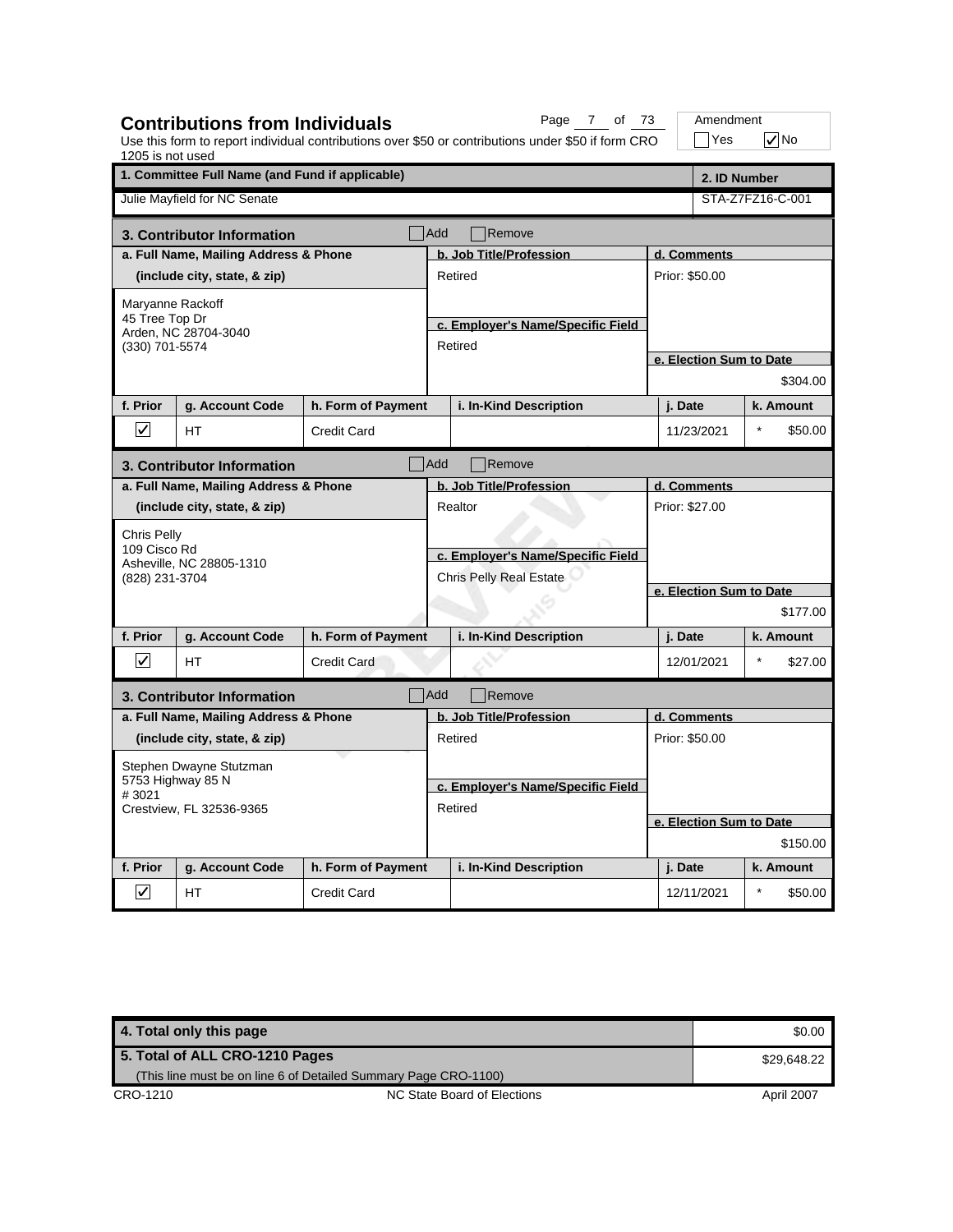| 1205 is not used                             | <b>Contributions from Individuals</b>                          |                                  |                                              | Page 8 of 73<br>Use this form to report individual contributions over \$50 or contributions under \$50 if form CRO |                         |             | Amendment<br>$\exists$ Yes | $\sqrt{}$ No            |
|----------------------------------------------|----------------------------------------------------------------|----------------------------------|----------------------------------------------|--------------------------------------------------------------------------------------------------------------------|-------------------------|-------------|----------------------------|-------------------------|
|                                              | 1. Committee Full Name (and Fund if applicable)                |                                  |                                              |                                                                                                                    |                         |             | 2. ID Number               |                         |
|                                              | Julie Mayfield for NC Senate                                   |                                  |                                              |                                                                                                                    |                         |             |                            | STA-Z7FZ16-C-001        |
|                                              | 3. Contributor Information                                     |                                  | Add                                          | Remove                                                                                                             |                         |             |                            |                         |
|                                              | a. Full Name, Mailing Address & Phone                          |                                  |                                              | b. Job Title/Profession                                                                                            | d. Comments             |             |                            |                         |
|                                              | (include city, state, & zip)                                   |                                  |                                              | Attorney                                                                                                           |                         |             |                            |                         |
| <b>Beth Blalock</b>                          |                                                                |                                  |                                              |                                                                                                                    |                         |             |                            |                         |
|                                              | 862 Rosedale Rd NE<br>Atlanta, GA 30306-4826<br>(404) 409-7326 |                                  |                                              | c. Employer's Name/Specific Field                                                                                  |                         |             |                            |                         |
|                                              |                                                                |                                  |                                              | Gilbert Harrell                                                                                                    |                         |             |                            |                         |
|                                              |                                                                |                                  |                                              |                                                                                                                    |                         |             |                            | e. Election Sum to Date |
|                                              |                                                                |                                  |                                              |                                                                                                                    |                         |             |                            | \$200.00                |
| f. Prior                                     | g. Account Code                                                | h. Form of Payment               |                                              | i. In-Kind Description                                                                                             |                         | j. Date     |                            | k. Amount               |
|                                              | PP                                                             | <b>Credit Card</b>               |                                              |                                                                                                                    |                         | 01/01/2022  |                            | \$100.00                |
|                                              | 3. Contributor Information                                     |                                  | Add                                          | Remove                                                                                                             |                         |             |                            |                         |
|                                              | a. Full Name, Mailing Address & Phone                          |                                  |                                              | b. Job Title/Profession                                                                                            |                         | d. Comments |                            |                         |
|                                              | (include city, state, & zip)                                   |                                  | Retired<br>c. Employer's Name/Specific Field |                                                                                                                    |                         |             |                            |                         |
| <b>Charles Stripling</b>                     |                                                                |                                  |                                              |                                                                                                                    |                         |             |                            |                         |
| 340 Fuller St                                |                                                                |                                  |                                              |                                                                                                                    |                         |             |                            |                         |
|                                              | Camilla, GA 31730-2206                                         |                                  |                                              | Retired                                                                                                            |                         |             |                            |                         |
|                                              |                                                                |                                  |                                              |                                                                                                                    | e. Election Sum to Date |             |                            |                         |
|                                              |                                                                |                                  |                                              |                                                                                                                    |                         |             |                            | \$500.00                |
| f. Prior                                     | g. Account Code                                                | h. Form of Payment               |                                              | i. In-Kind Description                                                                                             |                         | j. Date     |                            | k. Amount               |
|                                              | <b>HT</b>                                                      | <b>Credit Card</b>               |                                              |                                                                                                                    |                         | 01/02/2022  |                            | \$500.00                |
|                                              | 3. Contributor Information                                     |                                  | <b>Add</b>                                   | Remove                                                                                                             |                         |             |                            |                         |
|                                              | a. Full Name, Mailing Address & Phone                          |                                  |                                              | b. Job Title/Profession                                                                                            |                         | d. Comments |                            |                         |
|                                              | (include city, state, & zip)                                   |                                  |                                              | Engineer                                                                                                           |                         |             |                            |                         |
| <b>Chuck Thornton</b>                        |                                                                |                                  |                                              |                                                                                                                    |                         |             |                            |                         |
|                                              | 1 W Cove St                                                    |                                  |                                              | c. Employer's Name/Specific Field                                                                                  |                         |             |                            |                         |
| Weaverville, NC 28787-9409<br>(828) 776-5428 |                                                                | Retired Engineer/Project Manager |                                              |                                                                                                                    |                         |             |                            |                         |
|                                              |                                                                |                                  |                                              |                                                                                                                    |                         |             |                            | e. Election Sum to Date |
|                                              |                                                                |                                  |                                              |                                                                                                                    |                         |             |                            | \$150.00                |
| f. Prior                                     | g. Account Code                                                | h. Form of Payment               |                                              | i. In-Kind Description                                                                                             |                         | j. Date     |                            | k. Amount               |
|                                              | HT.                                                            | <b>Credit Card</b>               |                                              |                                                                                                                    |                         | 01/12/2022  |                            | \$20.00                 |

| 4. Total only this page        |                                                                 | \$620.00    |
|--------------------------------|-----------------------------------------------------------------|-------------|
| 5. Total of ALL CRO-1210 Pages |                                                                 | \$29.648.22 |
|                                | (This line must be on line 6 of Detailed Summary Page CRO-1100) |             |
| CRO-1210                       | NC State Board of Elections                                     | April 2007  |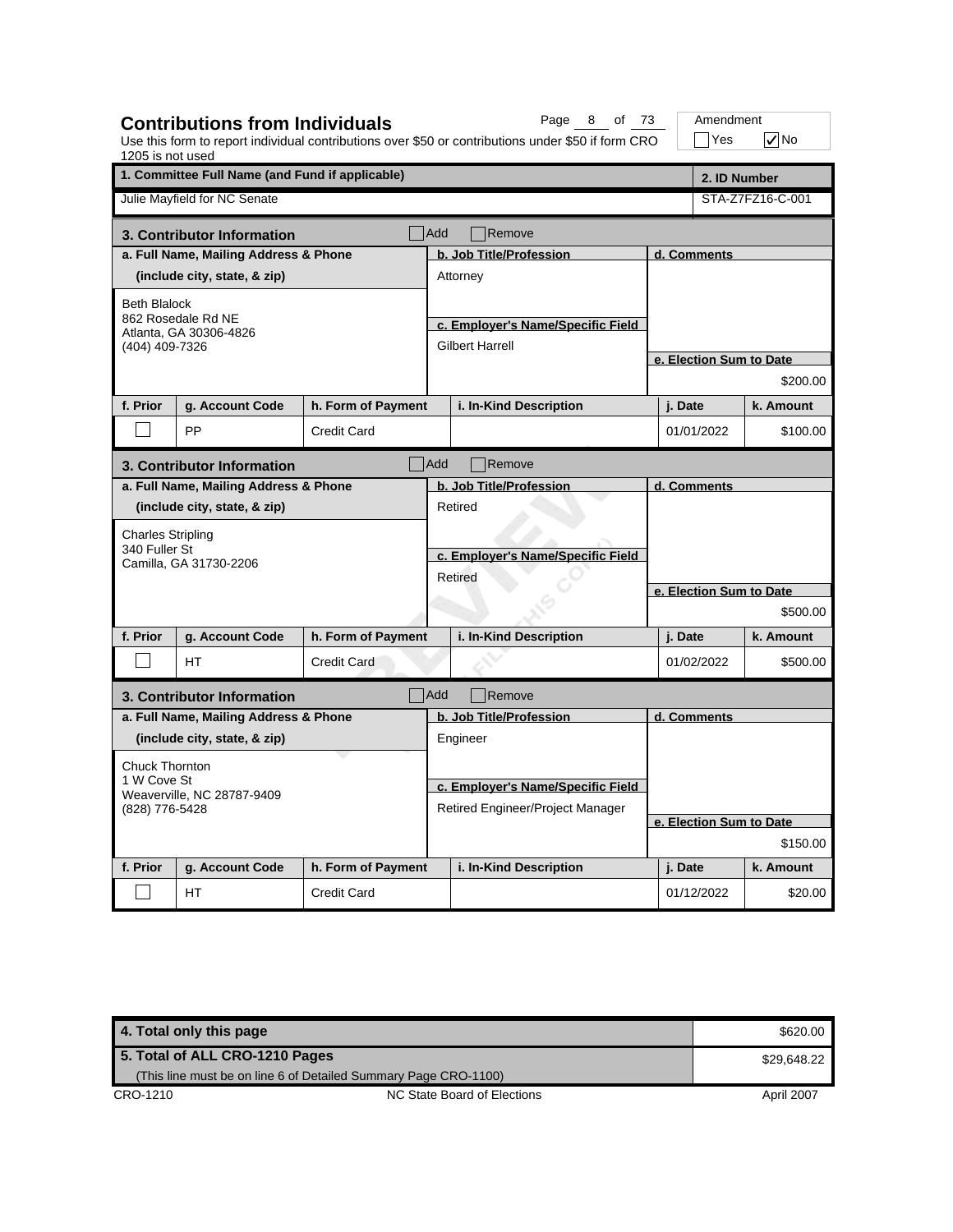| 1205 is not used    | <b>Contributions from Individuals</b>           |                    |                                                                            | Page 9 of 73<br>Use this form to report individual contributions over \$50 or contributions under \$50 if form CRO |             | Amendment<br>$\exists$ Yes | $\sqrt{}$ No     |  |  |
|---------------------|-------------------------------------------------|--------------------|----------------------------------------------------------------------------|--------------------------------------------------------------------------------------------------------------------|-------------|----------------------------|------------------|--|--|
|                     | 1. Committee Full Name (and Fund if applicable) |                    |                                                                            |                                                                                                                    |             |                            | 2. ID Number     |  |  |
|                     | Julie Mayfield for NC Senate                    |                    |                                                                            |                                                                                                                    |             |                            | STA-Z7FZ16-C-001 |  |  |
|                     | 3. Contributor Information                      |                    | <b>Add</b>                                                                 | Remove                                                                                                             |             |                            |                  |  |  |
|                     | a. Full Name, Mailing Address & Phone           |                    |                                                                            | b. Job Title/Profession                                                                                            | d. Comments |                            |                  |  |  |
|                     | (include city, state, & zip)                    |                    |                                                                            | Attorney                                                                                                           |             |                            |                  |  |  |
| Susan Richardson    |                                                 |                    |                                                                            |                                                                                                                    |             |                            |                  |  |  |
|                     | 4372 N Buckhead Dr NE<br>Atlanta, GA 30342-3453 |                    |                                                                            | c. Employer's Name/Specific Field                                                                                  |             |                            |                  |  |  |
| (678) 984-4894      |                                                 |                    |                                                                            | Kilpatrick townsend                                                                                                |             |                            |                  |  |  |
|                     |                                                 |                    |                                                                            |                                                                                                                    |             | e. Election Sum to Date    | \$300.00         |  |  |
|                     |                                                 |                    |                                                                            |                                                                                                                    |             |                            |                  |  |  |
| f. Prior            | g. Account Code                                 | h. Form of Payment |                                                                            | i. In-Kind Description                                                                                             |             | j. Date                    | k. Amount        |  |  |
|                     | <b>HT</b>                                       | <b>Credit Card</b> |                                                                            |                                                                                                                    |             | 01/24/2022                 | \$300.00         |  |  |
|                     | 3. Contributor Information                      |                    | Add                                                                        | Remove                                                                                                             |             |                            |                  |  |  |
|                     | a. Full Name, Mailing Address & Phone           |                    |                                                                            | b. Job Title/Profession                                                                                            |             | d. Comments                |                  |  |  |
|                     | (include city, state, & zip)                    |                    |                                                                            | retired                                                                                                            |             |                            |                  |  |  |
| <b>Bruce Emory</b>  |                                                 |                    | c. Employer's Name/Specific Field<br><b>Manuel Padron &amp; Associates</b> |                                                                                                                    |             |                            |                  |  |  |
| 9 Sandon Cir        | Asheville, NC 28804-2421                        |                    |                                                                            |                                                                                                                    |             |                            |                  |  |  |
| (828) 225-4588      |                                                 |                    |                                                                            |                                                                                                                    |             |                            |                  |  |  |
|                     |                                                 |                    |                                                                            |                                                                                                                    |             | e. Election Sum to Date    |                  |  |  |
|                     |                                                 |                    |                                                                            |                                                                                                                    |             |                            | \$300.00         |  |  |
| f. Prior            | g. Account Code                                 | h. Form of Payment |                                                                            | i. In-Kind Description                                                                                             |             | j. Date                    | k. Amount        |  |  |
|                     | PP                                              | <b>Credit Card</b> |                                                                            |                                                                                                                    |             | 01/26/2022                 | \$300.00         |  |  |
|                     | 3. Contributor Information                      |                    | Add                                                                        | Remove                                                                                                             |             |                            |                  |  |  |
|                     | a. Full Name, Mailing Address & Phone           |                    |                                                                            | b. Job Title/Profession                                                                                            |             | d. Comments                |                  |  |  |
|                     | (include city, state, & zip)                    |                    |                                                                            | Retired                                                                                                            |             |                            |                  |  |  |
| Sue McAvoy          |                                                 |                    |                                                                            |                                                                                                                    |             |                            |                  |  |  |
| 436 Leonardo Ave NE |                                                 |                    | c. Employer's Name/Specific Field                                          |                                                                                                                    |             |                            |                  |  |  |
|                     | Atlanta, GA 30307-1754<br>(404) 373-1272        |                    |                                                                            | <b>Emory University</b>                                                                                            |             |                            |                  |  |  |
|                     |                                                 |                    |                                                                            |                                                                                                                    |             | e. Election Sum to Date    |                  |  |  |
|                     |                                                 |                    |                                                                            |                                                                                                                    |             | \$100.00                   |                  |  |  |
| f. Prior            | g. Account Code                                 | h. Form of Payment |                                                                            | i. In-Kind Description                                                                                             |             | j. Date                    | k. Amount        |  |  |
|                     | НT                                              | Check              |                                                                            |                                                                                                                    |             | 01/26/2022                 | \$100.00         |  |  |

**4. Total only this page \$700.00 and \$700.00 and \$700.00 and \$700.00 and \$700.00 and \$700.00 and \$700.00 and \$700.00 and \$700.00 and \$700.00 and \$700.00 and \$700.00 and \$700.00 and \$700.00 and \$700.00 and \$700.00 and \$700.** CRO-1210 CRO-1210 NC State Board of Elections April 2007 **5. Total of ALL CRO-1210 Pages** (This line must be on line 6 of Detailed Summary Page CRO-1100) \$29,648.22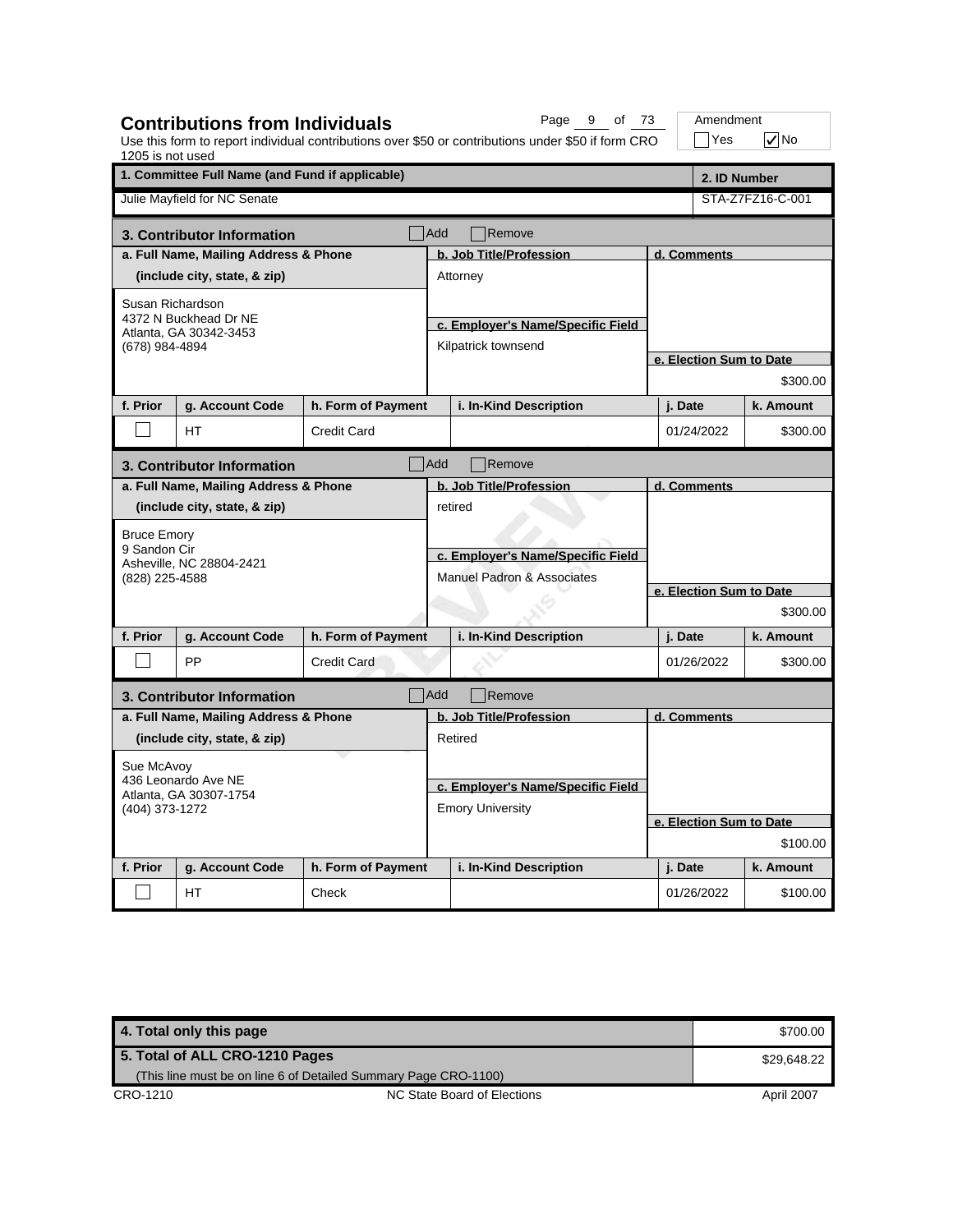| 1205 is not used      | <b>Contributions from Individuals</b>           |                    |                                                                  | Page 10 of 73<br>Use this form to report individual contributions over \$50 or contributions under \$50 if form CRO |                         | Amendment<br>Yes        | $\sqrt{}$ No     |  |  |
|-----------------------|-------------------------------------------------|--------------------|------------------------------------------------------------------|---------------------------------------------------------------------------------------------------------------------|-------------------------|-------------------------|------------------|--|--|
|                       | 1. Committee Full Name (and Fund if applicable) |                    |                                                                  |                                                                                                                     |                         | 2. ID Number            |                  |  |  |
|                       | Julie Mayfield for NC Senate                    |                    |                                                                  |                                                                                                                     |                         |                         | STA-Z7FZ16-C-001 |  |  |
|                       | 3. Contributor Information                      |                    | Add                                                              | Remove                                                                                                              |                         |                         |                  |  |  |
|                       | a. Full Name, Mailing Address & Phone           |                    |                                                                  | b. Job Title/Profession                                                                                             |                         | d. Comments             |                  |  |  |
|                       | (include city, state, & zip)                    |                    |                                                                  | Retired                                                                                                             |                         |                         |                  |  |  |
| <b>Bill Smyth</b>     |                                                 |                    |                                                                  |                                                                                                                     |                         |                         |                  |  |  |
| 76 Louisiana Ave      |                                                 |                    |                                                                  | c. Employer's Name/Specific Field                                                                                   |                         |                         |                  |  |  |
|                       | Asheville, NC 28806-3448                        |                    |                                                                  | Retired                                                                                                             |                         |                         |                  |  |  |
|                       |                                                 |                    |                                                                  |                                                                                                                     |                         | e. Election Sum to Date |                  |  |  |
|                       |                                                 |                    |                                                                  |                                                                                                                     |                         |                         | \$54.00          |  |  |
| f. Prior              | g. Account Code                                 | h. Form of Payment |                                                                  | i. In-Kind Description                                                                                              |                         | j. Date                 | k. Amount        |  |  |
|                       | HТ                                              | <b>Credit Card</b> |                                                                  |                                                                                                                     |                         | 01/26/2022              | \$54.00          |  |  |
|                       | 3. Contributor Information                      |                    | <b>Add</b>                                                       | Remove                                                                                                              |                         |                         |                  |  |  |
|                       | a. Full Name, Mailing Address & Phone           |                    |                                                                  | b. Job Title/Profession                                                                                             |                         | d. Comments             |                  |  |  |
|                       | (include city, state, & zip)                    |                    | attorney<br>c. Employer's Name/Specific Field<br><b>KMCL Law</b> |                                                                                                                     |                         |                         |                  |  |  |
| <b>Richard Horder</b> |                                                 |                    |                                                                  |                                                                                                                     |                         |                         |                  |  |  |
|                       | 3286 Northside Pkwy NW                          |                    |                                                                  |                                                                                                                     |                         |                         |                  |  |  |
| Ph <sub>1</sub>       | Atlanta, GA 30327-2226                          |                    |                                                                  |                                                                                                                     |                         |                         |                  |  |  |
| (404) 812-0843        |                                                 |                    |                                                                  |                                                                                                                     | e. Election Sum to Date |                         |                  |  |  |
|                       |                                                 |                    |                                                                  |                                                                                                                     |                         |                         | \$200.00         |  |  |
| f. Prior              | g. Account Code                                 | h. Form of Payment |                                                                  | i. In-Kind Description                                                                                              |                         | j. Date                 | k. Amount        |  |  |
|                       | <b>HT</b>                                       | <b>Credit Card</b> |                                                                  |                                                                                                                     |                         | 01/28/2022              | \$200.00         |  |  |
|                       | 3. Contributor Information                      |                    | Add                                                              | Remove                                                                                                              |                         |                         |                  |  |  |
|                       | a. Full Name, Mailing Address & Phone           |                    |                                                                  | b. Job Title/Profession                                                                                             |                         | d. Comments             |                  |  |  |
|                       | (include city, state, & zip)                    |                    |                                                                  | Retired                                                                                                             |                         |                         |                  |  |  |
| Annette Mayfield      |                                                 |                    |                                                                  |                                                                                                                     |                         |                         |                  |  |  |
| 11 Wakefield Dr       |                                                 |                    |                                                                  | c. Employer's Name/Specific Field                                                                                   |                         |                         |                  |  |  |
| Apt 2001              | Asheville, NC 28803-4159                        |                    |                                                                  | Retired                                                                                                             |                         |                         |                  |  |  |
| (404) 431-8666        |                                                 |                    |                                                                  |                                                                                                                     |                         | e. Election Sum to Date |                  |  |  |
|                       |                                                 |                    |                                                                  |                                                                                                                     |                         |                         | \$1,045.00       |  |  |
| f. Prior              | g. Account Code                                 | h. Form of Payment |                                                                  | i. In-Kind Description                                                                                              |                         | j. Date                 | k. Amount        |  |  |
|                       | PP                                              | <b>Credit Card</b> |                                                                  |                                                                                                                     |                         | 01/30/2022              | \$20.00          |  |  |

| 4. Total only this page        |                                                                 | \$274.00    |
|--------------------------------|-----------------------------------------------------------------|-------------|
| 5. Total of ALL CRO-1210 Pages |                                                                 | \$29.648.22 |
|                                | (This line must be on line 6 of Detailed Summary Page CRO-1100) |             |
| CRO-1210                       | NC State Board of Elections                                     | April 2007  |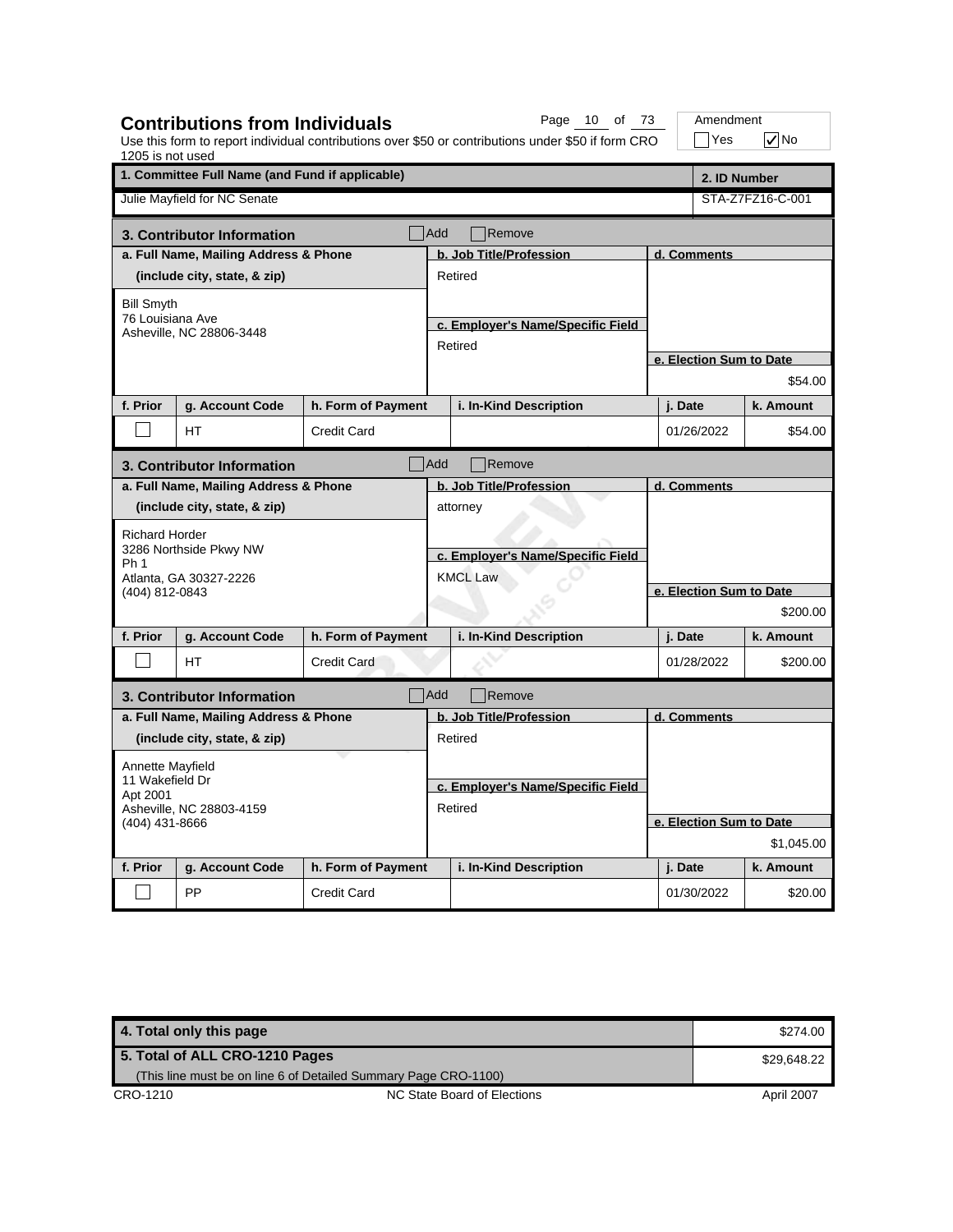| 1205 is not used                         | <b>Contributions from Individuals</b>             |                            |                                                    | Page 11 of 73<br>Use this form to report individual contributions over \$50 or contributions under \$50 if form CRO |                         | Amendment<br>$\exists$ Yes |  | $\sqrt{}$ No     |  |
|------------------------------------------|---------------------------------------------------|----------------------------|----------------------------------------------------|---------------------------------------------------------------------------------------------------------------------|-------------------------|----------------------------|--|------------------|--|
|                                          | 1. Committee Full Name (and Fund if applicable)   |                            |                                                    |                                                                                                                     |                         | 2. ID Number               |  |                  |  |
|                                          | Julie Mayfield for NC Senate                      |                            |                                                    |                                                                                                                     |                         |                            |  | STA-Z7FZ16-C-001 |  |
|                                          | 3. Contributor Information                        |                            | Add                                                | Remove                                                                                                              |                         |                            |  |                  |  |
|                                          | a. Full Name, Mailing Address & Phone             |                            |                                                    | b. Job Title/Profession                                                                                             |                         | d. Comments                |  |                  |  |
|                                          | (include city, state, & zip)                      |                            |                                                    | Consultant                                                                                                          |                         |                            |  |                  |  |
| Jason Rooks                              |                                                   |                            |                                                    |                                                                                                                     |                         |                            |  |                  |  |
|                                          | 18 Berkeley Rd<br>Avondale Estates, GA 30002-1467 |                            |                                                    | c. Employer's Name/Specific Field                                                                                   |                         |                            |  |                  |  |
| (404) 343-0777                           |                                                   |                            |                                                    | Clean Energy Strategies, LLC                                                                                        |                         |                            |  |                  |  |
|                                          |                                                   |                            |                                                    |                                                                                                                     |                         | e. Election Sum to Date    |  |                  |  |
|                                          |                                                   |                            |                                                    |                                                                                                                     |                         |                            |  | \$500.00         |  |
| f. Prior                                 | g. Account Code                                   | h. Form of Payment         |                                                    | i. In-Kind Description                                                                                              |                         | j. Date                    |  | k. Amount        |  |
|                                          | HT                                                | Credit Card                |                                                    |                                                                                                                     |                         | 01/30/2022                 |  | \$500.00         |  |
|                                          | 3. Contributor Information                        |                            | Add                                                | Remove                                                                                                              |                         |                            |  |                  |  |
|                                          | a. Full Name, Mailing Address & Phone             |                            |                                                    | b. Job Title/Profession                                                                                             |                         | d. Comments                |  |                  |  |
|                                          | (include city, state, & zip)                      |                            | Psychologist                                       |                                                                                                                     |                         |                            |  |                  |  |
| <b>Charlie Brown</b>                     |                                                   |                            | c. Employer's Name/Specific Field<br>Self employed |                                                                                                                     |                         |                            |  |                  |  |
|                                          | 304 Allen Mountain Dr                             |                            |                                                    |                                                                                                                     |                         |                            |  |                  |  |
| (704) 906-9874                           | Black Mountain, NC 28711-2606                     |                            |                                                    |                                                                                                                     |                         |                            |  |                  |  |
|                                          |                                                   |                            |                                                    |                                                                                                                     | e. Election Sum to Date |                            |  |                  |  |
|                                          |                                                   |                            |                                                    |                                                                                                                     |                         |                            |  | \$500.00         |  |
| f. Prior                                 | g. Account Code                                   | h. Form of Payment         |                                                    | i. In-Kind Description                                                                                              |                         | j. Date                    |  | k. Amount        |  |
|                                          | <b>HT</b>                                         | <b>Credit Card</b>         |                                                    |                                                                                                                     |                         | 01/31/2022                 |  | \$500.00         |  |
|                                          | 3. Contributor Information                        |                            | <b>Add</b>                                         | Remove                                                                                                              |                         |                            |  |                  |  |
|                                          | a. Full Name, Mailing Address & Phone             |                            |                                                    | b. Job Title/Profession                                                                                             |                         | d. Comments                |  |                  |  |
|                                          | (include city, state, & zip)                      |                            |                                                    | education/art                                                                                                       |                         |                            |  |                  |  |
| Susan winton                             |                                                   |                            |                                                    |                                                                                                                     |                         |                            |  |                  |  |
|                                          | 463 Sinclair Ave NE                               |                            |                                                    | c. Employer's Name/Specific Field                                                                                   |                         |                            |  |                  |  |
| Atlanta, GA 30307-1946<br>(404) 524-9067 |                                                   | <b>Chastain Art Center</b> |                                                    |                                                                                                                     |                         |                            |  |                  |  |
|                                          |                                                   |                            |                                                    |                                                                                                                     |                         | e. Election Sum to Date    |  |                  |  |
|                                          |                                                   |                            |                                                    |                                                                                                                     |                         |                            |  | \$200.00         |  |
| f. Prior                                 | g. Account Code                                   | h. Form of Payment         |                                                    | i. In-Kind Description                                                                                              |                         | j. Date                    |  | k. Amount        |  |
|                                          | HT.                                               | <b>Credit Card</b>         |                                                    |                                                                                                                     |                         | 02/01/2022                 |  | \$200.00         |  |

**4. Total only this page \$1,200.00** \$1,200.00 CRO-1210 CRO-1210 NC State Board of Elections April 2007 **5. Total of ALL CRO-1210 Pages** (This line must be on line 6 of Detailed Summary Page CRO-1100) \$29,648.22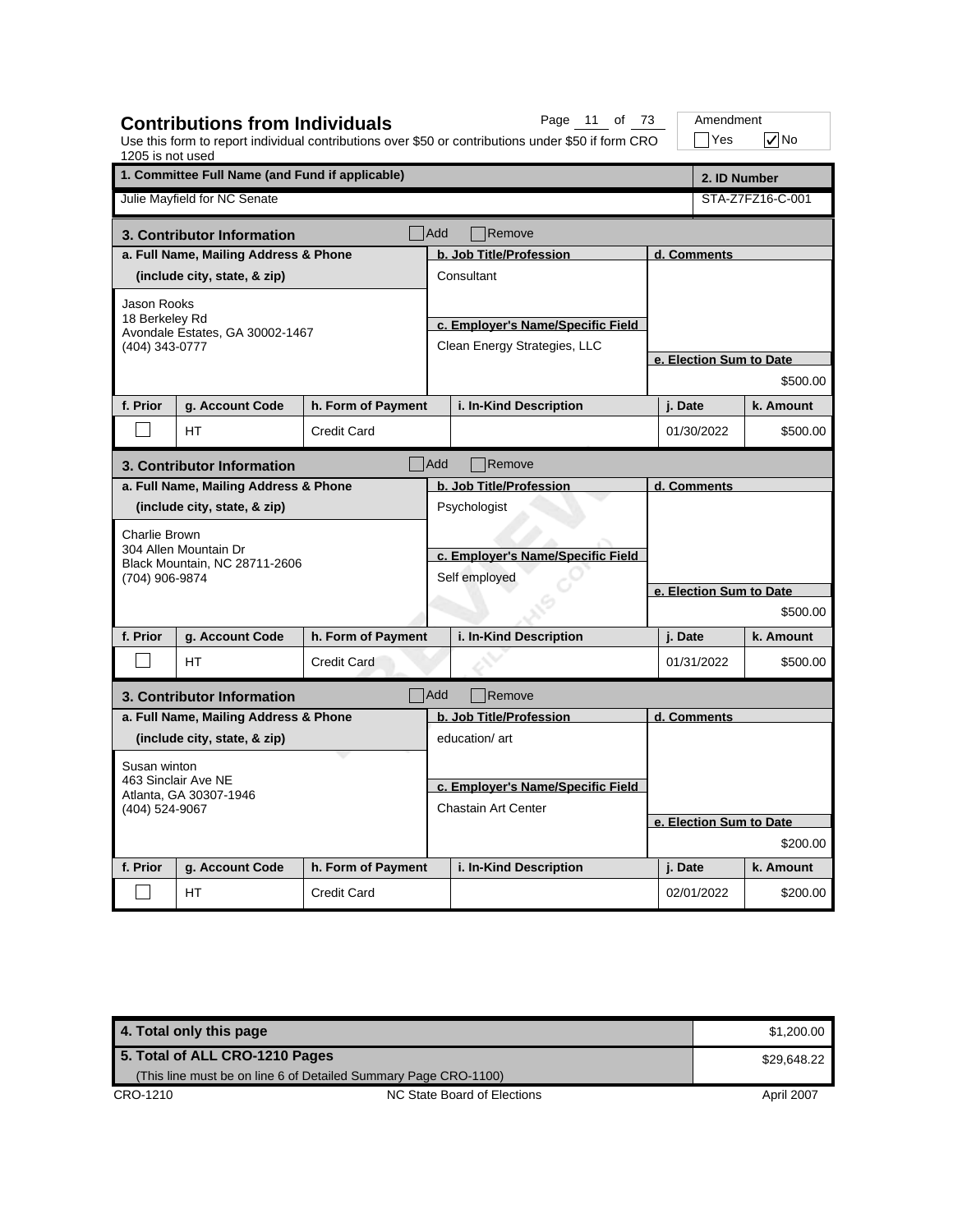| 1205 is not used                                                                      |                                                                                             |                    |                                                                             | Use this form to report individual contributions over \$50 or contributions under \$50 if form CRO |                         | Yes                     | $\sqrt{}$ No |  |  |
|---------------------------------------------------------------------------------------|---------------------------------------------------------------------------------------------|--------------------|-----------------------------------------------------------------------------|----------------------------------------------------------------------------------------------------|-------------------------|-------------------------|--------------|--|--|
|                                                                                       | 1. Committee Full Name (and Fund if applicable)                                             |                    |                                                                             |                                                                                                    |                         | 2. ID Number            |              |  |  |
|                                                                                       | Julie Mayfield for NC Senate                                                                |                    |                                                                             |                                                                                                    | STA-Z7FZ16-C-001        |                         |              |  |  |
|                                                                                       | 3. Contributor Information                                                                  |                    | Add                                                                         | Remove                                                                                             |                         |                         |              |  |  |
|                                                                                       | a. Full Name, Mailing Address & Phone                                                       |                    |                                                                             | b. Job Title/Profession                                                                            |                         | d. Comments             |              |  |  |
|                                                                                       | (include city, state, & zip)                                                                |                    |                                                                             | teaching assistant                                                                                 |                         |                         |              |  |  |
| <b>Jill Frayne</b><br>115 Loganberry Trl<br>Fletcher, NC 28732-0560<br>(828) 628-2720 |                                                                                             |                    |                                                                             | c. Employer's Name/Specific Field<br>buncombe county schools                                       |                         |                         |              |  |  |
|                                                                                       |                                                                                             |                    |                                                                             |                                                                                                    | e. Election Sum to Date |                         |              |  |  |
|                                                                                       |                                                                                             |                    |                                                                             |                                                                                                    |                         |                         | \$500.00     |  |  |
| f. Prior                                                                              | g. Account Code                                                                             | h. Form of Payment |                                                                             | i. In-Kind Description                                                                             |                         | j. Date                 | k. Amount    |  |  |
|                                                                                       | HТ                                                                                          | <b>Credit Card</b> |                                                                             |                                                                                                    |                         | 02/02/2022              | \$500.00     |  |  |
|                                                                                       | 3. Contributor Information                                                                  |                    | Add                                                                         | Remove                                                                                             |                         |                         |              |  |  |
|                                                                                       | a. Full Name, Mailing Address & Phone                                                       |                    |                                                                             | b. Job Title/Profession                                                                            |                         | d. Comments             |              |  |  |
| Apt 507                                                                               | (include city, state, & zip)<br><b>Buck Bragg</b><br>1 Page Ave<br>Asheville, NC 28801-2388 |                    | No job title<br>c. Employer's Name/Specific Field<br>Not currently employed |                                                                                                    |                         |                         |              |  |  |
| (309) 826-7953                                                                        |                                                                                             |                    |                                                                             |                                                                                                    | e. Election Sum to Date |                         |              |  |  |
|                                                                                       |                                                                                             |                    |                                                                             |                                                                                                    |                         |                         | \$1,261.00   |  |  |
| f. Prior                                                                              | g. Account Code                                                                             | h. Form of Payment |                                                                             | i. In-Kind Description                                                                             |                         | j. Date                 | k. Amount    |  |  |
|                                                                                       | HТ                                                                                          | Check              |                                                                             |                                                                                                    |                         | 02/05/2022              | \$500.00     |  |  |
|                                                                                       | 3. Contributor Information                                                                  |                    | Add                                                                         | Remove                                                                                             |                         |                         |              |  |  |
|                                                                                       | a. Full Name, Mailing Address & Phone                                                       |                    |                                                                             | b. Job Title/Profession                                                                            | d. Comments             |                         |              |  |  |
|                                                                                       | (include city, state, & zip)                                                                |                    |                                                                             | No current title                                                                                   |                         |                         |              |  |  |
| Virginia Craig                                                                        |                                                                                             |                    |                                                                             |                                                                                                    |                         |                         |              |  |  |
| 24 Highbridge Xing<br>Apt 1315                                                        |                                                                                             |                    |                                                                             | c. Employer's Name/Specific Field                                                                  |                         |                         |              |  |  |
|                                                                                       | Asheville, NC 28803-4161                                                                    |                    | Not Currently Employed                                                      |                                                                                                    |                         |                         |              |  |  |
| (850) 933-2216                                                                        |                                                                                             |                    |                                                                             |                                                                                                    |                         | e. Election Sum to Date |              |  |  |
|                                                                                       |                                                                                             |                    |                                                                             |                                                                                                    |                         |                         | \$600.00     |  |  |
| f. Prior                                                                              | g. Account Code                                                                             | h. Form of Payment |                                                                             | i. In-Kind Description                                                                             |                         | j. Date                 | k. Amount    |  |  |
|                                                                                       | <b>HT</b>                                                                                   | Check              |                                                                             |                                                                                                    |                         | 02/05/2022              | \$600.00     |  |  |

**Contributions from Individuals**

Page 12 of 73 | Amendment

**4. Total only this page \$1,600.00** \$1,600.00 CRO-1210 CRO-1210 NC State Board of Elections April 2007 **5. Total of ALL CRO-1210 Pages** (This line must be on line 6 of Detailed Summary Page CRO-1100) \$29,648.22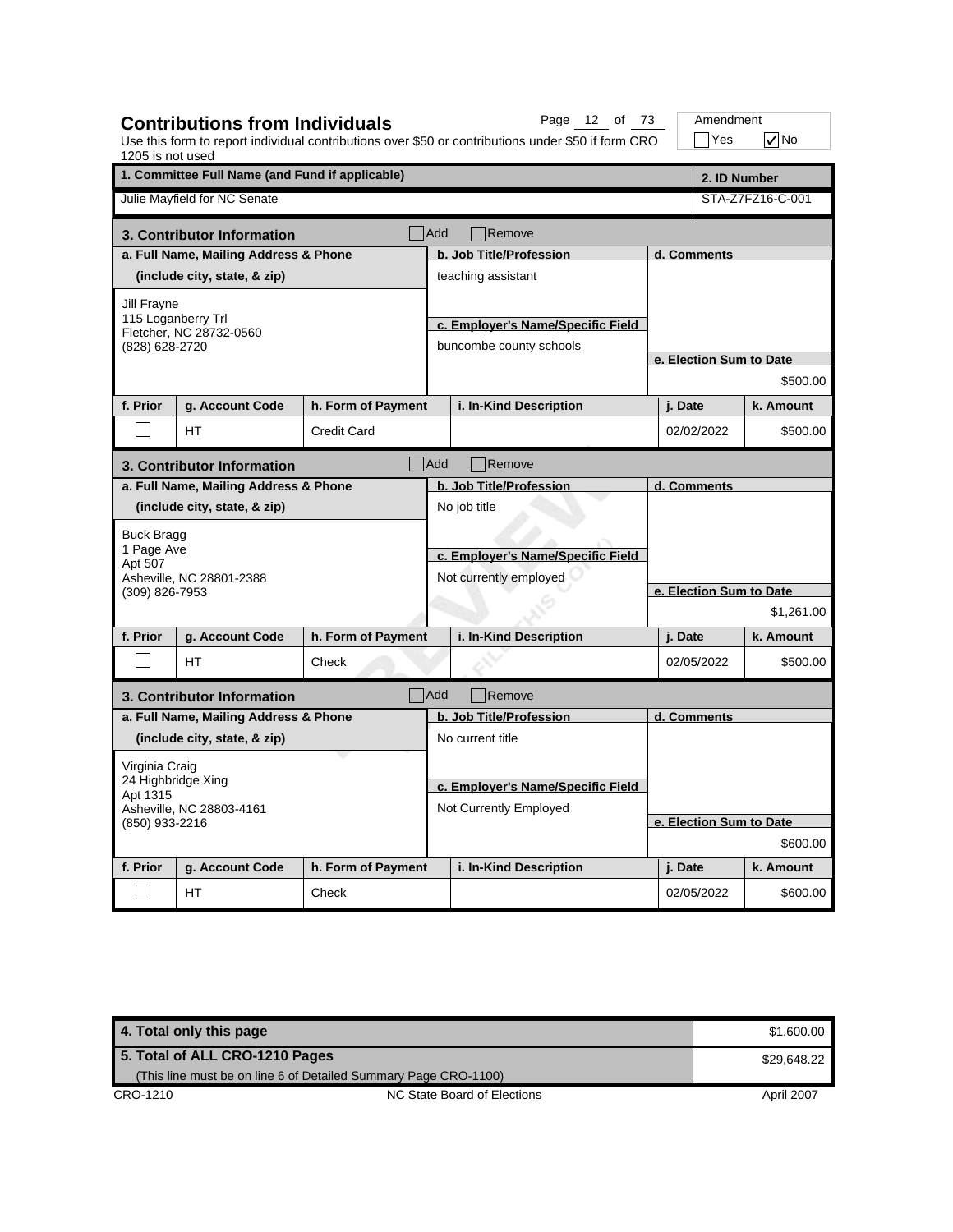| 1205 is not used      | <b>Contributions from Individuals</b>                               |                    |                                                                       | Page 13 of 73<br>Use this form to report individual contributions over \$50 or contributions under \$50 if form CRO |  | Amendment<br> Yes       | l√∣No            |  |  |
|-----------------------|---------------------------------------------------------------------|--------------------|-----------------------------------------------------------------------|---------------------------------------------------------------------------------------------------------------------|--|-------------------------|------------------|--|--|
|                       | 1. Committee Full Name (and Fund if applicable)                     |                    |                                                                       |                                                                                                                     |  |                         | 2. ID Number     |  |  |
|                       | Julie Mayfield for NC Senate                                        |                    |                                                                       |                                                                                                                     |  |                         | STA-Z7FZ16-C-001 |  |  |
|                       | 3. Contributor Information                                          |                    | <b>Add</b>                                                            | Remove                                                                                                              |  |                         |                  |  |  |
|                       | a. Full Name, Mailing Address & Phone                               |                    |                                                                       | b. Job Title/Profession                                                                                             |  | d. Comments             |                  |  |  |
|                       | (include city, state, & zip)                                        |                    |                                                                       | unknown                                                                                                             |  |                         |                  |  |  |
|                       | Margaret K Storey<br>12 Stuyvesant Cres<br>Asheville, NC 28803-3138 |                    |                                                                       |                                                                                                                     |  |                         |                  |  |  |
|                       |                                                                     |                    |                                                                       | c. Employer's Name/Specific Field                                                                                   |  |                         |                  |  |  |
| (828) 274-4242        |                                                                     |                    |                                                                       | not working                                                                                                         |  | e. Election Sum to Date |                  |  |  |
|                       |                                                                     |                    |                                                                       |                                                                                                                     |  |                         | \$100.00         |  |  |
| f. Prior              | g. Account Code                                                     | h. Form of Payment |                                                                       | i. In-Kind Description                                                                                              |  | j. Date                 | k. Amount        |  |  |
|                       |                                                                     |                    |                                                                       |                                                                                                                     |  |                         |                  |  |  |
|                       | <b>HT</b>                                                           | Check              |                                                                       |                                                                                                                     |  | 02/05/2022              | \$100.00         |  |  |
|                       | 3. Contributor Information                                          |                    | Add                                                                   | Remove                                                                                                              |  |                         |                  |  |  |
|                       | a. Full Name, Mailing Address & Phone                               |                    |                                                                       | b. Job Title/Profession                                                                                             |  | d. Comments             |                  |  |  |
|                       | (include city, state, & zip)                                        |                    |                                                                       | Engineer                                                                                                            |  |                         |                  |  |  |
| <b>Chuck Thornton</b> |                                                                     |                    | c. Employer's Name/Specific Field<br>Retired Engineer/Project Manager |                                                                                                                     |  | e. Election Sum to Date |                  |  |  |
| 1 W Cove St           | Weaverville, NC 28787-9409                                          |                    |                                                                       |                                                                                                                     |  |                         |                  |  |  |
| (828) 776-5428        |                                                                     |                    |                                                                       |                                                                                                                     |  |                         |                  |  |  |
|                       |                                                                     |                    |                                                                       |                                                                                                                     |  |                         |                  |  |  |
|                       |                                                                     |                    |                                                                       |                                                                                                                     |  |                         | \$150.00         |  |  |
| f. Prior              | g. Account Code                                                     | h. Form of Payment |                                                                       | i. In-Kind Description                                                                                              |  | j. Date                 | k. Amount        |  |  |
|                       | HT.                                                                 | <b>Credit Card</b> |                                                                       |                                                                                                                     |  | 02/12/2022              | \$20.00          |  |  |
|                       | 3. Contributor Information                                          |                    | <b>Add</b>                                                            | Remove                                                                                                              |  |                         |                  |  |  |
|                       | a. Full Name, Mailing Address & Phone                               |                    |                                                                       | b. Job Title/Profession                                                                                             |  | d. Comments             |                  |  |  |
|                       | (include city, state, & zip)                                        |                    |                                                                       | Architect & R Estate                                                                                                |  |                         |                  |  |  |
| <b>Jim Samsel</b>     |                                                                     |                    |                                                                       |                                                                                                                     |  |                         |                  |  |  |
| 52 Glendale Rd        | Asheville, NC 28804-3805                                            |                    |                                                                       | c. Employer's Name/Specific Field                                                                                   |  |                         |                  |  |  |
| (828) 712-6394        |                                                                     |                    | Self                                                                  |                                                                                                                     |  |                         |                  |  |  |
|                       |                                                                     |                    |                                                                       |                                                                                                                     |  | e. Election Sum to Date |                  |  |  |
|                       |                                                                     |                    |                                                                       |                                                                                                                     |  |                         | \$500.00         |  |  |
| f. Prior              | g. Account Code                                                     | h. Form of Payment |                                                                       | i. In-Kind Description                                                                                              |  | j. Date                 | k. Amount        |  |  |
|                       | <b>HT</b>                                                           | Credit Card        |                                                                       |                                                                                                                     |  | 02/13/2022              | \$500.00         |  |  |

| 4. Total only this page        |                                                                 | \$620.00    |
|--------------------------------|-----------------------------------------------------------------|-------------|
| 5. Total of ALL CRO-1210 Pages |                                                                 | \$29,648.22 |
|                                | (This line must be on line 6 of Detailed Summary Page CRO-1100) |             |
| CRO-1210                       | NC State Board of Elections                                     | April 2007  |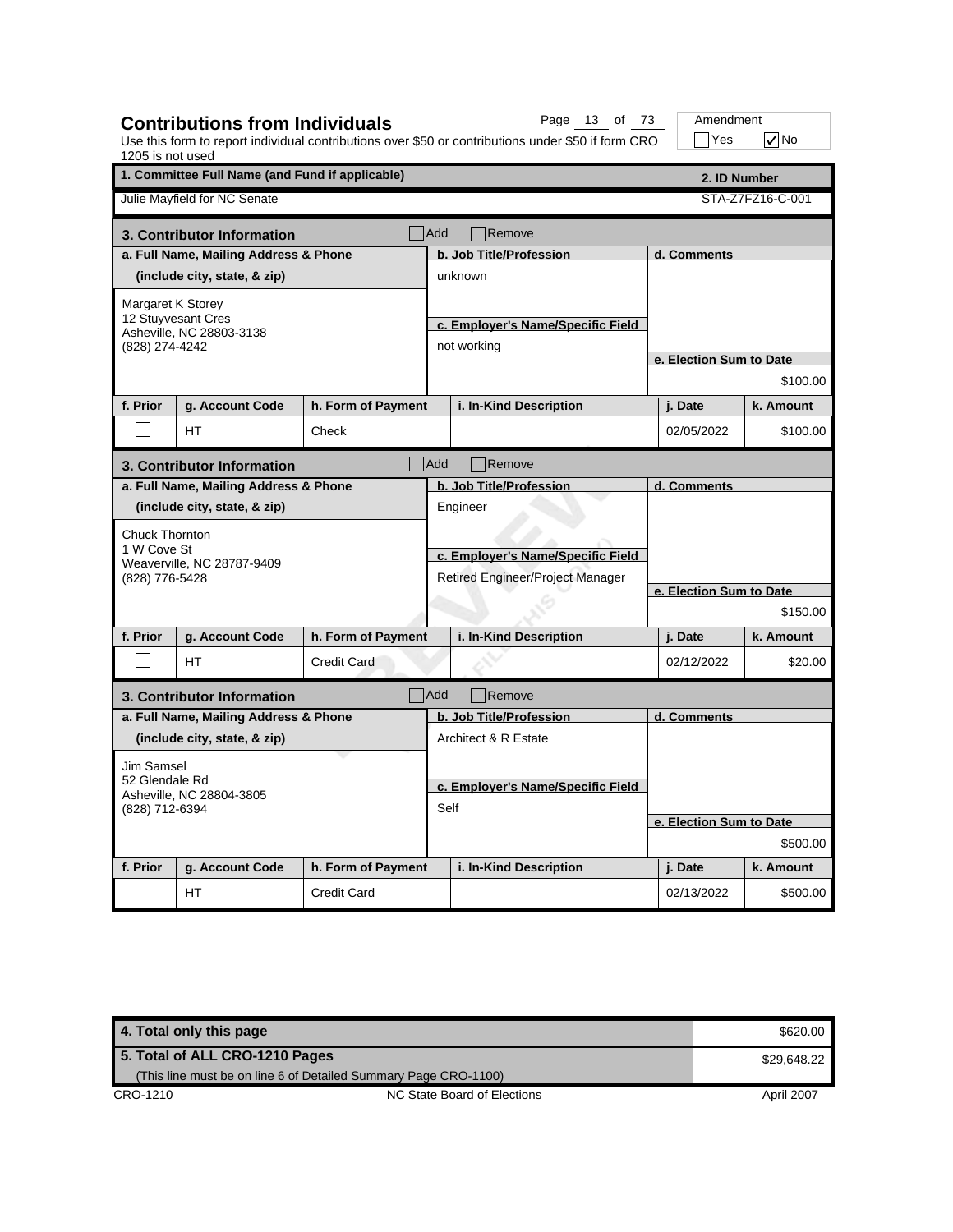| 1205 is not used    | <b>Contributions from Individuals</b>           |                    |                                                                                       | Page 14 of 73<br>Use this form to report individual contributions over \$50 or contributions under \$50 if form CRO |          | Amendment<br>Yes        |  | $\sqrt{}$ No     |  |
|---------------------|-------------------------------------------------|--------------------|---------------------------------------------------------------------------------------|---------------------------------------------------------------------------------------------------------------------|----------|-------------------------|--|------------------|--|
|                     | 1. Committee Full Name (and Fund if applicable) |                    |                                                                                       |                                                                                                                     |          | 2. ID Number            |  |                  |  |
|                     | Julie Mayfield for NC Senate                    |                    |                                                                                       |                                                                                                                     |          |                         |  | STA-Z7FZ16-C-001 |  |
|                     | 3. Contributor Information                      |                    | Add                                                                                   | Remove                                                                                                              |          |                         |  |                  |  |
|                     | a. Full Name, Mailing Address & Phone           |                    |                                                                                       | b. Job Title/Profession                                                                                             |          | d. Comments             |  |                  |  |
|                     | (include city, state, & zip)                    |                    |                                                                                       | Executive                                                                                                           |          |                         |  |                  |  |
| <b>Heath Shuler</b> |                                                 |                    |                                                                                       |                                                                                                                     |          |                         |  |                  |  |
|                     | 184 Lower Brush Creek Rd                        |                    |                                                                                       | c. Employer's Name/Specific Field                                                                                   |          |                         |  |                  |  |
|                     | Fletcher, NC 28732-8482                         |                    | <b>ISG</b>                                                                            |                                                                                                                     |          |                         |  |                  |  |
|                     |                                                 |                    |                                                                                       |                                                                                                                     |          | e. Election Sum to Date |  |                  |  |
|                     |                                                 |                    |                                                                                       |                                                                                                                     |          |                         |  | \$500.00         |  |
| f. Prior            | g. Account Code                                 | h. Form of Payment |                                                                                       | i. In-Kind Description                                                                                              |          | j. Date                 |  | k. Amount        |  |
|                     | HT                                              | <b>Credit Card</b> |                                                                                       |                                                                                                                     |          | 02/15/2022              |  | \$500.00         |  |
|                     | 3. Contributor Information                      |                    | <b>Add</b>                                                                            | Remove                                                                                                              |          |                         |  |                  |  |
|                     | a. Full Name, Mailing Address & Phone           |                    |                                                                                       | b. Job Title/Profession                                                                                             |          | d. Comments             |  |                  |  |
|                     | (include city, state, & zip)                    |                    | Attorney<br>c. Employer's Name/Specific Field<br>Southern Environmental Law<br>Center |                                                                                                                     |          |                         |  |                  |  |
| DJ Gerken           |                                                 |                    |                                                                                       |                                                                                                                     |          |                         |  |                  |  |
| 53 Baker PI         |                                                 |                    |                                                                                       |                                                                                                                     |          |                         |  |                  |  |
|                     | Asheville, NC 28806-2402                        |                    |                                                                                       |                                                                                                                     |          |                         |  |                  |  |
|                     |                                                 |                    |                                                                                       |                                                                                                                     |          | e. Election Sum to Date |  |                  |  |
|                     |                                                 |                    |                                                                                       |                                                                                                                     |          |                         |  | \$150.00         |  |
| f. Prior            | g. Account Code                                 | h. Form of Payment |                                                                                       | i. In-Kind Description                                                                                              |          | j. Date                 |  | k. Amount        |  |
|                     | HT.                                             | <b>Credit Card</b> |                                                                                       |                                                                                                                     |          | 02/20/2022              |  | \$150.00         |  |
|                     | 3. Contributor Information                      |                    | Add                                                                                   | Remove                                                                                                              |          |                         |  |                  |  |
|                     | a. Full Name, Mailing Address & Phone           |                    |                                                                                       | b. Job Title/Profession                                                                                             |          | d. Comments             |  |                  |  |
|                     | (include city, state, & zip)                    |                    |                                                                                       | Doctor of Chinese Medicine and                                                                                      |          |                         |  |                  |  |
| caroline proctor    |                                                 |                    |                                                                                       | Acupuncture                                                                                                         |          |                         |  |                  |  |
| 91 Tacoma Cir       |                                                 |                    |                                                                                       | c. Employer's Name/Specific Field                                                                                   |          |                         |  |                  |  |
| (828) 713-2979      | Asheville, NC 28801-1648                        |                    | Self Employed at Elemental Health                                                     |                                                                                                                     |          |                         |  |                  |  |
|                     |                                                 |                    | <b>LLC</b>                                                                            |                                                                                                                     |          | e. Election Sum to Date |  |                  |  |
|                     |                                                 |                    |                                                                                       |                                                                                                                     | \$525.00 |                         |  |                  |  |
| f. Prior            | g. Account Code                                 | h. Form of Payment |                                                                                       | i. In-Kind Description                                                                                              |          | j. Date                 |  | k. Amount        |  |
|                     | HT                                              | <b>Credit Card</b> |                                                                                       |                                                                                                                     |          | 02/22/2022              |  | \$500.00         |  |

| 4. Total only this page        |                                                                 | \$1.150.00  |
|--------------------------------|-----------------------------------------------------------------|-------------|
| 5. Total of ALL CRO-1210 Pages |                                                                 | \$29,648.22 |
|                                | (This line must be on line 6 of Detailed Summary Page CRO-1100) |             |
| CRO-1210                       | NC State Board of Elections                                     | April 2007  |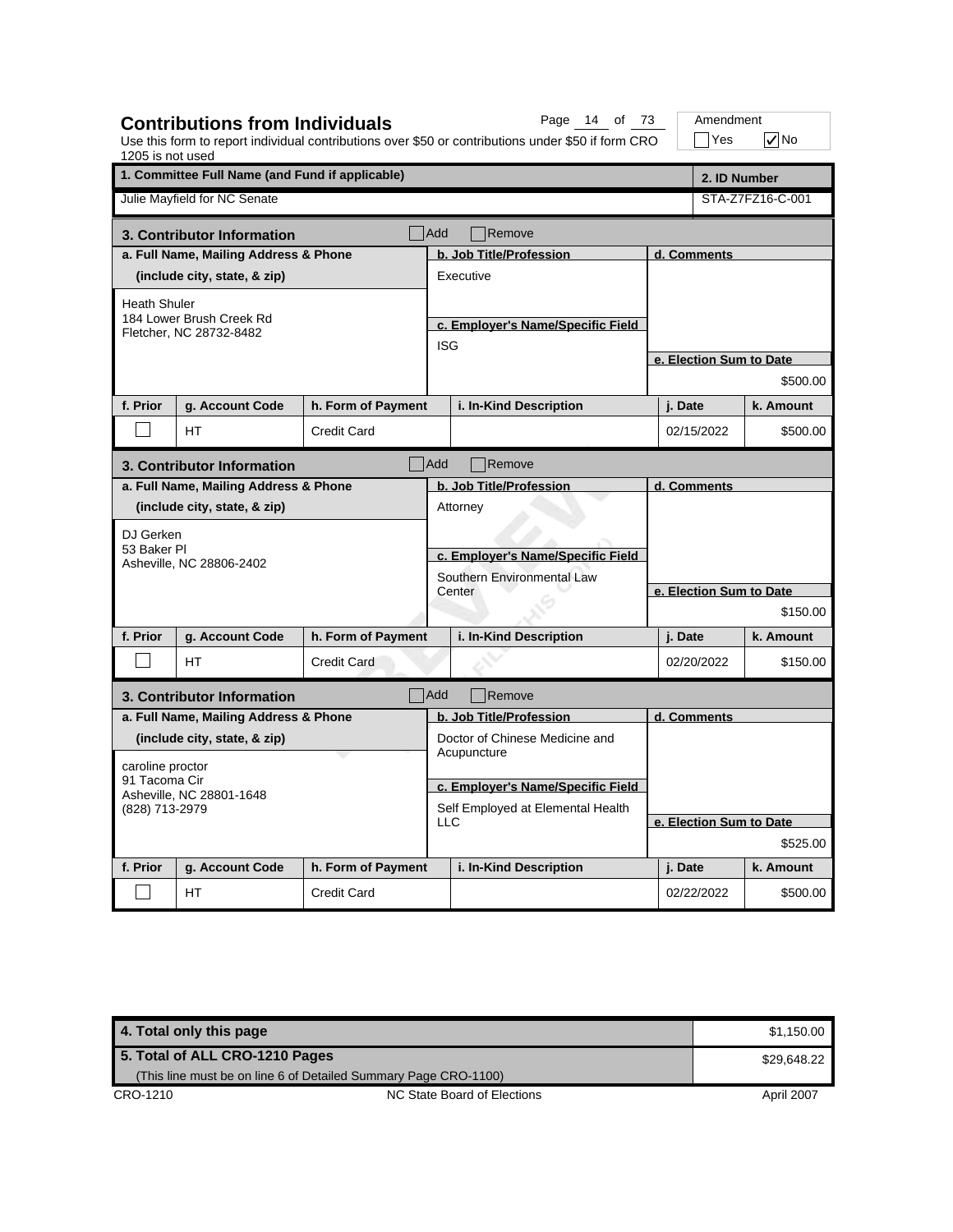| 1205 is not used                                                                   | <b>Contributions from Individuals</b>           |                    |                                                                         | Page 15 of 73<br>Use this form to report individual contributions over \$50 or contributions under \$50 if form CRO |                         |             | Amendment<br>$\exists$ Yes | $\nabla$ No             |  |
|------------------------------------------------------------------------------------|-------------------------------------------------|--------------------|-------------------------------------------------------------------------|---------------------------------------------------------------------------------------------------------------------|-------------------------|-------------|----------------------------|-------------------------|--|
|                                                                                    | 1. Committee Full Name (and Fund if applicable) |                    |                                                                         |                                                                                                                     |                         |             | 2. ID Number               |                         |  |
|                                                                                    | Julie Mayfield for NC Senate                    |                    |                                                                         |                                                                                                                     |                         |             |                            | STA-Z7FZ16-C-001        |  |
|                                                                                    | 3. Contributor Information                      |                    | <b>Add</b>                                                              | Remove                                                                                                              |                         |             |                            |                         |  |
|                                                                                    | a. Full Name, Mailing Address & Phone           |                    |                                                                         | b. Job Title/Profession                                                                                             | d. Comments             |             |                            |                         |  |
|                                                                                    | (include city, state, & zip)                    |                    |                                                                         | Mediator                                                                                                            |                         |             |                            |                         |  |
| Frank Goldsmith<br>1355 Cane Creek Rd<br>Fletcher, NC 28732-7420<br>(828) 230-6977 |                                                 |                    | Self                                                                    | c. Employer's Name/Specific Field                                                                                   |                         |             |                            |                         |  |
|                                                                                    |                                                 |                    |                                                                         |                                                                                                                     |                         |             |                            | e. Election Sum to Date |  |
|                                                                                    |                                                 |                    |                                                                         |                                                                                                                     |                         |             |                            | \$200.00                |  |
| f. Prior                                                                           | g. Account Code                                 | h. Form of Payment |                                                                         | i. In-Kind Description                                                                                              |                         | j. Date     |                            | k. Amount               |  |
|                                                                                    | <b>HT</b>                                       | <b>Credit Card</b> |                                                                         |                                                                                                                     |                         | 02/23/2022  |                            | \$200.00                |  |
| <b>Add</b><br>Remove<br>3. Contributor Information                                 |                                                 |                    |                                                                         |                                                                                                                     |                         |             |                            |                         |  |
|                                                                                    | a. Full Name, Mailing Address & Phone           |                    |                                                                         | b. Job Title/Profession                                                                                             |                         | d. Comments |                            |                         |  |
|                                                                                    | (include city, state, & zip)                    |                    | <b>Adjunct Assistant Professor</b><br>c. Employer's Name/Specific Field |                                                                                                                     |                         |             |                            |                         |  |
|                                                                                    | Lee Anne Mangone                                |                    |                                                                         |                                                                                                                     |                         |             |                            |                         |  |
|                                                                                    | 392 Racquet Club Rd                             |                    |                                                                         |                                                                                                                     |                         |             |                            |                         |  |
| (828) 230-0814                                                                     | Asheville, NC 28803-3133                        |                    |                                                                         | <b>UNC Asheville</b>                                                                                                |                         |             |                            |                         |  |
|                                                                                    |                                                 |                    |                                                                         |                                                                                                                     | e. Election Sum to Date |             |                            |                         |  |
|                                                                                    |                                                 |                    |                                                                         |                                                                                                                     |                         |             |                            | \$250.00                |  |
| f. Prior                                                                           | g. Account Code                                 | h. Form of Payment |                                                                         | i. In-Kind Description                                                                                              |                         | j. Date     |                            | k. Amount               |  |
|                                                                                    | HT.                                             | <b>Credit Card</b> |                                                                         |                                                                                                                     |                         | 02/24/2022  |                            | \$250.00                |  |
|                                                                                    | 3. Contributor Information                      |                    | Add                                                                     | Remove                                                                                                              |                         |             |                            |                         |  |
|                                                                                    | a. Full Name, Mailing Address & Phone           |                    |                                                                         | b. Job Title/Profession                                                                                             |                         | d. Comments |                            |                         |  |
|                                                                                    | (include city, state, & zip)                    |                    |                                                                         | Physician                                                                                                           |                         |             |                            |                         |  |
| Peter Mangone                                                                      |                                                 |                    |                                                                         |                                                                                                                     |                         |             |                            |                         |  |
|                                                                                    | 392 Racquet Club Rd                             |                    |                                                                         | c. Employer's Name/Specific Field                                                                                   |                         |             |                            |                         |  |
|                                                                                    | Asheville, NC 28803-3133<br>(828) 231-5481      |                    | Emerge Ortho                                                            |                                                                                                                     |                         |             |                            |                         |  |
|                                                                                    |                                                 |                    |                                                                         |                                                                                                                     |                         |             |                            | e. Election Sum to Date |  |
|                                                                                    |                                                 |                    |                                                                         |                                                                                                                     |                         |             |                            | \$500.00                |  |
| f. Prior                                                                           | g. Account Code                                 | h. Form of Payment |                                                                         | i. In-Kind Description                                                                                              |                         | j. Date     |                            | k. Amount               |  |
|                                                                                    | <b>HT</b>                                       | <b>Credit Card</b> |                                                                         |                                                                                                                     |                         | 02/24/2022  |                            | \$500.00                |  |

| 4. Total only this page                                         |                             | \$950.00   |
|-----------------------------------------------------------------|-----------------------------|------------|
| 5. Total of ALL CRO-1210 Pages                                  | \$29.648.22                 |            |
| (This line must be on line 6 of Detailed Summary Page CRO-1100) |                             |            |
| CRO-1210                                                        | NC State Board of Elections | April 2007 |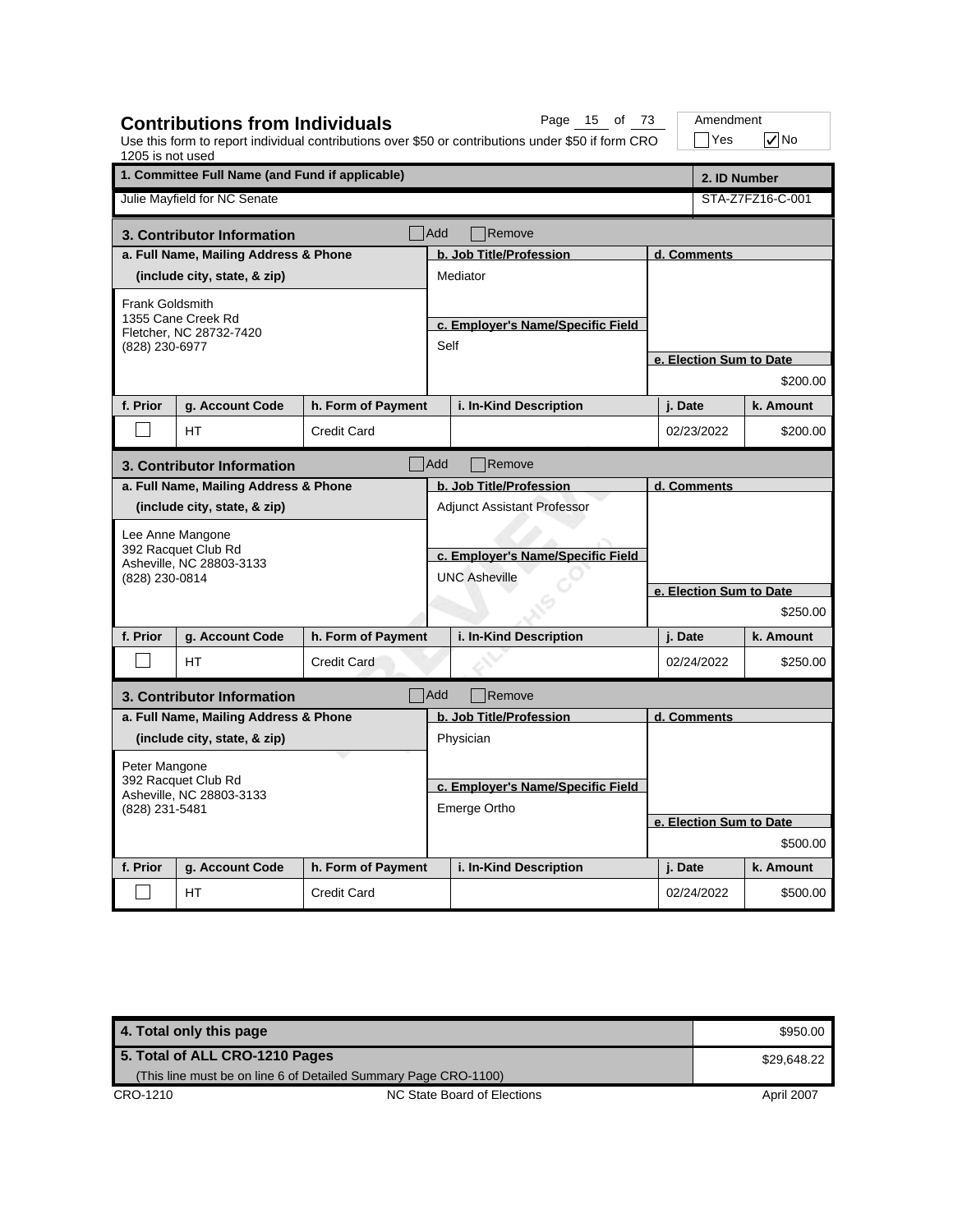| 1205 is not used                                                | <b>Contributions from Individuals</b> |                    |                                                  | Page 16 of 73<br>Use this form to report individual contributions over \$50 or contributions under \$50 if form CRO |                         | Amendment<br>$\exists$ Yes | $\sqrt{}$ No     |  |  |
|-----------------------------------------------------------------|---------------------------------------|--------------------|--------------------------------------------------|---------------------------------------------------------------------------------------------------------------------|-------------------------|----------------------------|------------------|--|--|
| 1. Committee Full Name (and Fund if applicable)<br>2. ID Number |                                       |                    |                                                  |                                                                                                                     |                         |                            |                  |  |  |
|                                                                 | Julie Mayfield for NC Senate          |                    |                                                  |                                                                                                                     |                         |                            | STA-Z7FZ16-C-001 |  |  |
|                                                                 | 3. Contributor Information            |                    | <b>Add</b>                                       | Remove                                                                                                              |                         |                            |                  |  |  |
|                                                                 | a. Full Name, Mailing Address & Phone |                    |                                                  | b. Job Title/Profession                                                                                             |                         | d. Comments                |                  |  |  |
|                                                                 | (include city, state, & zip)          |                    |                                                  | Administrator                                                                                                       |                         |                            |                  |  |  |
| Dennis Creech                                                   |                                       |                    |                                                  |                                                                                                                     |                         |                            |                  |  |  |
| 2418 Lively Trl NE                                              | Atlanta, GA 30345-3837                |                    |                                                  | c. Employer's Name/Specific Field                                                                                   |                         |                            |                  |  |  |
| (678) 701-4146                                                  |                                       |                    |                                                  | The Kendeda Fund                                                                                                    |                         |                            |                  |  |  |
|                                                                 |                                       |                    |                                                  |                                                                                                                     |                         | e. Election Sum to Date    |                  |  |  |
|                                                                 |                                       |                    |                                                  |                                                                                                                     |                         |                            | \$1,000.00       |  |  |
| f. Prior                                                        | g. Account Code                       | h. Form of Payment |                                                  | i. In-Kind Description                                                                                              |                         | j. Date                    | k. Amount        |  |  |
|                                                                 | <b>HT</b>                             | <b>Credit Card</b> |                                                  |                                                                                                                     |                         | 02/26/2022                 | \$1,000.00       |  |  |
|                                                                 | 3. Contributor Information            |                    | Add                                              | Remove                                                                                                              |                         |                            |                  |  |  |
|                                                                 | a. Full Name, Mailing Address & Phone |                    |                                                  | b. Job Title/Profession                                                                                             |                         | d. Comments                |                  |  |  |
|                                                                 | (include city, state, & zip)          |                    |                                                  | Retired                                                                                                             |                         |                            |                  |  |  |
| <b>Richard Wasch</b>                                            |                                       |                    |                                                  |                                                                                                                     |                         |                            |                  |  |  |
| 7 Patton Ave<br>Ste 1601                                        |                                       |                    | c. Employer's Name/Specific Field<br>not working |                                                                                                                     |                         |                            |                  |  |  |
|                                                                 | Asheville, NC 28801-3372              |                    |                                                  |                                                                                                                     |                         |                            |                  |  |  |
| (910) 620-7260                                                  |                                       |                    |                                                  |                                                                                                                     | e. Election Sum to Date |                            |                  |  |  |
|                                                                 |                                       |                    |                                                  |                                                                                                                     | \$1,000.00              |                            |                  |  |  |
| f. Prior                                                        | g. Account Code                       | h. Form of Payment |                                                  | i. In-Kind Description                                                                                              |                         | j. Date                    | k. Amount        |  |  |
|                                                                 | <b>HT</b>                             | <b>Credit Card</b> |                                                  |                                                                                                                     |                         | 02/26/2022                 | \$1,000.00       |  |  |
|                                                                 | 3. Contributor Information            |                    | Add                                              | Remove                                                                                                              |                         |                            |                  |  |  |
|                                                                 | a. Full Name, Mailing Address & Phone |                    |                                                  | b. Job Title/Profession                                                                                             | d. Comments             |                            |                  |  |  |
|                                                                 | (include city, state, & zip)          |                    |                                                  | Physician                                                                                                           |                         |                            |                  |  |  |
| Blake Fagan                                                     |                                       |                    |                                                  |                                                                                                                     |                         |                            |                  |  |  |
| 16 Bear Knoll Dr<br>Asheville, NC 28805-1170<br>(828) 768-6232  |                                       |                    |                                                  | c. Employer's Name/Specific Field                                                                                   |                         |                            |                  |  |  |
|                                                                 |                                       |                    |                                                  | <b>MAHEC</b>                                                                                                        |                         |                            |                  |  |  |
|                                                                 |                                       |                    |                                                  |                                                                                                                     |                         | e. Election Sum to Date    |                  |  |  |
|                                                                 |                                       |                    |                                                  |                                                                                                                     |                         |                            | \$300.00         |  |  |
| f. Prior                                                        | g. Account Code                       | h. Form of Payment |                                                  | i. In-Kind Description                                                                                              |                         | j. Date                    | k. Amount        |  |  |
|                                                                 | НT                                    | <b>Credit Card</b> |                                                  |                                                                                                                     |                         | 02/27/2022                 | \$300.00         |  |  |

**4. Total only this page \$2,300.00** \$2,300.00 CRO-1210 CRO-1210 NC State Board of Elections April 2007 **5. Total of ALL CRO-1210 Pages** (This line must be on line 6 of Detailed Summary Page CRO-1100) \$29,648.22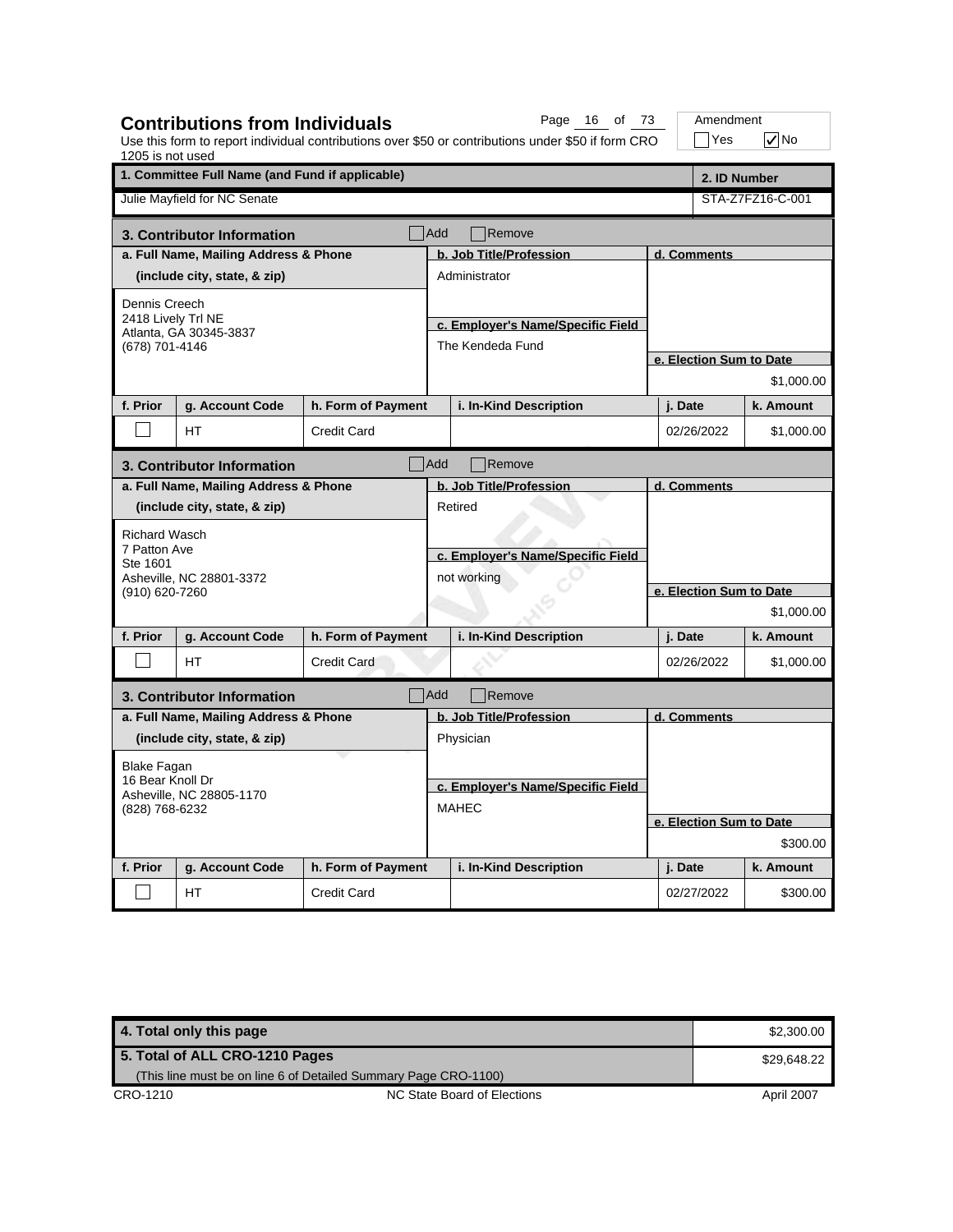| 1205 is not used                               | <b>Contributions from Individuals</b>           |                    |                                   | Page 17 of 73<br>Use this form to report individual contributions over \$50 or contributions under \$50 if form CRO |                         | Amendment<br>$\exists$ Yes |  | $\nabla$ No      |
|------------------------------------------------|-------------------------------------------------|--------------------|-----------------------------------|---------------------------------------------------------------------------------------------------------------------|-------------------------|----------------------------|--|------------------|
|                                                | 1. Committee Full Name (and Fund if applicable) |                    |                                   |                                                                                                                     |                         |                            |  | 2. ID Number     |
|                                                | Julie Mayfield for NC Senate                    |                    |                                   |                                                                                                                     |                         |                            |  | STA-Z7FZ16-C-001 |
|                                                | 3. Contributor Information                      |                    | <b>Add</b>                        | Remove                                                                                                              |                         |                            |  |                  |
|                                                | a. Full Name, Mailing Address & Phone           |                    |                                   | b. Job Title/Profession                                                                                             |                         | d. Comments                |  |                  |
|                                                | (include city, state, & zip)                    |                    |                                   | Family Physician                                                                                                    |                         |                            |  |                  |
| Mark McNeill                                   |                                                 |                    |                                   |                                                                                                                     |                         |                            |  |                  |
| 56 Ardmion Park                                | Asheville, NC 28801-4202                        |                    |                                   | c. Employer's Name/Specific Field                                                                                   |                         |                            |  |                  |
| (828) 772-8673                                 |                                                 |                    |                                   | <b>Trillium Family Medicine</b>                                                                                     |                         |                            |  |                  |
|                                                |                                                 |                    |                                   |                                                                                                                     |                         | e. Election Sum to Date    |  |                  |
|                                                |                                                 |                    |                                   |                                                                                                                     |                         |                            |  | \$350.00         |
| f. Prior                                       | g. Account Code                                 | h. Form of Payment |                                   | i. In-Kind Description                                                                                              |                         | j. Date                    |  | k. Amount        |
|                                                | <b>HT</b>                                       | <b>Credit Card</b> |                                   |                                                                                                                     |                         | 02/28/2022                 |  | \$350.00         |
|                                                | 3. Contributor Information                      |                    | Add                               | Remove                                                                                                              |                         |                            |  |                  |
|                                                | a. Full Name, Mailing Address & Phone           |                    |                                   | b. Job Title/Profession                                                                                             |                         | d. Comments                |  |                  |
|                                                | (include city, state, & zip)                    |                    |                                   | Retired                                                                                                             |                         |                            |  |                  |
| Sibylle Barron                                 |                                                 |                    |                                   |                                                                                                                     |                         |                            |  |                  |
| 8 Springmoor Dr                                |                                                 |                    |                                   | c. Employer's Name/Specific Field                                                                                   |                         |                            |  |                  |
| (919) 848-7008                                 | Raleigh, NC 27615-4324                          |                    |                                   | The Literary Council                                                                                                |                         |                            |  |                  |
|                                                |                                                 |                    |                                   |                                                                                                                     | e. Election Sum to Date |                            |  |                  |
|                                                |                                                 |                    |                                   |                                                                                                                     |                         |                            |  | \$300.00         |
| f. Prior                                       | g. Account Code                                 | h. Form of Payment |                                   | i. In-Kind Description                                                                                              |                         | j. Date                    |  | k. Amount        |
|                                                | <b>HT</b>                                       | Check              |                                   |                                                                                                                     |                         | 03/01/2022                 |  | \$300.00         |
|                                                | 3. Contributor Information                      |                    | Add                               | Remove                                                                                                              |                         |                            |  |                  |
|                                                | a. Full Name, Mailing Address & Phone           |                    |                                   | b. Job Title/Profession                                                                                             |                         | d. Comments                |  |                  |
|                                                | (include city, state, & zip)                    |                    |                                   | Retired                                                                                                             |                         |                            |  |                  |
|                                                | <b>Howard BERKOWITZ</b>                         |                    |                                   |                                                                                                                     |                         |                            |  |                  |
| 254 Fennel Dun Cir                             |                                                 |                    | c. Employer's Name/Specific Field |                                                                                                                     |                         |                            |  |                  |
| Biltmore Lake, NC 28715-8910<br>(407) 489-6662 |                                                 |                    |                                   | Retired                                                                                                             |                         |                            |  |                  |
|                                                |                                                 |                    |                                   |                                                                                                                     |                         | e. Election Sum to Date    |  |                  |
|                                                |                                                 |                    |                                   |                                                                                                                     |                         |                            |  | \$79.00          |
| f. Prior                                       | g. Account Code                                 | h. Form of Payment |                                   | i. In-Kind Description                                                                                              |                         | j. Date                    |  | k. Amount        |
|                                                | HT                                              | <b>Credit Card</b> |                                   |                                                                                                                     |                         | 03/01/2022                 |  | \$54.00          |

| 4. Total only this page                                         |                             | \$704.00   |
|-----------------------------------------------------------------|-----------------------------|------------|
| 5. Total of ALL CRO-1210 Pages                                  | \$29.648.22                 |            |
| (This line must be on line 6 of Detailed Summary Page CRO-1100) |                             |            |
| CRO-1210                                                        | NC State Board of Elections | April 2007 |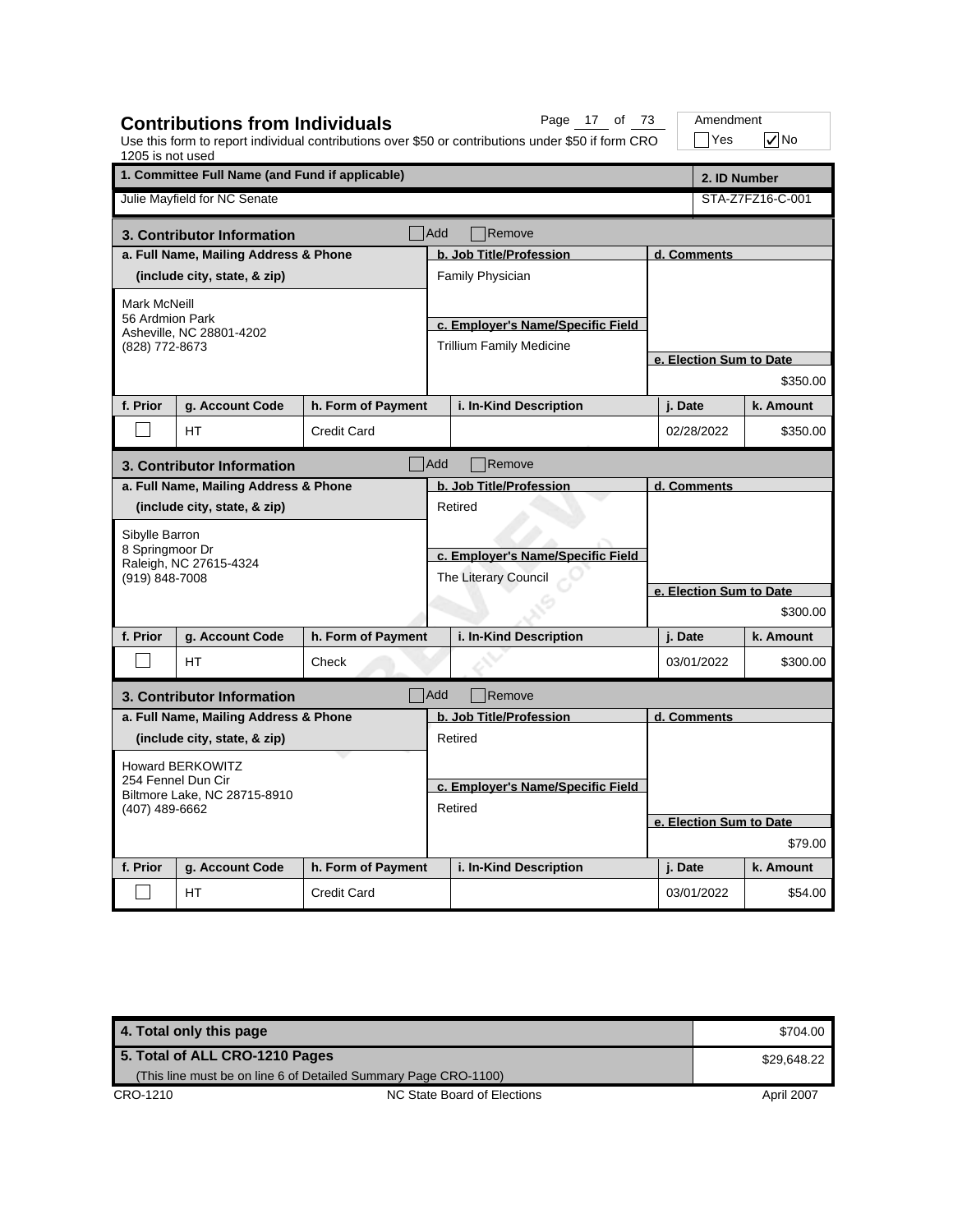| 1205 is not used                                                 | <b>Contributions from Individuals</b>                           |                    |            | Page 18 of 73<br>Use this form to report individual contributions over \$50 or contributions under \$50 if form CRO |                         | Amendment<br>∏Yes       | $\sqrt{}$ No     |
|------------------------------------------------------------------|-----------------------------------------------------------------|--------------------|------------|---------------------------------------------------------------------------------------------------------------------|-------------------------|-------------------------|------------------|
|                                                                  | 1. Committee Full Name (and Fund if applicable)<br>2. ID Number |                    |            |                                                                                                                     |                         |                         |                  |
|                                                                  | Julie Mayfield for NC Senate                                    |                    |            |                                                                                                                     |                         |                         | STA-Z7FZ16-C-001 |
|                                                                  | 3. Contributor Information                                      |                    | <b>Add</b> | Remove                                                                                                              |                         |                         |                  |
|                                                                  | a. Full Name, Mailing Address & Phone                           |                    |            | b. Job Title/Profession                                                                                             |                         | d. Comments             |                  |
|                                                                  | (include city, state, & zip)                                    |                    |            | No current title                                                                                                    |                         |                         |                  |
| Carol Falender                                                   |                                                                 |                    |            |                                                                                                                     |                         |                         |                  |
| 2110 Wakefield Dr<br>Apt. #2110                                  |                                                                 |                    |            | c. Employer's Name/Specific Field                                                                                   |                         |                         |                  |
|                                                                  | Asheville, NC 28803                                             |                    |            | Not currently employed                                                                                              |                         |                         |                  |
| (828) 505-8123                                                   |                                                                 |                    |            |                                                                                                                     |                         | e. Election Sum to Date |                  |
|                                                                  |                                                                 |                    |            |                                                                                                                     |                         |                         | \$100.00         |
| f. Prior                                                         | g. Account Code                                                 | h. Form of Payment |            | i. In-Kind Description                                                                                              |                         | j. Date                 | k. Amount        |
|                                                                  | <b>HT</b>                                                       | Check              |            |                                                                                                                     |                         | 03/01/2022              | \$100.00         |
|                                                                  | 3. Contributor Information                                      |                    | <b>Add</b> | Remove                                                                                                              |                         |                         |                  |
|                                                                  | a. Full Name, Mailing Address & Phone                           |                    |            | b. Job Title/Profession                                                                                             | d. Comments             |                         |                  |
|                                                                  | (include city, state, & zip)                                    |                    |            | Consultant                                                                                                          |                         |                         |                  |
| Theodore Figura                                                  |                                                                 |                    |            |                                                                                                                     |                         |                         |                  |
| 118 Logan Ave                                                    |                                                                 |                    |            | c. Employer's Name/Specific Field                                                                                   |                         |                         |                  |
| (757) 879-3124                                                   | Asheville, NC 28806-4529                                        |                    |            | Ted Figura Consulting, Inc.                                                                                         |                         |                         |                  |
|                                                                  |                                                                 |                    |            |                                                                                                                     | e. Election Sum to Date |                         |                  |
|                                                                  |                                                                 |                    |            |                                                                                                                     |                         |                         | \$157.25         |
| f. Prior                                                         | g. Account Code                                                 | h. Form of Payment |            | i. In-Kind Description                                                                                              |                         | j. Date                 | k. Amount        |
|                                                                  | PP                                                              | <b>Credit Card</b> |            |                                                                                                                     |                         | 03/01/2022              | \$50.00          |
|                                                                  | 3. Contributor Information                                      |                    | <b>Add</b> | Remove                                                                                                              |                         |                         |                  |
|                                                                  | a. Full Name, Mailing Address & Phone                           |                    |            | b. Job Title/Profession                                                                                             | d. Comments             |                         |                  |
|                                                                  | (include city, state, & zip)                                    |                    |            | <b>Art Executive</b>                                                                                                |                         |                         |                  |
| Susan Harper                                                     |                                                                 |                    |            |                                                                                                                     |                         |                         |                  |
| 945 Long Branch Rd<br>Swannanoa, NC 28778-3528<br>(828) 337-3026 |                                                                 |                    |            | c. Employer's Name/Specific Field                                                                                   |                         |                         |                  |
|                                                                  |                                                                 |                    |            | Retired                                                                                                             |                         |                         |                  |
|                                                                  |                                                                 |                    |            |                                                                                                                     |                         | e. Election Sum to Date |                  |
|                                                                  |                                                                 |                    |            | \$154.00                                                                                                            |                         |                         |                  |
| f. Prior                                                         | g. Account Code                                                 | h. Form of Payment |            | i. In-Kind Description                                                                                              |                         | j. Date                 | k. Amount        |
|                                                                  | НT                                                              | <b>Credit Card</b> |            |                                                                                                                     |                         | 03/01/2022              | \$100.00         |

**4. Total only this page \$250.00 and \$250.00 and \$250.00 and \$250.00 and \$250.00 and \$250.00 and \$250.00 and \$250.00 and \$250.00 and \$250.00 and \$250.00 and \$250.00 and \$250.00 and \$250.00 and \$250.00 and \$250.00 and \$250.** CRO-1210 CRO-1210 NC State Board of Elections April 2007 **5. Total of ALL CRO-1210 Pages** (This line must be on line 6 of Detailed Summary Page CRO-1100) \$29,648.22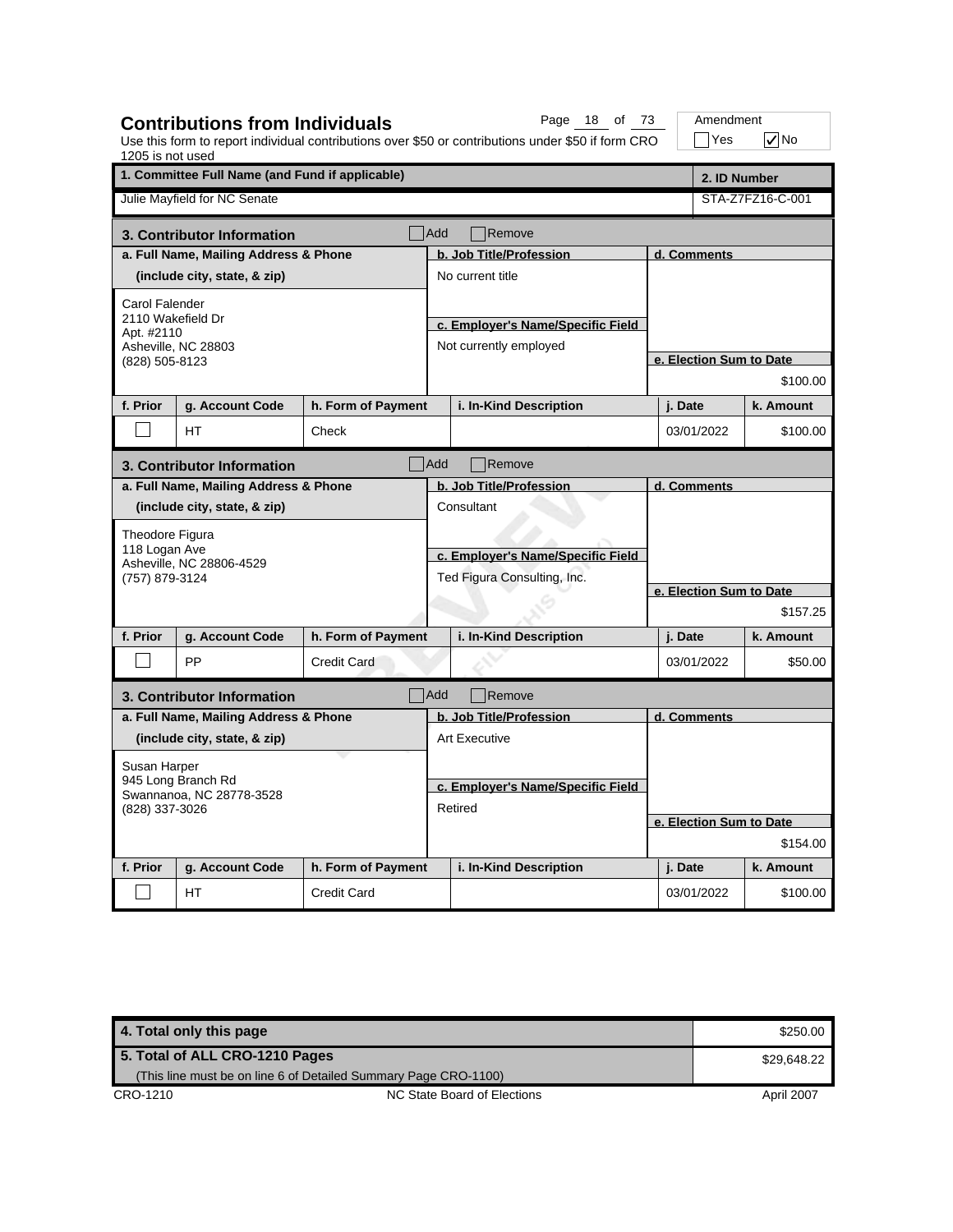| 1205 is not used                                                   | <b>Contributions from Individuals</b>           |                    |                                                                                                   | Page 19 of 73<br>Use this form to report individual contributions over \$50 or contributions under \$50 if form CRO |                         | Amendment<br>Yes        | $\sqrt{}$ No     |  |  |
|--------------------------------------------------------------------|-------------------------------------------------|--------------------|---------------------------------------------------------------------------------------------------|---------------------------------------------------------------------------------------------------------------------|-------------------------|-------------------------|------------------|--|--|
|                                                                    | 1. Committee Full Name (and Fund if applicable) |                    |                                                                                                   |                                                                                                                     |                         |                         | 2. ID Number     |  |  |
|                                                                    | Julie Mayfield for NC Senate                    |                    |                                                                                                   |                                                                                                                     |                         |                         | STA-Z7FZ16-C-001 |  |  |
|                                                                    | 3. Contributor Information                      |                    | Add                                                                                               | Remove                                                                                                              |                         |                         |                  |  |  |
|                                                                    | a. Full Name, Mailing Address & Phone           |                    |                                                                                                   | b. Job Title/Profession                                                                                             |                         | d. Comments             |                  |  |  |
|                                                                    | (include city, state, & zip)                    |                    |                                                                                                   | Attorney                                                                                                            |                         |                         |                  |  |  |
| Scott Laseter                                                      |                                                 |                    |                                                                                                   |                                                                                                                     |                         |                         |                  |  |  |
|                                                                    | 1294 Briardale Ln NE<br>Atlanta, GA 30306-2624  |                    |                                                                                                   | c. Employer's Name/Specific Field                                                                                   |                         |                         |                  |  |  |
|                                                                    |                                                 |                    |                                                                                                   | Self Employed                                                                                                       |                         |                         |                  |  |  |
|                                                                    |                                                 |                    |                                                                                                   |                                                                                                                     |                         | e. Election Sum to Date |                  |  |  |
|                                                                    |                                                 |                    |                                                                                                   |                                                                                                                     |                         |                         | \$300.00         |  |  |
| f. Prior                                                           | g. Account Code                                 | h. Form of Payment |                                                                                                   | i. In-Kind Description                                                                                              |                         | j. Date                 | k. Amount        |  |  |
|                                                                    | HT                                              | <b>Credit Card</b> |                                                                                                   |                                                                                                                     |                         | 03/01/2022              | \$300.00         |  |  |
|                                                                    | 3. Contributor Information                      |                    | <b>Add</b>                                                                                        | Remove                                                                                                              |                         |                         |                  |  |  |
|                                                                    | a. Full Name, Mailing Address & Phone           |                    | b. Job Title/Profession<br>Attorney<br>c. Employer's Name/Specific Field<br><b>Taylor English</b> |                                                                                                                     |                         | d. Comments             |                  |  |  |
|                                                                    | (include city, state, & zip)                    |                    |                                                                                                   |                                                                                                                     |                         |                         |                  |  |  |
| Craig Pendergrast                                                  |                                                 |                    |                                                                                                   |                                                                                                                     |                         |                         |                  |  |  |
| 645 Wilson Rd NW                                                   |                                                 |                    |                                                                                                   |                                                                                                                     |                         |                         |                  |  |  |
| (404) 514-1319                                                     | Atlanta, GA 30318-1716                          |                    |                                                                                                   |                                                                                                                     |                         |                         |                  |  |  |
|                                                                    |                                                 |                    |                                                                                                   |                                                                                                                     | e. Election Sum to Date |                         |                  |  |  |
|                                                                    |                                                 |                    |                                                                                                   |                                                                                                                     |                         |                         | \$100.00         |  |  |
| f. Prior                                                           | g. Account Code                                 | h. Form of Payment |                                                                                                   | i. In-Kind Description                                                                                              |                         | j. Date                 | k. Amount        |  |  |
|                                                                    | <b>HT</b>                                       | <b>Credit Card</b> |                                                                                                   |                                                                                                                     |                         | 03/01/2022              | \$100.00         |  |  |
|                                                                    | 3. Contributor Information                      |                    | Add                                                                                               | Remove                                                                                                              |                         |                         |                  |  |  |
|                                                                    | a. Full Name, Mailing Address & Phone           |                    |                                                                                                   | b. Job Title/Profession                                                                                             |                         | d. Comments             |                  |  |  |
|                                                                    | (include city, state, & zip)                    |                    |                                                                                                   | nonprofit director                                                                                                  |                         |                         |                  |  |  |
| Kieran Roe                                                         |                                                 |                    |                                                                                                   |                                                                                                                     |                         |                         |                  |  |  |
| 187 Solomons Cove Rd<br>Flat Rock, NC 28731-5688<br>(828) 231-1650 |                                                 |                    | c. Employer's Name/Specific Field                                                                 |                                                                                                                     |                         |                         |                  |  |  |
|                                                                    |                                                 |                    | Conserving Carolina                                                                               |                                                                                                                     |                         |                         |                  |  |  |
|                                                                    |                                                 |                    |                                                                                                   |                                                                                                                     | e. Election Sum to Date |                         |                  |  |  |
|                                                                    |                                                 |                    |                                                                                                   |                                                                                                                     | \$54.00                 |                         |                  |  |  |
| f. Prior                                                           | g. Account Code                                 | h. Form of Payment |                                                                                                   | i. In-Kind Description                                                                                              |                         | j. Date                 | k. Amount        |  |  |
|                                                                    | HT                                              | <b>Credit Card</b> |                                                                                                   |                                                                                                                     |                         | 03/01/2022              | \$54.00          |  |  |

| 4. Total only this page                                         |                             | \$454.00   |
|-----------------------------------------------------------------|-----------------------------|------------|
| 5. Total of ALL CRO-1210 Pages                                  | \$29,648.22                 |            |
| (This line must be on line 6 of Detailed Summary Page CRO-1100) |                             |            |
| CRO-1210                                                        | NC State Board of Elections | April 2007 |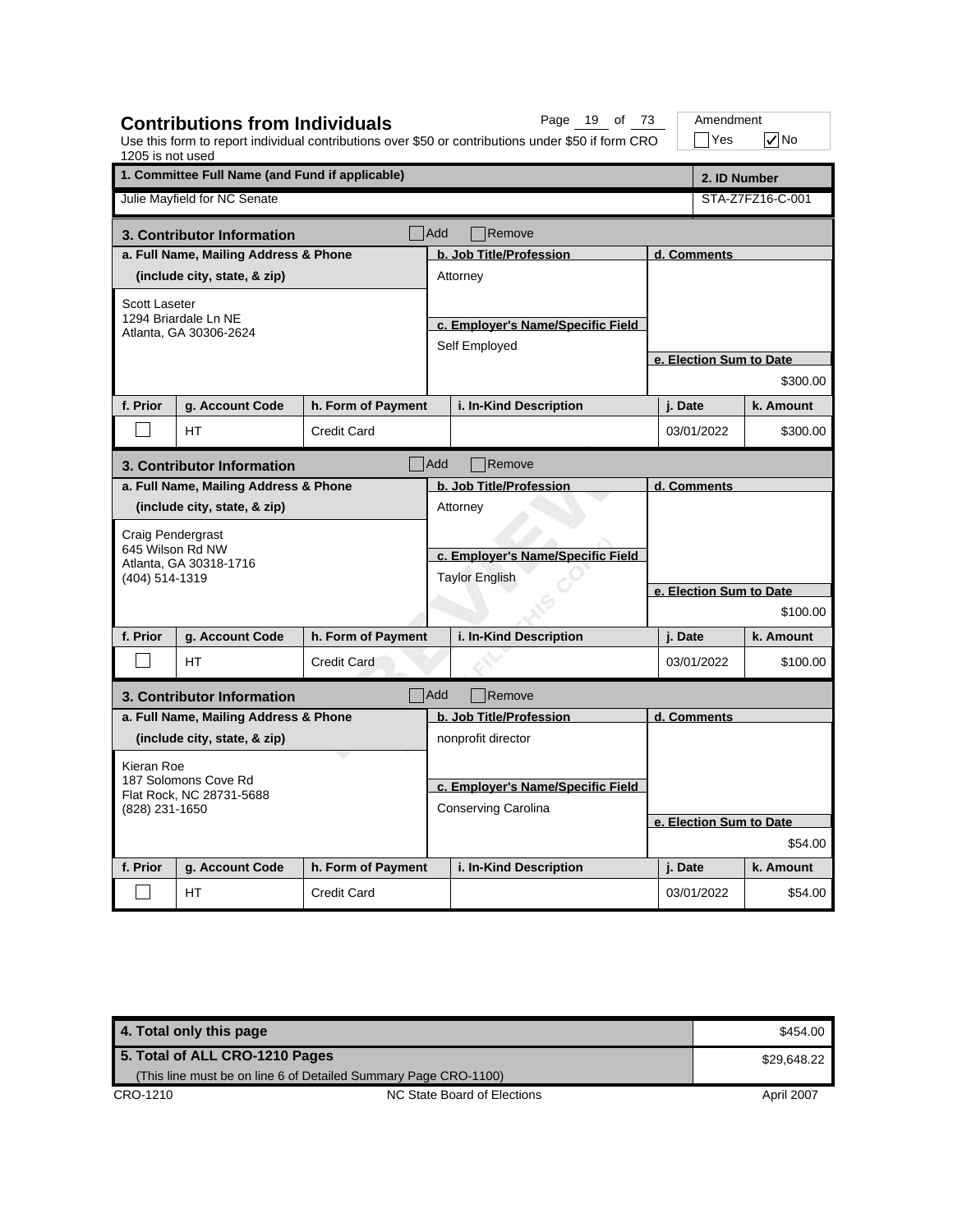| 1205 is not used                           | <b>Contributions from Individuals</b>           |                    |                                              | Page 20 of 73<br>Use this form to report individual contributions over \$50 or contributions under \$50 if form CRO |                                     | Amendment<br>$\exists$ Yes | $\nabla$ No      |  |  |
|--------------------------------------------|-------------------------------------------------|--------------------|----------------------------------------------|---------------------------------------------------------------------------------------------------------------------|-------------------------------------|----------------------------|------------------|--|--|
|                                            | 1. Committee Full Name (and Fund if applicable) |                    |                                              |                                                                                                                     | 2. ID Number                        |                            |                  |  |  |
|                                            | Julie Mayfield for NC Senate                    |                    |                                              |                                                                                                                     |                                     |                            | STA-Z7FZ16-C-001 |  |  |
|                                            | 3. Contributor Information                      |                    | <b>Add</b>                                   | Remove                                                                                                              |                                     |                            |                  |  |  |
|                                            | a. Full Name, Mailing Address & Phone           |                    |                                              | b. Job Title/Profession                                                                                             |                                     | d. Comments                |                  |  |  |
|                                            | (include city, state, & zip)                    |                    |                                              | Writer                                                                                                              |                                     |                            |                  |  |  |
| John Ross                                  |                                                 |                    |                                              |                                                                                                                     |                                     |                            |                  |  |  |
| 432 Crowfields Dr                          | Asheville, NC 28803-3278                        |                    |                                              | c. Employer's Name/Specific Field                                                                                   |                                     |                            |                  |  |  |
| (828) 505-3979                             |                                                 |                    | self                                         |                                                                                                                     |                                     |                            |                  |  |  |
|                                            |                                                 |                    |                                              |                                                                                                                     |                                     | e. Election Sum to Date    | \$350.00         |  |  |
|                                            |                                                 |                    |                                              |                                                                                                                     |                                     |                            |                  |  |  |
| f. Prior                                   | g. Account Code                                 | h. Form of Payment |                                              | i. In-Kind Description                                                                                              |                                     | j. Date                    | k. Amount        |  |  |
|                                            | <b>HT</b>                                       | <b>Credit Card</b> |                                              |                                                                                                                     |                                     | 03/01/2022                 | \$100.00         |  |  |
|                                            | 3. Contributor Information                      |                    | Add                                          | Remove                                                                                                              |                                     |                            |                  |  |  |
|                                            | a. Full Name, Mailing Address & Phone           |                    |                                              | b. Job Title/Profession                                                                                             |                                     | d. Comments                |                  |  |  |
|                                            | (include city, state, & zip)                    |                    |                                              | Retired                                                                                                             |                                     |                            |                  |  |  |
|                                            | Charles Alan Clogston                           |                    |                                              |                                                                                                                     |                                     |                            |                  |  |  |
| 125 Black Oak Dr                           | Asheville, NC 28804-1835                        |                    | c. Employer's Name/Specific Field<br>Retired |                                                                                                                     |                                     |                            |                  |  |  |
| (828) 254-8452                             |                                                 |                    |                                              |                                                                                                                     |                                     |                            |                  |  |  |
|                                            |                                                 |                    |                                              |                                                                                                                     | e. Election Sum to Date<br>\$200.00 |                            |                  |  |  |
| f. Prior                                   | g. Account Code                                 | h. Form of Payment |                                              | i. In-Kind Description                                                                                              |                                     |                            | k. Amount        |  |  |
|                                            |                                                 |                    |                                              |                                                                                                                     |                                     | j. Date                    |                  |  |  |
|                                            | <b>HT</b>                                       | <b>Credit Card</b> |                                              |                                                                                                                     |                                     | 03/02/2022                 | \$100.00         |  |  |
|                                            | 3. Contributor Information                      |                    | Add                                          | Remove                                                                                                              |                                     |                            |                  |  |  |
|                                            | a. Full Name, Mailing Address & Phone           |                    |                                              | b. Job Title/Profession                                                                                             |                                     | d. Comments                |                  |  |  |
|                                            | (include city, state, & zip)                    |                    |                                              | Attorney                                                                                                            |                                     |                            |                  |  |  |
| <b>Woody Farmer</b>                        |                                                 |                    |                                              |                                                                                                                     |                                     |                            |                  |  |  |
| 230 Pearson Dr<br>Asheville, NC 28801-1614 |                                                 |                    | c. Employer's Name/Specific Field            |                                                                                                                     |                                     |                            |                  |  |  |
| (704) 975-8749                             |                                                 |                    |                                              | not working                                                                                                         |                                     |                            |                  |  |  |
|                                            |                                                 |                    |                                              |                                                                                                                     |                                     | e. Election Sum to Date    |                  |  |  |
|                                            |                                                 |                    |                                              |                                                                                                                     |                                     |                            | \$300.00         |  |  |
| f. Prior                                   | g. Account Code                                 | h. Form of Payment |                                              | i. In-Kind Description                                                                                              |                                     | j. Date                    | k. Amount        |  |  |
|                                            | PP                                              | <b>Credit Card</b> |                                              |                                                                                                                     |                                     | 03/02/2022                 | \$50.00          |  |  |

| 4. Total only this page                                         |                             | \$250.00   |
|-----------------------------------------------------------------|-----------------------------|------------|
| 5. Total of ALL CRO-1210 Pages                                  | \$29.648.22                 |            |
| (This line must be on line 6 of Detailed Summary Page CRO-1100) |                             |            |
| CRO-1210                                                        | NC State Board of Elections | April 2007 |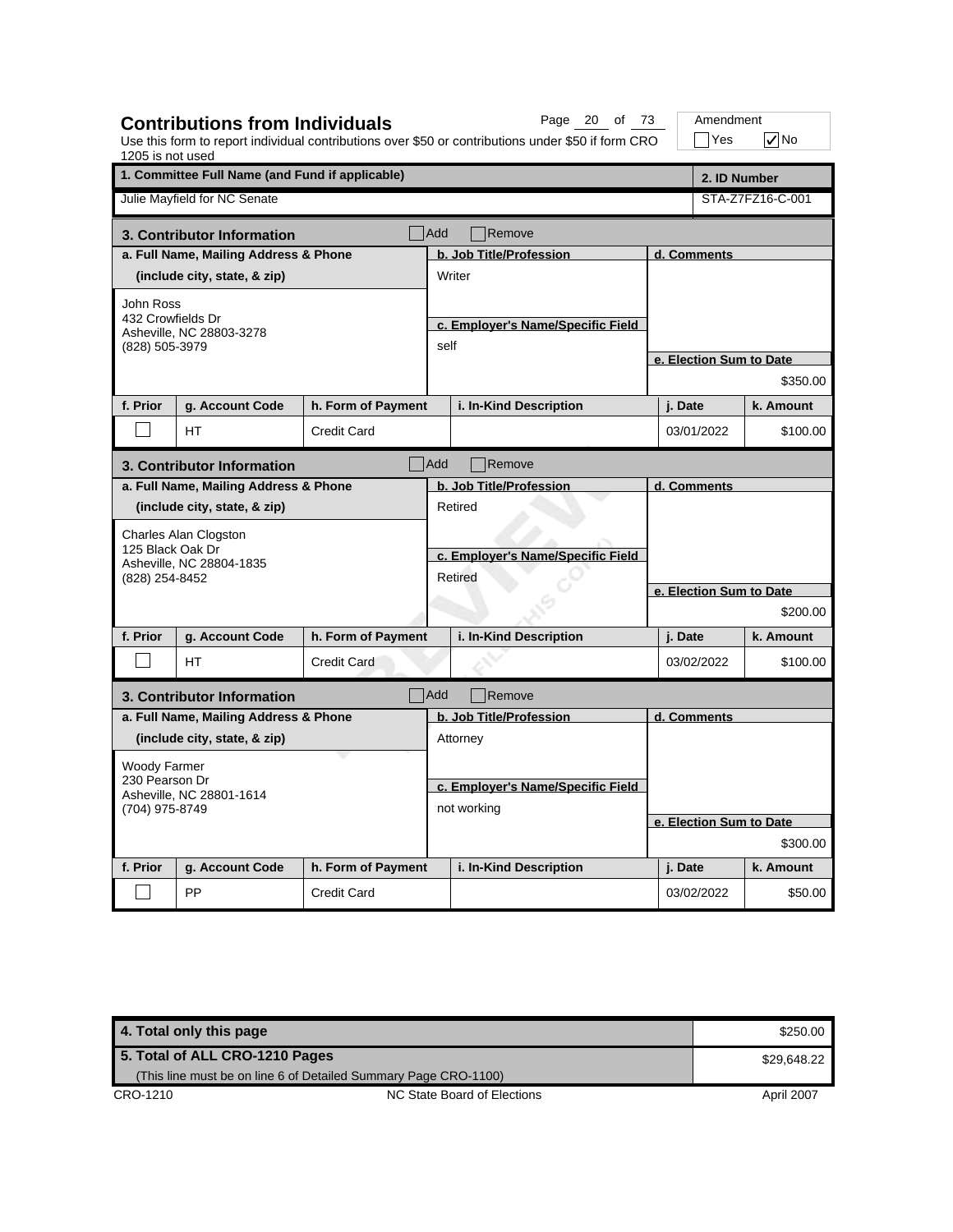| 1205 is not used                                       |                                                            |                    |                                              | Use this form to report individual contributions over \$50 or contributions under \$50 if form CRO |                         | Yes                     | √∣No             |  |
|--------------------------------------------------------|------------------------------------------------------------|--------------------|----------------------------------------------|----------------------------------------------------------------------------------------------------|-------------------------|-------------------------|------------------|--|
|                                                        | 1. Committee Full Name (and Fund if applicable)            |                    | 2. ID Number                                 |                                                                                                    |                         |                         |                  |  |
|                                                        | Julie Mayfield for NC Senate                               |                    |                                              |                                                                                                    |                         |                         | STA-Z7FZ16-C-001 |  |
|                                                        | 3. Contributor Information                                 |                    | <b>Add</b>                                   | Remove                                                                                             |                         |                         |                  |  |
|                                                        | a. Full Name, Mailing Address & Phone                      |                    |                                              | b. Job Title/Profession                                                                            |                         | d. Comments             |                  |  |
|                                                        | (include city, state, & zip)                               |                    |                                              | Retired                                                                                            |                         |                         |                  |  |
| <b>Arthur Parker</b><br>10 Northwood Rd                | Asheville, NC 28804-2845                                   |                    |                                              | c. Employer's Name/Specific Field<br>Retired                                                       |                         |                         |                  |  |
|                                                        |                                                            |                    |                                              |                                                                                                    |                         | e. Election Sum to Date |                  |  |
|                                                        |                                                            |                    |                                              |                                                                                                    |                         |                         | \$350.00         |  |
| f. Prior                                               | g. Account Code                                            | h. Form of Payment |                                              | i. In-Kind Description                                                                             |                         | j. Date                 | k. Amount        |  |
|                                                        | HТ                                                         | <b>Credit Card</b> |                                              |                                                                                                    |                         | 03/02/2022              | \$100.00         |  |
|                                                        | 3. Contributor Information                                 |                    | Add                                          | Remove                                                                                             |                         |                         |                  |  |
|                                                        | a. Full Name, Mailing Address & Phone                      |                    |                                              | b. Job Title/Profession                                                                            |                         | d. Comments             |                  |  |
|                                                        | (include city, state, & zip)                               |                    |                                              | Retired                                                                                            |                         |                         |                  |  |
| (330) 701-5574                                         | Maryanne Rackoff<br>45 Tree Top Dr<br>Arden, NC 28704-3040 |                    | c. Employer's Name/Specific Field<br>Retired |                                                                                                    |                         |                         |                  |  |
|                                                        |                                                            |                    |                                              |                                                                                                    | e. Election Sum to Date |                         |                  |  |
|                                                        |                                                            |                    |                                              |                                                                                                    |                         |                         | \$304.00         |  |
| f. Prior                                               | g. Account Code                                            | h. Form of Payment |                                              | i. In-Kind Description                                                                             |                         | j. Date                 | k. Amount        |  |
|                                                        | HТ                                                         | <b>Credit Card</b> |                                              |                                                                                                    |                         | 03/02/2022              | \$54.00          |  |
|                                                        | 3. Contributor Information                                 |                    | <b>Add</b>                                   | Remove                                                                                             |                         |                         |                  |  |
|                                                        | a. Full Name, Mailing Address & Phone                      |                    |                                              | b. Job Title/Profession                                                                            |                         | d. Comments             |                  |  |
|                                                        | (include city, state, & zip)                               |                    |                                              | Retired                                                                                            |                         |                         |                  |  |
|                                                        | Stephen Dwayne Stutzman                                    |                    |                                              |                                                                                                    |                         |                         |                  |  |
| 5753 Highway 85 N<br>#3021<br>Crestview, FL 32536-9365 |                                                            |                    | c. Employer's Name/Specific Field            |                                                                                                    |                         |                         |                  |  |
|                                                        |                                                            |                    | Retired                                      |                                                                                                    |                         |                         |                  |  |
|                                                        |                                                            |                    |                                              |                                                                                                    |                         | e. Election Sum to Date |                  |  |
|                                                        |                                                            |                    |                                              |                                                                                                    |                         |                         | \$150.00         |  |
| f. Prior                                               | g. Account Code                                            | h. Form of Payment |                                              | i. In-Kind Description                                                                             |                         | j. Date                 | k. Amount        |  |
|                                                        | HT                                                         | <b>Credit Card</b> |                                              |                                                                                                    |                         | 03/04/2022              | \$100.00         |  |

**Contributions from Individuals**

Page 21 of 73 | Amendment

| 4. Total only this page                                         |                             | \$254.00   |
|-----------------------------------------------------------------|-----------------------------|------------|
| 5. Total of ALL CRO-1210 Pages                                  | \$29,648.22                 |            |
| (This line must be on line 6 of Detailed Summary Page CRO-1100) |                             |            |
| CRO-1210                                                        | NC State Board of Elections | April 2007 |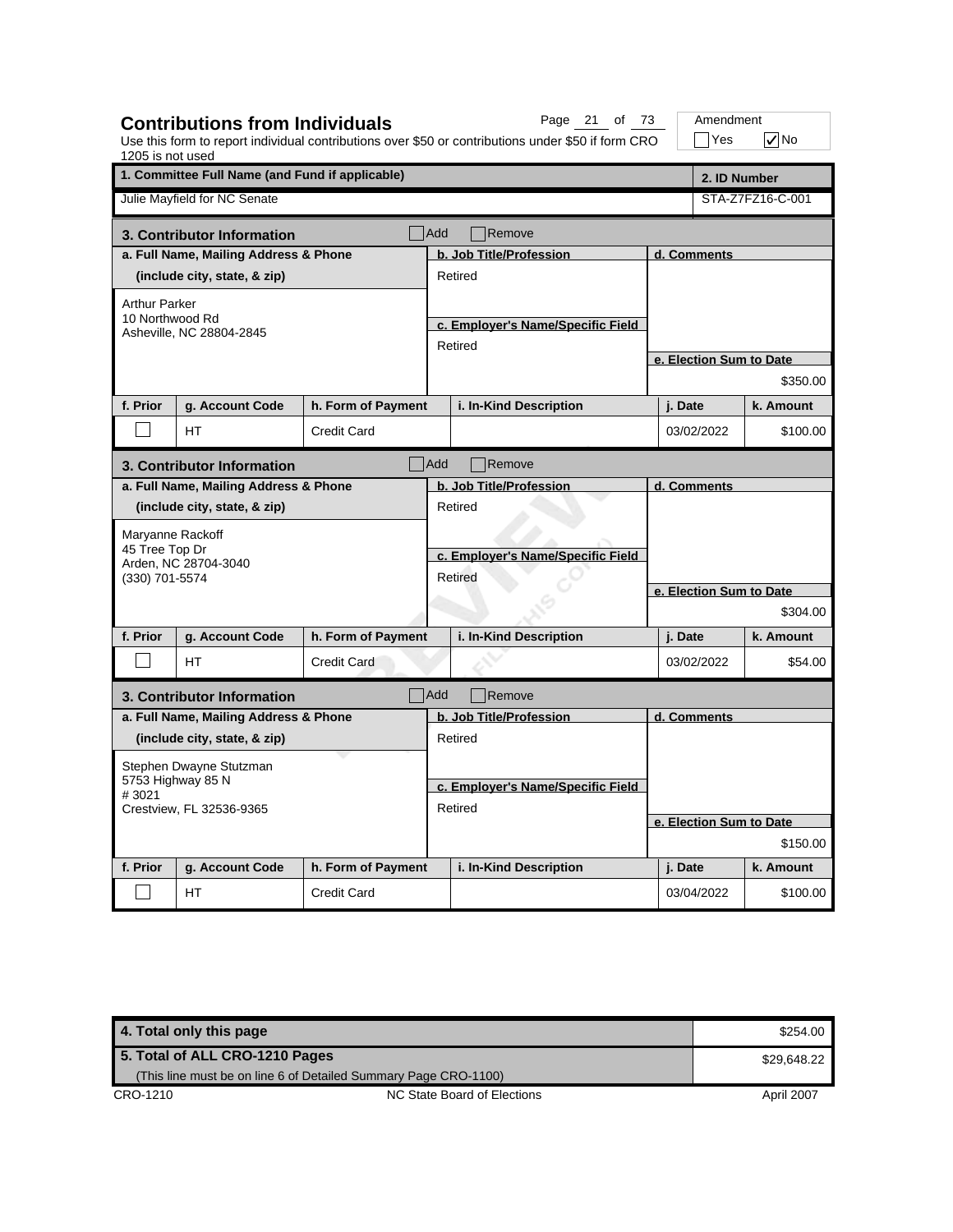| 1205 is not used                                | <b>Contributions from Individuals</b> |                    |                                   | Page 22 of 73<br>Use this form to report individual contributions over \$50 or contributions under \$50 if form CRO |                         | Amendment<br>$\exists$ Yes | $\sqrt{}$ No     |  |  |
|-------------------------------------------------|---------------------------------------|--------------------|-----------------------------------|---------------------------------------------------------------------------------------------------------------------|-------------------------|----------------------------|------------------|--|--|
| 1. Committee Full Name (and Fund if applicable) |                                       |                    |                                   |                                                                                                                     |                         |                            | 2. ID Number     |  |  |
|                                                 | Julie Mayfield for NC Senate          |                    |                                   |                                                                                                                     |                         |                            | STA-Z7FZ16-C-001 |  |  |
|                                                 | 3. Contributor Information            |                    | <b>Add</b>                        | Remove                                                                                                              |                         |                            |                  |  |  |
|                                                 | a. Full Name, Mailing Address & Phone |                    |                                   | b. Job Title/Profession                                                                                             |                         | d. Comments                |                  |  |  |
|                                                 | (include city, state, & zip)          |                    |                                   | Executive                                                                                                           |                         |                            |                  |  |  |
|                                                 | DeRothea Goodman-Williams             |                    |                                   |                                                                                                                     |                         |                            |                  |  |  |
| 136 Wyoming Rd                                  | Asheville, NC 28803-2440              |                    |                                   | c. Employer's Name/Specific Field                                                                                   |                         |                            |                  |  |  |
| (828) 275-6217                                  |                                       |                    |                                   | Dee Williams and Company, Inc.                                                                                      |                         |                            |                  |  |  |
|                                                 |                                       |                    |                                   |                                                                                                                     |                         | e. Election Sum to Date    |                  |  |  |
|                                                 |                                       |                    |                                   |                                                                                                                     |                         |                            | \$100.00         |  |  |
| f. Prior                                        | g. Account Code                       | h. Form of Payment |                                   | i. In-Kind Description                                                                                              |                         | j. Date                    | k. Amount        |  |  |
|                                                 | PP                                    | <b>Credit Card</b> |                                   |                                                                                                                     |                         | 03/05/2022                 | \$100.00         |  |  |
|                                                 | 3. Contributor Information            |                    | Add                               | Remove                                                                                                              |                         |                            |                  |  |  |
|                                                 | a. Full Name, Mailing Address & Phone |                    |                                   | b. Job Title/Profession                                                                                             | d. Comments             |                            |                  |  |  |
|                                                 | (include city, state, & zip)          |                    |                                   | Realtor                                                                                                             |                         |                            |                  |  |  |
| <b>Russ Root</b>                                |                                       |                    |                                   |                                                                                                                     |                         |                            |                  |  |  |
| 519 12th Ave S                                  | Saint Petersburg, FL 33701-5231       |                    | c. Employer's Name/Specific Field |                                                                                                                     |                         |                            |                  |  |  |
|                                                 |                                       |                    | dkaten FIP                        |                                                                                                                     |                         |                            |                  |  |  |
|                                                 |                                       |                    |                                   |                                                                                                                     | e. Election Sum to Date |                            |                  |  |  |
|                                                 |                                       |                    |                                   |                                                                                                                     |                         |                            | \$100.00         |  |  |
| f. Prior                                        | g. Account Code                       | h. Form of Payment |                                   | i. In-Kind Description                                                                                              |                         | j. Date                    | k. Amount        |  |  |
|                                                 | <b>HT</b>                             | <b>Credit Card</b> |                                   |                                                                                                                     |                         | 03/07/2022                 | \$100.00         |  |  |
|                                                 | 3. Contributor Information            |                    | Add                               | Remove                                                                                                              |                         |                            |                  |  |  |
|                                                 | a. Full Name, Mailing Address & Phone |                    |                                   | b. Job Title/Profession                                                                                             | d. Comments             |                            |                  |  |  |
|                                                 | (include city, state, & zip)          |                    |                                   | Managing partner                                                                                                    |                         |                            |                  |  |  |
| <b>Michael Garrett</b>                          |                                       |                    |                                   |                                                                                                                     |                         |                            |                  |  |  |
| 5 Blue Gill Cove                                |                                       |                    | c. Employer's Name/Specific Field |                                                                                                                     |                         |                            |                  |  |  |
| Greensboro, NC 27455-3411<br>(336) 207-7460     |                                       |                    |                                   | <b>Marketing Associates</b>                                                                                         |                         |                            |                  |  |  |
|                                                 |                                       |                    |                                   |                                                                                                                     |                         | e. Election Sum to Date    |                  |  |  |
|                                                 |                                       |                    |                                   |                                                                                                                     |                         |                            | \$1,000.00       |  |  |
| f. Prior                                        | g. Account Code                       | h. Form of Payment |                                   | i. In-Kind Description                                                                                              |                         | j. Date                    | k. Amount        |  |  |
|                                                 | НT                                    | <b>Credit Card</b> |                                   |                                                                                                                     |                         | 03/08/2022                 | \$1,000.00       |  |  |

| 4. Total only this page                                         |                             | \$1,200,00 |
|-----------------------------------------------------------------|-----------------------------|------------|
| 5. Total of ALL CRO-1210 Pages                                  | \$29.648.22                 |            |
| (This line must be on line 6 of Detailed Summary Page CRO-1100) |                             |            |
| CRO-1210                                                        | NC State Board of Elections | April 2007 |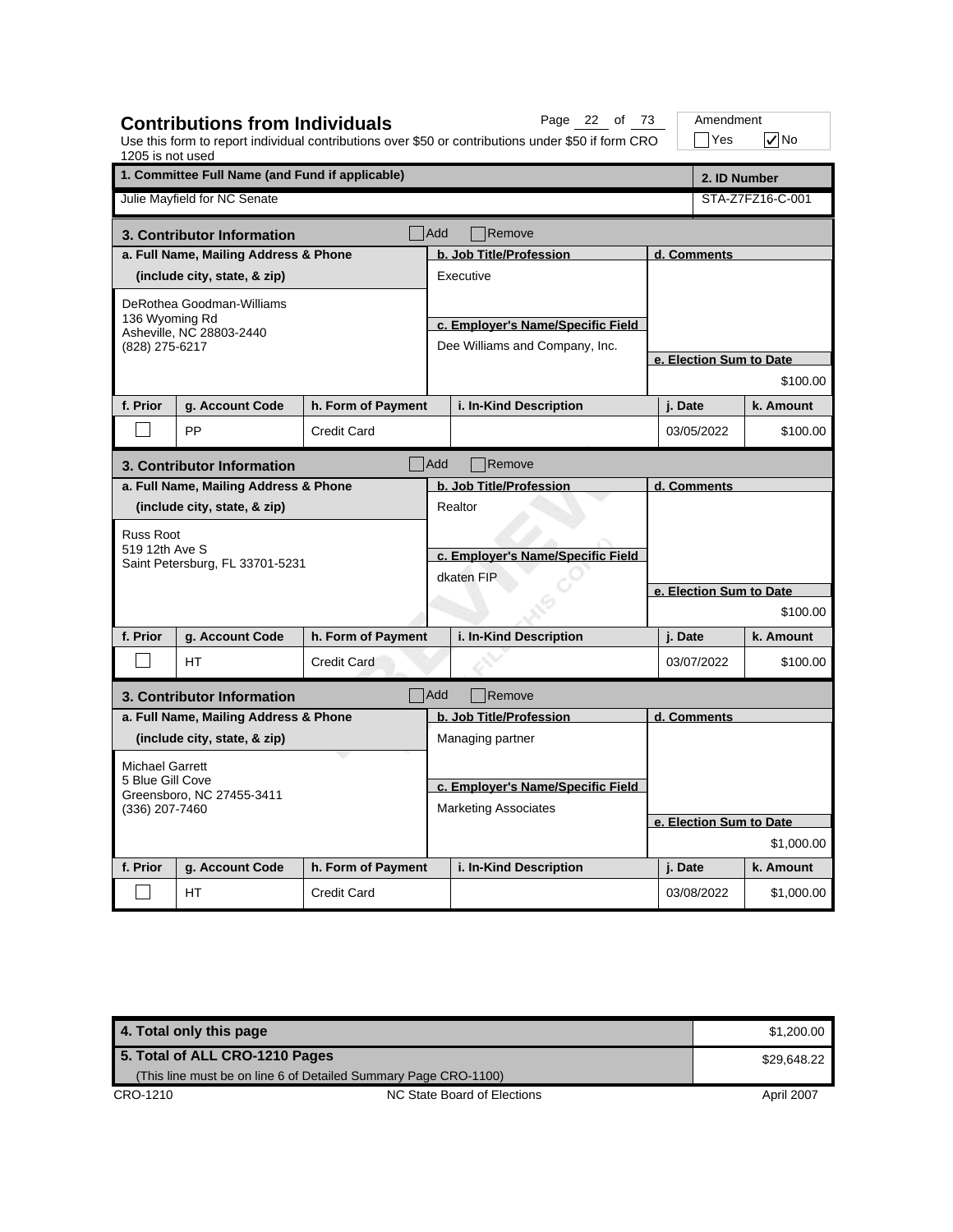| 1205 is not used                                            | <b>Contributions from Individuals</b>           |                    |                                                    | Page 23 of 73<br>Use this form to report individual contributions over \$50 or contributions under \$50 if form CRO |                         | Amendment<br>Yes        | $\sqrt{}$ No     |  |  |
|-------------------------------------------------------------|-------------------------------------------------|--------------------|----------------------------------------------------|---------------------------------------------------------------------------------------------------------------------|-------------------------|-------------------------|------------------|--|--|
|                                                             | 1. Committee Full Name (and Fund if applicable) |                    |                                                    |                                                                                                                     |                         | 2. ID Number            |                  |  |  |
|                                                             | Julie Mayfield for NC Senate                    |                    |                                                    |                                                                                                                     |                         |                         | STA-Z7FZ16-C-001 |  |  |
|                                                             | 3. Contributor Information                      |                    | Add                                                | Remove                                                                                                              |                         |                         |                  |  |  |
|                                                             | a. Full Name, Mailing Address & Phone           |                    |                                                    | b. Job Title/Profession                                                                                             |                         | d. Comments             |                  |  |  |
|                                                             | (include city, state, & zip)                    |                    |                                                    | <b>Nurse</b>                                                                                                        |                         |                         |                  |  |  |
| Cathy Heck                                                  |                                                 |                    |                                                    |                                                                                                                     |                         |                         |                  |  |  |
| 279 Snyder Ln                                               | Mills River, NC 28759-7642                      |                    |                                                    | c. Employer's Name/Specific Field                                                                                   |                         |                         |                  |  |  |
| (828) 505-9182                                              |                                                 |                    |                                                    | Retired                                                                                                             |                         |                         |                  |  |  |
|                                                             |                                                 |                    |                                                    |                                                                                                                     |                         | e. Election Sum to Date |                  |  |  |
|                                                             |                                                 |                    |                                                    |                                                                                                                     |                         |                         | \$500.00         |  |  |
| f. Prior                                                    | g. Account Code                                 | h. Form of Payment |                                                    | i. In-Kind Description                                                                                              |                         | j. Date                 | k. Amount        |  |  |
|                                                             | <b>HT</b>                                       | <b>Credit Card</b> |                                                    |                                                                                                                     |                         | 03/11/2022              | \$500.00         |  |  |
|                                                             | 3. Contributor Information                      |                    | Add                                                | Remove                                                                                                              |                         |                         |                  |  |  |
|                                                             | a. Full Name, Mailing Address & Phone           |                    |                                                    | b. Job Title/Profession                                                                                             | d. Comments             |                         |                  |  |  |
|                                                             | (include city, state, & zip)                    |                    |                                                    | Nonprofit foundation CEO                                                                                            |                         |                         |                  |  |  |
| Joel David Farren                                           |                                                 |                    |                                                    |                                                                                                                     |                         |                         |                  |  |  |
| 1310 William St                                             |                                                 |                    |                                                    | c. Employer's Name/Specific Field                                                                                   |                         |                         |                  |  |  |
| (919) 444-8717                                              | River Forest, IL 60305-1135                     |                    | Gaylord and Dorothy Donnelley<br><b>Foundation</b> |                                                                                                                     |                         |                         |                  |  |  |
|                                                             |                                                 |                    |                                                    |                                                                                                                     |                         | e. Election Sum to Date |                  |  |  |
|                                                             |                                                 |                    |                                                    |                                                                                                                     |                         | \$500.00                |                  |  |  |
| f. Prior                                                    | g. Account Code                                 | h. Form of Payment |                                                    | i. In-Kind Description                                                                                              |                         | j. Date                 | k. Amount        |  |  |
|                                                             | <b>HT</b>                                       | <b>Credit Card</b> |                                                    |                                                                                                                     |                         | 03/12/2022              | \$500.00         |  |  |
|                                                             | 3. Contributor Information                      |                    | <b>Add</b>                                         | Remove                                                                                                              |                         |                         |                  |  |  |
|                                                             | a. Full Name, Mailing Address & Phone           |                    |                                                    | b. Job Title/Profession                                                                                             | d. Comments             |                         |                  |  |  |
|                                                             | (include city, state, & zip)                    |                    |                                                    | merchant                                                                                                            |                         |                         |                  |  |  |
| <b>Timothy Schaller</b>                                     |                                                 |                    |                                                    |                                                                                                                     |                         |                         |                  |  |  |
| 46 Spears Ave<br>Asheville, NC 28801-1214<br>(828) 505-2792 |                                                 |                    |                                                    | c. Employer's Name/Specific Field                                                                                   |                         |                         |                  |  |  |
|                                                             |                                                 |                    |                                                    | <b>Wedge Brewery</b>                                                                                                |                         |                         |                  |  |  |
|                                                             |                                                 |                    |                                                    |                                                                                                                     | e. Election Sum to Date |                         |                  |  |  |
|                                                             |                                                 |                    |                                                    |                                                                                                                     | \$500.00                |                         |                  |  |  |
| f. Prior                                                    | g. Account Code                                 | h. Form of Payment |                                                    | i. In-Kind Description                                                                                              |                         | j. Date                 | k. Amount        |  |  |
|                                                             | HT.                                             | In-Kind            |                                                    | Event space for shooting videos                                                                                     |                         | 03/12/2022              | \$500.00         |  |  |

| 4. Total only this page                                         |                             | \$1,500.00 |
|-----------------------------------------------------------------|-----------------------------|------------|
| 5. Total of ALL CRO-1210 Pages                                  | \$29,648.22                 |            |
| (This line must be on line 6 of Detailed Summary Page CRO-1100) |                             |            |
| CRO-1210                                                        | NC State Board of Elections | April 2007 |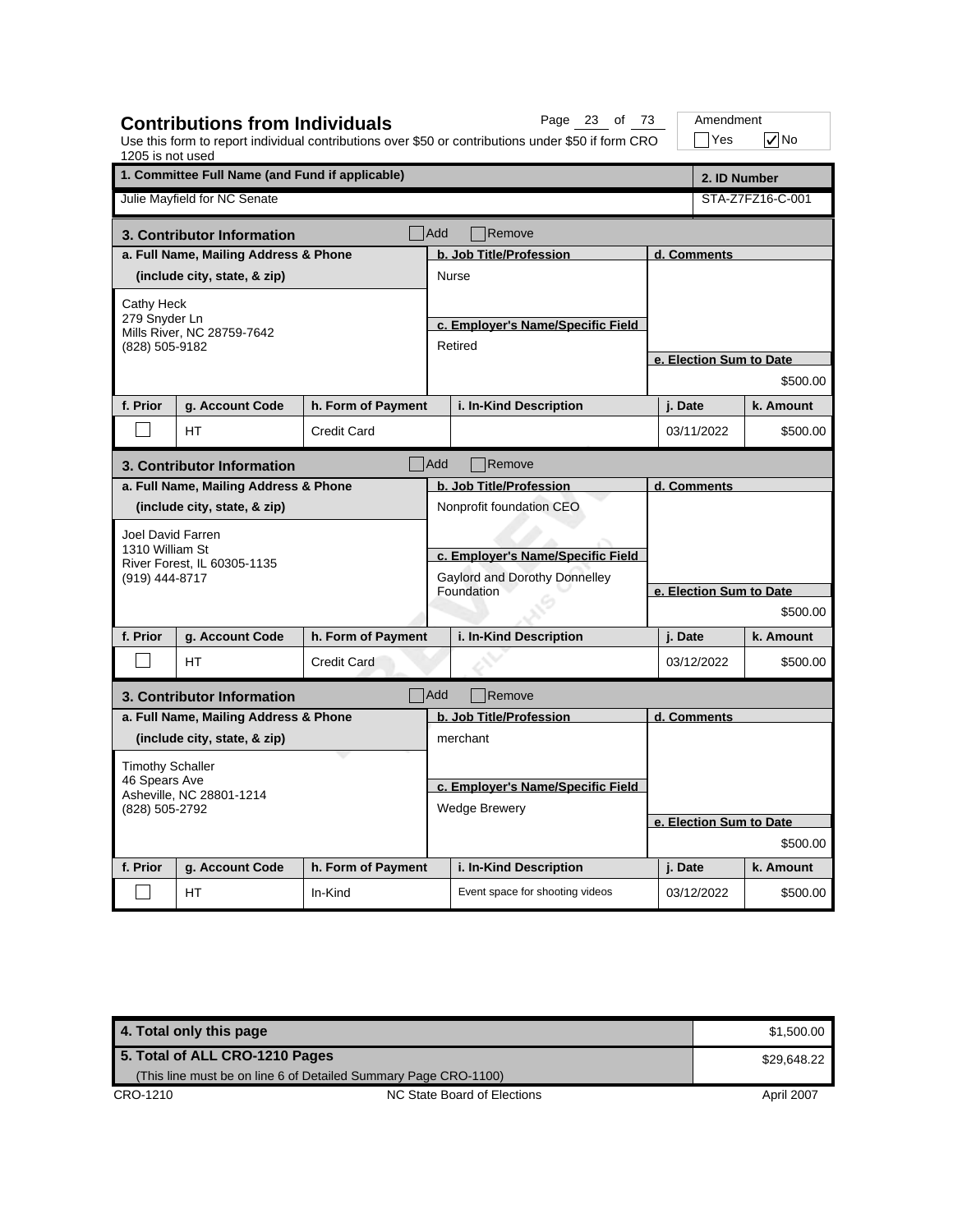| 1205 is not used                                          | <b>Contributions from Individuals</b>           |                    |                                   | Page 24 of 73<br>Use this form to report individual contributions over \$50 or contributions under \$50 if form CRO |                         | Amendment<br>$\exists$ Yes | $\sqrt{}$ No     |  |  |
|-----------------------------------------------------------|-------------------------------------------------|--------------------|-----------------------------------|---------------------------------------------------------------------------------------------------------------------|-------------------------|----------------------------|------------------|--|--|
|                                                           | 1. Committee Full Name (and Fund if applicable) |                    |                                   |                                                                                                                     |                         | 2. ID Number               |                  |  |  |
|                                                           | Julie Mayfield for NC Senate                    |                    |                                   |                                                                                                                     |                         |                            | STA-Z7FZ16-C-001 |  |  |
|                                                           | 3. Contributor Information                      |                    | <b>Add</b>                        | Remove                                                                                                              |                         |                            |                  |  |  |
|                                                           | a. Full Name, Mailing Address & Phone           |                    |                                   | b. Job Title/Profession                                                                                             |                         | d. Comments                |                  |  |  |
|                                                           | (include city, state, & zip)                    |                    |                                   | Engineer                                                                                                            |                         |                            |                  |  |  |
| Chuck Thornton                                            |                                                 |                    |                                   |                                                                                                                     |                         |                            |                  |  |  |
| 1 W Cove St                                               | Weaverville, NC 28787-9409                      |                    |                                   | c. Employer's Name/Specific Field                                                                                   |                         |                            |                  |  |  |
| (828) 776-5428                                            |                                                 |                    |                                   | Retired Engineer/Project Manager                                                                                    |                         |                            |                  |  |  |
|                                                           |                                                 |                    |                                   |                                                                                                                     |                         | e. Election Sum to Date    |                  |  |  |
|                                                           |                                                 |                    |                                   |                                                                                                                     |                         |                            | \$150.00         |  |  |
| f. Prior                                                  | g. Account Code                                 | h. Form of Payment |                                   | i. In-Kind Description                                                                                              |                         | j. Date                    | k. Amount        |  |  |
|                                                           | <b>HT</b>                                       | <b>Credit Card</b> |                                   |                                                                                                                     |                         | 03/12/2022                 | \$20.00          |  |  |
|                                                           | 3. Contributor Information                      |                    | Add                               | Remove                                                                                                              |                         |                            |                  |  |  |
|                                                           | a. Full Name, Mailing Address & Phone           |                    |                                   | b. Job Title/Profession                                                                                             | d. Comments             |                            |                  |  |  |
|                                                           | (include city, state, & zip)                    |                    |                                   | retired                                                                                                             |                         |                            |                  |  |  |
| Marc W Hunt                                               |                                                 |                    |                                   |                                                                                                                     |                         |                            |                  |  |  |
| 55 Cambridge Rd                                           | Asheville, NC 28804-2424                        |                    | c. Employer's Name/Specific Field |                                                                                                                     |                         |                            |                  |  |  |
| (828) 273-2172                                            |                                                 |                    |                                   | Retired                                                                                                             |                         |                            |                  |  |  |
|                                                           |                                                 |                    |                                   |                                                                                                                     | e. Election Sum to Date |                            |                  |  |  |
|                                                           |                                                 |                    |                                   |                                                                                                                     | \$200.00                |                            |                  |  |  |
| f. Prior                                                  | g. Account Code                                 | h. Form of Payment |                                   | i. In-Kind Description                                                                                              |                         | j. Date                    | k. Amount        |  |  |
|                                                           | <b>HT</b>                                       | <b>Credit Card</b> |                                   |                                                                                                                     |                         | 03/13/2022                 | \$200.00         |  |  |
|                                                           | 3. Contributor Information                      |                    | Add                               | Remove                                                                                                              |                         |                            |                  |  |  |
|                                                           | a. Full Name, Mailing Address & Phone           |                    |                                   | b. Job Title/Profession                                                                                             | d. Comments             |                            |                  |  |  |
|                                                           | (include city, state, & zip)                    |                    |                                   | Retired                                                                                                             |                         |                            |                  |  |  |
| William Scheer                                            |                                                 |                    |                                   |                                                                                                                     |                         |                            |                  |  |  |
| 14 Wanda Ln<br>Asheville, NC 28806-0042<br>(504) 458-0412 |                                                 |                    |                                   | c. Employer's Name/Specific Field                                                                                   |                         |                            |                  |  |  |
|                                                           |                                                 |                    |                                   | Retired                                                                                                             |                         |                            |                  |  |  |
|                                                           |                                                 |                    |                                   |                                                                                                                     | e. Election Sum to Date |                            |                  |  |  |
|                                                           |                                                 |                    |                                   |                                                                                                                     |                         |                            | \$150.00         |  |  |
| f. Prior                                                  | g. Account Code                                 | h. Form of Payment |                                   | i. In-Kind Description                                                                                              |                         | j. Date                    | k. Amount        |  |  |
|                                                           | НT                                              | <b>Credit Card</b> |                                   |                                                                                                                     |                         | 03/14/2022                 | \$150.00         |  |  |

**4. Total only this page \$370.00** \$370.00 CRO-1210 CRO-1210 NC State Board of Elections April 2007 **5. Total of ALL CRO-1210 Pages** (This line must be on line 6 of Detailed Summary Page CRO-1100) \$29,648.22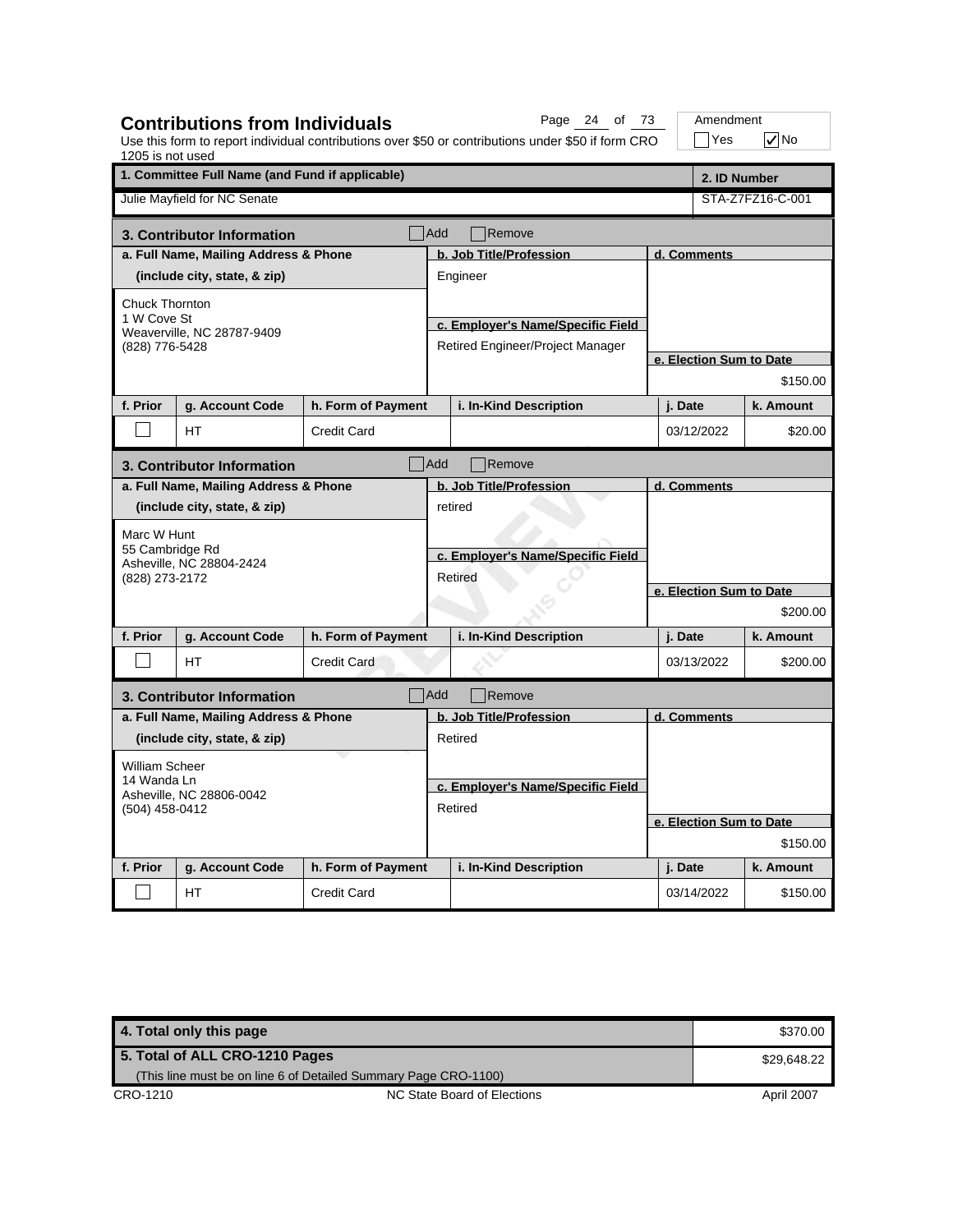| 1205 is not used                                              | <b>Contributions from Individuals</b>           |                    |                                              | Page 25 of 73<br>Use this form to report individual contributions over \$50 or contributions under \$50 if form CRO |                         | Amendment<br>Yes        | $\sqrt{}$ No     |  |  |
|---------------------------------------------------------------|-------------------------------------------------|--------------------|----------------------------------------------|---------------------------------------------------------------------------------------------------------------------|-------------------------|-------------------------|------------------|--|--|
|                                                               | 1. Committee Full Name (and Fund if applicable) |                    |                                              |                                                                                                                     |                         | 2. ID Number            |                  |  |  |
|                                                               | Julie Mayfield for NC Senate                    |                    |                                              |                                                                                                                     |                         |                         | STA-Z7FZ16-C-001 |  |  |
|                                                               | 3. Contributor Information                      |                    | Add                                          | Remove                                                                                                              |                         |                         |                  |  |  |
|                                                               | a. Full Name, Mailing Address & Phone           |                    |                                              | b. Job Title/Profession                                                                                             |                         | d. Comments             |                  |  |  |
|                                                               | (include city, state, & zip)                    |                    |                                              | Retired                                                                                                             |                         |                         |                  |  |  |
| <b>Charles Wise</b>                                           |                                                 |                    |                                              |                                                                                                                     |                         |                         |                  |  |  |
| 25 Fulton St                                                  |                                                 |                    |                                              | c. Employer's Name/Specific Field                                                                                   |                         |                         |                  |  |  |
| (609) 712-4894                                                | Asheville, NC 28801-1806                        |                    |                                              | Retired                                                                                                             |                         |                         |                  |  |  |
|                                                               |                                                 |                    |                                              |                                                                                                                     |                         | e. Election Sum to Date |                  |  |  |
|                                                               |                                                 |                    |                                              |                                                                                                                     |                         |                         | \$100.00         |  |  |
| f. Prior                                                      | g. Account Code                                 | h. Form of Payment |                                              | i. In-Kind Description                                                                                              |                         | j. Date                 | k. Amount        |  |  |
|                                                               | HT                                              | <b>Credit Card</b> |                                              |                                                                                                                     |                         | 03/15/2022              | \$100.00         |  |  |
|                                                               | 3. Contributor Information                      |                    | <b>Add</b>                                   | Remove                                                                                                              |                         |                         |                  |  |  |
|                                                               | a. Full Name, Mailing Address & Phone           |                    | b. Job Title/Profession<br>d. Comments       |                                                                                                                     |                         |                         |                  |  |  |
|                                                               | (include city, state, & zip)                    |                    |                                              | Retired                                                                                                             |                         |                         |                  |  |  |
| David Bailey                                                  |                                                 |                    |                                              |                                                                                                                     |                         |                         |                  |  |  |
| 6 Beechwood Rd                                                |                                                 |                    | c. Employer's Name/Specific Field<br>Retired |                                                                                                                     |                         |                         |                  |  |  |
| (828) 777-3990                                                | Asheville, NC 28805-2319                        |                    |                                              |                                                                                                                     |                         |                         |                  |  |  |
|                                                               |                                                 |                    |                                              |                                                                                                                     | e. Election Sum to Date |                         |                  |  |  |
|                                                               |                                                 |                    |                                              |                                                                                                                     |                         | \$250.00                |                  |  |  |
| f. Prior                                                      | g. Account Code                                 | h. Form of Payment |                                              | i. In-Kind Description                                                                                              |                         | j. Date                 | k. Amount        |  |  |
|                                                               | HT.                                             | <b>Credit Card</b> |                                              |                                                                                                                     |                         | 03/18/2022              | \$250.00         |  |  |
|                                                               | 3. Contributor Information                      |                    | Add                                          | Remove                                                                                                              |                         |                         |                  |  |  |
|                                                               | a. Full Name, Mailing Address & Phone           |                    |                                              | b. Job Title/Profession                                                                                             |                         | d. Comments             |                  |  |  |
|                                                               | (include city, state, & zip)                    |                    |                                              | <b>Health Coach</b>                                                                                                 |                         |                         |                  |  |  |
| D. Michael Brooks                                             |                                                 |                    |                                              |                                                                                                                     |                         |                         |                  |  |  |
| 55 Blackwood Rd<br>Asheville, NC 28804-2666<br>(704) 826-5874 |                                                 |                    | c. Employer's Name/Specific Field            |                                                                                                                     |                         |                         |                  |  |  |
|                                                               |                                                 |                    | Self Employed                                |                                                                                                                     |                         |                         |                  |  |  |
|                                                               |                                                 |                    |                                              |                                                                                                                     | e. Election Sum to Date |                         |                  |  |  |
|                                                               |                                                 |                    |                                              |                                                                                                                     | \$222.22                |                         |                  |  |  |
| f. Prior                                                      | g. Account Code                                 | h. Form of Payment |                                              | i. In-Kind Description                                                                                              |                         | j. Date                 | k. Amount        |  |  |
|                                                               | HT                                              | <b>Credit Card</b> |                                              |                                                                                                                     |                         | 03/18/2022              | \$222.22         |  |  |

| 4. Total only this page                                         |                             | \$572.22   |
|-----------------------------------------------------------------|-----------------------------|------------|
| 5. Total of ALL CRO-1210 Pages                                  | \$29.648.22                 |            |
| (This line must be on line 6 of Detailed Summary Page CRO-1100) |                             |            |
| CRO-1210                                                        | NC State Board of Elections | April 2007 |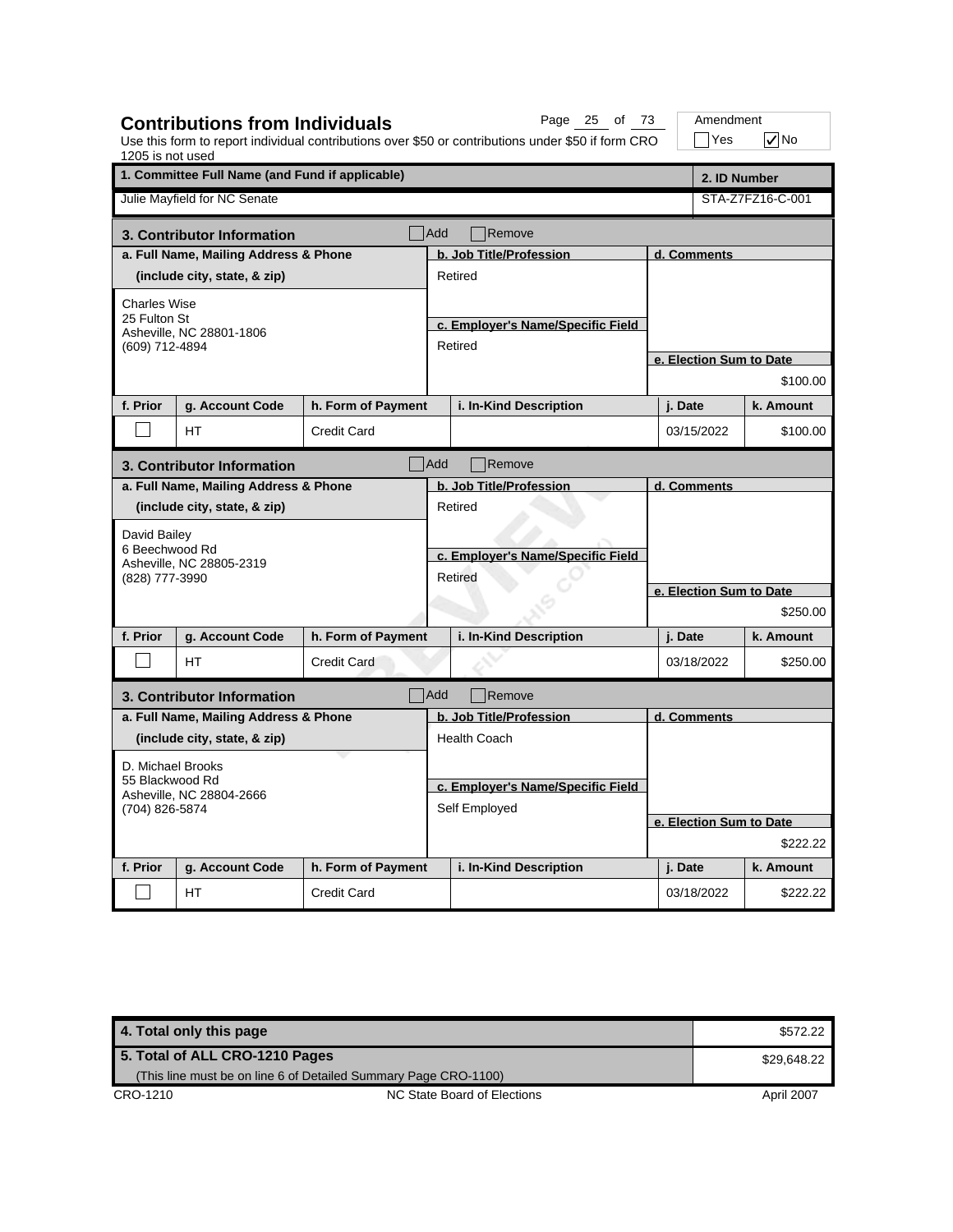| 1205 is not used                                        | <b>Contributions from Individuals</b>           |                    |                                   | Page 26 of 73<br>Use this form to report individual contributions over \$50 or contributions under \$50 if form CRO |                         | Amendment<br>$\exists$ Yes | $\sqrt{}$ No     |  |
|---------------------------------------------------------|-------------------------------------------------|--------------------|-----------------------------------|---------------------------------------------------------------------------------------------------------------------|-------------------------|----------------------------|------------------|--|
|                                                         | 1. Committee Full Name (and Fund if applicable) |                    |                                   |                                                                                                                     |                         | 2. ID Number               |                  |  |
|                                                         | Julie Mayfield for NC Senate                    |                    |                                   |                                                                                                                     |                         |                            | STA-Z7FZ16-C-001 |  |
|                                                         | 3. Contributor Information                      |                    | Add                               | Remove                                                                                                              |                         |                            |                  |  |
|                                                         | a. Full Name, Mailing Address & Phone           |                    |                                   | b. Job Title/Profession                                                                                             |                         | d. Comments                |                  |  |
|                                                         | (include city, state, & zip)                    |                    | Artist                            |                                                                                                                     |                         |                            |                  |  |
| Zoe Schumaker                                           |                                                 |                    |                                   |                                                                                                                     |                         |                            |                  |  |
| PO Box 582                                              | Hiawassee, GA 30546-0582                        |                    |                                   | c. Employer's Name/Specific Field                                                                                   |                         |                            |                  |  |
| (317) 695-5154                                          |                                                 |                    |                                   | Self Employed                                                                                                       |                         |                            |                  |  |
|                                                         |                                                 |                    |                                   |                                                                                                                     |                         | e. Election Sum to Date    |                  |  |
|                                                         |                                                 |                    |                                   |                                                                                                                     |                         |                            | \$200.00         |  |
| f. Prior                                                | g. Account Code                                 | h. Form of Payment |                                   | i. In-Kind Description                                                                                              |                         | j. Date                    | k. Amount        |  |
|                                                         | HТ                                              | Credit Card        |                                   |                                                                                                                     |                         | 03/19/2022                 | \$100.00         |  |
|                                                         | 3. Contributor Information                      |                    | Add                               | Remove                                                                                                              |                         |                            |                  |  |
|                                                         | a. Full Name, Mailing Address & Phone           |                    |                                   | b. Job Title/Profession                                                                                             | d. Comments             |                            |                  |  |
|                                                         | (include city, state, & zip)                    |                    |                                   | no job title                                                                                                        |                         |                            |                  |  |
|                                                         | Sandra K Cummings                               |                    | c. Employer's Name/Specific Field |                                                                                                                     |                         |                            |                  |  |
| 11 Wakefield Dr                                         |                                                 |                    |                                   |                                                                                                                     |                         |                            |                  |  |
| #2115                                                   | Asheville, NC 28803-4158                        |                    |                                   | not working                                                                                                         |                         |                            |                  |  |
| (828) 277-4115                                          |                                                 |                    |                                   |                                                                                                                     | e. Election Sum to Date |                            |                  |  |
|                                                         |                                                 |                    |                                   |                                                                                                                     | \$100.00                |                            |                  |  |
| f. Prior                                                | g. Account Code                                 | h. Form of Payment |                                   | i. In-Kind Description                                                                                              |                         | j. Date                    | k. Amount        |  |
|                                                         | <b>HT</b>                                       | Check              |                                   |                                                                                                                     |                         | 03/20/2022                 | \$100.00         |  |
|                                                         | 3. Contributor Information                      |                    | <b>Add</b>                        | Remove                                                                                                              |                         |                            |                  |  |
|                                                         | a. Full Name, Mailing Address & Phone           |                    |                                   | b. Job Title/Profession                                                                                             | d. Comments             |                            |                  |  |
|                                                         | (include city, state, & zip)                    |                    |                                   | No current title                                                                                                    |                         |                            |                  |  |
| Linda G Furr                                            |                                                 |                    |                                   |                                                                                                                     |                         |                            |                  |  |
| 11 Wakefield Dr<br>Apt 2208<br>Asheville, NC 28803-4155 |                                                 |                    |                                   | c. Employer's Name/Specific Field                                                                                   |                         |                            |                  |  |
|                                                         |                                                 |                    |                                   | Not Currently Employed                                                                                              |                         |                            |                  |  |
|                                                         |                                                 |                    |                                   |                                                                                                                     | e. Election Sum to Date |                            |                  |  |
|                                                         |                                                 |                    |                                   |                                                                                                                     | \$500.00                |                            |                  |  |
| f. Prior                                                | g. Account Code                                 | h. Form of Payment |                                   | i. In-Kind Description                                                                                              |                         | j. Date                    | k. Amount        |  |
|                                                         | HT.                                             | Check              |                                   |                                                                                                                     |                         | 03/20/2022                 | \$500.00         |  |

**4. Total only this page \$700.00 and \$700.00 and \$700.00 and \$700.00 and \$700.00 and \$700.00 and \$700.00 and \$700.00 and \$700.00 and \$700.00 and \$700.00 and \$700.00 and \$700.00 and \$700.00 and \$700.00 and \$700.00 and \$700.** CRO-1210 CRO-1210 NC State Board of Elections April 2007 **5. Total of ALL CRO-1210 Pages** (This line must be on line 6 of Detailed Summary Page CRO-1100) \$29,648.22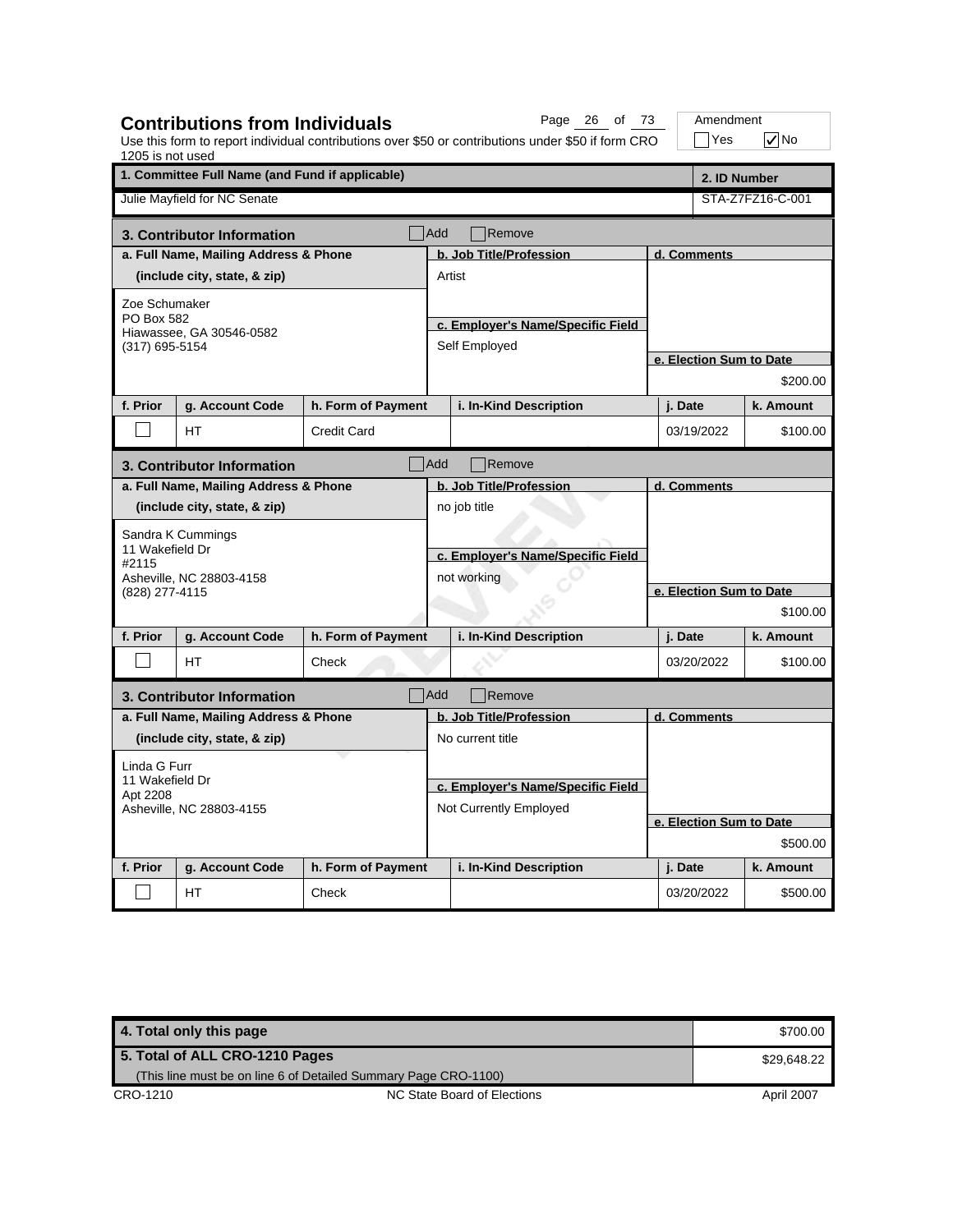| 1205 is not used                                      | <b>Contributions from Individuals</b>           |                    |                                                   | Page 27 of 73<br>Use this form to report individual contributions over \$50 or contributions under \$50 if form CRO |                         | Amendment<br>∣Yes       | l√No             |  |  |
|-------------------------------------------------------|-------------------------------------------------|--------------------|---------------------------------------------------|---------------------------------------------------------------------------------------------------------------------|-------------------------|-------------------------|------------------|--|--|
|                                                       | 1. Committee Full Name (and Fund if applicable) |                    |                                                   |                                                                                                                     | 2. ID Number            |                         |                  |  |  |
|                                                       | Julie Mayfield for NC Senate                    |                    |                                                   |                                                                                                                     |                         |                         | STA-Z7FZ16-C-001 |  |  |
|                                                       | 3. Contributor Information                      |                    | Add                                               | Remove                                                                                                              |                         |                         |                  |  |  |
|                                                       | a. Full Name, Mailing Address & Phone           |                    |                                                   | b. Job Title/Profession                                                                                             |                         | d. Comments             |                  |  |  |
|                                                       | (include city, state, & zip)                    |                    |                                                   | no job title                                                                                                        |                         |                         |                  |  |  |
| Margaret C Griner                                     |                                                 |                    |                                                   |                                                                                                                     |                         |                         |                  |  |  |
| Apt D <sub>2</sub>                                    | 25 Yorkminster Loop                             |                    |                                                   | c. Employer's Name/Specific Field                                                                                   |                         |                         |                  |  |  |
|                                                       | Asheville, NC 28803-3453                        |                    |                                                   | not working                                                                                                         |                         |                         |                  |  |  |
| (248) 514-0146                                        |                                                 |                    |                                                   |                                                                                                                     |                         | e. Election Sum to Date |                  |  |  |
|                                                       |                                                 |                    |                                                   |                                                                                                                     |                         |                         | \$200.00         |  |  |
| f. Prior                                              | g. Account Code                                 | h. Form of Payment |                                                   | i. In-Kind Description                                                                                              |                         | j. Date                 | k. Amount        |  |  |
|                                                       | HТ                                              | Check              |                                                   |                                                                                                                     |                         | 03/20/2022              | \$200.00         |  |  |
|                                                       | 3. Contributor Information                      |                    | <b>Add</b>                                        | Remove                                                                                                              |                         |                         |                  |  |  |
|                                                       | a. Full Name, Mailing Address & Phone           |                    | b. Job Title/Profession<br>d. Comments            |                                                                                                                     |                         |                         |                  |  |  |
|                                                       | (include city, state, & zip)                    |                    |                                                   | no job title                                                                                                        |                         |                         |                  |  |  |
| Dale P Hanning                                        |                                                 |                    | c. Employer's Name/Specific Field<br>not workiing |                                                                                                                     |                         |                         |                  |  |  |
| 49 Sheffield Cir                                      |                                                 |                    |                                                   |                                                                                                                     |                         |                         |                  |  |  |
| Ste 1601                                              | Asheville, NC 28803-3420                        |                    |                                                   |                                                                                                                     |                         |                         |                  |  |  |
| (786) 390-6499                                        |                                                 |                    |                                                   |                                                                                                                     | e. Election Sum to Date |                         |                  |  |  |
|                                                       |                                                 |                    |                                                   |                                                                                                                     |                         | \$150.00                |                  |  |  |
| f. Prior                                              | g. Account Code                                 | h. Form of Payment |                                                   | i. In-Kind Description                                                                                              |                         | j. Date                 | k. Amount        |  |  |
|                                                       | <b>HT</b>                                       | Check              |                                                   |                                                                                                                     |                         | 03/20/2022              | \$150.00         |  |  |
|                                                       | 3. Contributor Information                      |                    | Add                                               | Remove                                                                                                              |                         |                         |                  |  |  |
|                                                       | a. Full Name, Mailing Address & Phone           |                    |                                                   | b. Job Title/Profession                                                                                             | d. Comments             |                         |                  |  |  |
|                                                       | (include city, state, & zip)                    |                    |                                                   | Self Employed                                                                                                       |                         |                         |                  |  |  |
| Jack Page                                             |                                                 |                    |                                                   |                                                                                                                     |                         |                         |                  |  |  |
| 248 Patton Ave<br>Apt 215<br>Asheville, NC 28801-2775 |                                                 |                    |                                                   | c. Employer's Name/Specific Field                                                                                   |                         |                         |                  |  |  |
|                                                       |                                                 |                    |                                                   | Self Employed                                                                                                       |                         |                         |                  |  |  |
| (276) 698-4237                                        |                                                 |                    |                                                   |                                                                                                                     | e. Election Sum to Date |                         |                  |  |  |
|                                                       |                                                 |                    |                                                   |                                                                                                                     |                         |                         | \$500.00         |  |  |
| f. Prior                                              | g. Account Code                                 | h. Form of Payment |                                                   | i. In-Kind Description                                                                                              |                         | j. Date                 | k. Amount        |  |  |
|                                                       | НT                                              | <b>Credit Card</b> |                                                   |                                                                                                                     |                         | 03/20/2022              | \$500.00         |  |  |

| 4. Total only this page                                         |                             | \$850.00   |
|-----------------------------------------------------------------|-----------------------------|------------|
| 5. Total of ALL CRO-1210 Pages                                  | \$29,648.22                 |            |
| (This line must be on line 6 of Detailed Summary Page CRO-1100) |                             |            |
| CRO-1210                                                        | NC State Board of Elections | April 2007 |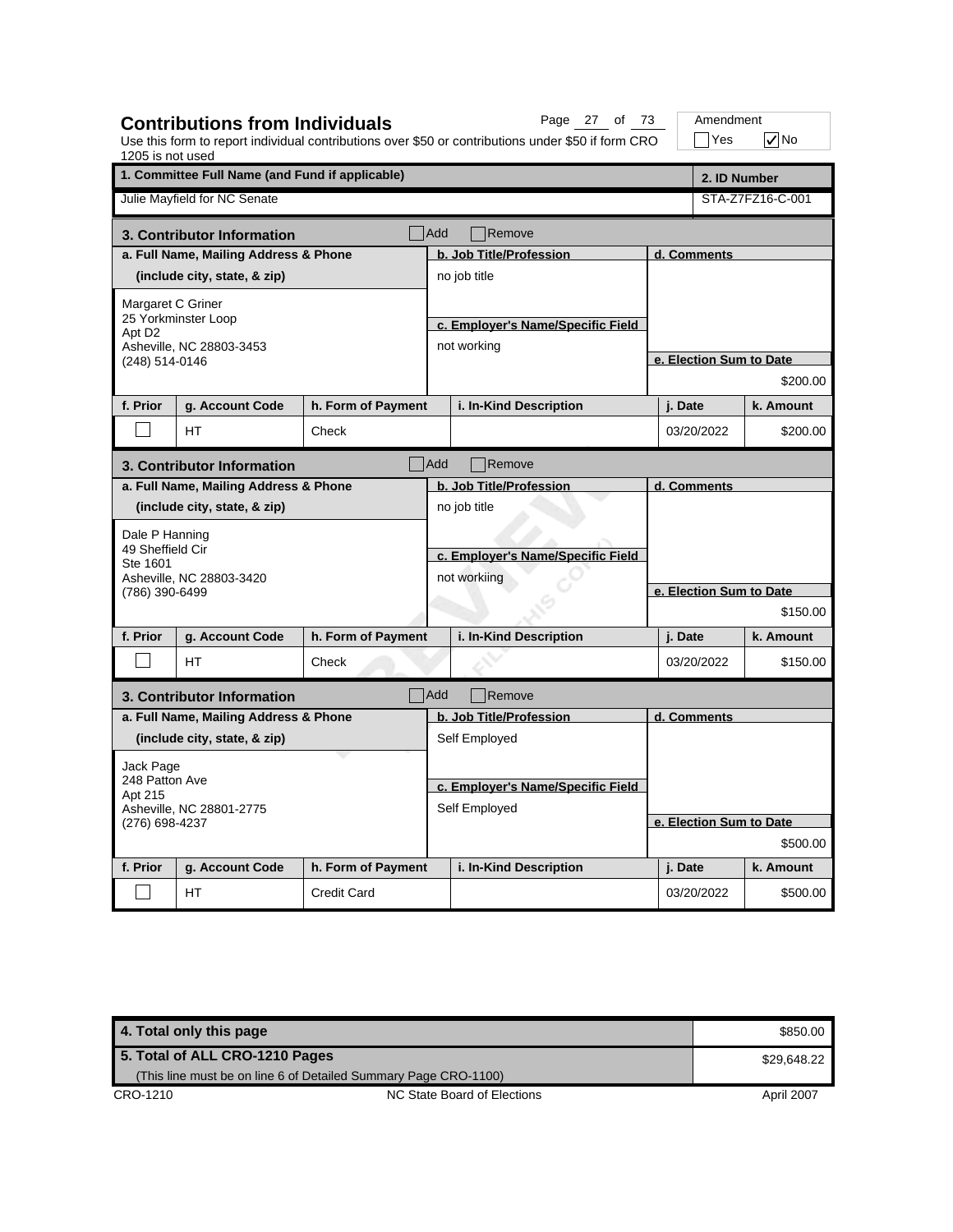| 1205 is not used                             | <b>Contributions from Individuals</b>           |                    |                                   | Page 28 of 73<br>Use this form to report individual contributions over \$50 or contributions under \$50 if form CRO |                         |              | Amendment<br>$\exists$ Yes | $\nabla$ No             |
|----------------------------------------------|-------------------------------------------------|--------------------|-----------------------------------|---------------------------------------------------------------------------------------------------------------------|-------------------------|--------------|----------------------------|-------------------------|
|                                              | 1. Committee Full Name (and Fund if applicable) |                    |                                   |                                                                                                                     |                         | 2. ID Number |                            |                         |
|                                              | Julie Mayfield for NC Senate                    |                    |                                   |                                                                                                                     |                         |              |                            | STA-Z7FZ16-C-001        |
|                                              | 3. Contributor Information                      |                    | <b>Add</b>                        | Remove                                                                                                              |                         |              |                            |                         |
|                                              | a. Full Name, Mailing Address & Phone           |                    |                                   | b. Job Title/Profession                                                                                             |                         | d. Comments  |                            |                         |
|                                              | (include city, state, & zip)                    |                    |                                   | Designer                                                                                                            |                         |              |                            |                         |
| Amy Hornaday                                 |                                                 |                    |                                   |                                                                                                                     |                         |              |                            |                         |
| 154 Cherokee Rd                              | Asheville, NC 28801-1504                        |                    |                                   | c. Employer's Name/Specific Field                                                                                   |                         |              |                            |                         |
| (512) 659-5487                               |                                                 |                    |                                   | Self Employed                                                                                                       |                         |              |                            |                         |
|                                              |                                                 |                    |                                   |                                                                                                                     |                         |              |                            | e. Election Sum to Date |
|                                              |                                                 |                    |                                   |                                                                                                                     |                         |              |                            | \$100.00                |
| f. Prior                                     | g. Account Code                                 | h. Form of Payment |                                   | i. In-Kind Description                                                                                              |                         | j. Date      |                            | k. Amount               |
|                                              | <b>HT</b>                                       | <b>Credit Card</b> |                                   |                                                                                                                     |                         | 03/21/2022   |                            | \$100.00                |
|                                              | 3. Contributor Information                      |                    | Add                               | Remove                                                                                                              |                         |              |                            |                         |
|                                              | a. Full Name, Mailing Address & Phone           |                    |                                   | b. Job Title/Profession                                                                                             | d. Comments             |              |                            |                         |
|                                              | (include city, state, & zip)                    |                    |                                   | Psychologist                                                                                                        |                         |              |                            |                         |
| Joe Bavonese                                 |                                                 |                    |                                   |                                                                                                                     |                         |              |                            |                         |
| 113 Estes Ct                                 | Asheville, NC 28806-8885                        |                    |                                   | c. Employer's Name/Specific Field                                                                                   |                         |              |                            |                         |
|                                              |                                                 |                    | Self                              |                                                                                                                     |                         |              |                            |                         |
|                                              |                                                 |                    |                                   |                                                                                                                     | e. Election Sum to Date |              |                            |                         |
|                                              |                                                 |                    |                                   |                                                                                                                     |                         |              |                            | \$200.00                |
| f. Prior                                     | g. Account Code                                 | h. Form of Payment |                                   | i. In-Kind Description                                                                                              |                         | j. Date      |                            | k. Amount               |
|                                              | <b>HT</b>                                       | <b>Credit Card</b> |                                   |                                                                                                                     |                         |              | 03/22/2022                 | \$100.00                |
|                                              | 3. Contributor Information                      |                    | Add                               | Remove                                                                                                              |                         |              |                            |                         |
|                                              | a. Full Name, Mailing Address & Phone           |                    |                                   | b. Job Title/Profession                                                                                             |                         | d. Comments  |                            |                         |
|                                              | (include city, state, & zip)                    |                    |                                   | Attorney                                                                                                            |                         |              |                            |                         |
| <b>Walter Forehand</b>                       |                                                 |                    |                                   |                                                                                                                     |                         |              |                            |                         |
| 69 Brown St                                  |                                                 |                    | c. Employer's Name/Specific Field |                                                                                                                     |                         |              |                            |                         |
| Weaverville, NC 28787-8462<br>(850) 264-7130 |                                                 |                    |                                   | Lewis, Longman, and Walker, P.A.                                                                                    |                         |              |                            |                         |
|                                              |                                                 |                    |                                   |                                                                                                                     |                         |              |                            | e. Election Sum to Date |
|                                              |                                                 |                    |                                   |                                                                                                                     | \$75.00                 |              |                            |                         |
| f. Prior                                     | g. Account Code                                 | h. Form of Payment |                                   | i. In-Kind Description                                                                                              |                         | j. Date      |                            | k. Amount               |
|                                              | PP                                              | <b>Credit Card</b> |                                   |                                                                                                                     |                         | 03/22/2022   |                            | \$75.00                 |

| 4. Total only this page                                         |                             | \$275.00   |
|-----------------------------------------------------------------|-----------------------------|------------|
| 5. Total of ALL CRO-1210 Pages                                  | \$29.648.22                 |            |
| (This line must be on line 6 of Detailed Summary Page CRO-1100) |                             |            |
| CRO-1210                                                        | NC State Board of Elections | April 2007 |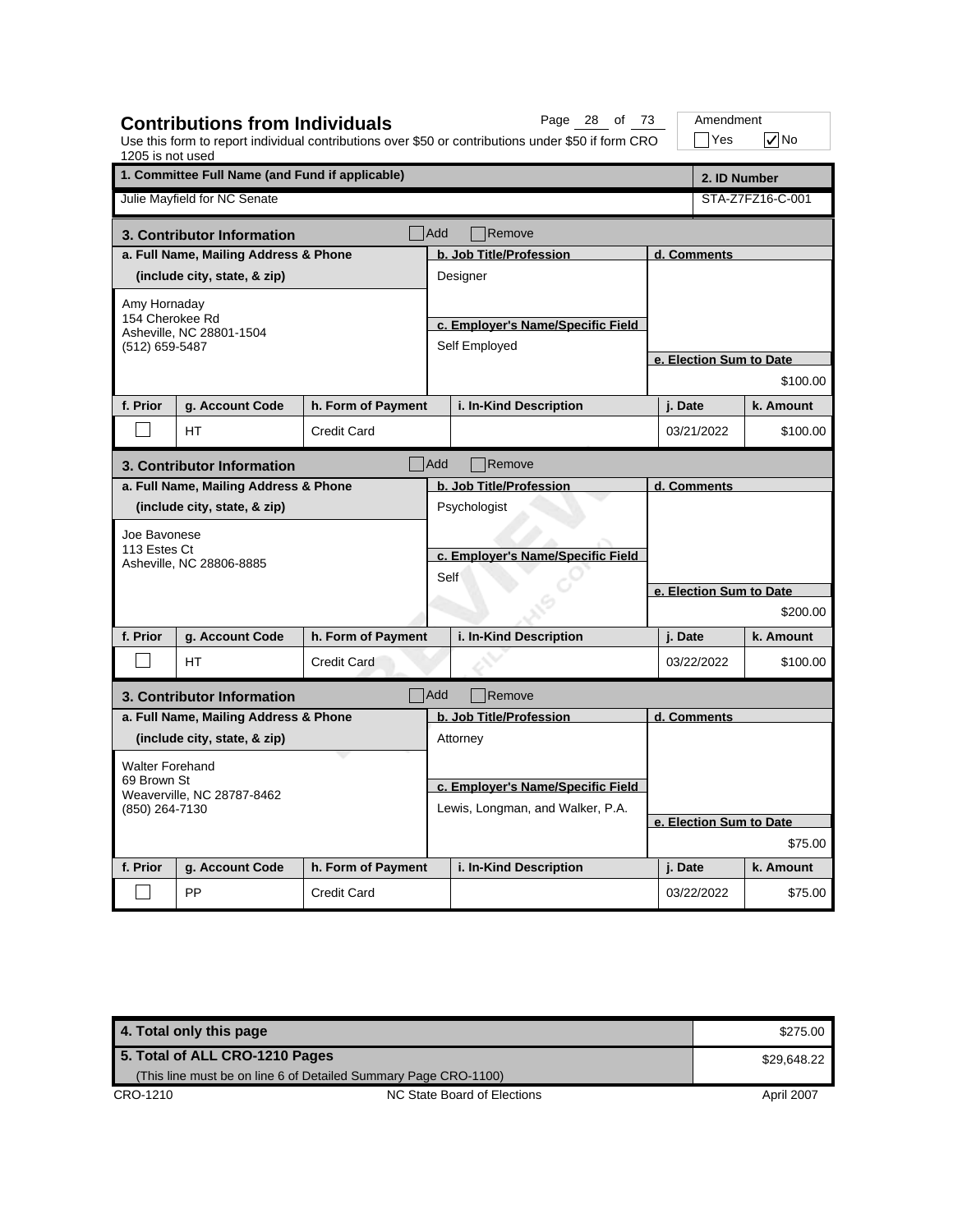| 1205 is not used                            | <b>Contributions from Individuals</b>           |                    |                                   | Page 29 of 73<br>Use this form to report individual contributions over \$50 or contributions under \$50 if form CRO |             |                         | Amendment<br>$\exists$ Yes | $\nabla$ No      |  |
|---------------------------------------------|-------------------------------------------------|--------------------|-----------------------------------|---------------------------------------------------------------------------------------------------------------------|-------------|-------------------------|----------------------------|------------------|--|
|                                             | 1. Committee Full Name (and Fund if applicable) |                    |                                   |                                                                                                                     |             |                         |                            | 2. ID Number     |  |
|                                             | Julie Mayfield for NC Senate                    |                    |                                   |                                                                                                                     |             |                         |                            | STA-Z7FZ16-C-001 |  |
|                                             | 3. Contributor Information                      |                    | l Add                             | Remove                                                                                                              |             |                         |                            |                  |  |
|                                             | a. Full Name, Mailing Address & Phone           |                    |                                   | b. Job Title/Profession                                                                                             |             | d. Comments             |                            |                  |  |
|                                             | (include city, state, & zip)                    |                    |                                   | Retired                                                                                                             |             |                         |                            |                  |  |
| Louise Glickman                             |                                                 |                    |                                   |                                                                                                                     |             |                         |                            |                  |  |
| 7 White Palmer Ct                           | Biltmore Lake, NC 28715-8973                    |                    |                                   | c. Employer's Name/Specific Field                                                                                   |             |                         |                            |                  |  |
| (828) 273-8783                              |                                                 |                    |                                   | Retired                                                                                                             |             |                         |                            |                  |  |
|                                             |                                                 |                    |                                   |                                                                                                                     |             | e. Election Sum to Date |                            |                  |  |
|                                             |                                                 |                    |                                   |                                                                                                                     |             |                         |                            | \$250.00         |  |
| f. Prior                                    | g. Account Code                                 | h. Form of Payment |                                   | i. In-Kind Description                                                                                              |             | j. Date                 |                            | k. Amount        |  |
|                                             | HT                                              | <b>Credit Card</b> |                                   |                                                                                                                     |             | 03/22/2022              |                            | \$250.00         |  |
|                                             | 3. Contributor Information                      |                    | Add                               | Remove                                                                                                              |             |                         |                            |                  |  |
|                                             | a. Full Name, Mailing Address & Phone           |                    |                                   | b. Job Title/Profession                                                                                             | d. Comments |                         |                            |                  |  |
|                                             | (include city, state, & zip)                    |                    |                                   | Retired                                                                                                             |             |                         |                            |                  |  |
| Marc Langweiler                             |                                                 |                    |                                   |                                                                                                                     |             |                         |                            |                  |  |
| 21 Verde Dr                                 | Asheville, NC 28806-4569                        |                    | c. Employer's Name/Specific Field |                                                                                                                     |             |                         |                            |                  |  |
| (603) 306-2244                              |                                                 |                    |                                   | Retired                                                                                                             |             |                         |                            |                  |  |
|                                             |                                                 |                    |                                   |                                                                                                                     |             | e. Election Sum to Date |                            |                  |  |
|                                             |                                                 |                    |                                   |                                                                                                                     |             | \$154.00                |                            |                  |  |
| f. Prior                                    | g. Account Code                                 | h. Form of Payment |                                   | i. In-Kind Description                                                                                              |             | j. Date                 |                            | k. Amount        |  |
|                                             | HT.                                             | <b>Credit Card</b> |                                   |                                                                                                                     |             | 03/22/2022              |                            | \$54.00          |  |
|                                             | 3. Contributor Information                      |                    | <b>Add</b>                        | Remove                                                                                                              |             |                         |                            |                  |  |
|                                             | a. Full Name, Mailing Address & Phone           |                    |                                   | b. Job Title/Profession                                                                                             | d. Comments |                         |                            |                  |  |
|                                             | (include city, state, & zip)                    |                    |                                   | Attorney                                                                                                            |             |                         |                            |                  |  |
| Wyatt S. Stevens                            |                                                 |                    |                                   |                                                                                                                     |             |                         |                            |                  |  |
| 63 White Ash Dr<br>Asheville, NC 28803-2491 |                                                 |                    | c. Employer's Name/Specific Field |                                                                                                                     |             |                         |                            |                  |  |
| (828) 258-6992                              |                                                 |                    |                                   | Roberts & Stevens, P.A.                                                                                             |             |                         |                            |                  |  |
|                                             |                                                 |                    |                                   |                                                                                                                     |             | e. Election Sum to Date |                            |                  |  |
|                                             |                                                 |                    |                                   |                                                                                                                     |             |                         |                            | \$250.00         |  |
| f. Prior                                    | g. Account Code                                 | h. Form of Payment |                                   | i. In-Kind Description                                                                                              |             | j. Date                 |                            | k. Amount        |  |
|                                             | HT.                                             | <b>Credit Card</b> |                                   |                                                                                                                     |             | 03/22/2022              |                            | \$250.00         |  |

| 4. Total only this page        |                                                                 | \$554.00    |
|--------------------------------|-----------------------------------------------------------------|-------------|
| 5. Total of ALL CRO-1210 Pages |                                                                 | \$29.648.22 |
|                                | (This line must be on line 6 of Detailed Summary Page CRO-1100) |             |
| CRO-1210                       | NC State Board of Elections                                     | April 2007  |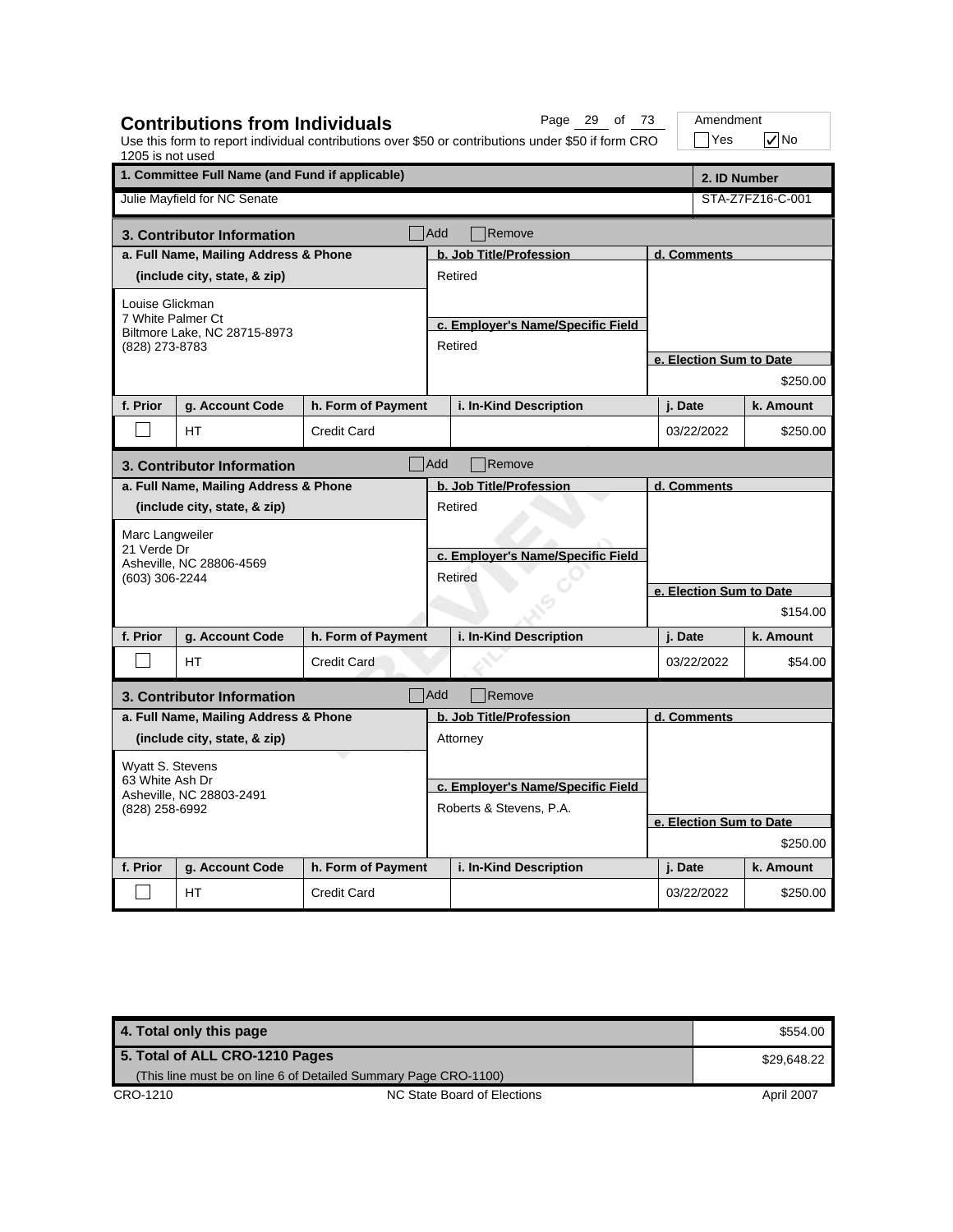| 1205 is not used | <b>Contributions from Individuals</b>           |                    |                                   | Page 30 of 73<br>Use this form to report individual contributions over \$50 or contributions under \$50 if form CRO |  | Amendment<br>$\exists$ Yes | $\sqrt{}$ No     |
|------------------|-------------------------------------------------|--------------------|-----------------------------------|---------------------------------------------------------------------------------------------------------------------|--|----------------------------|------------------|
|                  | 1. Committee Full Name (and Fund if applicable) |                    |                                   |                                                                                                                     |  |                            | 2. ID Number     |
|                  | Julie Mayfield for NC Senate                    |                    |                                   |                                                                                                                     |  |                            | STA-Z7FZ16-C-001 |
|                  | 3. Contributor Information                      |                    | <b>Add</b>                        | Remove                                                                                                              |  |                            |                  |
|                  | a. Full Name, Mailing Address & Phone           |                    |                                   | b. Job Title/Profession                                                                                             |  | d. Comments                |                  |
|                  | (include city, state, & zip)                    |                    |                                   | Attorney                                                                                                            |  |                            |                  |
| Wyatt S. Stevens |                                                 |                    |                                   |                                                                                                                     |  |                            |                  |
| 63 White Ash Dr  | Asheville, NC 28803-2491                        |                    |                                   | c. Employer's Name/Specific Field                                                                                   |  |                            |                  |
| (828) 258-6992   |                                                 |                    |                                   | Roberts & Stevens, P.A.                                                                                             |  |                            |                  |
|                  |                                                 |                    |                                   |                                                                                                                     |  | e. Election Sum to Date    |                  |
|                  |                                                 |                    |                                   |                                                                                                                     |  |                            | \$250.00         |
| f. Prior         | g. Account Code                                 | h. Form of Payment |                                   | i. In-Kind Description                                                                                              |  | j. Date                    | k. Amount        |
|                  | <b>HT</b>                                       | <b>Credit Card</b> |                                   |                                                                                                                     |  | 03/22/2022                 | \$250.00         |
|                  | 3. Contributor Information                      |                    | Add                               | Remove                                                                                                              |  |                            |                  |
|                  | a. Full Name, Mailing Address & Phone           |                    |                                   | b. Job Title/Profession                                                                                             |  | d. Comments                |                  |
|                  | (include city, state, & zip)                    |                    |                                   | Retired                                                                                                             |  |                            |                  |
| Joan Ana-Leo     |                                                 |                    |                                   |                                                                                                                     |  |                            |                  |
| 14 Deaver Dr     |                                                 |                    | c. Employer's Name/Specific Field |                                                                                                                     |  |                            |                  |
| (678) 772-5857   | Asheville, NC 28806-1304                        |                    | Retired                           |                                                                                                                     |  |                            |                  |
|                  |                                                 |                    |                                   |                                                                                                                     |  | e. Election Sum to Date    |                  |
|                  |                                                 |                    |                                   |                                                                                                                     |  |                            | \$114.00         |
| f. Prior         | g. Account Code                                 | h. Form of Payment |                                   | i. In-Kind Description                                                                                              |  | j. Date                    | k. Amount        |
|                  | <b>HT</b>                                       | <b>Credit Card</b> |                                   |                                                                                                                     |  | 03/23/2022                 | \$54.00          |
|                  | 3. Contributor Information                      |                    | Add                               | Remove                                                                                                              |  |                            |                  |
|                  | a. Full Name, Mailing Address & Phone           |                    |                                   | b. Job Title/Profession                                                                                             |  | d. Comments                |                  |
|                  | (include city, state, & zip)                    |                    |                                   | No job title                                                                                                        |  |                            |                  |
| John Haas        |                                                 |                    |                                   |                                                                                                                     |  |                            |                  |
| 22 Chantilly Dr  |                                                 |                    |                                   | c. Employer's Name/Specific Field                                                                                   |  |                            |                  |
| (828) 335-6331   | Asheville, NC 28804-0018                        |                    |                                   | Not currently employed                                                                                              |  |                            |                  |
|                  |                                                 |                    |                                   |                                                                                                                     |  | e. Election Sum to Date    |                  |
|                  |                                                 |                    |                                   |                                                                                                                     |  |                            | \$100.00         |
| f. Prior         | g. Account Code                                 | h. Form of Payment |                                   | i. In-Kind Description                                                                                              |  | j. Date                    | k. Amount        |
|                  | PP                                              | <b>Credit Card</b> |                                   |                                                                                                                     |  | 03/23/2022                 | \$100.00         |

**4. Total only this page \$404.00 and \$404.00 and \$404.00 and \$404.00 and \$404.00 and \$404.00 and \$404.00 and \$404.00 and \$404.00 and \$404.00 and \$404.00 and \$404.00 and \$404.00 and \$404.00 and \$404.00 and \$404.00 and \$404.** CRO-1210 CRO-1210 NC State Board of Elections April 2007 **5. Total of ALL CRO-1210 Pages** (This line must be on line 6 of Detailed Summary Page CRO-1100) \$29,648.22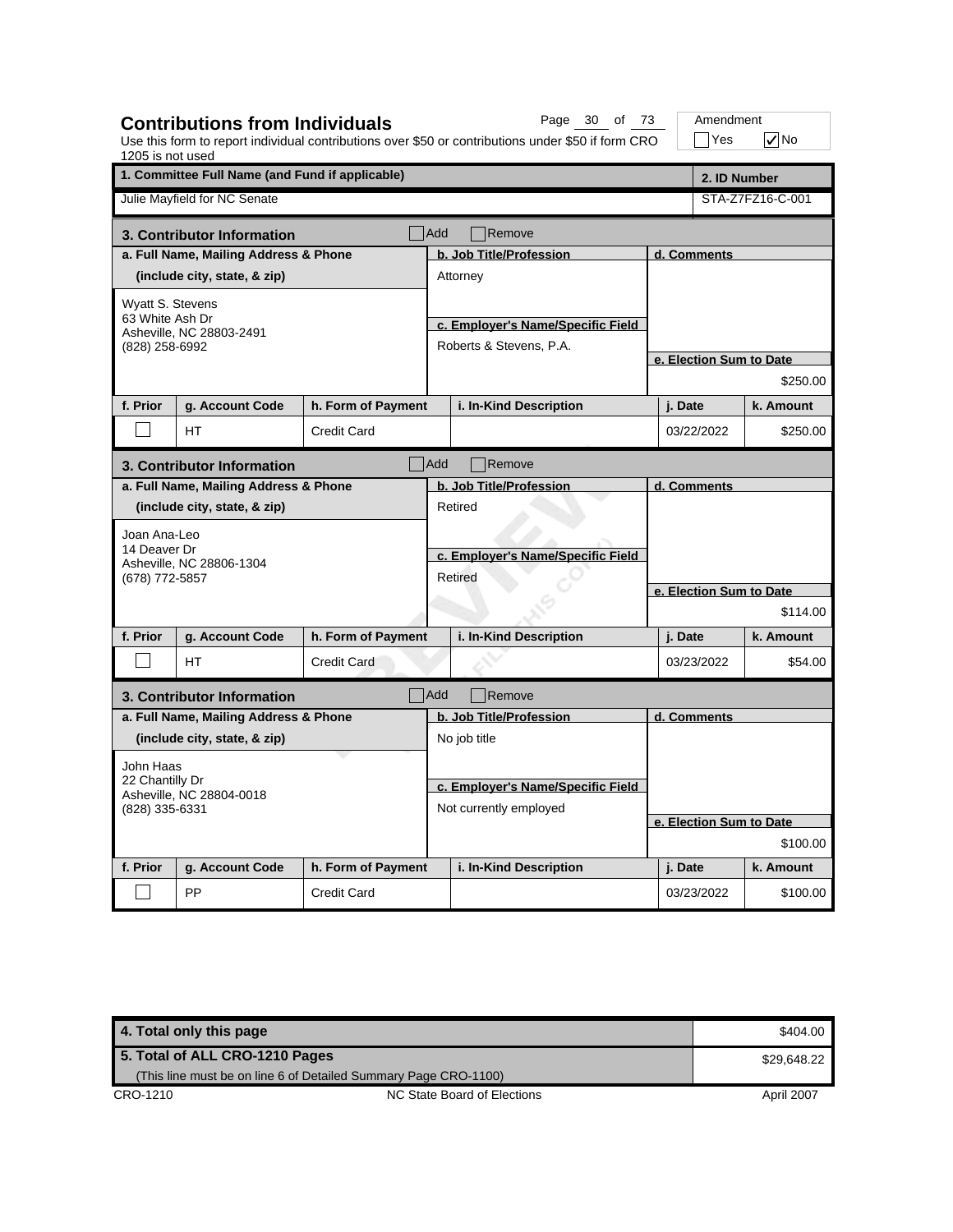| 1205 is not used                                             | <b>Contributions from Individuals</b>           |                    |                                                                       | Page 31 of 73<br>Use this form to report individual contributions over \$50 or contributions under \$50 if form CRO |                         | Amendment<br>$\exists$ Yes | $\nabla$ No      |  |
|--------------------------------------------------------------|-------------------------------------------------|--------------------|-----------------------------------------------------------------------|---------------------------------------------------------------------------------------------------------------------|-------------------------|----------------------------|------------------|--|
|                                                              | 1. Committee Full Name (and Fund if applicable) |                    |                                                                       |                                                                                                                     |                         | 2. ID Number               |                  |  |
|                                                              | Julie Mayfield for NC Senate                    |                    |                                                                       |                                                                                                                     |                         |                            | STA-Z7FZ16-C-001 |  |
|                                                              | 3. Contributor Information                      |                    | Add                                                                   | Remove                                                                                                              |                         |                            |                  |  |
|                                                              | a. Full Name, Mailing Address & Phone           |                    |                                                                       | b. Job Title/Profession                                                                                             |                         | d. Comments                |                  |  |
|                                                              | (include city, state, & zip)                    |                    |                                                                       | Technologist                                                                                                        |                         |                            |                  |  |
| <b>Andrew Pardue</b>                                         |                                                 |                    |                                                                       |                                                                                                                     |                         |                            |                  |  |
| 284 Riverview Dr                                             | Asheville, NC 28806-4403                        |                    |                                                                       | c. Employer's Name/Specific Field                                                                                   |                         |                            |                  |  |
| (972) 955-9873                                               |                                                 |                    |                                                                       | Datatrac Corporation                                                                                                |                         |                            |                  |  |
|                                                              |                                                 |                    |                                                                       |                                                                                                                     |                         | e. Election Sum to Date    |                  |  |
|                                                              |                                                 |                    |                                                                       |                                                                                                                     |                         |                            | \$91.69          |  |
| f. Prior                                                     | g. Account Code                                 | h. Form of Payment |                                                                       | i. In-Kind Description                                                                                              |                         | j. Date                    | k. Amount        |  |
|                                                              | PP                                              | <b>Credit Card</b> |                                                                       |                                                                                                                     |                         | 03/23/2022                 | \$50.00          |  |
|                                                              | 3. Contributor Information                      |                    | Add                                                                   | Remove                                                                                                              |                         |                            |                  |  |
|                                                              | a. Full Name, Mailing Address & Phone           |                    |                                                                       | b. Job Title/Profession                                                                                             |                         | d. Comments                |                  |  |
|                                                              | (include city, state, & zip)                    |                    |                                                                       | Attorney                                                                                                            |                         |                            |                  |  |
| <b>Curry First</b>                                           |                                                 |                    | c. Employer's Name/Specific Field<br>First, Blondis, & Albrecht, s.c. |                                                                                                                     |                         |                            |                  |  |
| 57 A Broadway St                                             |                                                 |                    |                                                                       |                                                                                                                     |                         |                            |                  |  |
| (828) 450-1118                                               | Asheville, NC 28801-2919                        |                    |                                                                       |                                                                                                                     |                         |                            |                  |  |
|                                                              |                                                 |                    |                                                                       |                                                                                                                     | e. Election Sum to Date |                            |                  |  |
|                                                              |                                                 |                    |                                                                       |                                                                                                                     |                         |                            | \$200.00         |  |
| f. Prior                                                     | g. Account Code                                 | h. Form of Payment |                                                                       | i. In-Kind Description                                                                                              |                         | j. Date                    | k. Amount        |  |
|                                                              | <b>HT</b>                                       | Check              |                                                                       |                                                                                                                     |                         | 03/24/2022                 | \$200.00         |  |
|                                                              | 3. Contributor Information                      |                    | Add                                                                   | Remove                                                                                                              |                         |                            |                  |  |
|                                                              | a. Full Name, Mailing Address & Phone           |                    |                                                                       | b. Job Title/Profession                                                                                             |                         | d. Comments                |                  |  |
|                                                              | (include city, state, & zip)                    |                    |                                                                       | Not Employed                                                                                                        |                         |                            |                  |  |
| Dane Barrager                                                |                                                 |                    |                                                                       |                                                                                                                     |                         |                            |                  |  |
| 71 Broadway St<br>Asheville, NC 28801-2901<br>(248) 514-4978 |                                                 |                    | c. Employer's Name/Specific Field                                     |                                                                                                                     |                         |                            |                  |  |
|                                                              |                                                 |                    | Not Employed                                                          |                                                                                                                     |                         |                            |                  |  |
|                                                              |                                                 |                    |                                                                       |                                                                                                                     |                         | e. Election Sum to Date    |                  |  |
|                                                              |                                                 |                    |                                                                       |                                                                                                                     |                         |                            | \$100.00         |  |
| f. Prior                                                     | g. Account Code                                 | h. Form of Payment |                                                                       | i. In-Kind Description                                                                                              |                         | j. Date                    | k. Amount        |  |
|                                                              | HT.                                             | <b>Credit Card</b> |                                                                       |                                                                                                                     |                         | 03/27/2022                 | \$100.00         |  |

**4. Total only this page \$350.00 and \$350.00 and \$350.00 and \$350.00 and \$350.00 and \$350.00 and \$350.00 and \$350.00 and \$350.00 and \$350.00 and \$350.00 and \$350.00 and \$350.00 and \$350.00 and \$350.00 and \$350.00 and \$350.** CRO-1210 CRO-1210 NC State Board of Elections April 2007 **5. Total of ALL CRO-1210 Pages** (This line must be on line 6 of Detailed Summary Page CRO-1100) \$29,648.22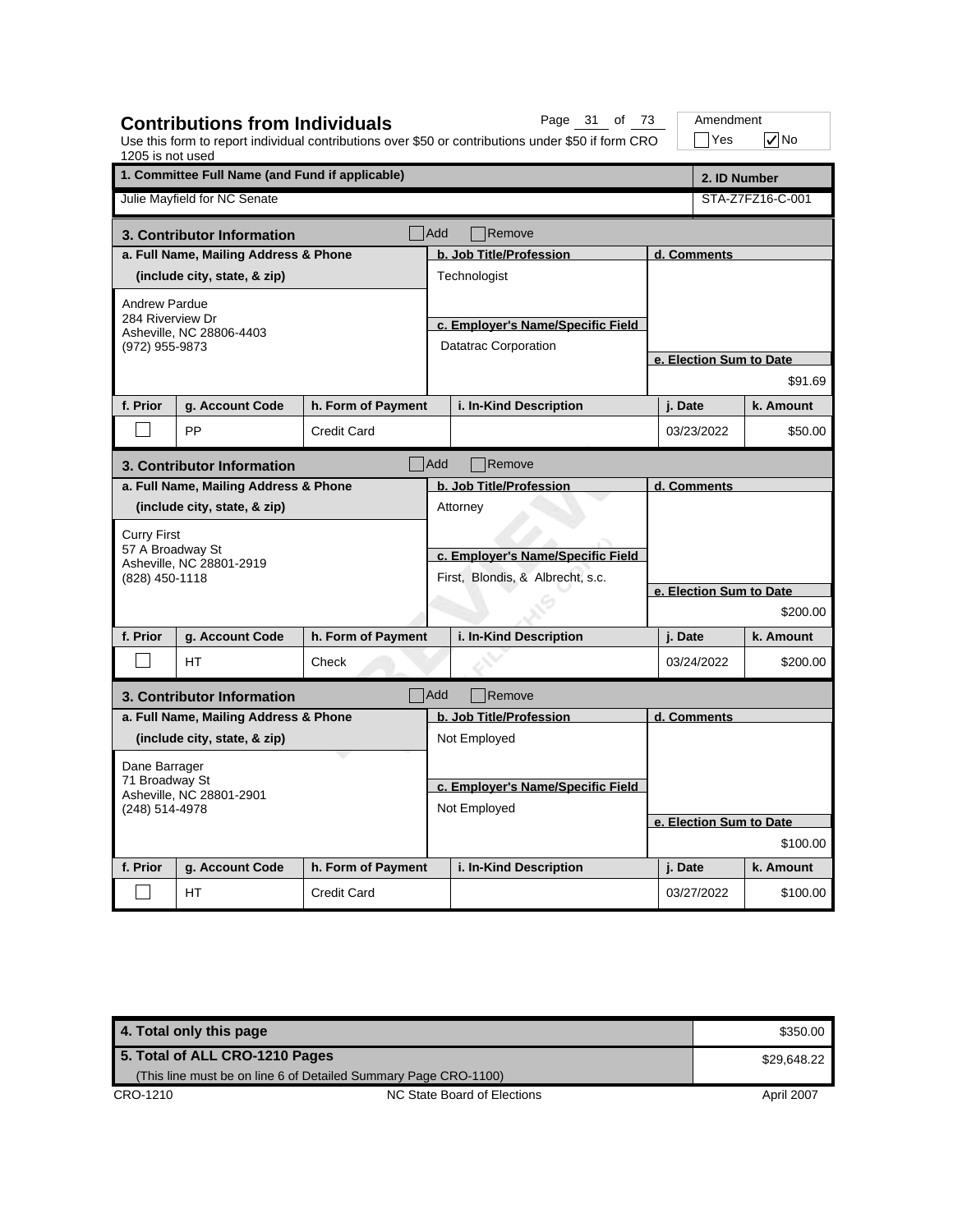| 1205 is not used                           | <b>Contributions from Individuals</b>             |                    |                                                  | Page 32 of 73<br>Use this form to report individual contributions over \$50 or contributions under \$50 if form CRO |                         | Amendment<br>$\exists$ Yes | $\sqrt{}$ No     |  |
|--------------------------------------------|---------------------------------------------------|--------------------|--------------------------------------------------|---------------------------------------------------------------------------------------------------------------------|-------------------------|----------------------------|------------------|--|
|                                            | 1. Committee Full Name (and Fund if applicable)   |                    |                                                  |                                                                                                                     |                         |                            | 2. ID Number     |  |
|                                            | Julie Mayfield for NC Senate                      |                    |                                                  |                                                                                                                     |                         |                            | STA-Z7FZ16-C-001 |  |
|                                            | 3. Contributor Information                        |                    | <b>Add</b>                                       | Remove                                                                                                              |                         |                            |                  |  |
|                                            | a. Full Name, Mailing Address & Phone             |                    |                                                  | b. Job Title/Profession                                                                                             |                         | d. Comments                |                  |  |
|                                            | (include city, state, & zip)                      |                    |                                                  | Environmental consultant                                                                                            |                         |                            |                  |  |
| Kenneth A Dierks                           |                                                   |                    |                                                  |                                                                                                                     |                         |                            |                  |  |
|                                            | 105 Kimberly Knoll Rd<br>Asheville, NC 28804-3521 |                    |                                                  | c. Employer's Name/Specific Field                                                                                   |                         |                            |                  |  |
| (757) 348-5974                             |                                                   |                    |                                                  | Fernleaf                                                                                                            |                         |                            |                  |  |
|                                            |                                                   |                    |                                                  |                                                                                                                     |                         | e. Election Sum to Date    | \$100.00         |  |
|                                            |                                                   |                    |                                                  |                                                                                                                     |                         |                            |                  |  |
| f. Prior                                   | g. Account Code                                   | h. Form of Payment |                                                  | i. In-Kind Description                                                                                              |                         | j. Date                    | k. Amount        |  |
|                                            | <b>HT</b>                                         | Check              |                                                  |                                                                                                                     |                         | 03/27/2022                 | \$100.00         |  |
|                                            | 3. Contributor Information                        |                    | <b>Add</b>                                       | Remove                                                                                                              |                         |                            |                  |  |
|                                            | a. Full Name, Mailing Address & Phone             |                    |                                                  | b. Job Title/Profession                                                                                             |                         | d. Comments                |                  |  |
|                                            | (include city, state, & zip)                      |                    |                                                  | Attorney                                                                                                            |                         |                            |                  |  |
| Woody Farmer                               |                                                   |                    |                                                  |                                                                                                                     |                         |                            |                  |  |
| 230 Pearson Dr                             | Asheville, NC 28801-1614                          |                    | c. Employer's Name/Specific Field<br>not working |                                                                                                                     |                         | e. Election Sum to Date    |                  |  |
| (704) 975-8749                             |                                                   |                    |                                                  |                                                                                                                     |                         |                            |                  |  |
|                                            |                                                   |                    |                                                  |                                                                                                                     |                         |                            |                  |  |
|                                            |                                                   |                    |                                                  |                                                                                                                     |                         |                            | \$300.00         |  |
| f. Prior                                   | g. Account Code                                   | h. Form of Payment |                                                  | i. In-Kind Description                                                                                              |                         | j. Date                    | k. Amount        |  |
|                                            |                                                   | In-Kind            |                                                  | Food and drink for house party                                                                                      |                         | 03/27/2022                 | \$250.00         |  |
|                                            | 3. Contributor Information                        | Add                |                                                  | Remove                                                                                                              |                         |                            |                  |  |
|                                            | a. Full Name, Mailing Address & Phone             |                    |                                                  | b. Job Title/Profession                                                                                             |                         | d. Comments                |                  |  |
|                                            | (include city, state, & zip)                      |                    |                                                  | City & County Planner                                                                                               |                         |                            |                  |  |
| David Nutter                               |                                                   |                    |                                                  |                                                                                                                     |                         |                            |                  |  |
| 169 Flint St                               |                                                   |                    |                                                  | c. Employer's Name/Specific Field                                                                                   |                         |                            |                  |  |
| Asheville, NC 28801-2246<br>(828) 505-8242 |                                                   |                    |                                                  | <b>Nutter Associates</b>                                                                                            |                         |                            |                  |  |
|                                            |                                                   |                    |                                                  |                                                                                                                     | e. Election Sum to Date |                            |                  |  |
|                                            |                                                   |                    |                                                  |                                                                                                                     |                         |                            | \$154.00         |  |
| f. Prior                                   | g. Account Code                                   | h. Form of Payment |                                                  | i. In-Kind Description                                                                                              |                         | j. Date                    | k. Amount        |  |
|                                            | HT                                                | <b>Credit Card</b> |                                                  |                                                                                                                     |                         | 03/27/2022                 | \$100.00         |  |

| 4. Total only this page        |                                                                 | \$450.00    |
|--------------------------------|-----------------------------------------------------------------|-------------|
| 5. Total of ALL CRO-1210 Pages |                                                                 | \$29.648.22 |
|                                | (This line must be on line 6 of Detailed Summary Page CRO-1100) |             |
| CRO-1210                       | NC State Board of Elections                                     | April 2007  |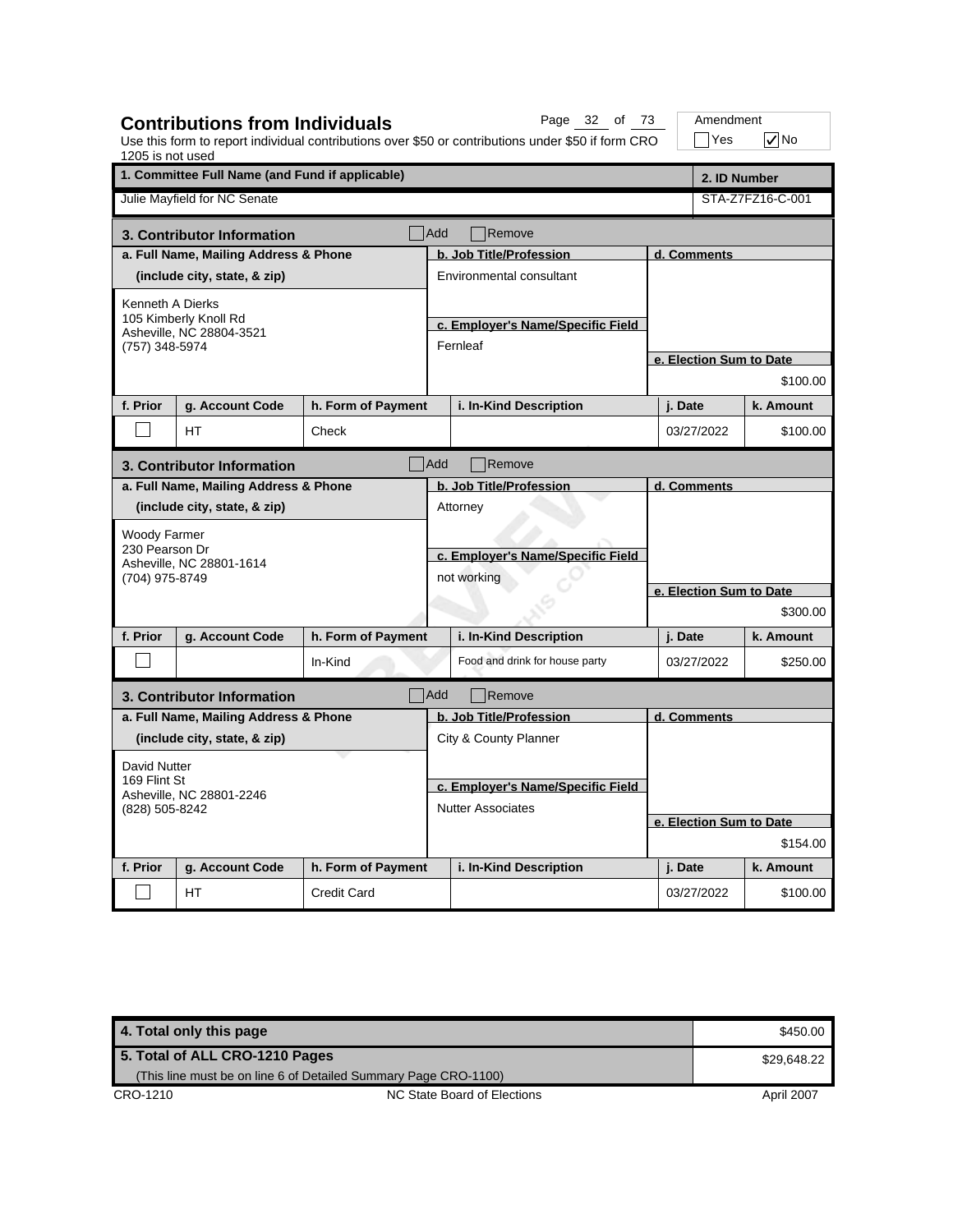| 1205 is not used | <b>Contributions from Individuals</b>           |                    |                                                            | Page 33 of 73<br>Use this form to report individual contributions over \$50 or contributions under \$50 if form CRO |  | Amendment<br> Yes       | $\sqrt{}$ No     |  |  |
|------------------|-------------------------------------------------|--------------------|------------------------------------------------------------|---------------------------------------------------------------------------------------------------------------------|--|-------------------------|------------------|--|--|
|                  | 1. Committee Full Name (and Fund if applicable) |                    |                                                            |                                                                                                                     |  |                         | 2. ID Number     |  |  |
|                  | Julie Mayfield for NC Senate                    |                    |                                                            |                                                                                                                     |  |                         | STA-Z7FZ16-C-001 |  |  |
|                  | 3. Contributor Information                      |                    | <b>Add</b>                                                 | Remove                                                                                                              |  |                         |                  |  |  |
|                  | a. Full Name, Mailing Address & Phone           |                    |                                                            | b. Job Title/Profession                                                                                             |  | d. Comments             |                  |  |  |
|                  | (include city, state, & zip)                    |                    |                                                            | No job title                                                                                                        |  |                         |                  |  |  |
| Milbrey Raney    |                                                 |                    |                                                            |                                                                                                                     |  |                         |                  |  |  |
| 503 Cokesbury Ln | Asheville, NC 28803-2011                        |                    |                                                            | c. Employer's Name/Specific Field                                                                                   |  |                         |                  |  |  |
|                  |                                                 |                    |                                                            | Not currently employed                                                                                              |  |                         |                  |  |  |
|                  |                                                 |                    |                                                            |                                                                                                                     |  | e. Election Sum to Date | \$100.00         |  |  |
|                  |                                                 |                    |                                                            |                                                                                                                     |  |                         |                  |  |  |
| f. Prior         | g. Account Code                                 | h. Form of Payment |                                                            | i. In-Kind Description                                                                                              |  | j. Date                 | k. Amount        |  |  |
|                  | <b>HT</b>                                       | Check              |                                                            |                                                                                                                     |  | 03/27/2022              | \$100.00         |  |  |
|                  | 3. Contributor Information                      |                    | Add                                                        | Remove                                                                                                              |  |                         |                  |  |  |
|                  | a. Full Name, Mailing Address & Phone           |                    |                                                            | b. Job Title/Profession                                                                                             |  | d. Comments             |                  |  |  |
|                  | (include city, state, & zip)                    |                    |                                                            | Attorney                                                                                                            |  |                         |                  |  |  |
| Marc Rudow       |                                                 |                    |                                                            |                                                                                                                     |  |                         |                  |  |  |
| 38 Westall Ave   | Asheville, NC 28804-3530                        |                    | c. Employer's Name/Specific Field<br>Roberts & Stevens, PA |                                                                                                                     |  | e. Election Sum to Date |                  |  |  |
| (828) 273-7653   |                                                 |                    |                                                            |                                                                                                                     |  |                         |                  |  |  |
|                  |                                                 |                    |                                                            |                                                                                                                     |  |                         | \$100.00         |  |  |
| f. Prior         |                                                 |                    |                                                            |                                                                                                                     |  |                         |                  |  |  |
|                  | g. Account Code                                 | h. Form of Payment |                                                            | i. In-Kind Description                                                                                              |  | j. Date                 | k. Amount        |  |  |
|                  | <b>HT</b>                                       | <b>Credit Card</b> |                                                            |                                                                                                                     |  | 03/27/2022              | \$100.00         |  |  |
|                  | 3. Contributor Information                      |                    | <b>Add</b>                                                 | Remove                                                                                                              |  |                         |                  |  |  |
|                  | a. Full Name, Mailing Address & Phone           |                    |                                                            | b. Job Title/Profession                                                                                             |  | d. Comments             |                  |  |  |
|                  | (include city, state, & zip)                    |                    |                                                            | bookkeeper                                                                                                          |  |                         |                  |  |  |
| Laura Daniel     |                                                 |                    |                                                            |                                                                                                                     |  |                         |                  |  |  |
| PO Box 1467      | Leicester, NC 28748-1467                        |                    |                                                            | c. Employer's Name/Specific Field                                                                                   |  |                         |                  |  |  |
|                  |                                                 |                    | self                                                       |                                                                                                                     |  |                         |                  |  |  |
|                  |                                                 |                    |                                                            |                                                                                                                     |  | e. Election Sum to Date | \$100.00         |  |  |
|                  |                                                 |                    |                                                            |                                                                                                                     |  |                         |                  |  |  |
| f. Prior         | g. Account Code                                 | h. Form of Payment |                                                            | i. In-Kind Description                                                                                              |  | j. Date                 | k. Amount        |  |  |
|                  | <b>HT</b>                                       | Credit Card        |                                                            |                                                                                                                     |  | 03/29/2022              | \$100.00         |  |  |

| 4. Total only this page        |                                                                 | \$300.00    |
|--------------------------------|-----------------------------------------------------------------|-------------|
| 5. Total of ALL CRO-1210 Pages |                                                                 | \$29.648.22 |
|                                | (This line must be on line 6 of Detailed Summary Page CRO-1100) |             |
| CRO-1210                       | NC State Board of Elections                                     | April 2007  |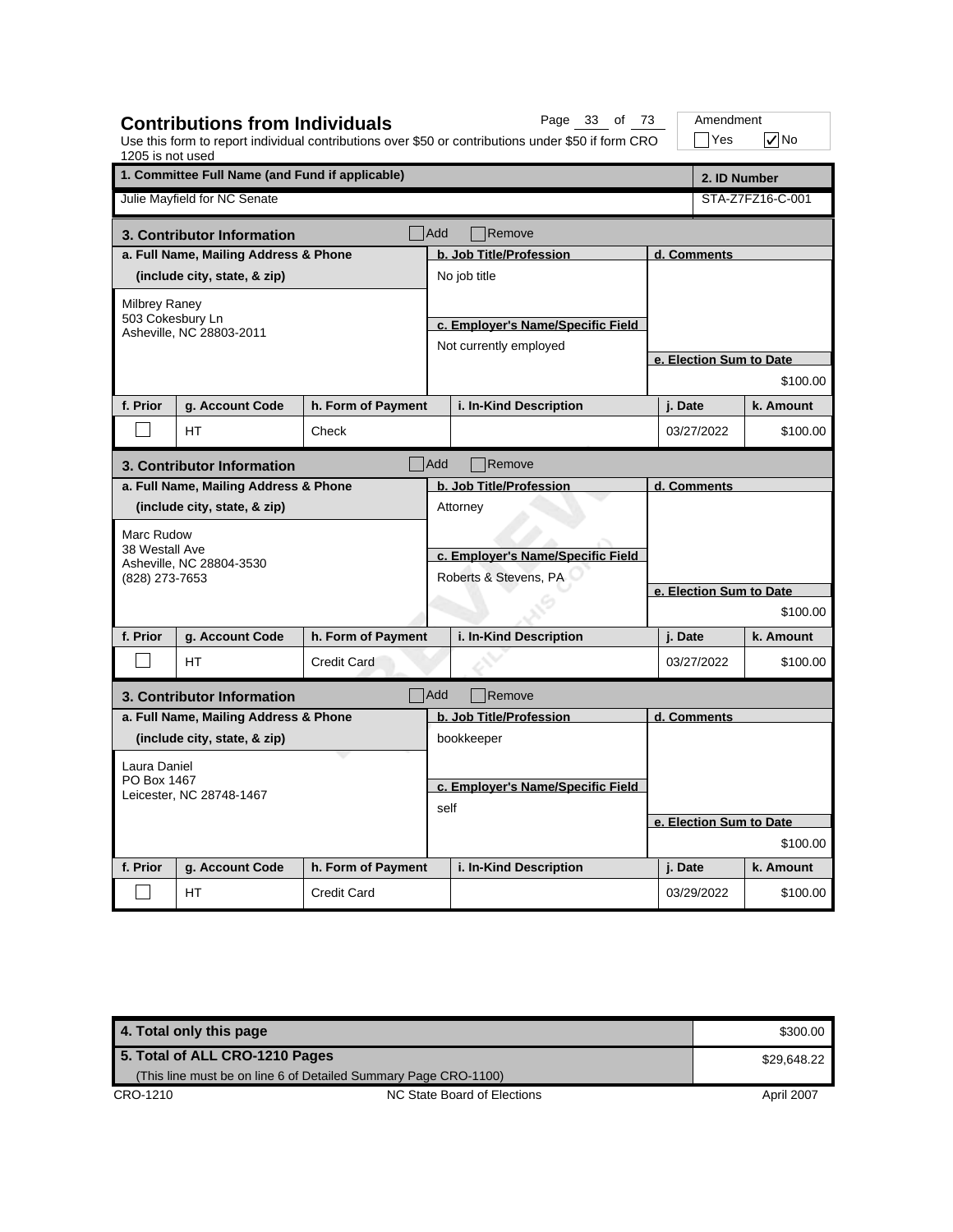| 1205 is not used                                                |                                                                                      |                    | Use this form to report individual contributions over \$50 or contributions under \$50 if form CRO | Yes                     | $\sqrt{}$ No     |  |  |
|-----------------------------------------------------------------|--------------------------------------------------------------------------------------|--------------------|----------------------------------------------------------------------------------------------------|-------------------------|------------------|--|--|
| 1. Committee Full Name (and Fund if applicable)<br>2. ID Number |                                                                                      |                    |                                                                                                    |                         |                  |  |  |
|                                                                 | Julie Mayfield for NC Senate                                                         |                    |                                                                                                    |                         | STA-Z7FZ16-C-001 |  |  |
|                                                                 | 3. Contributor Information                                                           |                    | Add<br>Remove                                                                                      |                         |                  |  |  |
|                                                                 | a. Full Name, Mailing Address & Phone                                                |                    | b. Job Title/Profession                                                                            | d. Comments             |                  |  |  |
|                                                                 | (include city, state, & zip)                                                         |                    | Unemployed                                                                                         |                         |                  |  |  |
| Susan Kidd<br>(404) 471-6080                                    | 1898 Wycliff Rd NW<br>Atlanta, GA 30309-1874                                         |                    | c. Employer's Name/Specific Field<br>Retired                                                       |                         |                  |  |  |
|                                                                 |                                                                                      |                    |                                                                                                    | e. Election Sum to Date |                  |  |  |
|                                                                 |                                                                                      |                    |                                                                                                    |                         | \$100.00         |  |  |
| f. Prior                                                        | g. Account Code                                                                      | h. Form of Payment | i. In-Kind Description                                                                             | j. Date                 | k. Amount        |  |  |
|                                                                 | HТ                                                                                   | <b>Credit Card</b> |                                                                                                    | 03/29/2022              | \$100.00         |  |  |
|                                                                 | 3. Contributor Information                                                           |                    | <b>Add</b><br>Remove                                                                               |                         |                  |  |  |
|                                                                 | a. Full Name, Mailing Address & Phone                                                |                    | b. Job Title/Profession                                                                            | d. Comments             |                  |  |  |
|                                                                 | (include city, state, & zip)<br>Peter Boggs<br>PO Box 131<br>Montreat, NC 28757-0131 |                    | Retired<br>c. Employer's Name/Specific Field<br>Retired                                            |                         |                  |  |  |
| (828) 777-1098                                                  |                                                                                      |                    |                                                                                                    | e. Election Sum to Date |                  |  |  |
|                                                                 |                                                                                      |                    |                                                                                                    |                         | \$54.00          |  |  |
| f. Prior                                                        | g. Account Code                                                                      | h. Form of Payment | i. In-Kind Description                                                                             | j. Date                 | k. Amount        |  |  |
|                                                                 | HT                                                                                   | <b>Credit Card</b> |                                                                                                    | 03/30/2022              | \$54.00          |  |  |
|                                                                 | 3. Contributor Information                                                           | Add                | Remove                                                                                             |                         |                  |  |  |
|                                                                 | a. Full Name, Mailing Address & Phone                                                |                    | b. Job Title/Profession                                                                            | d. Comments             |                  |  |  |
|                                                                 | (include city, state, & zip)                                                         |                    | Attorney                                                                                           |                         |                  |  |  |
| Alex Cury                                                       |                                                                                      |                    |                                                                                                    |                         |                  |  |  |
| 174 Montford Ave<br>Asheville, NC 28801-2102<br>(828) 253-5088  |                                                                                      |                    | c. Employer's Name/Specific Field                                                                  |                         |                  |  |  |
|                                                                 |                                                                                      |                    | Ball Barden & Cury                                                                                 |                         |                  |  |  |
|                                                                 |                                                                                      |                    |                                                                                                    | e. Election Sum to Date | \$100.00         |  |  |
|                                                                 |                                                                                      |                    |                                                                                                    |                         |                  |  |  |
| f. Prior                                                        | g. Account Code                                                                      | h. Form of Payment | i. In-Kind Description                                                                             | j. Date                 | k. Amount        |  |  |
|                                                                 | HT.                                                                                  | Check              |                                                                                                    | 03/31/2022              | \$100.00         |  |  |

**Contributions from Individuals**

Page 34 of 73 | Amendment

**4. Total only this page \$254.00 \$254.00 \$254.00 \$254.00 \$254.00 \$254.00 \$254.00 \$254.00 \$254.00 \$254.00 \$254.00 \$254.00 \$254.00 \$254.00 \$254.00 \$254.00 \$254.00 \$254.00 \$254.00 \$254.00 \$254.00 \$254.00 \$254.00 \$254.00 \$254.** CRO-1210 CRO-1210 NC State Board of Elections April 2007 **5. Total of ALL CRO-1210 Pages** (This line must be on line 6 of Detailed Summary Page CRO-1100) \$29,648.22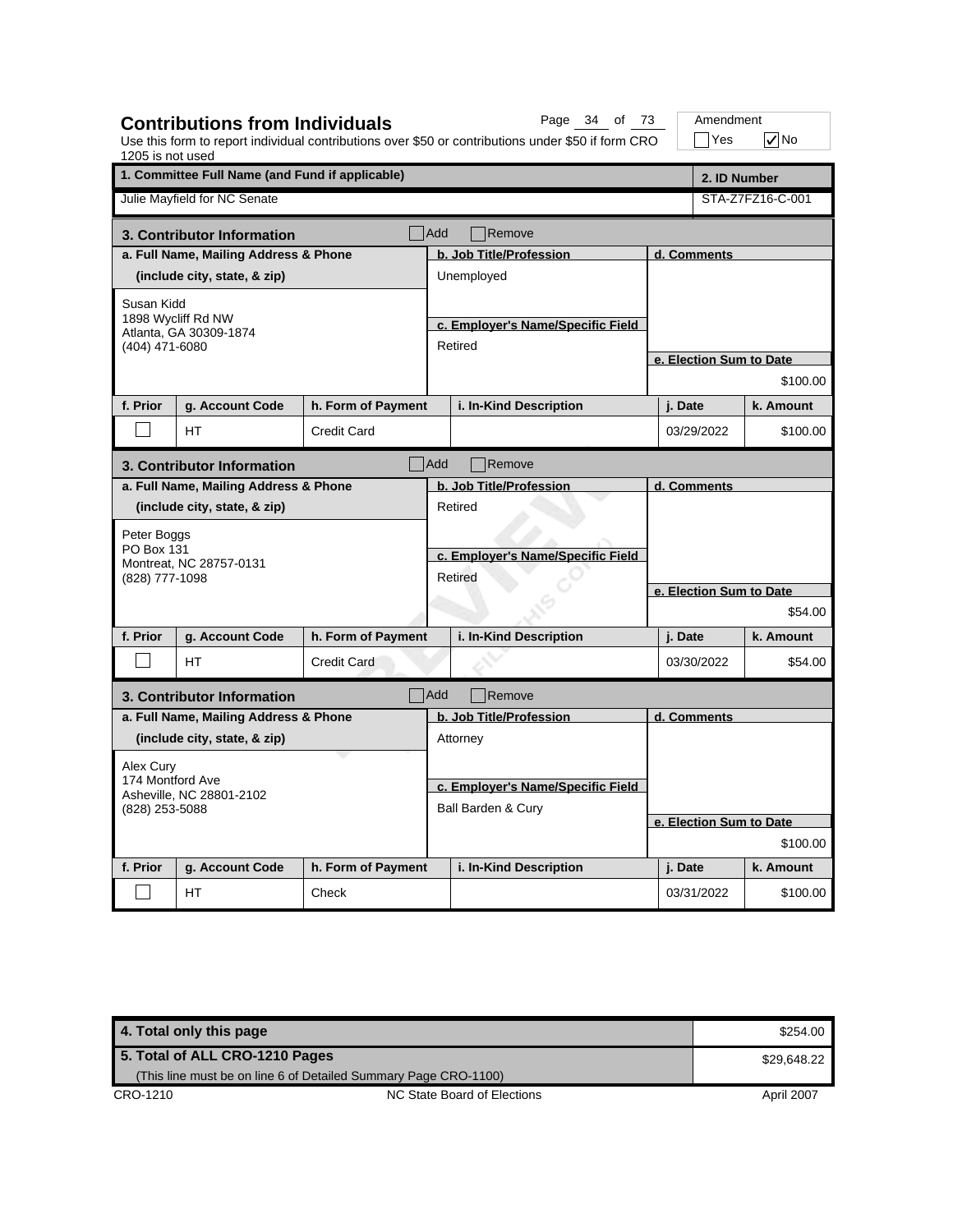| 1205 is not used                                                                   |                                                                 |                    |                                                  | Use this form to report individual contributions over \$50 or contributions under \$50 if form CRO |                         | Yes                     | $\sqrt{}$ No     |  |
|------------------------------------------------------------------------------------|-----------------------------------------------------------------|--------------------|--------------------------------------------------|----------------------------------------------------------------------------------------------------|-------------------------|-------------------------|------------------|--|
|                                                                                    | 1. Committee Full Name (and Fund if applicable)<br>2. ID Number |                    |                                                  |                                                                                                    |                         |                         |                  |  |
|                                                                                    | Julie Mayfield for NC Senate                                    |                    |                                                  |                                                                                                    |                         |                         | STA-Z7FZ16-C-001 |  |
|                                                                                    | 3. Contributor Information                                      |                    | Add                                              | Remove                                                                                             |                         |                         |                  |  |
|                                                                                    | a. Full Name, Mailing Address & Phone                           |                    |                                                  | b. Job Title/Profession                                                                            |                         | d. Comments             |                  |  |
|                                                                                    | (include city, state, & zip)                                    |                    |                                                  | Self Employed                                                                                      |                         |                         |                  |  |
| Donna Ensley<br>(828) 768-6061                                                     | 55 Newman Cove Rd<br>Arden, NC 28704-8711                       |                    |                                                  | c. Employer's Name/Specific Field<br>Self Employed                                                 |                         |                         |                  |  |
|                                                                                    |                                                                 |                    |                                                  |                                                                                                    |                         | e. Election Sum to Date |                  |  |
|                                                                                    |                                                                 |                    |                                                  |                                                                                                    |                         |                         | \$54.00          |  |
| f. Prior                                                                           | g. Account Code                                                 | h. Form of Payment |                                                  | i. In-Kind Description                                                                             |                         | j. Date                 | k. Amount        |  |
|                                                                                    | HТ                                                              | <b>Credit Card</b> |                                                  |                                                                                                    |                         | 03/31/2022              | \$54.00          |  |
|                                                                                    | 3. Contributor Information                                      |                    | Add                                              | Remove                                                                                             |                         |                         |                  |  |
|                                                                                    | a. Full Name, Mailing Address & Phone                           |                    |                                                  | b. Job Title/Profession                                                                            |                         | d. Comments             |                  |  |
|                                                                                    | (include city, state, & zip)                                    |                    |                                                  | attorney                                                                                           |                         |                         |                  |  |
| William F Loftis<br>170 Montford Ave<br>Asheville, NC 28801-2102<br>(678) 428-6561 |                                                                 |                    | c. Employer's Name/Specific Field<br>not working |                                                                                                    |                         |                         |                  |  |
|                                                                                    |                                                                 |                    |                                                  |                                                                                                    | e. Election Sum to Date |                         |                  |  |
|                                                                                    |                                                                 |                    |                                                  |                                                                                                    |                         |                         | \$100.00         |  |
| f. Prior                                                                           | g. Account Code                                                 | h. Form of Payment |                                                  | i. In-Kind Description                                                                             |                         | j. Date                 | k. Amount        |  |
|                                                                                    | HT                                                              | Check              |                                                  |                                                                                                    |                         | 03/31/2022              | \$100.00         |  |
|                                                                                    | 3. Contributor Information                                      |                    | $\n  Add\n$                                      | Remove                                                                                             |                         |                         |                  |  |
|                                                                                    | a. Full Name, Mailing Address & Phone                           |                    |                                                  | b. Job Title/Profession                                                                            |                         | d. Comments             |                  |  |
|                                                                                    | (include city, state, & zip)                                    |                    |                                                  | Sales                                                                                              |                         |                         |                  |  |
|                                                                                    | Elizabeth Stevenson                                             |                    |                                                  |                                                                                                    |                         |                         |                  |  |
| 190 Broadway St                                                                    |                                                                 |                    |                                                  | c. Employer's Name/Specific Field                                                                  |                         |                         |                  |  |
| Apt 403<br>Asheville, NC 28801-2399<br>(828) 200-7177                              |                                                                 |                    | Retired                                          |                                                                                                    |                         |                         |                  |  |
|                                                                                    |                                                                 |                    |                                                  |                                                                                                    |                         | e. Election Sum to Date |                  |  |
|                                                                                    |                                                                 |                    |                                                  |                                                                                                    |                         |                         | \$100.00         |  |
| f. Prior                                                                           | g. Account Code                                                 | h. Form of Payment |                                                  | i. In-Kind Description                                                                             |                         | j. Date                 | k. Amount        |  |
|                                                                                    | <b>HT</b>                                                       | Check              |                                                  |                                                                                                    |                         | 03/31/2022              | \$100.00         |  |

**Contributions from Individuals**

Page 35 of 73 | Amendment

**4. Total only this page \$254.00 \$254.00 \$254.00 \$254.00 \$254.00 \$254.00 \$254.00 \$254.00 \$254.00 \$254.00 \$254.00 \$254.00 \$254.00 \$254.00 \$254.00 \$254.00 \$254.00 \$254.00 \$254.00 \$254.00 \$254.00 \$254.00 \$254.00 \$254.00 \$254.** CRO-1210 CRO-1210 NC State Board of Elections April 2007 **5. Total of ALL CRO-1210 Pages** (This line must be on line 6 of Detailed Summary Page CRO-1100) \$29,648.22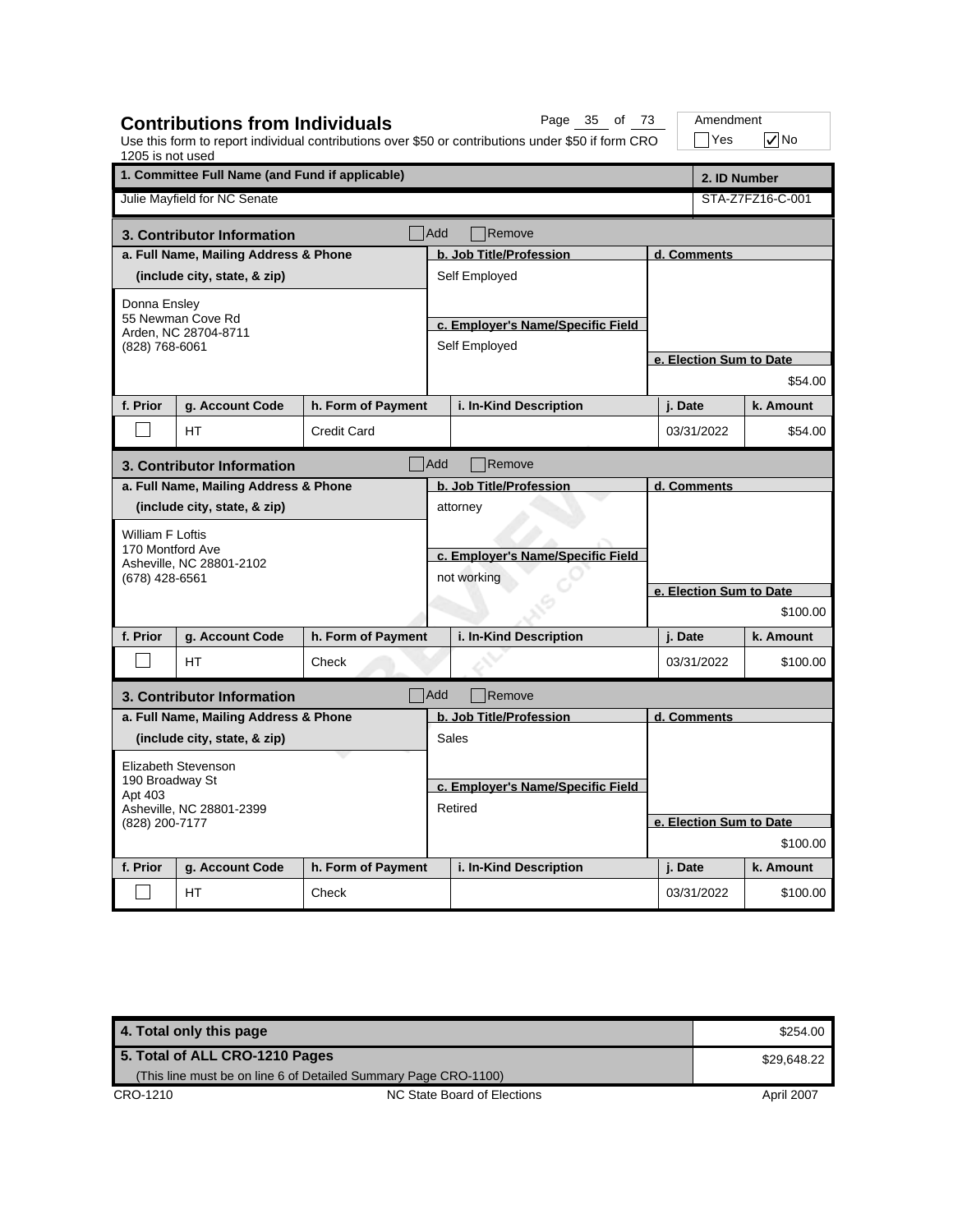| 1205 is not used                                            | <b>Contributions from Individuals</b> |                    |                                                   | Page 36 of 73<br>Use this form to report individual contributions over \$50 or contributions under \$50 if form CRO |              | Amendment<br>$\exists$ Yes | $\nabla$ No      |  |
|-------------------------------------------------------------|---------------------------------------|--------------------|---------------------------------------------------|---------------------------------------------------------------------------------------------------------------------|--------------|----------------------------|------------------|--|
| 1. Committee Full Name (and Fund if applicable)             |                                       |                    |                                                   |                                                                                                                     | 2. ID Number |                            |                  |  |
|                                                             | Julie Mayfield for NC Senate          |                    |                                                   |                                                                                                                     |              |                            | STA-Z7FZ16-C-001 |  |
|                                                             | 3. Contributor Information            |                    | <b>Add</b>                                        | Remove                                                                                                              |              |                            |                  |  |
|                                                             | a. Full Name, Mailing Address & Phone |                    |                                                   | b. Job Title/Profession                                                                                             |              | d. Comments                |                  |  |
|                                                             | (include city, state, & zip)          |                    | Retired                                           |                                                                                                                     |              |                            |                  |  |
|                                                             | Guillermo Rodriguez                   |                    |                                                   |                                                                                                                     |              |                            |                  |  |
| 685 Flint Hill Rd                                           | Alexander, NC 28701-9656              |                    |                                                   | c. Employer's Name/Specific Field                                                                                   |              |                            |                  |  |
| (828) 301-5137                                              |                                       |                    | Retired                                           |                                                                                                                     |              |                            |                  |  |
|                                                             |                                       |                    |                                                   |                                                                                                                     |              | e. Election Sum to Date    | \$204.00         |  |
| f. Prior                                                    |                                       |                    |                                                   |                                                                                                                     |              |                            |                  |  |
|                                                             | g. Account Code                       | h. Form of Payment |                                                   | i. In-Kind Description                                                                                              |              | j. Date                    | k. Amount        |  |
|                                                             | <b>HT</b>                             | <b>Credit Card</b> |                                                   |                                                                                                                     |              | 04/01/2022                 | \$100.00         |  |
|                                                             | 3. Contributor Information            |                    | <b>Add</b>                                        | Remove                                                                                                              |              |                            |                  |  |
|                                                             | a. Full Name, Mailing Address & Phone |                    |                                                   | b. Job Title/Profession                                                                                             |              | d. Comments                |                  |  |
|                                                             | (include city, state, & zip)          |                    |                                                   | fund raising                                                                                                        |              |                            |                  |  |
| Virginia Dollar                                             |                                       |                    |                                                   |                                                                                                                     |              |                            |                  |  |
| 74 Cravton Rd                                               | Asheville, NC 28803-1302              |                    | c. Employer's Name/Specific Field                 |                                                                                                                     |              |                            |                  |  |
| (828) 274-7257                                              |                                       |                    | Community Foundation of Western<br>North Carolina |                                                                                                                     |              | e. Election Sum to Date    |                  |  |
|                                                             |                                       |                    |                                                   |                                                                                                                     |              |                            | \$100.00         |  |
| f. Prior                                                    | g. Account Code                       | h. Form of Payment |                                                   | i. In-Kind Description                                                                                              |              | j. Date                    | k. Amount        |  |
|                                                             |                                       |                    |                                                   |                                                                                                                     |              |                            |                  |  |
|                                                             | HT.                                   | Check              |                                                   |                                                                                                                     |              | 04/02/2022                 | \$100.00         |  |
|                                                             | 3. Contributor Information            |                    | Add                                               | Remove                                                                                                              |              |                            |                  |  |
|                                                             | a. Full Name, Mailing Address & Phone |                    |                                                   | b. Job Title/Profession                                                                                             |              | d. Comments                |                  |  |
|                                                             | (include city, state, & zip)          |                    |                                                   | Consultant                                                                                                          |              |                            |                  |  |
| Theodore Figura                                             |                                       |                    |                                                   |                                                                                                                     |              |                            |                  |  |
| 118 Logan Ave<br>Asheville, NC 28806-4529<br>(757) 879-3124 |                                       |                    | c. Employer's Name/Specific Field                 |                                                                                                                     |              |                            |                  |  |
|                                                             |                                       |                    |                                                   | Ted Figura Consulting, Inc.                                                                                         |              |                            |                  |  |
|                                                             |                                       |                    |                                                   |                                                                                                                     |              | e. Election Sum to Date    |                  |  |
|                                                             |                                       |                    |                                                   |                                                                                                                     |              |                            | \$157.25         |  |
| f. Prior                                                    | g. Account Code                       | h. Form of Payment |                                                   | i. In-Kind Description                                                                                              |              | j. Date                    | k. Amount        |  |
|                                                             | <b>HT</b>                             | <b>Credit Card</b> |                                                   |                                                                                                                     |              | 04/02/2022                 | \$27.00          |  |

| 4. Total only this page        |                                                                 | \$227.00    |
|--------------------------------|-----------------------------------------------------------------|-------------|
| 5. Total of ALL CRO-1210 Pages |                                                                 | \$29.648.22 |
|                                | (This line must be on line 6 of Detailed Summary Page CRO-1100) |             |
| CRO-1210                       | NC State Board of Elections                                     | April 2007  |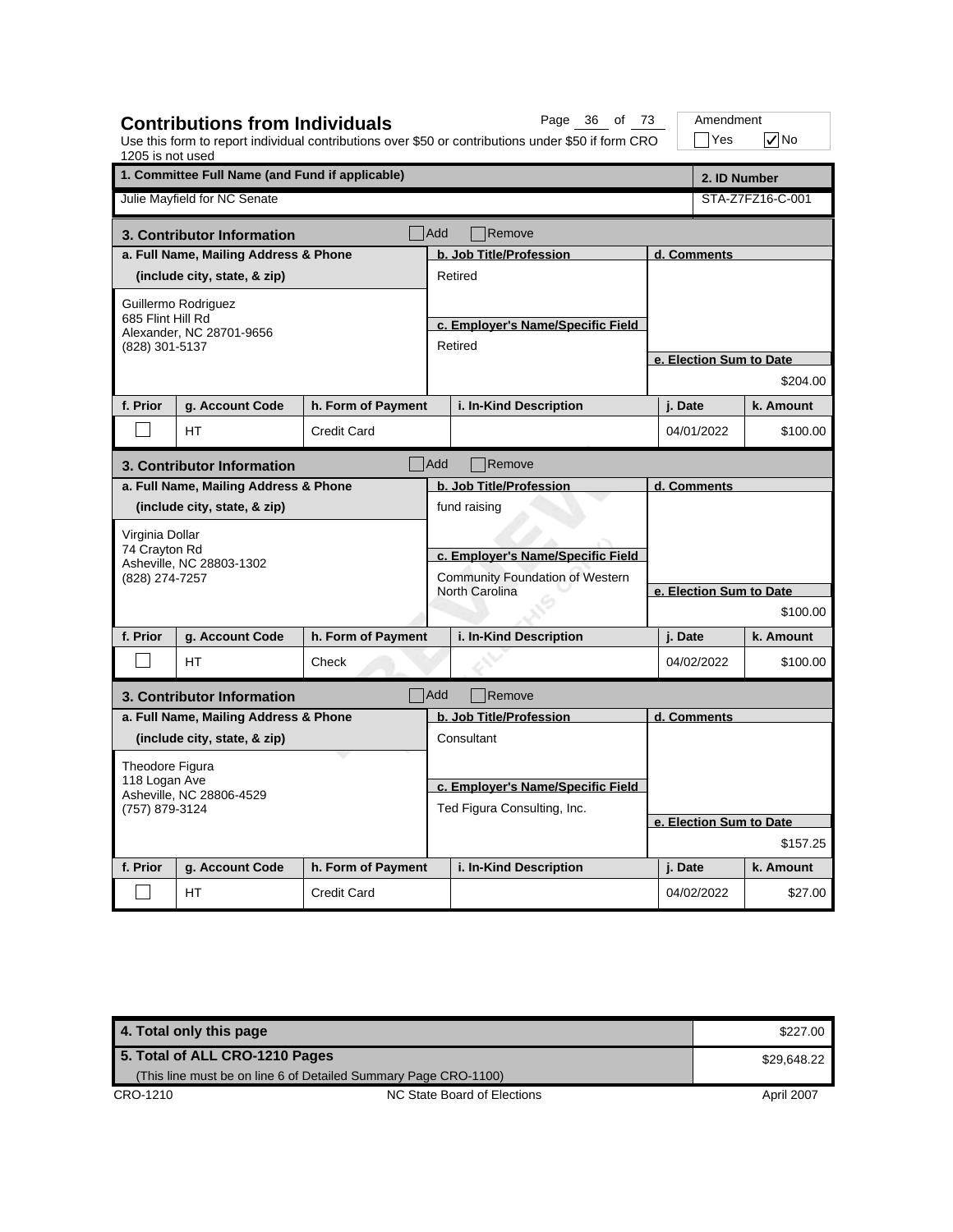| 1205 is not used                                            | <b>Contributions from Individuals</b>           |                    | Page 37 of 73<br>Use this form to report individual contributions over \$50 or contributions under \$50 if form CRO |             | Amendment<br>∏Yes       | $\sqrt{}$ No     |  |
|-------------------------------------------------------------|-------------------------------------------------|--------------------|---------------------------------------------------------------------------------------------------------------------|-------------|-------------------------|------------------|--|
|                                                             | 1. Committee Full Name (and Fund if applicable) |                    |                                                                                                                     |             | 2. ID Number            |                  |  |
|                                                             | Julie Mayfield for NC Senate                    |                    |                                                                                                                     |             |                         | STA-Z7FZ16-C-001 |  |
|                                                             | 3. Contributor Information                      |                    | <b>Add</b><br>Remove                                                                                                |             |                         |                  |  |
|                                                             | a. Full Name, Mailing Address & Phone           |                    | b. Job Title/Profession                                                                                             |             | d. Comments             |                  |  |
|                                                             | (include city, state, & zip)                    |                    | Accupuncturist                                                                                                      |             |                         |                  |  |
| Mary Cissy Majebe                                           |                                                 |                    |                                                                                                                     |             |                         |                  |  |
| 369 Montford Ave                                            | Asheville, NC 28801-1051                        |                    | c. Employer's Name/Specific Field                                                                                   |             |                         |                  |  |
| (704) 254-9720                                              |                                                 |                    | Daoist College of Traditional                                                                                       |             |                         |                  |  |
|                                                             |                                                 |                    | <b>Chinese Medicine</b>                                                                                             |             | e. Election Sum to Date |                  |  |
|                                                             |                                                 |                    |                                                                                                                     |             |                         | \$500.00         |  |
| f. Prior                                                    | g. Account Code                                 | h. Form of Payment | i. In-Kind Description                                                                                              | j. Date     |                         | k. Amount        |  |
|                                                             | <b>HT</b>                                       | Check              |                                                                                                                     |             | 04/02/2022              | \$500.00         |  |
|                                                             | 3. Contributor Information                      |                    | <b>Add</b><br>Remove                                                                                                |             |                         |                  |  |
|                                                             | a. Full Name, Mailing Address & Phone           |                    | b. Job Title/Profession                                                                                             | d. Comments |                         |                  |  |
|                                                             | (include city, state, & zip)                    |                    | <b>Art Executive</b>                                                                                                |             |                         |                  |  |
| Susan Harper                                                |                                                 |                    |                                                                                                                     |             |                         |                  |  |
|                                                             | 945 Long Branch Rd<br>Swannanoa, NC 28778-3528  |                    | c. Employer's Name/Specific Field                                                                                   |             |                         |                  |  |
| (828) 337-3026                                              |                                                 |                    | Retired                                                                                                             |             |                         |                  |  |
|                                                             |                                                 |                    |                                                                                                                     |             | e. Election Sum to Date |                  |  |
|                                                             |                                                 |                    |                                                                                                                     |             |                         | \$154.00         |  |
| f. Prior                                                    | g. Account Code                                 | h. Form of Payment | i. In-Kind Description                                                                                              | j. Date     |                         | k. Amount        |  |
|                                                             | HT                                              | <b>Credit Card</b> |                                                                                                                     |             | 04/03/2022              | \$54.00          |  |
|                                                             | 3. Contributor Information                      | <b>Add</b>         | Remove                                                                                                              |             |                         |                  |  |
|                                                             | a. Full Name, Mailing Address & Phone           |                    | b. Job Title/Profession                                                                                             |             | d. Comments             |                  |  |
|                                                             | (include city, state, & zip)                    |                    | Retired                                                                                                             |             |                         |                  |  |
| Karen Teel                                                  |                                                 |                    |                                                                                                                     |             |                         |                  |  |
| 12 Amherst Rd<br>Asheville, NC 28803-3008<br>(925) 890-0726 |                                                 |                    | c. Employer's Name/Specific Field                                                                                   |             |                         |                  |  |
|                                                             |                                                 |                    | Retired                                                                                                             |             |                         |                  |  |
|                                                             |                                                 |                    |                                                                                                                     |             | e. Election Sum to Date |                  |  |
|                                                             |                                                 |                    |                                                                                                                     |             |                         | \$100.00         |  |
| f. Prior                                                    | g. Account Code                                 | h. Form of Payment | i. In-Kind Description                                                                                              | j. Date     |                         | k. Amount        |  |
|                                                             | НT                                              | <b>Credit Card</b> |                                                                                                                     |             | 04/03/2022              | \$100.00         |  |

**4. Total only this page \$654.00** \$654.00 CRO-1210 CRO-1210 NC State Board of Elections April 2007 **5. Total of ALL CRO-1210 Pages** (This line must be on line 6 of Detailed Summary Page CRO-1100) \$29,648.22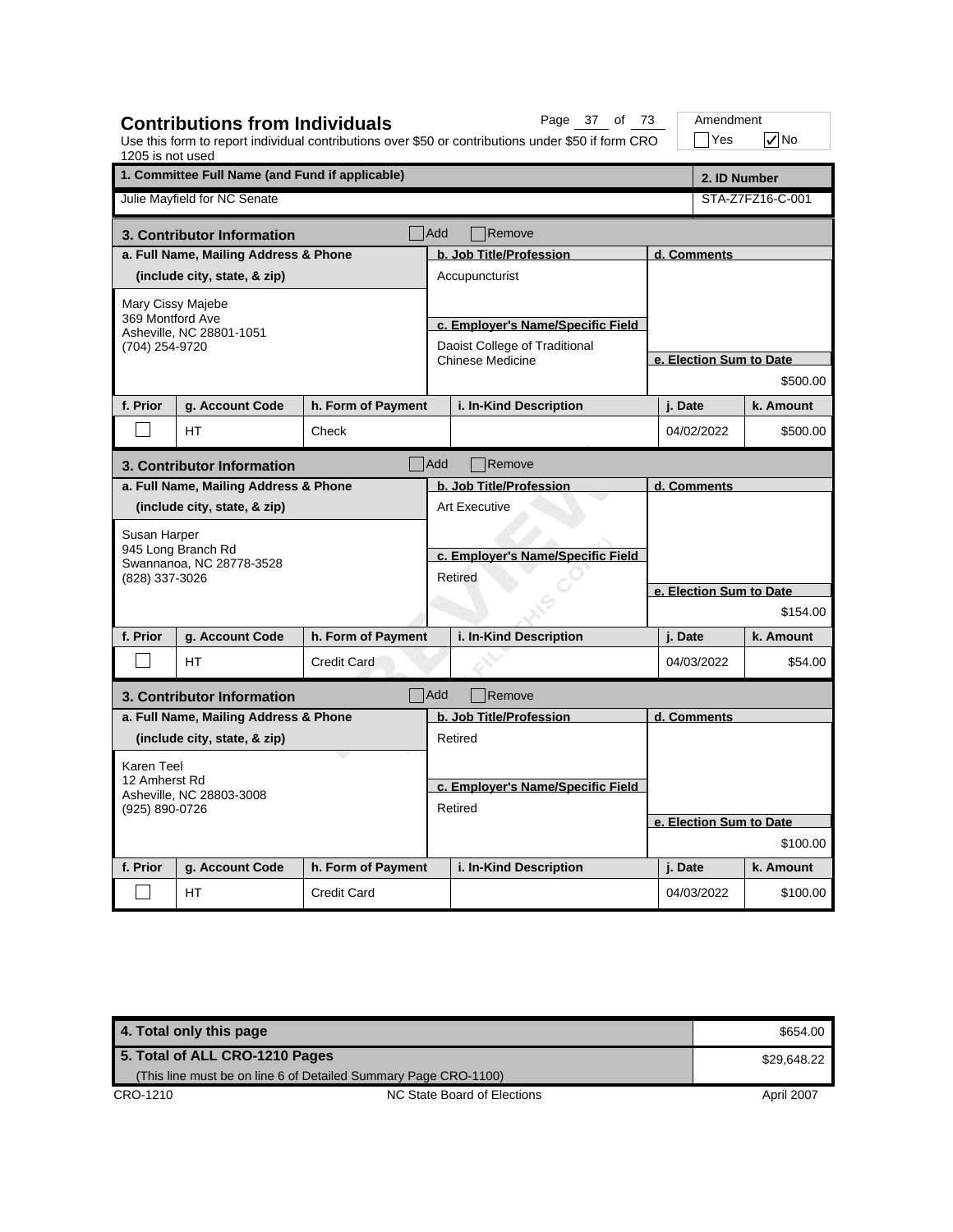| 1205 is not used                            | <b>Contributions from Individuals</b>           |                    |                                              | Page<br>38 of 73<br>Use this form to report individual contributions over \$50 or contributions under \$50 if form CRO |                         | Amendment<br>Yes        | $\sqrt{}$ No     |  |
|---------------------------------------------|-------------------------------------------------|--------------------|----------------------------------------------|------------------------------------------------------------------------------------------------------------------------|-------------------------|-------------------------|------------------|--|
|                                             | 1. Committee Full Name (and Fund if applicable) |                    |                                              |                                                                                                                        |                         | 2. ID Number            |                  |  |
|                                             | Julie Mayfield for NC Senate                    |                    |                                              |                                                                                                                        |                         |                         | STA-Z7FZ16-C-001 |  |
|                                             | 3. Contributor Information                      |                    | Add                                          | Remove                                                                                                                 |                         |                         |                  |  |
|                                             | a. Full Name, Mailing Address & Phone           |                    |                                              | b. Job Title/Profession                                                                                                |                         | d. Comments             |                  |  |
|                                             | (include city, state, & zip)                    |                    |                                              | retired                                                                                                                |                         |                         |                  |  |
| Anita Fletcher                              |                                                 |                    |                                              |                                                                                                                        |                         |                         |                  |  |
| 5 Timson Rd                                 | Asheville, NC 28803-3442                        |                    |                                              | c. Employer's Name/Specific Field                                                                                      |                         |                         |                  |  |
| (828) 712-0931                              |                                                 |                    |                                              | retired                                                                                                                |                         |                         |                  |  |
|                                             |                                                 |                    |                                              |                                                                                                                        |                         | e. Election Sum to Date |                  |  |
|                                             |                                                 |                    |                                              |                                                                                                                        |                         |                         | \$100.00         |  |
| f. Prior                                    | g. Account Code                                 | h. Form of Payment |                                              | i. In-Kind Description                                                                                                 |                         | j. Date                 | k. Amount        |  |
|                                             | HT                                              | <b>Credit Card</b> |                                              |                                                                                                                        | 04/05/2022              |                         | \$100.00         |  |
|                                             | 3. Contributor Information                      |                    | <b>Add</b>                                   | Remove                                                                                                                 |                         |                         |                  |  |
|                                             | a. Full Name, Mailing Address & Phone           |                    |                                              | b. Job Title/Profession                                                                                                |                         | d. Comments             |                  |  |
|                                             | (include city, state, & zip)                    |                    | retired<br>c. Employer's Name/Specific Field |                                                                                                                        |                         |                         |                  |  |
| Mary Beth Gwynn                             |                                                 |                    |                                              |                                                                                                                        |                         |                         |                  |  |
| 65 Starnes Ave                              |                                                 |                    |                                              |                                                                                                                        |                         |                         |                  |  |
| (828) 545-6487                              | Asheville, NC 28801-2240                        |                    |                                              | Not Employed                                                                                                           |                         |                         |                  |  |
|                                             |                                                 |                    |                                              |                                                                                                                        | e. Election Sum to Date |                         |                  |  |
|                                             |                                                 |                    |                                              |                                                                                                                        |                         | \$100.00                |                  |  |
| f. Prior                                    | g. Account Code                                 | h. Form of Payment |                                              | i. In-Kind Description                                                                                                 |                         | j. Date                 | k. Amount        |  |
|                                             | <b>HT</b>                                       | <b>Credit Card</b> |                                              |                                                                                                                        |                         | 04/05/2022              | \$100.00         |  |
|                                             | 3. Contributor Information                      |                    | Add                                          | Remove                                                                                                                 |                         |                         |                  |  |
|                                             | a. Full Name, Mailing Address & Phone           |                    |                                              | b. Job Title/Profession                                                                                                |                         | d. Comments             |                  |  |
|                                             | (include city, state, & zip)                    |                    |                                              | Retired                                                                                                                |                         |                         |                  |  |
| Donald Kraus                                |                                                 |                    |                                              |                                                                                                                        |                         |                         |                  |  |
| 42 Brookwood Rd<br>Asheville, NC 28804-1632 |                                                 |                    |                                              | c. Employer's Name/Specific Field                                                                                      |                         |                         |                  |  |
|                                             |                                                 |                    |                                              | Retired                                                                                                                |                         |                         |                  |  |
|                                             |                                                 |                    |                                              |                                                                                                                        |                         | e. Election Sum to Date |                  |  |
|                                             |                                                 |                    |                                              |                                                                                                                        |                         |                         | \$100.00         |  |
| f. Prior                                    | g. Account Code                                 | h. Form of Payment |                                              | i. In-Kind Description                                                                                                 |                         | j. Date                 | k. Amount        |  |
|                                             | НT                                              | <b>Credit Card</b> |                                              |                                                                                                                        |                         | 04/05/2022              | \$100.00         |  |

| 4. Total only this page        |                                                                 | \$300.00    |
|--------------------------------|-----------------------------------------------------------------|-------------|
| 5. Total of ALL CRO-1210 Pages |                                                                 | \$29,648.22 |
|                                | (This line must be on line 6 of Detailed Summary Page CRO-1100) |             |
| CRO-1210                       | NC State Board of Elections                                     | April 2007  |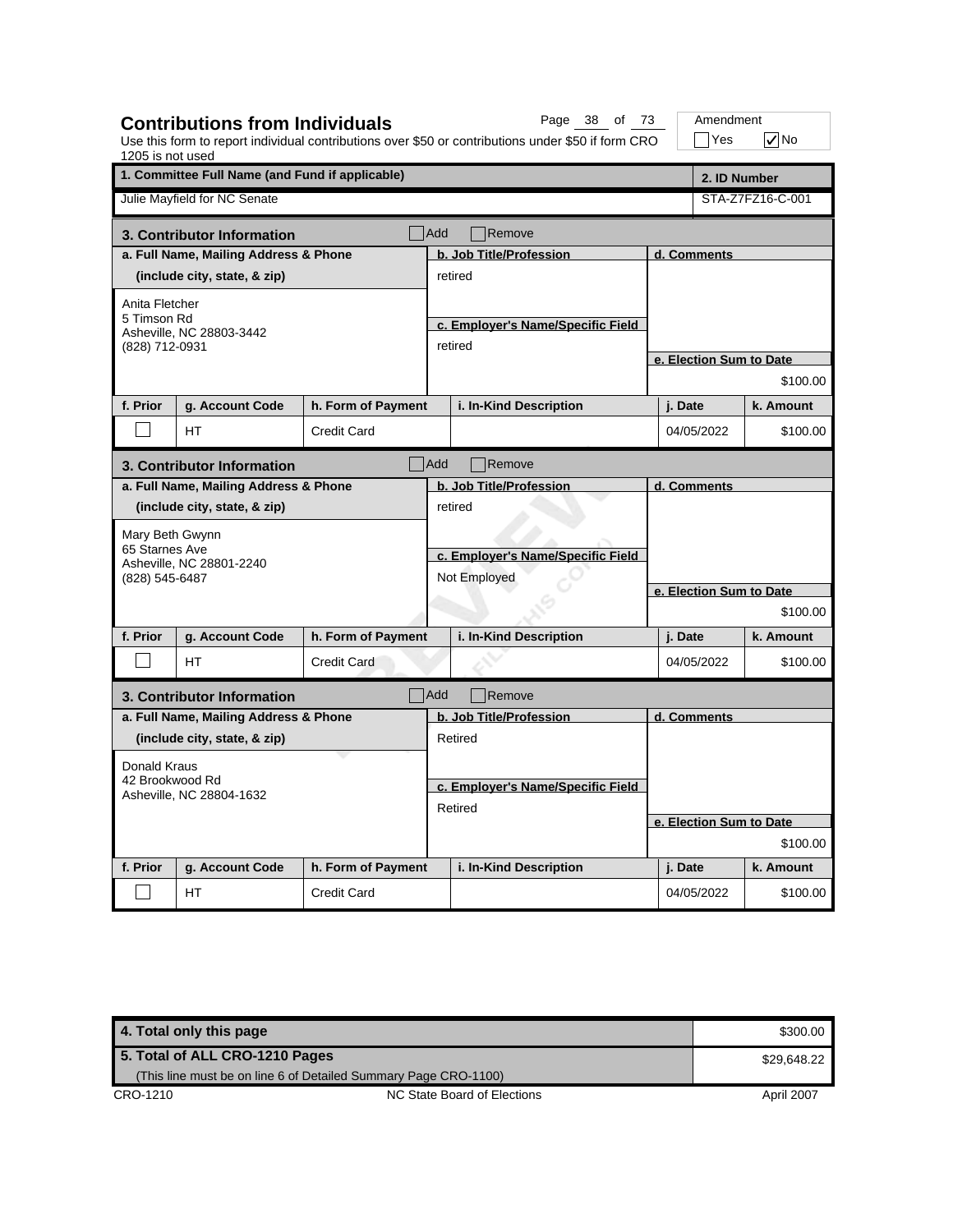| 1205 is not used                                                     | <b>Contributions from Individuals</b>           |                    |                                   | Page 39 of 73<br>Use this form to report individual contributions over \$50 or contributions under \$50 if form CRO |                         |             | Amendment<br>$\exists$ Yes | $\sqrt{}$ No            |  |
|----------------------------------------------------------------------|-------------------------------------------------|--------------------|-----------------------------------|---------------------------------------------------------------------------------------------------------------------|-------------------------|-------------|----------------------------|-------------------------|--|
|                                                                      | 1. Committee Full Name (and Fund if applicable) |                    |                                   |                                                                                                                     |                         |             |                            | 2. ID Number            |  |
|                                                                      | Julie Mayfield for NC Senate                    |                    |                                   |                                                                                                                     |                         |             |                            | STA-Z7FZ16-C-001        |  |
|                                                                      | 3. Contributor Information                      |                    | Add                               | Remove                                                                                                              |                         |             |                            |                         |  |
|                                                                      | a. Full Name, Mailing Address & Phone           |                    |                                   | b. Job Title/Profession                                                                                             |                         | d. Comments |                            |                         |  |
|                                                                      | (include city, state, & zip)                    |                    |                                   | Consultant                                                                                                          |                         |             |                            |                         |  |
| Sandra Smith                                                         |                                                 |                    |                                   |                                                                                                                     |                         |             |                            |                         |  |
| PO Box 1419                                                          | Skyland, NC 28776-1419                          |                    |                                   | c. Employer's Name/Specific Field                                                                                   |                         |             |                            |                         |  |
| (828) 808-5820                                                       |                                                 |                    |                                   | AlchemyWorks                                                                                                        |                         |             |                            |                         |  |
|                                                                      |                                                 |                    |                                   |                                                                                                                     |                         |             |                            | e. Election Sum to Date |  |
|                                                                      |                                                 |                    |                                   |                                                                                                                     |                         |             |                            | \$250.00                |  |
| f. Prior                                                             | g. Account Code                                 | h. Form of Payment |                                   | i. In-Kind Description                                                                                              |                         | j. Date     |                            | k. Amount               |  |
|                                                                      | HT                                              | Credit Card        |                                   |                                                                                                                     |                         | 04/05/2022  |                            | \$250.00                |  |
|                                                                      | 3. Contributor Information                      |                    | Add                               | Remove                                                                                                              |                         |             |                            |                         |  |
|                                                                      | a. Full Name, Mailing Address & Phone           |                    |                                   | b. Job Title/Profession                                                                                             | d. Comments             |             |                            |                         |  |
|                                                                      | (include city, state, & zip)                    |                    |                                   | Retired                                                                                                             |                         |             |                            |                         |  |
| Chuck Dayton                                                         |                                                 |                    |                                   |                                                                                                                     |                         |             |                            |                         |  |
| 1666 Coffman St                                                      | Saint Paul, MN 55108-1330                       |                    | c. Employer's Name/Specific Field |                                                                                                                     |                         |             |                            |                         |  |
| (651) 341-2049                                                       |                                                 |                    |                                   | Retired                                                                                                             |                         |             |                            |                         |  |
|                                                                      |                                                 |                    |                                   |                                                                                                                     | e. Election Sum to Date |             |                            |                         |  |
|                                                                      |                                                 |                    |                                   |                                                                                                                     |                         | \$100.00    |                            |                         |  |
| f. Prior                                                             | g. Account Code                                 | h. Form of Payment |                                   | i. In-Kind Description                                                                                              |                         | j. Date     |                            | k. Amount               |  |
|                                                                      | <b>HT</b>                                       | <b>Credit Card</b> |                                   |                                                                                                                     |                         | 04/08/2022  |                            | \$100.00                |  |
|                                                                      | 3. Contributor Information                      |                    | <b>Add</b>                        | Remove                                                                                                              |                         |             |                            |                         |  |
|                                                                      | a. Full Name, Mailing Address & Phone           |                    |                                   | b. Job Title/Profession                                                                                             |                         | d. Comments |                            |                         |  |
|                                                                      | (include city, state, & zip)                    |                    |                                   | <b>Biologist</b>                                                                                                    |                         |             |                            |                         |  |
| Will Harlan                                                          |                                                 |                    |                                   |                                                                                                                     |                         |             |                            |                         |  |
| 64 Walker Creek Rd<br>Barnardsville, NC 28709-6102<br>(828) 230-6818 |                                                 |                    |                                   | c. Employer's Name/Specific Field                                                                                   |                         |             |                            |                         |  |
|                                                                      |                                                 |                    |                                   | Center for Biological Diversity                                                                                     |                         |             |                            |                         |  |
|                                                                      |                                                 |                    |                                   |                                                                                                                     |                         |             |                            | e. Election Sum to Date |  |
|                                                                      |                                                 |                    |                                   |                                                                                                                     |                         |             |                            | \$500.00                |  |
| f. Prior                                                             | g. Account Code                                 | h. Form of Payment |                                   | i. In-Kind Description                                                                                              |                         | j. Date     |                            | k. Amount               |  |
|                                                                      | HT.                                             | <b>Credit Card</b> |                                   |                                                                                                                     |                         | 04/08/2022  |                            | \$500.00                |  |

**4. Total only this page \$850.00 and \$850.00 and \$850.00 and \$850.00 and \$850.00 and \$850.00 and \$850.00 and \$850.00 and \$850.00 and \$850.00 and \$850.00 and \$850.00 and \$850.00 and \$850.00 and \$850.00 and \$850.00 and \$850.** CRO-1210 CRO-1210 NC State Board of Elections April 2007 **5. Total of ALL CRO-1210 Pages** (This line must be on line 6 of Detailed Summary Page CRO-1100) \$29,648.22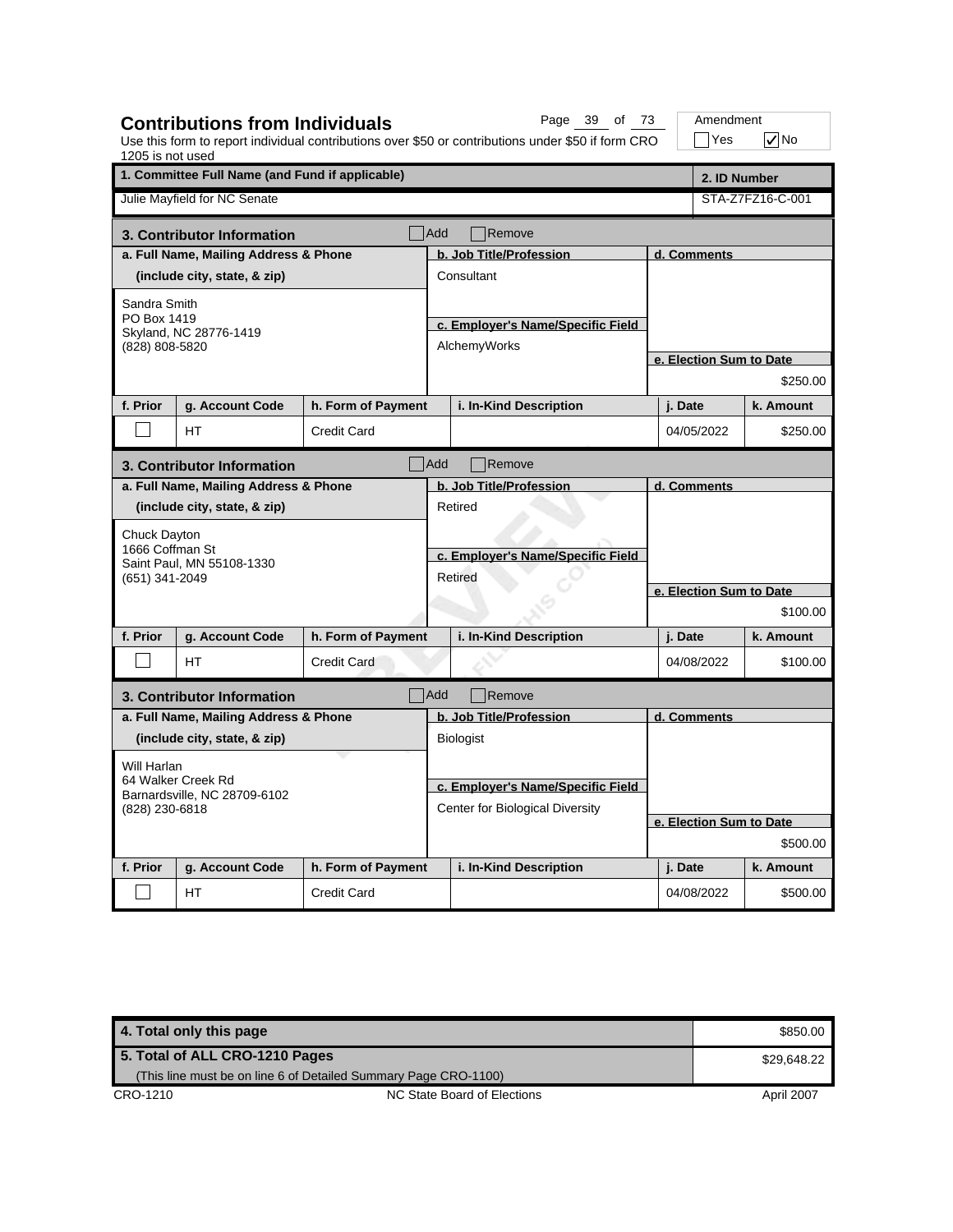| 1205 is not used                                         |                                                                                        |                    |                                                                                | Use this form to report individual contributions over \$50 or contributions under \$50 if form CRO |                         | Yes                     | $\sqrt{}$ No |  |
|----------------------------------------------------------|----------------------------------------------------------------------------------------|--------------------|--------------------------------------------------------------------------------|----------------------------------------------------------------------------------------------------|-------------------------|-------------------------|--------------|--|
|                                                          | 1. Committee Full Name (and Fund if applicable)<br>2. ID Number                        |                    |                                                                                |                                                                                                    |                         |                         |              |  |
|                                                          | Julie Mayfield for NC Senate                                                           |                    |                                                                                |                                                                                                    | STA-Z7FZ16-C-001        |                         |              |  |
|                                                          | 3. Contributor Information                                                             |                    | Add                                                                            | Remove                                                                                             |                         |                         |              |  |
|                                                          | a. Full Name, Mailing Address & Phone                                                  |                    |                                                                                | b. Job Title/Profession                                                                            |                         | d. Comments             |              |  |
|                                                          | (include city, state, & zip)                                                           |                    |                                                                                | Retired                                                                                            |                         |                         |              |  |
| Glen C. Shults Jr<br>21 Forest View Dr<br>(828) 225-6898 | Asheville, NC 28804-2318                                                               |                    | c. Employer's Name/Specific Field<br>Retired                                   |                                                                                                    |                         |                         |              |  |
|                                                          |                                                                                        |                    |                                                                                |                                                                                                    |                         | e. Election Sum to Date |              |  |
|                                                          |                                                                                        |                    |                                                                                |                                                                                                    |                         |                         | \$200.00     |  |
| f. Prior                                                 | g. Account Code                                                                        | h. Form of Payment |                                                                                | i. In-Kind Description                                                                             |                         | j. Date                 | k. Amount    |  |
|                                                          | <b>HT</b>                                                                              | <b>Credit Card</b> |                                                                                |                                                                                                    |                         | 04/08/2022              | \$200.00     |  |
|                                                          | 3. Contributor Information                                                             |                    | Add                                                                            | Remove                                                                                             |                         |                         |              |  |
|                                                          | a. Full Name, Mailing Address & Phone                                                  |                    |                                                                                | b. Job Title/Profession                                                                            |                         | d. Comments             |              |  |
| Mark Ward<br>(828) 337-2382                              | (include city, state, & zip)<br>60 Elk Mountain Scenic Hwy<br>Asheville, NC 28804-1705 |                    | miniister<br>c. Employer's Name/Specific Field<br>UU Congregation of Asheville |                                                                                                    |                         |                         |              |  |
|                                                          |                                                                                        |                    |                                                                                |                                                                                                    | e. Election Sum to Date |                         |              |  |
|                                                          |                                                                                        |                    |                                                                                |                                                                                                    |                         |                         | \$378.48     |  |
| f. Prior                                                 | g. Account Code                                                                        | h. Form of Payment |                                                                                | i. In-Kind Description                                                                             |                         | j. Date                 | k. Amount    |  |
|                                                          | PP                                                                                     | <b>Credit Card</b> |                                                                                |                                                                                                    |                         | 04/08/2022              | \$250.00     |  |
|                                                          | 3. Contributor Information                                                             | Add                |                                                                                | Remove                                                                                             |                         |                         |              |  |
|                                                          | a. Full Name, Mailing Address & Phone                                                  |                    |                                                                                | b. Job Title/Profession                                                                            |                         | d. Comments             |              |  |
|                                                          | (include city, state, & zip)                                                           |                    |                                                                                | No current title                                                                                   |                         |                         |              |  |
| <b>Madeline Davis</b><br>24 Highbridge Xing              |                                                                                        |                    |                                                                                | c. Employer's Name/Specific Field                                                                  |                         |                         |              |  |
| Apt 1316<br>Asheville, NC 28803-4161<br>(828) 253-5983   |                                                                                        |                    |                                                                                | Not Currently Employed                                                                             |                         |                         |              |  |
|                                                          |                                                                                        |                    |                                                                                |                                                                                                    |                         | e. Election Sum to Date |              |  |
|                                                          |                                                                                        |                    |                                                                                |                                                                                                    |                         |                         | \$200.00     |  |
| f. Prior                                                 | g. Account Code                                                                        | h. Form of Payment |                                                                                | i. In-Kind Description                                                                             |                         | j. Date                 | k. Amount    |  |
|                                                          | HT.                                                                                    | Check              |                                                                                |                                                                                                    |                         | 04/09/2022              | \$200.00     |  |

**Contributions from Individuals**

Page 40 of 73 | Amendment

**4. Total only this page \$650.00** \$650.00 CRO-1210 CRO-1210 NC State Board of Elections April 2007 **5. Total of ALL CRO-1210 Pages** (This line must be on line 6 of Detailed Summary Page CRO-1100) \$29,648.22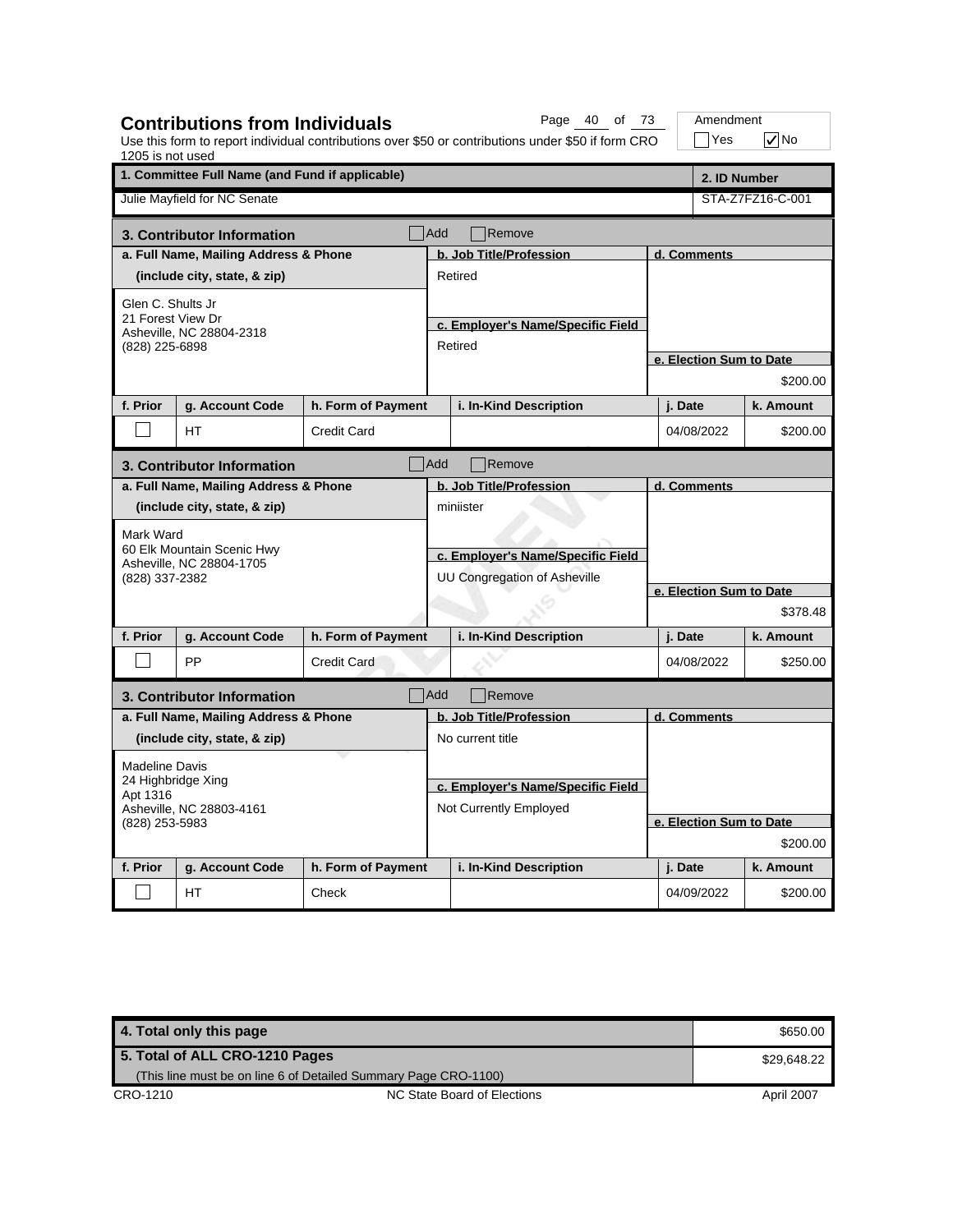| 1205 is not used                                               | <b>Contributions from Individuals</b>           |                    |                                   | Page 41 of 73<br>Use this form to report individual contributions over \$50 or contributions under \$50 if form CRO |                         |          | Amendment<br>$\exists$ Yes | $\sqrt{}$ No              |
|----------------------------------------------------------------|-------------------------------------------------|--------------------|-----------------------------------|---------------------------------------------------------------------------------------------------------------------|-------------------------|----------|----------------------------|---------------------------|
|                                                                | 1. Committee Full Name (and Fund if applicable) |                    |                                   |                                                                                                                     |                         |          | 2. ID Number               |                           |
|                                                                | Julie Mayfield for NC Senate                    |                    |                                   |                                                                                                                     |                         |          |                            | STA-Z7FZ16-C-001          |
|                                                                | 3. Contributor Information                      |                    | Add                               | Remove                                                                                                              |                         |          |                            |                           |
|                                                                | a. Full Name, Mailing Address & Phone           |                    |                                   | b. Job Title/Profession                                                                                             |                         |          | d. Comments                |                           |
|                                                                | (include city, state, & zip)                    |                    |                                   | <b>Environmental Planner</b>                                                                                        |                         |          |                            | food & beverage for house |
| Susan Loftis                                                   |                                                 |                    |                                   |                                                                                                                     |                         | party    |                            |                           |
| 170 Montford Ave                                               | Asheville, NC 28801-2102                        |                    |                                   | c. Employer's Name/Specific Field                                                                                   |                         |          |                            |                           |
|                                                                |                                                 |                    | self                              |                                                                                                                     |                         |          |                            |                           |
|                                                                |                                                 |                    |                                   |                                                                                                                     |                         |          | e. Election Sum to Date    |                           |
|                                                                |                                                 |                    |                                   |                                                                                                                     |                         |          |                            | \$90.00                   |
| f. Prior                                                       | g. Account Code                                 | h. Form of Payment |                                   | i. In-Kind Description                                                                                              |                         | j. Date  |                            | k. Amount                 |
|                                                                | HТ                                              | In-Kind            |                                   | food & beverage                                                                                                     |                         |          | 04/09/2022                 | \$90.00                   |
|                                                                | 3. Contributor Information                      |                    | Add                               | Remove                                                                                                              |                         |          |                            |                           |
|                                                                | a. Full Name, Mailing Address & Phone           |                    |                                   | b. Job Title/Profession                                                                                             |                         |          | d. Comments                |                           |
|                                                                | (include city, state, & zip)                    |                    |                                   | Executive                                                                                                           |                         |          |                            |                           |
| Larry Thompson                                                 |                                                 |                    | c. Employer's Name/Specific Field |                                                                                                                     |                         |          |                            |                           |
| 47 Bell Rd                                                     |                                                 |                    |                                   |                                                                                                                     |                         |          |                            |                           |
| (828) 273-0961                                                 | Asheville, NC 28805-1537                        |                    | retired                           |                                                                                                                     |                         |          |                            |                           |
|                                                                |                                                 |                    |                                   |                                                                                                                     | e. Election Sum to Date |          |                            |                           |
|                                                                |                                                 |                    |                                   |                                                                                                                     |                         | \$100.00 |                            |                           |
| f. Prior                                                       | g. Account Code                                 | h. Form of Payment |                                   | i. In-Kind Description                                                                                              |                         | j. Date  |                            | k. Amount                 |
|                                                                | <b>HT</b>                                       | <b>Credit Card</b> |                                   |                                                                                                                     |                         |          | 04/09/2022                 | \$100.00                  |
|                                                                | 3. Contributor Information                      |                    | <b>Add</b>                        | Remove                                                                                                              |                         |          |                            |                           |
|                                                                | a. Full Name, Mailing Address & Phone           |                    |                                   | b. Job Title/Profession                                                                                             | d. Comments             |          |                            |                           |
|                                                                | (include city, state, & zip)                    |                    |                                   | Writer                                                                                                              |                         |          |                            |                           |
| <b>Bill Jacobs</b>                                             |                                                 |                    |                                   |                                                                                                                     |                         |          |                            |                           |
| 43 Sheffield Cir<br>Asheville, NC 28803-3420<br>(828) 506-4071 |                                                 |                    |                                   | c. Employer's Name/Specific Field                                                                                   |                         |          |                            |                           |
|                                                                |                                                 |                    |                                   | Self Employed                                                                                                       |                         |          |                            |                           |
|                                                                |                                                 |                    |                                   |                                                                                                                     |                         |          |                            | e. Election Sum to Date   |
|                                                                |                                                 |                    |                                   |                                                                                                                     |                         |          |                            | \$100.00                  |
| f. Prior                                                       | g. Account Code                                 | h. Form of Payment |                                   | i. In-Kind Description                                                                                              |                         | j. Date  |                            | k. Amount                 |
|                                                                | HT.                                             | <b>Credit Card</b> |                                   |                                                                                                                     |                         |          | 04/10/2022                 | \$100.00                  |

| 4. Total only this page        |                                                                 | \$290.00    |
|--------------------------------|-----------------------------------------------------------------|-------------|
| 5. Total of ALL CRO-1210 Pages |                                                                 | \$29.648.22 |
|                                | (This line must be on line 6 of Detailed Summary Page CRO-1100) |             |
| CRO-1210                       | NC State Board of Elections                                     | April 2007  |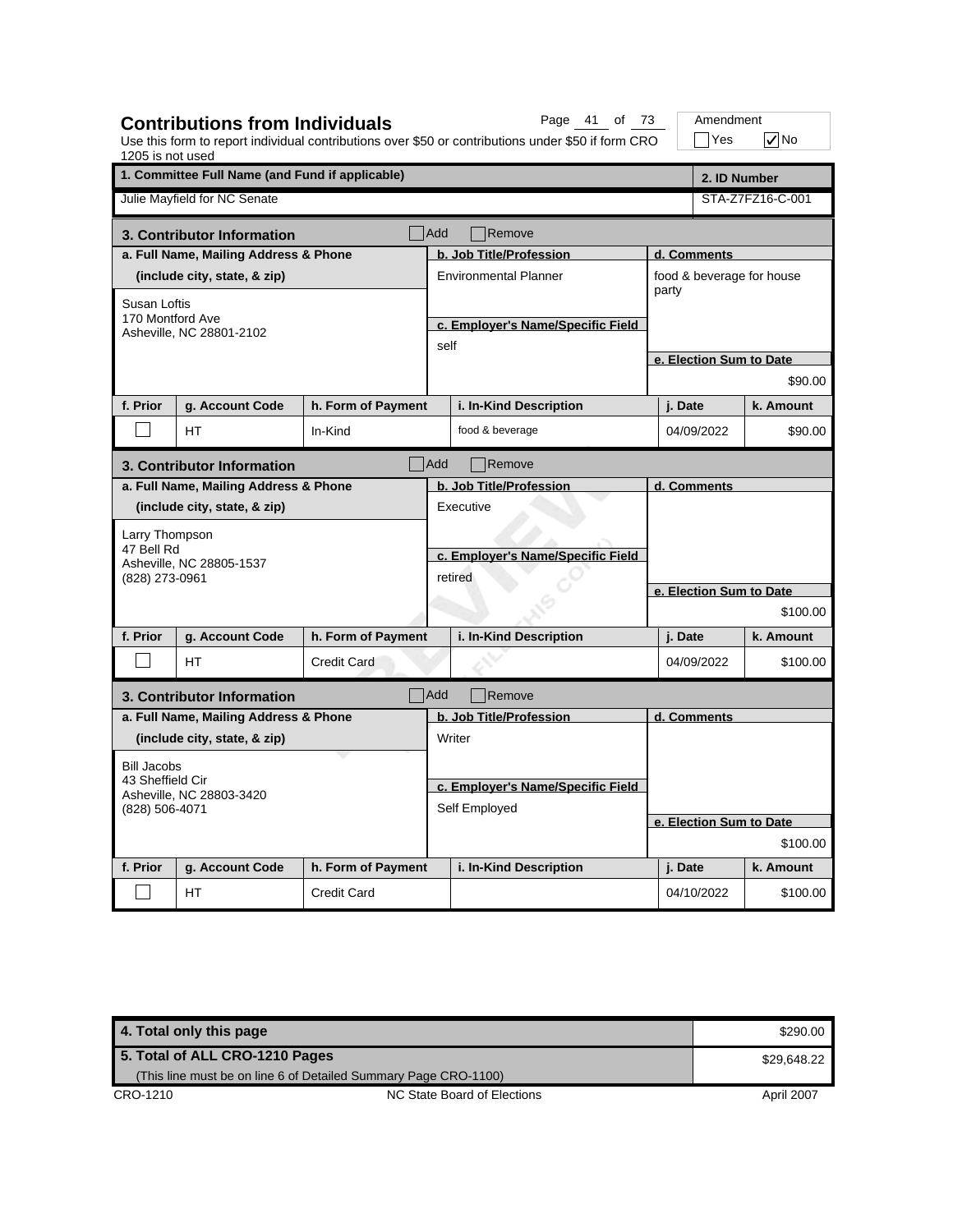| 1205 is not used                           | <b>Contributions from Individuals</b>           |                    |                                   | Page 42 of 73<br>Use this form to report individual contributions over \$50 or contributions under \$50 if form CRO |                         | Amendment<br>$\exists$ Yes | $\nabla$ No      |  |  |
|--------------------------------------------|-------------------------------------------------|--------------------|-----------------------------------|---------------------------------------------------------------------------------------------------------------------|-------------------------|----------------------------|------------------|--|--|
|                                            | 1. Committee Full Name (and Fund if applicable) |                    |                                   |                                                                                                                     |                         |                            | 2. ID Number     |  |  |
|                                            | Julie Mayfield for NC Senate                    |                    |                                   |                                                                                                                     |                         |                            | STA-Z7FZ16-C-001 |  |  |
|                                            | 3. Contributor Information                      |                    | Add                               | Remove                                                                                                              |                         |                            |                  |  |  |
|                                            | a. Full Name, Mailing Address & Phone           |                    |                                   | b. Job Title/Profession                                                                                             |                         | d. Comments                |                  |  |  |
|                                            | (include city, state, & zip)                    |                    |                                   | unknown                                                                                                             |                         |                            |                  |  |  |
| Jacquelyn Simms                            |                                                 |                    |                                   |                                                                                                                     |                         |                            |                  |  |  |
| 11 Woodmere Dr                             | Arden, NC 28704-3203                            |                    |                                   | c. Employer's Name/Specific Field                                                                                   |                         |                            |                  |  |  |
| (828) 279-7807                             |                                                 |                    |                                   | not working                                                                                                         |                         |                            |                  |  |  |
|                                            |                                                 |                    |                                   |                                                                                                                     |                         | e. Election Sum to Date    |                  |  |  |
|                                            |                                                 |                    |                                   |                                                                                                                     |                         |                            | \$200.00         |  |  |
| f. Prior                                   | g. Account Code                                 | h. Form of Payment |                                   | i. In-Kind Description                                                                                              |                         | j. Date                    | k. Amount        |  |  |
|                                            | PP                                              | <b>Credit Card</b> |                                   |                                                                                                                     |                         | 04/10/2022                 | \$200.00         |  |  |
|                                            | 3. Contributor Information                      |                    | Add                               | Remove                                                                                                              |                         |                            |                  |  |  |
|                                            | a. Full Name, Mailing Address & Phone           |                    |                                   | b. Job Title/Profession                                                                                             |                         | d. Comments                |                  |  |  |
|                                            | (include city, state, & zip)                    |                    |                                   | Mental health therapist                                                                                             |                         |                            |                  |  |  |
| MaryAnn Watjen                             |                                                 |                    |                                   |                                                                                                                     |                         |                            |                  |  |  |
|                                            | 16 Whisper Creek Ln                             |                    | c. Employer's Name/Specific Field |                                                                                                                     |                         |                            |                  |  |  |
| (828) 243-1773                             | Asheville, NC 28804-1859                        |                    | self employed                     |                                                                                                                     |                         |                            |                  |  |  |
|                                            |                                                 |                    |                                   |                                                                                                                     | e. Election Sum to Date |                            |                  |  |  |
|                                            |                                                 |                    |                                   |                                                                                                                     |                         |                            | \$100.00         |  |  |
| f. Prior                                   | g. Account Code                                 | h. Form of Payment |                                   | i. In-Kind Description                                                                                              |                         | j. Date                    | k. Amount        |  |  |
|                                            | PP                                              | <b>Credit Card</b> |                                   |                                                                                                                     |                         | 04/10/2022                 | \$100.00         |  |  |
|                                            | 3. Contributor Information                      |                    | Add                               | Remove                                                                                                              |                         |                            |                  |  |  |
|                                            | a. Full Name, Mailing Address & Phone           |                    |                                   | b. Job Title/Profession                                                                                             |                         | d. Comments                |                  |  |  |
|                                            | (include city, state, & zip)                    |                    |                                   | no job title                                                                                                        |                         |                            |                  |  |  |
| <b>Thomas Frank</b>                        |                                                 |                    |                                   |                                                                                                                     |                         |                            |                  |  |  |
| 16 Stony Rdg                               |                                                 |                    | c. Employer's Name/Specific Field |                                                                                                                     |                         |                            |                  |  |  |
| Asheville, NC 28804-2770<br>(336) 602-3770 |                                                 |                    |                                   | not working                                                                                                         |                         |                            |                  |  |  |
|                                            |                                                 |                    |                                   |                                                                                                                     |                         | e. Election Sum to Date    |                  |  |  |
|                                            |                                                 |                    |                                   |                                                                                                                     |                         | \$100.00                   |                  |  |  |
| f. Prior                                   | g. Account Code                                 | h. Form of Payment |                                   | i. In-Kind Description                                                                                              |                         | j. Date                    | k. Amount        |  |  |
|                                            | PP                                              | <b>Credit Card</b> |                                   |                                                                                                                     |                         | 04/11/2022                 | \$100.00         |  |  |

| 4. Total only this page        |                                                                 | \$400.00    |
|--------------------------------|-----------------------------------------------------------------|-------------|
| 5. Total of ALL CRO-1210 Pages |                                                                 | \$29.648.22 |
|                                | (This line must be on line 6 of Detailed Summary Page CRO-1100) |             |
| CRO-1210                       | NC State Board of Elections                                     | April 2007  |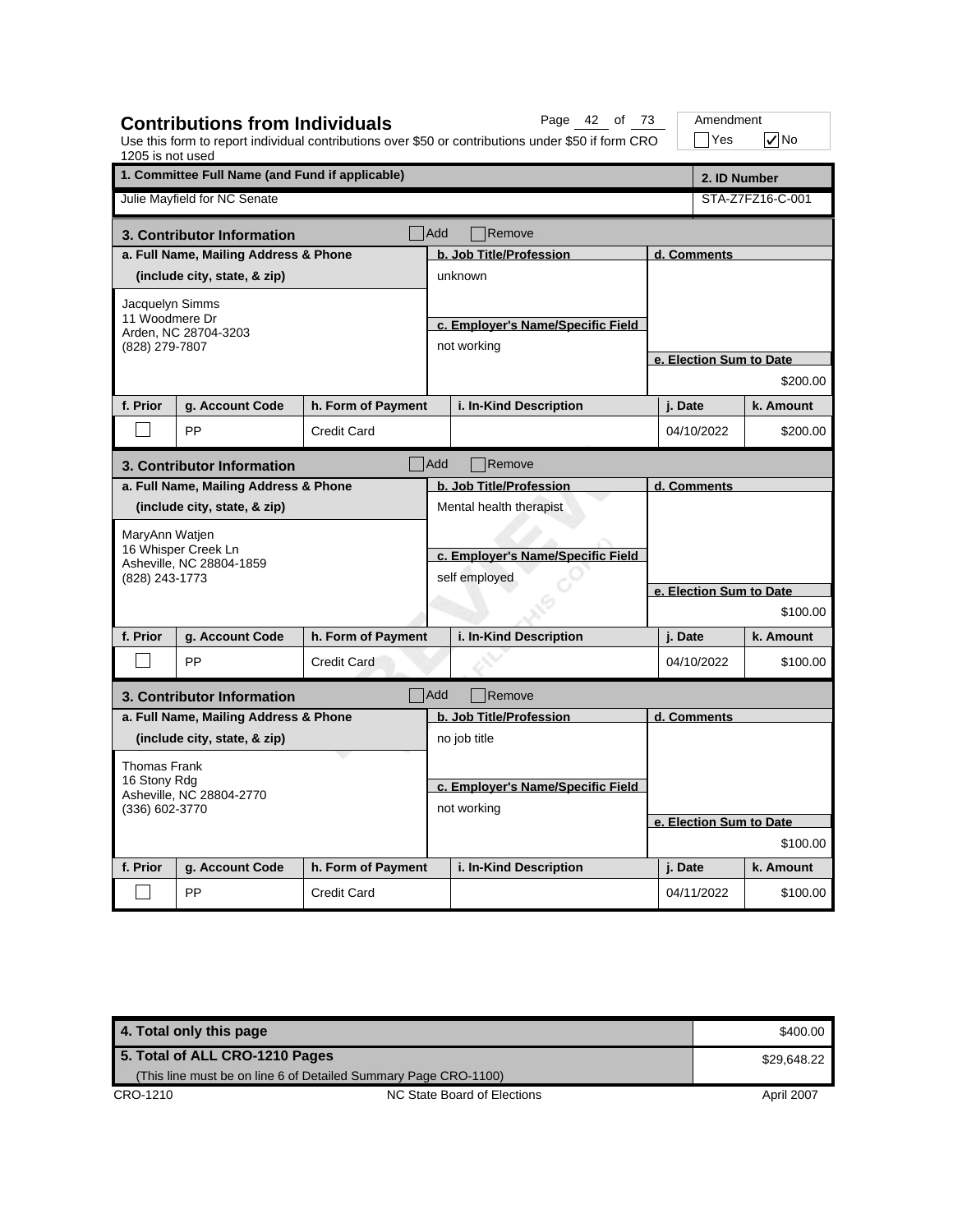| 1205 is not used                                    | <b>Contributions from Individuals</b>           |                    | Page 43 of 73<br>Use this form to report individual contributions over \$50 or contributions under \$50 if form CRO |         | Amendment<br>$\exists$ Yes | $\nabla$ No      |  |
|-----------------------------------------------------|-------------------------------------------------|--------------------|---------------------------------------------------------------------------------------------------------------------|---------|----------------------------|------------------|--|
|                                                     | 1. Committee Full Name (and Fund if applicable) |                    |                                                                                                                     |         | 2. ID Number               |                  |  |
|                                                     | Julie Mayfield for NC Senate                    |                    |                                                                                                                     |         |                            | STA-Z7FZ16-C-001 |  |
|                                                     | 3. Contributor Information                      |                    | <b>Add</b><br>Remove                                                                                                |         |                            |                  |  |
|                                                     | a. Full Name, Mailing Address & Phone           |                    | b. Job Title/Profession                                                                                             |         | d. Comments                |                  |  |
|                                                     | (include city, state, & zip)                    |                    | <b>Minister</b>                                                                                                     |         |                            |                  |  |
| Claudia Jimenez                                     |                                                 |                    |                                                                                                                     |         |                            |                  |  |
| 18 Valle Vista Dr                                   | Asheville, NC 28804-2334                        |                    | c. Employer's Name/Specific Field                                                                                   |         |                            |                  |  |
|                                                     |                                                 |                    | UU Congregation of Asheville                                                                                        |         |                            |                  |  |
|                                                     |                                                 |                    |                                                                                                                     |         | e. Election Sum to Date    |                  |  |
|                                                     |                                                 |                    |                                                                                                                     |         |                            | \$100.00         |  |
| f. Prior                                            | g. Account Code                                 | h. Form of Payment | i. In-Kind Description                                                                                              | j. Date |                            | k. Amount        |  |
|                                                     | <b>HT</b>                                       | <b>Credit Card</b> |                                                                                                                     |         | 04/11/2022                 | \$100.00         |  |
|                                                     | 3. Contributor Information                      |                    | Add<br>Remove                                                                                                       |         |                            |                  |  |
|                                                     | a. Full Name, Mailing Address & Phone           |                    | b. Job Title/Profession                                                                                             |         | d. Comments                |                  |  |
|                                                     | (include city, state, & zip)                    |                    | Retired                                                                                                             |         |                            |                  |  |
| Susan Maley                                         |                                                 |                    |                                                                                                                     |         |                            |                  |  |
| 9 Ellenwood Dr                                      | Asheville, NC 28804-2345                        |                    | c. Employer's Name/Specific Field                                                                                   |         |                            |                  |  |
| (828) 253-9799                                      |                                                 |                    | Retired                                                                                                             |         |                            |                  |  |
|                                                     |                                                 |                    |                                                                                                                     |         | e. Election Sum to Date    |                  |  |
|                                                     |                                                 |                    |                                                                                                                     |         |                            | \$54.00          |  |
| f. Prior                                            | g. Account Code                                 | h. Form of Payment | i. In-Kind Description                                                                                              | j. Date |                            | k. Amount        |  |
|                                                     | <b>HT</b>                                       | <b>Credit Card</b> |                                                                                                                     |         | 04/11/2022                 | \$54.00          |  |
|                                                     | 3. Contributor Information                      | Add                | Remove                                                                                                              |         |                            |                  |  |
|                                                     | a. Full Name, Mailing Address & Phone           |                    | b. Job Title/Profession                                                                                             |         | d. Comments                |                  |  |
|                                                     | (include city, state, & zip)                    |                    | Retired                                                                                                             |         |                            |                  |  |
| Nancy Nachman                                       |                                                 |                    |                                                                                                                     |         |                            |                  |  |
| 135 Spring View Dr<br>Black Mountain, NC 28711-0329 |                                                 |                    | c. Employer's Name/Specific Field                                                                                   |         |                            |                  |  |
|                                                     |                                                 |                    | Retired                                                                                                             |         |                            |                  |  |
|                                                     |                                                 |                    |                                                                                                                     |         | e. Election Sum to Date    |                  |  |
|                                                     |                                                 |                    |                                                                                                                     |         |                            | \$54.00          |  |
| f. Prior                                            | g. Account Code                                 | h. Form of Payment | i. In-Kind Description                                                                                              | j. Date |                            | k. Amount        |  |
|                                                     | HT                                              | <b>Credit Card</b> |                                                                                                                     |         | 04/11/2022                 | \$54.00          |  |

| 4. Total only this page        |                                                                 | \$208.00    |
|--------------------------------|-----------------------------------------------------------------|-------------|
| 5. Total of ALL CRO-1210 Pages |                                                                 | \$29.648.22 |
|                                | (This line must be on line 6 of Detailed Summary Page CRO-1100) |             |
| CRO-1210                       | NC State Board of Elections                                     | April 2007  |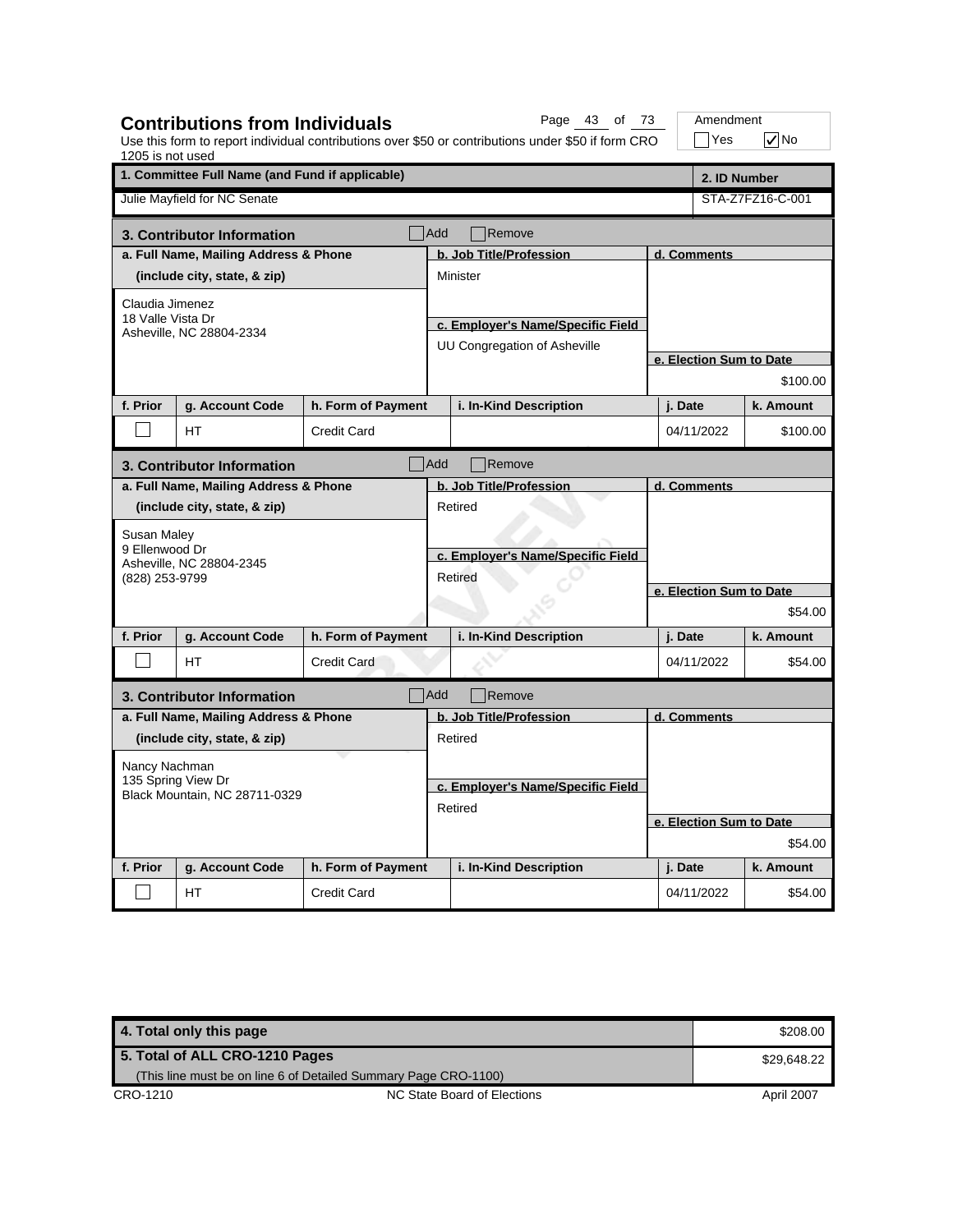| 1205 is not used                                           | <b>Contributions from Individuals</b> |                    |                                              | Page 44 of 73<br>Use this form to report individual contributions over \$50 or contributions under \$50 if form CRO |                         | Amendment<br>$\exists$ Yes | $\sqrt{}$ No     |  |
|------------------------------------------------------------|---------------------------------------|--------------------|----------------------------------------------|---------------------------------------------------------------------------------------------------------------------|-------------------------|----------------------------|------------------|--|
| 1. Committee Full Name (and Fund if applicable)            |                                       |                    |                                              |                                                                                                                     |                         | 2. ID Number               |                  |  |
|                                                            | Julie Mayfield for NC Senate          |                    |                                              |                                                                                                                     |                         |                            | STA-Z7FZ16-C-001 |  |
|                                                            | 3. Contributor Information            |                    | <b>Add</b>                                   | Remove                                                                                                              |                         |                            |                  |  |
|                                                            | a. Full Name, Mailing Address & Phone |                    |                                              | b. Job Title/Profession                                                                                             |                         | d. Comments                |                  |  |
|                                                            | (include city, state, & zip)          |                    |                                              | Engineer                                                                                                            |                         |                            |                  |  |
| Chuck Thornton                                             |                                       |                    |                                              |                                                                                                                     |                         |                            |                  |  |
| 1 W Cove St                                                | Weaverville, NC 28787-9409            |                    |                                              | c. Employer's Name/Specific Field                                                                                   |                         |                            |                  |  |
| (828) 776-5428                                             |                                       |                    |                                              | Retired Engineer/Project Manager                                                                                    |                         |                            |                  |  |
|                                                            |                                       |                    |                                              |                                                                                                                     |                         | e. Election Sum to Date    |                  |  |
|                                                            |                                       |                    |                                              |                                                                                                                     |                         |                            | \$150.00         |  |
| f. Prior                                                   | g. Account Code                       | h. Form of Payment |                                              | i. In-Kind Description                                                                                              |                         | j. Date                    | k. Amount        |  |
|                                                            | <b>HT</b>                             | <b>Credit Card</b> |                                              |                                                                                                                     |                         | 04/12/2022                 | \$20.00          |  |
|                                                            | 3. Contributor Information            |                    | Add                                          | Remove                                                                                                              |                         |                            |                  |  |
|                                                            | a. Full Name, Mailing Address & Phone |                    |                                              | b. Job Title/Profession                                                                                             | d. Comments             |                            |                  |  |
|                                                            | (include city, state, & zip)          |                    |                                              | Retired                                                                                                             |                         |                            |                  |  |
| Joanne Parker                                              |                                       |                    |                                              |                                                                                                                     |                         |                            |                  |  |
| 288 Macon Ave                                              |                                       |                    | c. Employer's Name/Specific Field<br>Retired |                                                                                                                     |                         |                            |                  |  |
| Apt 102                                                    | Asheville, NC 28804-3831              |                    |                                              |                                                                                                                     |                         |                            |                  |  |
| (214) 755-3085                                             |                                       |                    |                                              |                                                                                                                     | e. Election Sum to Date |                            |                  |  |
|                                                            |                                       |                    |                                              |                                                                                                                     |                         | \$100.00                   |                  |  |
| f. Prior                                                   | g. Account Code                       | h. Form of Payment |                                              | i. In-Kind Description                                                                                              |                         | j. Date                    | k. Amount        |  |
|                                                            | <b>HT</b>                             | <b>Credit Card</b> |                                              |                                                                                                                     |                         | 04/15/2022                 | \$100.00         |  |
|                                                            | 3. Contributor Information            |                    | Add                                          | Remove                                                                                                              |                         |                            |                  |  |
|                                                            | a. Full Name, Mailing Address & Phone |                    |                                              | b. Job Title/Profession                                                                                             |                         | d. Comments                |                  |  |
|                                                            | (include city, state, & zip)          |                    |                                              | Realtor                                                                                                             |                         |                            |                  |  |
| Chris Pelly                                                |                                       |                    |                                              |                                                                                                                     |                         |                            |                  |  |
| 109 Cisco Rd<br>Asheville, NC 28805-1310<br>(828) 231-3704 |                                       |                    |                                              | c. Employer's Name/Specific Field                                                                                   |                         |                            |                  |  |
|                                                            |                                       |                    |                                              | <b>Chris Pelly Real Estate</b>                                                                                      |                         |                            |                  |  |
|                                                            |                                       |                    |                                              |                                                                                                                     |                         | e. Election Sum to Date    |                  |  |
|                                                            |                                       |                    |                                              |                                                                                                                     |                         |                            | \$177.00         |  |
| f. Prior                                                   | g. Account Code                       | h. Form of Payment |                                              | i. In-Kind Description                                                                                              |                         | j. Date                    | k. Amount        |  |
|                                                            | НT                                    | Check              |                                              |                                                                                                                     |                         | 04/15/2022                 | \$150.00         |  |

**4. Total only this page \$270.00 \$270.00 \$270.00 \$270.00 \$270.00 \$270.00 \$270.00 \$270.00 \$270.00 \$270.00 \$270.00** CRO-1210 CRO-1210 NC State Board of Elections April 2007 **5. Total of ALL CRO-1210 Pages** (This line must be on line 6 of Detailed Summary Page CRO-1100) \$29,648.22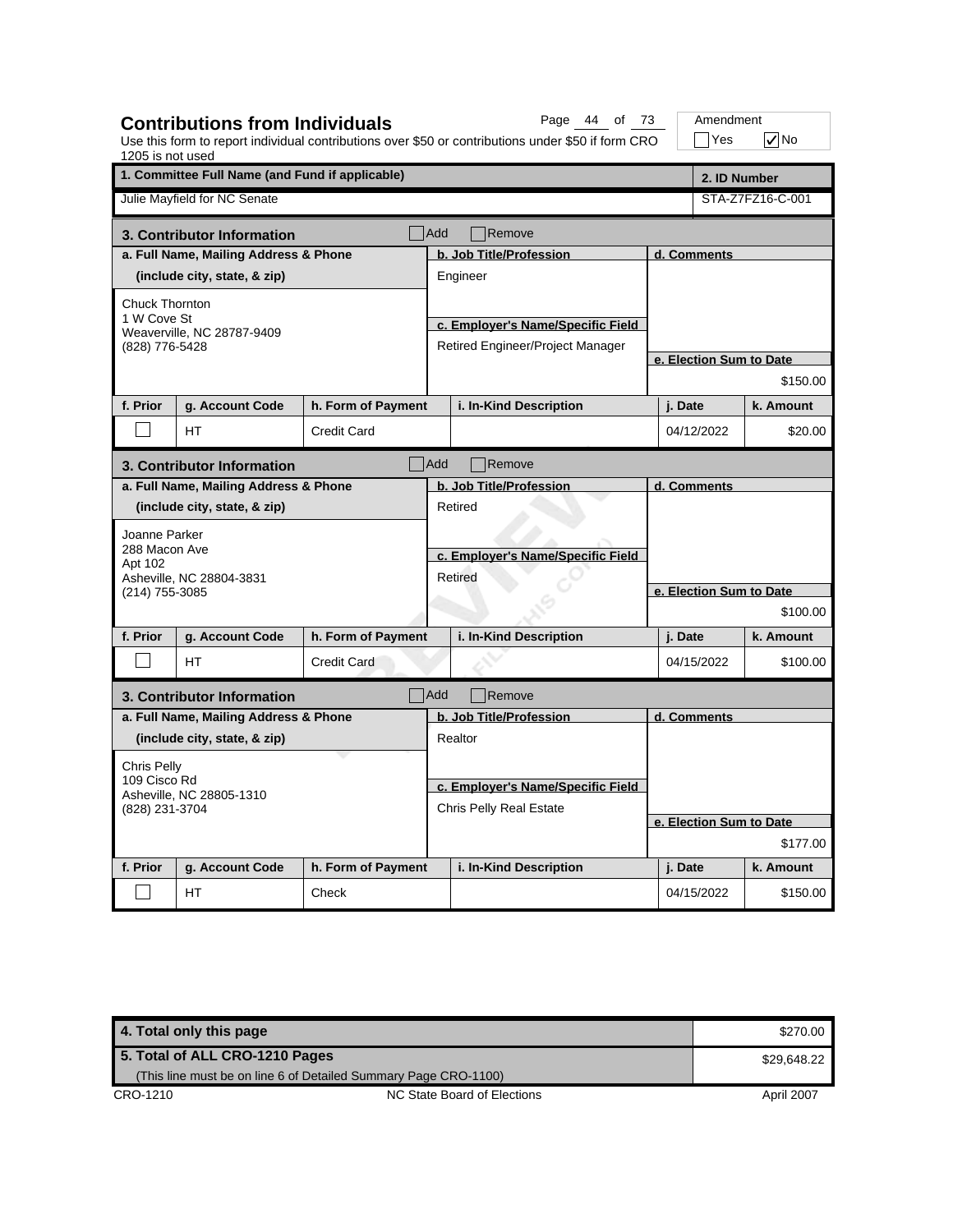| 1205 is not used                                              | <b>Contributions from Individuals</b>           |                    |                                   | Page 45 of 73<br>Use this form to report individual contributions over \$50 or contributions under \$50 if form CRO |                         |                         | Amendment<br>$\exists$ Yes | $\sqrt{}$ No     |  |
|---------------------------------------------------------------|-------------------------------------------------|--------------------|-----------------------------------|---------------------------------------------------------------------------------------------------------------------|-------------------------|-------------------------|----------------------------|------------------|--|
|                                                               | 1. Committee Full Name (and Fund if applicable) |                    |                                   |                                                                                                                     |                         |                         | 2. ID Number               |                  |  |
|                                                               | Julie Mayfield for NC Senate                    |                    |                                   |                                                                                                                     |                         |                         |                            | STA-Z7FZ16-C-001 |  |
|                                                               | 3. Contributor Information                      |                    | Add                               | Remove                                                                                                              |                         |                         |                            |                  |  |
|                                                               | a. Full Name, Mailing Address & Phone           |                    | b. Job Title/Profession           |                                                                                                                     |                         | d. Comments             |                            |                  |  |
|                                                               | (include city, state, & zip)                    |                    |                                   | Consultant                                                                                                          |                         |                         |                            |                  |  |
| Pamela Evans                                                  |                                                 |                    |                                   |                                                                                                                     |                         |                         |                            |                  |  |
| 18 Lookout Rd                                                 | Asheville, NC 28804-3238                        |                    |                                   | c. Employer's Name/Specific Field                                                                                   |                         |                         |                            |                  |  |
| (408) 718-2000                                                |                                                 |                    | Self Employed                     |                                                                                                                     |                         | e. Election Sum to Date |                            |                  |  |
|                                                               |                                                 |                    |                                   |                                                                                                                     |                         |                         |                            |                  |  |
|                                                               |                                                 |                    |                                   |                                                                                                                     |                         |                         |                            | \$100.00         |  |
| f. Prior                                                      | g. Account Code                                 | h. Form of Payment |                                   | i. In-Kind Description                                                                                              |                         | j. Date                 |                            | k. Amount        |  |
|                                                               | HT<br>Credit Card                               |                    |                                   |                                                                                                                     |                         | 04/21/2022              |                            | \$100.00         |  |
| Add<br>Remove<br>3. Contributor Information                   |                                                 |                    |                                   |                                                                                                                     |                         |                         |                            |                  |  |
|                                                               | a. Full Name, Mailing Address & Phone           |                    |                                   | b. Job Title/Profession                                                                                             |                         | d. Comments             |                            |                  |  |
|                                                               | (include city, state, & zip)                    |                    |                                   | No job title                                                                                                        |                         |                         |                            |                  |  |
| Linda Kane                                                    |                                                 |                    |                                   |                                                                                                                     |                         |                         |                            |                  |  |
| 26 E Owl Creek Ln                                             | Fairview, NC 28730-8816                         |                    | c. Employer's Name/Specific Field |                                                                                                                     |                         |                         |                            |                  |  |
| (828) 338-0222                                                |                                                 |                    | Not currently employed            |                                                                                                                     | e. Election Sum to Date |                         |                            |                  |  |
|                                                               |                                                 |                    |                                   |                                                                                                                     |                         |                         |                            |                  |  |
|                                                               |                                                 |                    |                                   |                                                                                                                     |                         |                         |                            | \$100.00         |  |
| f. Prior                                                      | g. Account Code                                 | h. Form of Payment |                                   | i. In-Kind Description                                                                                              |                         | j. Date                 |                            | k. Amount        |  |
|                                                               | <b>HT</b>                                       | Check              |                                   |                                                                                                                     |                         | 04/21/2022              |                            | \$100.00         |  |
|                                                               | 3. Contributor Information                      |                    | <b>Add</b>                        | Remove                                                                                                              |                         |                         |                            |                  |  |
|                                                               | a. Full Name, Mailing Address & Phone           |                    |                                   | b. Job Title/Profession                                                                                             |                         | d. Comments             |                            |                  |  |
|                                                               | (include city, state, & zip)                    |                    |                                   | No Occupation                                                                                                       |                         |                         |                            |                  |  |
| Kathie Kline                                                  |                                                 |                    |                                   |                                                                                                                     |                         |                         |                            |                  |  |
| 320 Lakewood Dr<br>Asheville, NC 28803-2219<br>(828) 776-3751 |                                                 |                    | c. Employer's Name/Specific Field |                                                                                                                     |                         |                         |                            |                  |  |
|                                                               |                                                 | Not Employed       |                                   |                                                                                                                     |                         |                         |                            |                  |  |
|                                                               |                                                 |                    |                                   |                                                                                                                     |                         |                         | e. Election Sum to Date    |                  |  |
|                                                               |                                                 |                    |                                   |                                                                                                                     | \$200.00                |                         |                            |                  |  |
| f. Prior                                                      | g. Account Code                                 | h. Form of Payment |                                   | i. In-Kind Description                                                                                              |                         | j. Date                 |                            | k. Amount        |  |
|                                                               | HT.                                             | <b>Credit Card</b> |                                   |                                                                                                                     |                         | 04/21/2022              |                            | \$200.00         |  |

| 4. Total only this page                                         |                             | \$400.00   |
|-----------------------------------------------------------------|-----------------------------|------------|
| 5. Total of ALL CRO-1210 Pages                                  | \$29,648.22                 |            |
| (This line must be on line 6 of Detailed Summary Page CRO-1100) |                             |            |
| CRO-1210                                                        | NC State Board of Elections | April 2007 |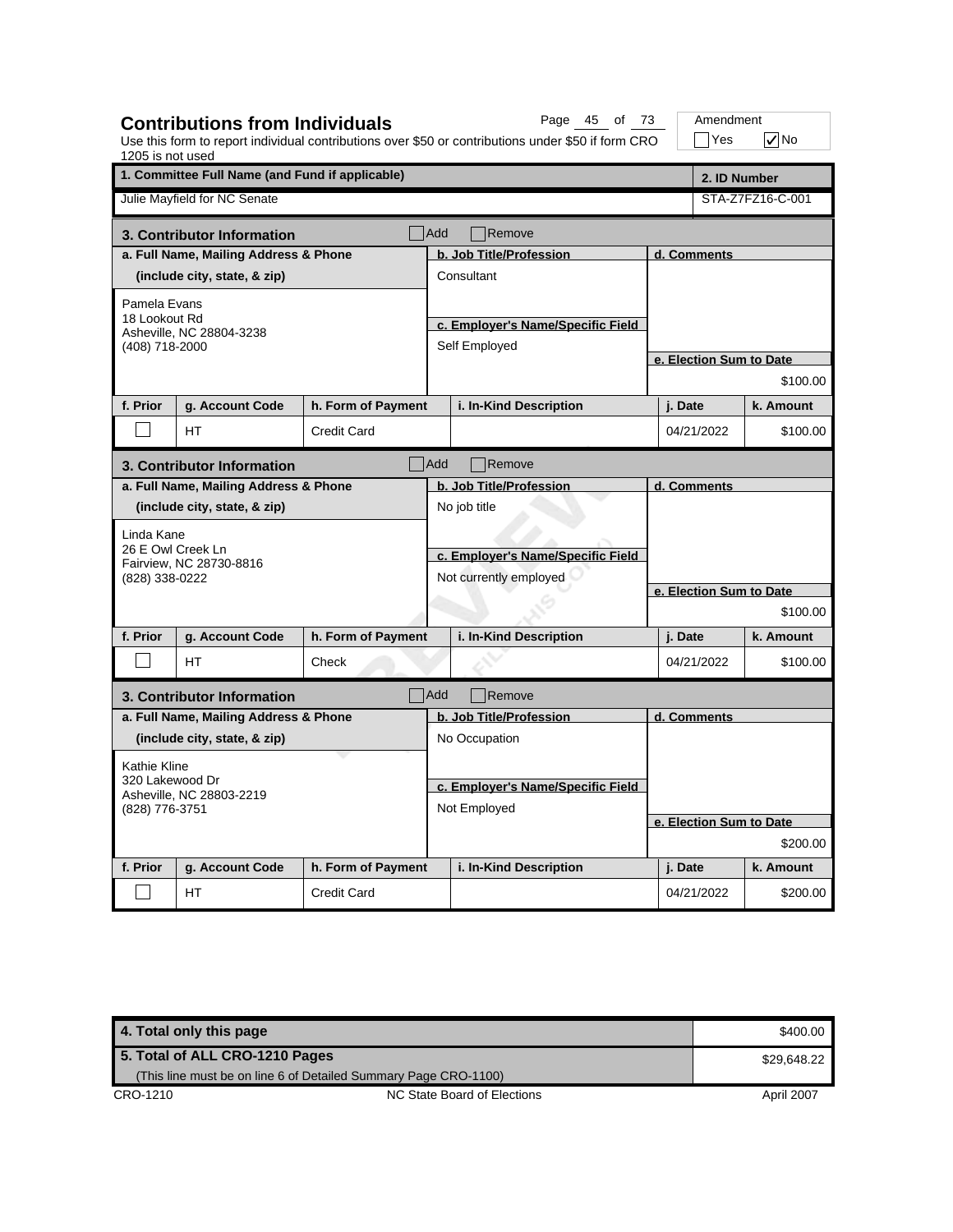| 1205 is not used                                                 | <b>Contributions from Individuals</b>                                |                                              |                                   | Page 46 of 73<br>Use this form to report individual contributions over \$50 or contributions under \$50 if form CRO |                                     | Amendment<br> Yes | l√No             |  |  |
|------------------------------------------------------------------|----------------------------------------------------------------------|----------------------------------------------|-----------------------------------|---------------------------------------------------------------------------------------------------------------------|-------------------------------------|-------------------|------------------|--|--|
|                                                                  | 1. Committee Full Name (and Fund if applicable)                      |                                              |                                   |                                                                                                                     |                                     | 2. ID Number      |                  |  |  |
|                                                                  | Julie Mayfield for NC Senate                                         |                                              |                                   |                                                                                                                     |                                     |                   | STA-Z7FZ16-C-001 |  |  |
|                                                                  | 3. Contributor Information                                           |                                              | Add                               | Remove                                                                                                              |                                     |                   |                  |  |  |
|                                                                  | a. Full Name, Mailing Address & Phone                                |                                              | b. Job Title/Profession           |                                                                                                                     |                                     | d. Comments       |                  |  |  |
| (include city, state, & zip)                                     |                                                                      |                                              |                                   | Retired                                                                                                             |                                     |                   |                  |  |  |
| <b>Tricia Reeks</b>                                              |                                                                      |                                              |                                   |                                                                                                                     |                                     |                   |                  |  |  |
|                                                                  | 216 Patton Mountain Rd<br>Asheville, NC 28804-2848<br>(678) 984-5489 |                                              |                                   | c. Employer's Name/Specific Field                                                                                   |                                     |                   |                  |  |  |
|                                                                  |                                                                      |                                              |                                   | Retired                                                                                                             |                                     |                   |                  |  |  |
|                                                                  |                                                                      |                                              |                                   |                                                                                                                     | e. Election Sum to Date             |                   |                  |  |  |
|                                                                  |                                                                      |                                              |                                   |                                                                                                                     |                                     |                   | \$100.00         |  |  |
| f. Prior                                                         | g. Account Code                                                      | h. Form of Payment                           |                                   | i. In-Kind Description                                                                                              |                                     | j. Date           | k. Amount        |  |  |
|                                                                  | HТ                                                                   | <b>Credit Card</b>                           |                                   |                                                                                                                     |                                     | 04/21/2022        | \$100.00         |  |  |
| <b>Add</b><br>Remove<br>3. Contributor Information               |                                                                      |                                              |                                   |                                                                                                                     |                                     |                   |                  |  |  |
|                                                                  | a. Full Name, Mailing Address & Phone                                |                                              |                                   | b. Job Title/Profession                                                                                             |                                     | d. Comments       |                  |  |  |
| (include city, state, & zip)                                     |                                                                      |                                              |                                   | no job title                                                                                                        |                                     |                   |                  |  |  |
| George Webb                                                      |                                                                      |                                              |                                   |                                                                                                                     |                                     |                   |                  |  |  |
| 7 Dearborn St                                                    |                                                                      |                                              | c. Employer's Name/Specific Field |                                                                                                                     |                                     |                   |                  |  |  |
| (561) 512-1059                                                   | Asheville, NC 28803-2697                                             |                                              | not currently employed            |                                                                                                                     | e. Election Sum to Date<br>\$100.00 |                   |                  |  |  |
|                                                                  |                                                                      |                                              |                                   |                                                                                                                     |                                     |                   |                  |  |  |
|                                                                  |                                                                      |                                              |                                   |                                                                                                                     |                                     |                   |                  |  |  |
| f. Prior                                                         | g. Account Code                                                      | h. Form of Payment                           |                                   | i. In-Kind Description                                                                                              |                                     | j. Date           | k. Amount        |  |  |
|                                                                  | <b>HT</b>                                                            | <b>Credit Card</b>                           |                                   |                                                                                                                     |                                     | 04/21/2022        | \$100.00         |  |  |
|                                                                  | 3. Contributor Information                                           |                                              | Add                               | Remove                                                                                                              |                                     |                   |                  |  |  |
|                                                                  | a. Full Name, Mailing Address & Phone                                |                                              |                                   | b. Job Title/Profession                                                                                             |                                     | d. Comments       |                  |  |  |
|                                                                  | (include city, state, & zip)                                         |                                              |                                   | Retired                                                                                                             |                                     |                   |                  |  |  |
| Michael Thun                                                     |                                                                      |                                              |                                   |                                                                                                                     |                                     |                   |                  |  |  |
| 564 Ridgecrest Rd NE<br>Atlanta, GA 30307-1846<br>(404) 931-8076 |                                                                      |                                              |                                   |                                                                                                                     |                                     |                   |                  |  |  |
|                                                                  |                                                                      | c. Employer's Name/Specific Field<br>Retired |                                   |                                                                                                                     |                                     |                   |                  |  |  |
|                                                                  |                                                                      |                                              |                                   |                                                                                                                     | e. Election Sum to Date             |                   |                  |  |  |
|                                                                  |                                                                      |                                              |                                   |                                                                                                                     | \$500.00                            |                   |                  |  |  |
| f. Prior                                                         | g. Account Code                                                      | h. Form of Payment                           |                                   | i. In-Kind Description                                                                                              |                                     | j. Date           | k. Amount        |  |  |
|                                                                  | НT                                                                   | <b>Credit Card</b>                           |                                   |                                                                                                                     |                                     | 04/22/2022        | \$500.00         |  |  |

**4. Total only this page** \$700.00 CRO-1210 CRO-1210 NC State Board of Elections April 2007 **5. Total of ALL CRO-1210 Pages** (This line must be on line 6 of Detailed Summary Page CRO-1100) \$29,648.22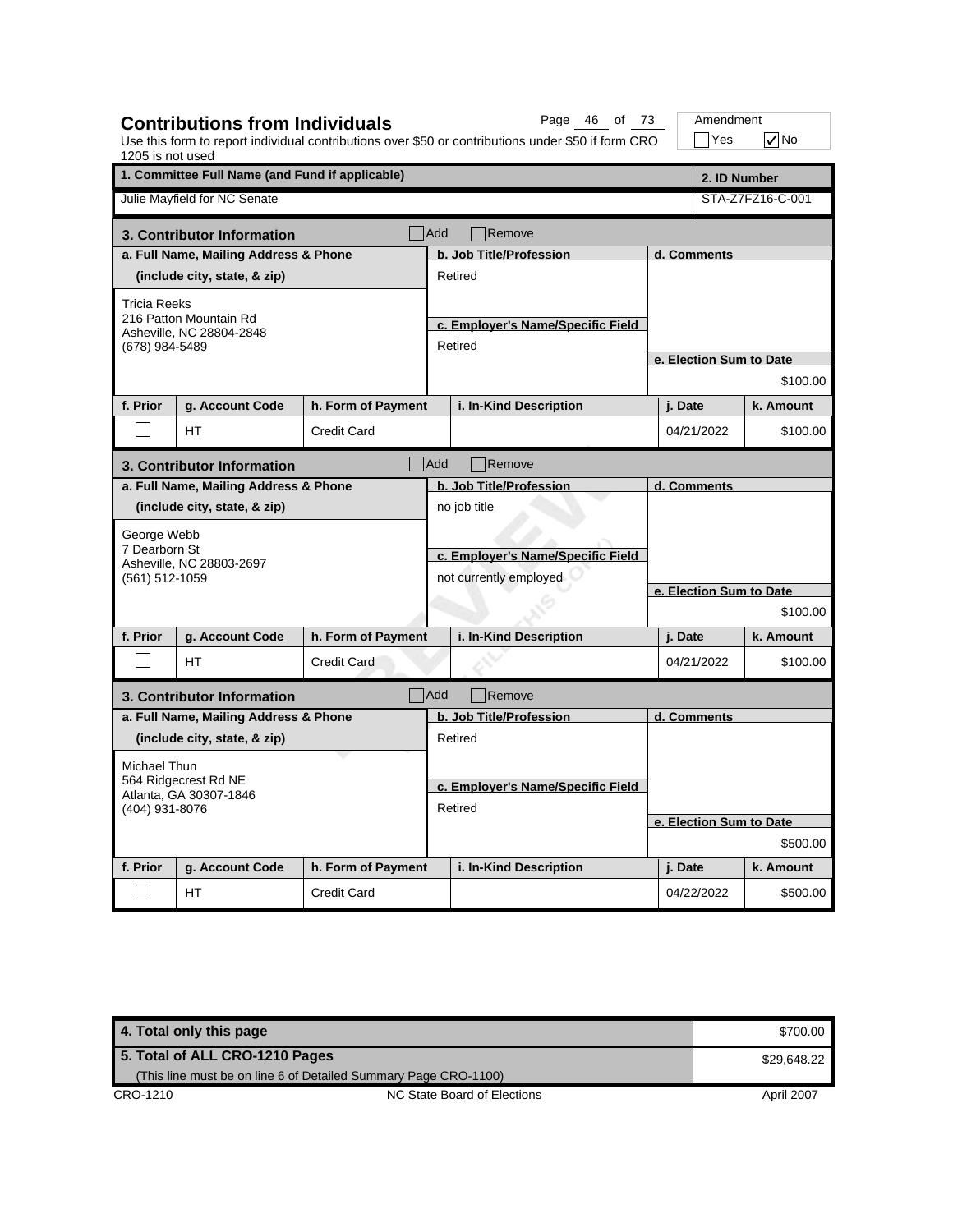| 1205 is not used                                   | <b>Contributions from Individuals</b>            |                    |                                                  | Page 47 of 73<br>Use this form to report individual contributions over \$50 or contributions under \$50 if form CRO |                         | Amendment<br>Yes         | $\sqrt{}$ No     |
|----------------------------------------------------|--------------------------------------------------|--------------------|--------------------------------------------------|---------------------------------------------------------------------------------------------------------------------|-------------------------|--------------------------|------------------|
|                                                    | 1. Committee Full Name (and Fund if applicable)  |                    |                                                  |                                                                                                                     |                         | 2. ID Number             |                  |
|                                                    | Julie Mayfield for NC Senate                     |                    |                                                  |                                                                                                                     |                         |                          | STA-Z7FZ16-C-001 |
|                                                    | 3. Contributor Information                       |                    | Add                                              | Remove                                                                                                              |                         |                          |                  |
|                                                    | a. Full Name, Mailing Address & Phone            |                    |                                                  | b. Job Title/Profession                                                                                             | d. Comments             |                          |                  |
| (include city, state, & zip)                       |                                                  |                    |                                                  | retired Attorney                                                                                                    |                         |                          |                  |
| John S. Curry                                      |                                                  |                    |                                                  |                                                                                                                     |                         |                          |                  |
|                                                    | 59 Edgemont Rd<br>Asheville, NC 28801-1543       |                    |                                                  | c. Employer's Name/Specific Field                                                                                   |                         |                          |                  |
| (828) 254-3924                                     |                                                  | Self               |                                                  | e. Election Sum to Date                                                                                             |                         |                          |                  |
|                                                    |                                                  |                    |                                                  |                                                                                                                     | \$1,000.00              |                          |                  |
| f. Prior                                           |                                                  |                    |                                                  |                                                                                                                     |                         |                          |                  |
|                                                    | g. Account Code                                  | h. Form of Payment |                                                  | i. In-Kind Description                                                                                              |                         | j. Date                  | k. Amount        |
|                                                    | HT                                               | <b>Credit Card</b> |                                                  |                                                                                                                     |                         | 04/23/2022<br>\$1,000.00 |                  |
| <b>Add</b><br>Remove<br>3. Contributor Information |                                                  |                    |                                                  |                                                                                                                     |                         |                          |                  |
|                                                    | a. Full Name, Mailing Address & Phone            |                    |                                                  | b. Job Title/Profession                                                                                             |                         | d. Comments              |                  |
|                                                    | (include city, state, & zip)                     |                    |                                                  | no job title                                                                                                        |                         |                          |                  |
| <b>Marshall Fields</b>                             |                                                  |                    |                                                  |                                                                                                                     |                         |                          |                  |
|                                                    | 96 Kimberly Knoll Rd<br>Asheville, NC 28804-3520 |                    | c. Employer's Name/Specific Field<br>not working |                                                                                                                     |                         |                          |                  |
| (828) 681-1710                                     |                                                  |                    |                                                  |                                                                                                                     |                         |                          |                  |
|                                                    |                                                  |                    |                                                  |                                                                                                                     | e. Election Sum to Date |                          |                  |
|                                                    |                                                  |                    |                                                  |                                                                                                                     |                         |                          | \$250.00         |
| f. Prior                                           | g. Account Code                                  | h. Form of Payment |                                                  | i. In-Kind Description                                                                                              |                         | j. Date                  | k. Amount        |
|                                                    | <b>HT</b>                                        | Check              |                                                  |                                                                                                                     |                         | 04/24/2022               | \$250.00         |
|                                                    | 3. Contributor Information                       |                    | Add                                              | Remove                                                                                                              |                         |                          |                  |
|                                                    | a. Full Name, Mailing Address & Phone            |                    |                                                  | b. Job Title/Profession                                                                                             |                         | d. Comments              |                  |
|                                                    | (include city, state, & zip)                     |                    |                                                  | Geologist                                                                                                           |                         |                          |                  |
| lan Fischer                                        |                                                  |                    |                                                  |                                                                                                                     |                         |                          |                  |
|                                                    | 33 Franklin Trace Dr                             |                    |                                                  | c. Employer's Name/Specific Field                                                                                   |                         |                          |                  |
| Asheville, NC 28804-5509<br>(832) 776-9305         |                                                  | Retired            |                                                  |                                                                                                                     |                         |                          |                  |
|                                                    |                                                  |                    |                                                  |                                                                                                                     |                         | e. Election Sum to Date  |                  |
|                                                    |                                                  |                    |                                                  |                                                                                                                     | \$200.00                |                          |                  |
| f. Prior                                           | g. Account Code                                  | h. Form of Payment |                                                  | i. In-Kind Description                                                                                              |                         | j. Date                  | k. Amount        |
|                                                    | HT                                               | Check              |                                                  |                                                                                                                     |                         | 04/24/2022               | \$200.00         |

| 4. Total only this page        |                                                                 | \$1.450.00  |
|--------------------------------|-----------------------------------------------------------------|-------------|
| 5. Total of ALL CRO-1210 Pages |                                                                 | \$29.648.22 |
|                                | (This line must be on line 6 of Detailed Summary Page CRO-1100) |             |
| CRO-1210                       | NC State Board of Elections                                     | April 2007  |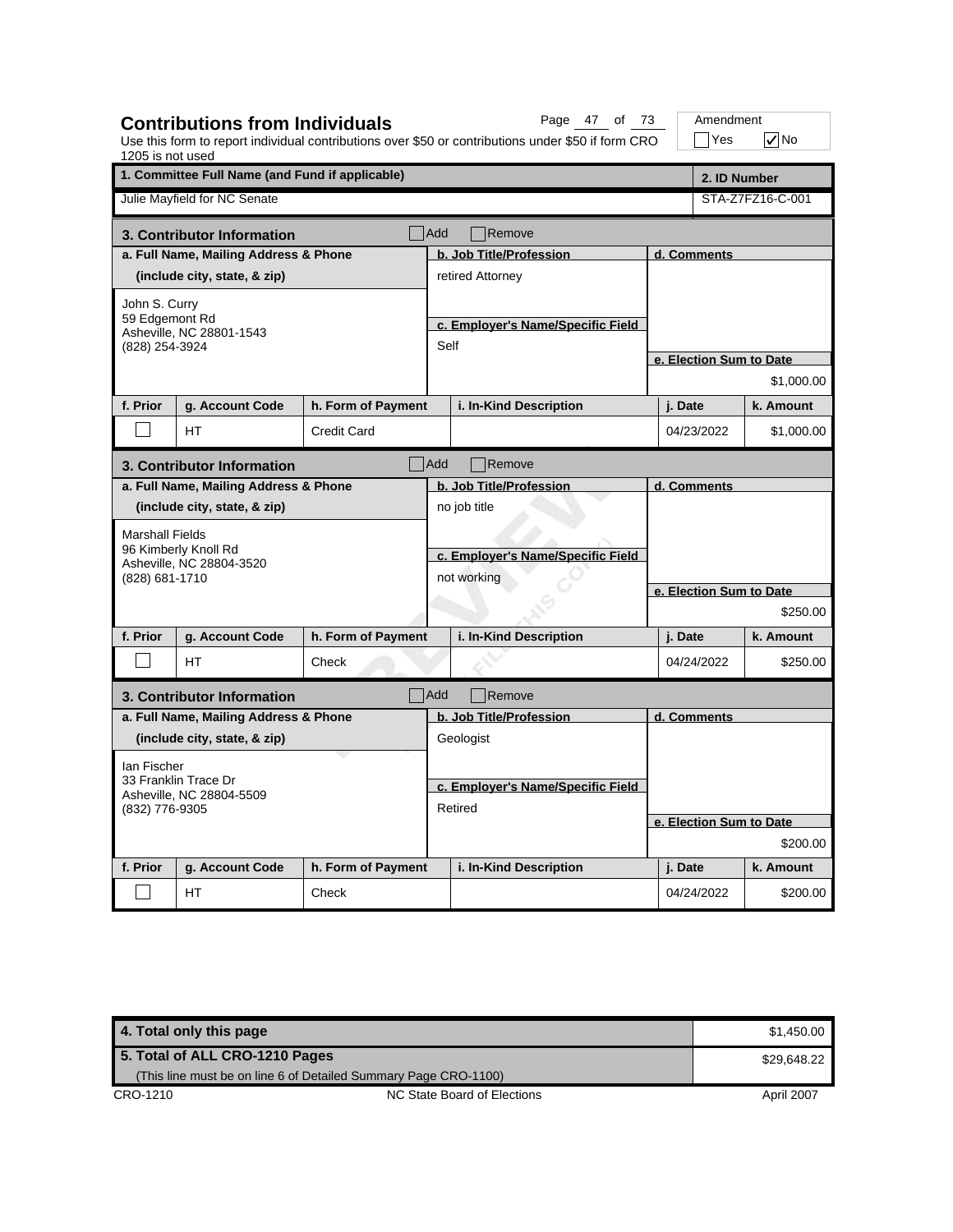| 1. Committee Full Name (and Fund if applicable)<br>2. ID Number<br>Julie Mayfield for NC Senate<br>STA-Z7FZ16-C-001<br><b>Add</b><br>Remove<br>3. Contributor Information<br>a. Full Name, Mailing Address & Phone<br>b. Job Title/Profession<br>d. Comments<br>(include city, state, & zip)<br>jury consultant assistant<br>Jacqueline Highton<br>49 Franklin Trace Dr<br>c. Employer's Name/Specific Field<br>Asheville, NC 28804-5509<br>not working<br>(713) 898-1521<br>e. Election Sum to Date<br>\$300.00<br>f. Prior<br>h. Form of Payment<br>i. In-Kind Description<br>g. Account Code<br>j. Date<br>k. Amount<br><b>HT</b><br>04/24/2022<br>Check<br>\$300.00<br><b>Add</b><br>Remove<br>3. Contributor Information<br>a. Full Name, Mailing Address & Phone<br>b. Job Title/Profession<br>d. Comments<br>(include city, state, & zip)<br>Artist<br>Ellie Kirby<br>729 Hazelwood Rd<br>c. Employer's Name/Specific Field<br>Troutdale, VA 24378-2379<br>Self Employed<br>(276) 579-4011<br>e. Election Sum to Date<br>\$100.00<br>i. In-Kind Description<br>f. Prior<br>g. Account Code<br>h. Form of Payment<br>j. Date<br>k. Amount<br>04/24/2022<br><b>HT</b><br><b>Credit Card</b><br>\$100.00<br><b>Add</b><br>Remove<br>3. Contributor Information<br>a. Full Name, Mailing Address & Phone<br>b. Job Title/Profession<br>d. Comments<br>(include city, state, & zip)<br>no job title<br>John C Koenig<br>15 Myra PI<br>c. Employer's Name/Specific Field<br>Apt 109<br>not working<br>Asheville, NC 28806-8954 |  |                 |  |  |                         |  |  |  |
|---------------------------------------------------------------------------------------------------------------------------------------------------------------------------------------------------------------------------------------------------------------------------------------------------------------------------------------------------------------------------------------------------------------------------------------------------------------------------------------------------------------------------------------------------------------------------------------------------------------------------------------------------------------------------------------------------------------------------------------------------------------------------------------------------------------------------------------------------------------------------------------------------------------------------------------------------------------------------------------------------------------------------------------------------------------------------------------------------------------------------------------------------------------------------------------------------------------------------------------------------------------------------------------------------------------------------------------------------------------------------------------------------------------------------------------------------------------------------------------------------------------------------------|--|-----------------|--|--|-------------------------|--|--|--|
|                                                                                                                                                                                                                                                                                                                                                                                                                                                                                                                                                                                                                                                                                                                                                                                                                                                                                                                                                                                                                                                                                                                                                                                                                                                                                                                                                                                                                                                                                                                                 |  |                 |  |  |                         |  |  |  |
|                                                                                                                                                                                                                                                                                                                                                                                                                                                                                                                                                                                                                                                                                                                                                                                                                                                                                                                                                                                                                                                                                                                                                                                                                                                                                                                                                                                                                                                                                                                                 |  |                 |  |  |                         |  |  |  |
|                                                                                                                                                                                                                                                                                                                                                                                                                                                                                                                                                                                                                                                                                                                                                                                                                                                                                                                                                                                                                                                                                                                                                                                                                                                                                                                                                                                                                                                                                                                                 |  |                 |  |  |                         |  |  |  |
|                                                                                                                                                                                                                                                                                                                                                                                                                                                                                                                                                                                                                                                                                                                                                                                                                                                                                                                                                                                                                                                                                                                                                                                                                                                                                                                                                                                                                                                                                                                                 |  |                 |  |  |                         |  |  |  |
|                                                                                                                                                                                                                                                                                                                                                                                                                                                                                                                                                                                                                                                                                                                                                                                                                                                                                                                                                                                                                                                                                                                                                                                                                                                                                                                                                                                                                                                                                                                                 |  |                 |  |  |                         |  |  |  |
|                                                                                                                                                                                                                                                                                                                                                                                                                                                                                                                                                                                                                                                                                                                                                                                                                                                                                                                                                                                                                                                                                                                                                                                                                                                                                                                                                                                                                                                                                                                                 |  |                 |  |  |                         |  |  |  |
|                                                                                                                                                                                                                                                                                                                                                                                                                                                                                                                                                                                                                                                                                                                                                                                                                                                                                                                                                                                                                                                                                                                                                                                                                                                                                                                                                                                                                                                                                                                                 |  |                 |  |  |                         |  |  |  |
|                                                                                                                                                                                                                                                                                                                                                                                                                                                                                                                                                                                                                                                                                                                                                                                                                                                                                                                                                                                                                                                                                                                                                                                                                                                                                                                                                                                                                                                                                                                                 |  |                 |  |  |                         |  |  |  |
|                                                                                                                                                                                                                                                                                                                                                                                                                                                                                                                                                                                                                                                                                                                                                                                                                                                                                                                                                                                                                                                                                                                                                                                                                                                                                                                                                                                                                                                                                                                                 |  |                 |  |  |                         |  |  |  |
|                                                                                                                                                                                                                                                                                                                                                                                                                                                                                                                                                                                                                                                                                                                                                                                                                                                                                                                                                                                                                                                                                                                                                                                                                                                                                                                                                                                                                                                                                                                                 |  |                 |  |  |                         |  |  |  |
|                                                                                                                                                                                                                                                                                                                                                                                                                                                                                                                                                                                                                                                                                                                                                                                                                                                                                                                                                                                                                                                                                                                                                                                                                                                                                                                                                                                                                                                                                                                                 |  |                 |  |  |                         |  |  |  |
|                                                                                                                                                                                                                                                                                                                                                                                                                                                                                                                                                                                                                                                                                                                                                                                                                                                                                                                                                                                                                                                                                                                                                                                                                                                                                                                                                                                                                                                                                                                                 |  |                 |  |  |                         |  |  |  |
|                                                                                                                                                                                                                                                                                                                                                                                                                                                                                                                                                                                                                                                                                                                                                                                                                                                                                                                                                                                                                                                                                                                                                                                                                                                                                                                                                                                                                                                                                                                                 |  |                 |  |  |                         |  |  |  |
|                                                                                                                                                                                                                                                                                                                                                                                                                                                                                                                                                                                                                                                                                                                                                                                                                                                                                                                                                                                                                                                                                                                                                                                                                                                                                                                                                                                                                                                                                                                                 |  |                 |  |  |                         |  |  |  |
|                                                                                                                                                                                                                                                                                                                                                                                                                                                                                                                                                                                                                                                                                                                                                                                                                                                                                                                                                                                                                                                                                                                                                                                                                                                                                                                                                                                                                                                                                                                                 |  |                 |  |  |                         |  |  |  |
|                                                                                                                                                                                                                                                                                                                                                                                                                                                                                                                                                                                                                                                                                                                                                                                                                                                                                                                                                                                                                                                                                                                                                                                                                                                                                                                                                                                                                                                                                                                                 |  |                 |  |  |                         |  |  |  |
|                                                                                                                                                                                                                                                                                                                                                                                                                                                                                                                                                                                                                                                                                                                                                                                                                                                                                                                                                                                                                                                                                                                                                                                                                                                                                                                                                                                                                                                                                                                                 |  |                 |  |  |                         |  |  |  |
|                                                                                                                                                                                                                                                                                                                                                                                                                                                                                                                                                                                                                                                                                                                                                                                                                                                                                                                                                                                                                                                                                                                                                                                                                                                                                                                                                                                                                                                                                                                                 |  |                 |  |  |                         |  |  |  |
|                                                                                                                                                                                                                                                                                                                                                                                                                                                                                                                                                                                                                                                                                                                                                                                                                                                                                                                                                                                                                                                                                                                                                                                                                                                                                                                                                                                                                                                                                                                                 |  |                 |  |  |                         |  |  |  |
|                                                                                                                                                                                                                                                                                                                                                                                                                                                                                                                                                                                                                                                                                                                                                                                                                                                                                                                                                                                                                                                                                                                                                                                                                                                                                                                                                                                                                                                                                                                                 |  |                 |  |  |                         |  |  |  |
|                                                                                                                                                                                                                                                                                                                                                                                                                                                                                                                                                                                                                                                                                                                                                                                                                                                                                                                                                                                                                                                                                                                                                                                                                                                                                                                                                                                                                                                                                                                                 |  |                 |  |  |                         |  |  |  |
|                                                                                                                                                                                                                                                                                                                                                                                                                                                                                                                                                                                                                                                                                                                                                                                                                                                                                                                                                                                                                                                                                                                                                                                                                                                                                                                                                                                                                                                                                                                                 |  |                 |  |  |                         |  |  |  |
|                                                                                                                                                                                                                                                                                                                                                                                                                                                                                                                                                                                                                                                                                                                                                                                                                                                                                                                                                                                                                                                                                                                                                                                                                                                                                                                                                                                                                                                                                                                                 |  |                 |  |  |                         |  |  |  |
|                                                                                                                                                                                                                                                                                                                                                                                                                                                                                                                                                                                                                                                                                                                                                                                                                                                                                                                                                                                                                                                                                                                                                                                                                                                                                                                                                                                                                                                                                                                                 |  |                 |  |  |                         |  |  |  |
|                                                                                                                                                                                                                                                                                                                                                                                                                                                                                                                                                                                                                                                                                                                                                                                                                                                                                                                                                                                                                                                                                                                                                                                                                                                                                                                                                                                                                                                                                                                                 |  |                 |  |  |                         |  |  |  |
|                                                                                                                                                                                                                                                                                                                                                                                                                                                                                                                                                                                                                                                                                                                                                                                                                                                                                                                                                                                                                                                                                                                                                                                                                                                                                                                                                                                                                                                                                                                                 |  |                 |  |  |                         |  |  |  |
|                                                                                                                                                                                                                                                                                                                                                                                                                                                                                                                                                                                                                                                                                                                                                                                                                                                                                                                                                                                                                                                                                                                                                                                                                                                                                                                                                                                                                                                                                                                                 |  |                 |  |  |                         |  |  |  |
|                                                                                                                                                                                                                                                                                                                                                                                                                                                                                                                                                                                                                                                                                                                                                                                                                                                                                                                                                                                                                                                                                                                                                                                                                                                                                                                                                                                                                                                                                                                                 |  |                 |  |  |                         |  |  |  |
| (828) 505-1102<br>\$100.00                                                                                                                                                                                                                                                                                                                                                                                                                                                                                                                                                                                                                                                                                                                                                                                                                                                                                                                                                                                                                                                                                                                                                                                                                                                                                                                                                                                                                                                                                                      |  |                 |  |  | e. Election Sum to Date |  |  |  |
| f. Prior<br>h. Form of Payment<br>i. In-Kind Description<br>k. Amount<br>j. Date                                                                                                                                                                                                                                                                                                                                                                                                                                                                                                                                                                                                                                                                                                                                                                                                                                                                                                                                                                                                                                                                                                                                                                                                                                                                                                                                                                                                                                                |  |                 |  |  |                         |  |  |  |
| НT<br><b>Credit Card</b><br>04/24/2022<br>\$100.00                                                                                                                                                                                                                                                                                                                                                                                                                                                                                                                                                                                                                                                                                                                                                                                                                                                                                                                                                                                                                                                                                                                                                                                                                                                                                                                                                                                                                                                                              |  | g. Account Code |  |  |                         |  |  |  |

**4. Total only this page \$500.00 and \$500.00 and \$500.00 and \$500.00 and \$500.00 and \$500.00 and \$500.00 and \$500.00 and \$500.00 and \$500.00 and \$500.00 and \$500.00 and \$500.00 and \$500.00 and \$500.00 and \$500.00 and \$500.** CRO-1210 CRO-1210 NC State Board of Elections April 2007 **5. Total of ALL CRO-1210 Pages** (This line must be on line 6 of Detailed Summary Page CRO-1100) \$29,648.22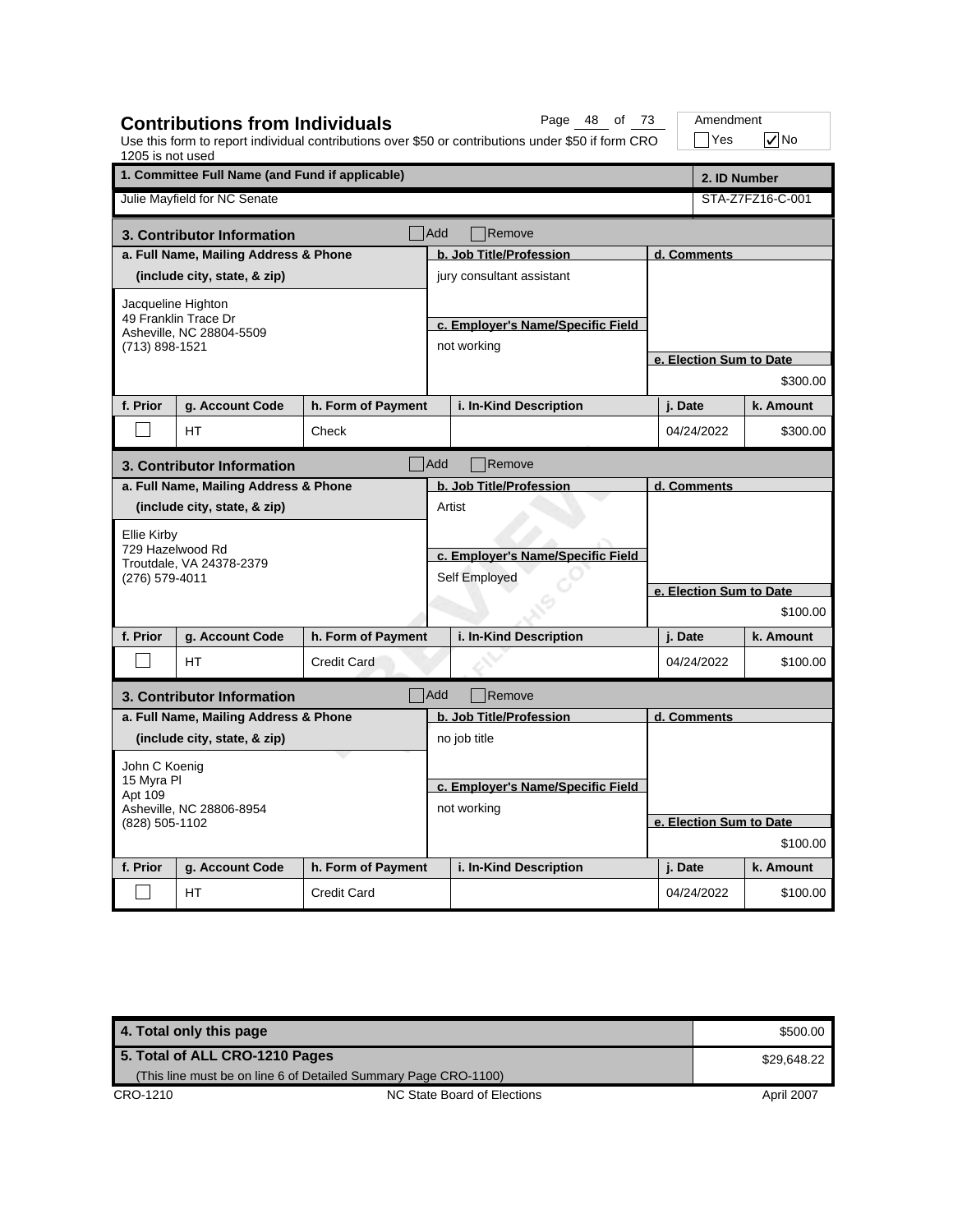| 1205 is not used                                                           |                                                 |                                                               |                                   | Use this form to report individual contributions over \$50 or contributions under \$50 if form CRO |                         | Yes                     | $\sqrt{}$ No |  |  |
|----------------------------------------------------------------------------|-------------------------------------------------|---------------------------------------------------------------|-----------------------------------|----------------------------------------------------------------------------------------------------|-------------------------|-------------------------|--------------|--|--|
|                                                                            | 1. Committee Full Name (and Fund if applicable) |                                                               |                                   |                                                                                                    |                         | 2. ID Number            |              |  |  |
|                                                                            | Julie Mayfield for NC Senate                    |                                                               |                                   |                                                                                                    | STA-Z7FZ16-C-001        |                         |              |  |  |
|                                                                            | 3. Contributor Information                      |                                                               | Add                               | Remove                                                                                             |                         |                         |              |  |  |
|                                                                            | a. Full Name, Mailing Address & Phone           |                                                               |                                   | b. Job Title/Profession                                                                            |                         | d. Comments             |              |  |  |
| (include city, state, & zip)                                               |                                                 |                                                               |                                   | unknogn                                                                                            |                         |                         |              |  |  |
| Ann McLellan<br>14 Duke St<br>Asheville, NC 28803-2208<br>(828) 350-9005   |                                                 |                                                               |                                   | c. Employer's Name/Specific Field<br>not workiing                                                  |                         |                         |              |  |  |
|                                                                            |                                                 |                                                               |                                   |                                                                                                    | e. Election Sum to Date |                         |              |  |  |
|                                                                            |                                                 |                                                               |                                   |                                                                                                    |                         | \$100.00                |              |  |  |
| f. Prior                                                                   | g. Account Code                                 | h. Form of Payment                                            |                                   | i. In-Kind Description                                                                             |                         | j. Date                 | k. Amount    |  |  |
|                                                                            | HΤ                                              | Check                                                         |                                   |                                                                                                    |                         | 04/24/2022              | \$100.00     |  |  |
|                                                                            | 3. Contributor Information                      |                                                               | Add                               | Remove                                                                                             |                         |                         |              |  |  |
|                                                                            | a. Full Name, Mailing Address & Phone           |                                                               |                                   | b. Job Title/Profession                                                                            |                         | d. Comments             |              |  |  |
|                                                                            | (include city, state, & zip)                    |                                                               |                                   | City & County Planner                                                                              |                         |                         |              |  |  |
| David Nutter<br>169 Flint St<br>Asheville, NC 28801-2246<br>(828) 505-8242 |                                                 | c. Employer's Name/Specific Field<br><b>Nutter Associates</b> |                                   |                                                                                                    |                         |                         |              |  |  |
|                                                                            |                                                 |                                                               |                                   |                                                                                                    | e. Election Sum to Date |                         |              |  |  |
|                                                                            |                                                 |                                                               |                                   |                                                                                                    | \$154.00                |                         |              |  |  |
| f. Prior                                                                   | g. Account Code                                 | h. Form of Payment                                            |                                   | i. In-Kind Description                                                                             |                         | j. Date                 | k. Amount    |  |  |
|                                                                            | HT                                              | <b>Credit Card</b>                                            |                                   |                                                                                                    |                         | 04/24/2022              | \$54.00      |  |  |
|                                                                            | 3. Contributor Information                      |                                                               | Add                               | Remove                                                                                             |                         |                         |              |  |  |
|                                                                            | a. Full Name, Mailing Address & Phone           |                                                               |                                   | b. Job Title/Profession                                                                            |                         | d. Comments             |              |  |  |
|                                                                            | (include city, state, & zip)                    |                                                               |                                   | Petroleum Engineer                                                                                 |                         |                         |              |  |  |
| Donna Owen                                                                 |                                                 |                                                               |                                   |                                                                                                    |                         |                         |              |  |  |
| 138 Longspur Lane Ext<br>Asheville, NC 28804-0154<br>(432) 934-4000        |                                                 |                                                               | c. Employer's Name/Specific Field |                                                                                                    |                         |                         |              |  |  |
|                                                                            |                                                 | <b>Burlington Resources</b>                                   |                                   |                                                                                                    |                         |                         |              |  |  |
|                                                                            |                                                 |                                                               |                                   |                                                                                                    |                         | e. Election Sum to Date |              |  |  |
|                                                                            |                                                 |                                                               |                                   |                                                                                                    |                         | \$100.00                |              |  |  |
| f. Prior                                                                   | g. Account Code                                 | h. Form of Payment                                            |                                   | i. In-Kind Description                                                                             |                         | j. Date                 | k. Amount    |  |  |
|                                                                            | <b>HT</b>                                       | Credit Card                                                   |                                   |                                                                                                    |                         | 04/24/2022              | \$100.00     |  |  |

**Contributions from Individuals**

Page 49 of 73 | Amendment

**4. Total only this page \$254.00 \$254.00 \$254.00 \$254.00 \$254.00 \$254.00 \$254.00 \$254.00 \$254.00 \$254.00 \$254.00 \$254.00 \$254.00 \$254.00 \$254.00 \$254.00 \$254.00 \$254.00 \$254.00 \$254.00 \$254.00 \$254.00 \$254.00 \$254.00 \$254.** CRO-1210 CRO-1210 NC State Board of Elections April 2007 **5. Total of ALL CRO-1210 Pages** (This line must be on line 6 of Detailed Summary Page CRO-1100) \$29,648.22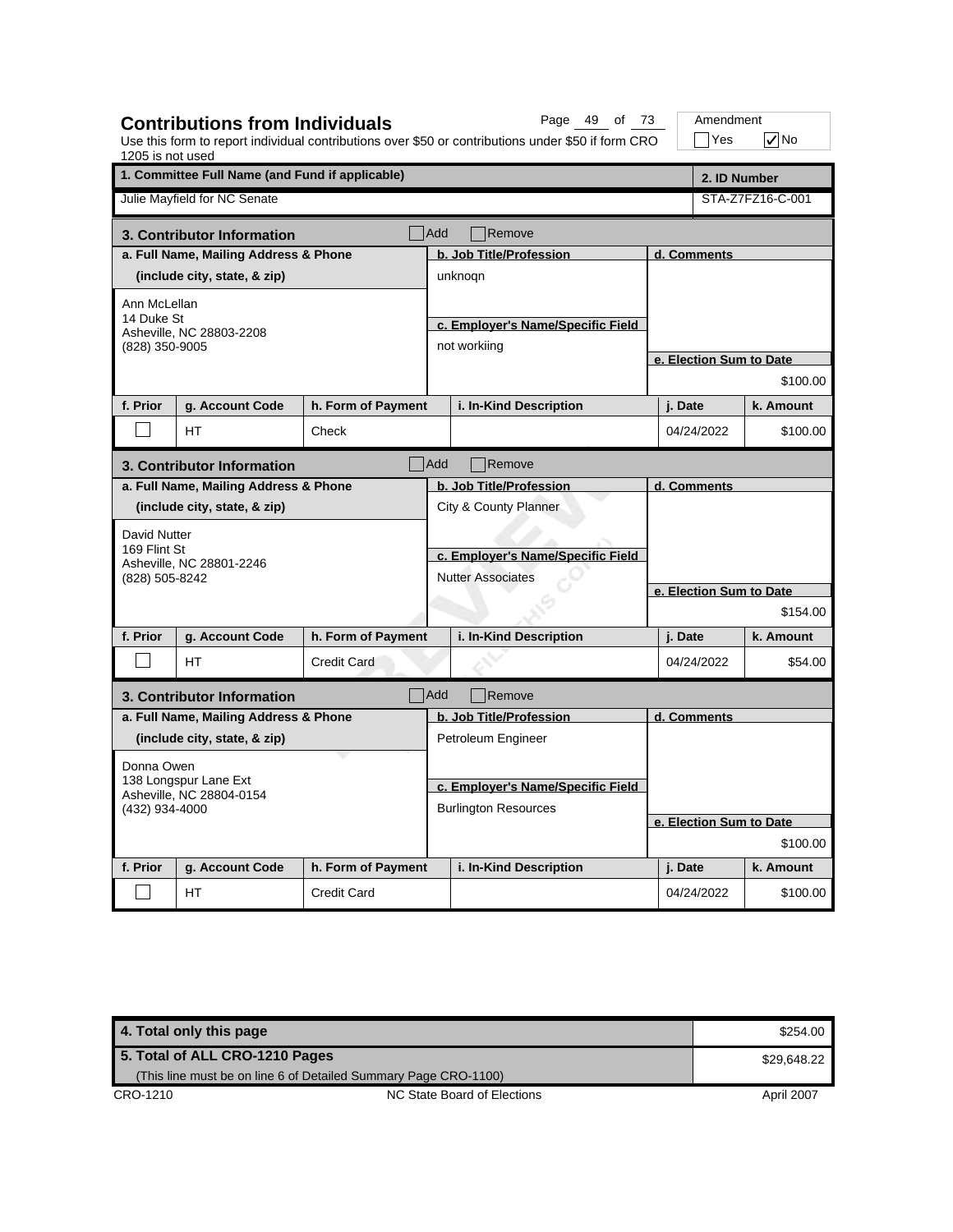| 1205 is not used                                                                                                                                              | <b>Contributions from Individuals</b>           |                                                  |                                                                                                | Page 50 of 73<br>Use this form to report individual contributions over \$50 or contributions under \$50 if form CRO |                                        | Amendment<br> Yes       | l√No                  |  |
|---------------------------------------------------------------------------------------------------------------------------------------------------------------|-------------------------------------------------|--------------------------------------------------|------------------------------------------------------------------------------------------------|---------------------------------------------------------------------------------------------------------------------|----------------------------------------|-------------------------|-----------------------|--|
|                                                                                                                                                               | 1. Committee Full Name (and Fund if applicable) |                                                  |                                                                                                |                                                                                                                     |                                        |                         | 2. ID Number          |  |
|                                                                                                                                                               | Julie Mayfield for NC Senate                    |                                                  |                                                                                                |                                                                                                                     |                                        |                         | STA-Z7FZ16-C-001      |  |
|                                                                                                                                                               | 3. Contributor Information                      |                                                  | Add                                                                                            | Remove                                                                                                              |                                        |                         |                       |  |
|                                                                                                                                                               | a. Full Name, Mailing Address & Phone           |                                                  | b. Job Title/Profession<br>d. Comments                                                         |                                                                                                                     |                                        |                         |                       |  |
| (include city, state, & zip)                                                                                                                                  |                                                 |                                                  |                                                                                                | Human resources                                                                                                     |                                        |                         |                       |  |
| Dawn Rubin<br>40 Lookout Rd<br>Asheville, NC 28804-3238<br>(713) 515-0929                                                                                     |                                                 |                                                  |                                                                                                | c. Employer's Name/Specific Field<br>not working                                                                    |                                        |                         |                       |  |
|                                                                                                                                                               |                                                 |                                                  |                                                                                                |                                                                                                                     | e. Election Sum to Date<br>\$100.00    |                         |                       |  |
| f. Prior                                                                                                                                                      | g. Account Code                                 |                                                  |                                                                                                |                                                                                                                     |                                        | j. Date                 | k. Amount             |  |
|                                                                                                                                                               |                                                 | h. Form of Payment                               |                                                                                                | i. In-Kind Description                                                                                              |                                        |                         |                       |  |
| HТ<br>Check                                                                                                                                                   |                                                 |                                                  |                                                                                                |                                                                                                                     |                                        | 04/24/2022<br>\$100.00  |                       |  |
| <b>Add</b><br>Remove<br>3. Contributor Information                                                                                                            |                                                 |                                                  |                                                                                                |                                                                                                                     |                                        |                         |                       |  |
| a. Full Name, Mailing Address & Phone<br>(include city, state, & zip)<br>Sarah S. Thornburg<br>216 Robinhood Rd<br>Asheville, NC 28804-1620<br>(828) 236-2683 |                                                 | att                                              | b. Job Title/Profession<br>c. Employer's Name/Specific Field<br>McGuire, Wood & Bissette, P.A. |                                                                                                                     | d. Comments<br>e. Election Sum to Date |                         |                       |  |
|                                                                                                                                                               |                                                 |                                                  |                                                                                                |                                                                                                                     |                                        |                         | \$250.00              |  |
| f. Prior                                                                                                                                                      | g. Account Code<br><b>HT</b>                    | h. Form of Payment<br><b>Credit Card</b>         |                                                                                                | i. In-Kind Description                                                                                              |                                        | j. Date<br>04/24/2022   | k. Amount<br>\$250.00 |  |
|                                                                                                                                                               |                                                 |                                                  |                                                                                                |                                                                                                                     |                                        |                         |                       |  |
|                                                                                                                                                               | 3. Contributor Information                      |                                                  | Add                                                                                            | Remove                                                                                                              |                                        |                         |                       |  |
|                                                                                                                                                               | a. Full Name, Mailing Address & Phone           |                                                  |                                                                                                | b. Job Title/Profession                                                                                             |                                        | d. Comments             |                       |  |
|                                                                                                                                                               | (include city, state, & zip)                    |                                                  |                                                                                                | Unknown                                                                                                             |                                        |                         |                       |  |
| Mark Threlkeld<br>119 Domeno Dr<br>Swannanoa, NC 28778-2717<br>(828) 200-6280                                                                                 |                                                 | c. Employer's Name/Specific Field<br>Not working |                                                                                                |                                                                                                                     |                                        |                         |                       |  |
|                                                                                                                                                               |                                                 |                                                  |                                                                                                |                                                                                                                     |                                        | e. Election Sum to Date |                       |  |
|                                                                                                                                                               |                                                 |                                                  |                                                                                                |                                                                                                                     |                                        |                         | \$153.48              |  |
| f. Prior                                                                                                                                                      | g. Account Code                                 | h. Form of Payment                               |                                                                                                | i. In-Kind Description                                                                                              |                                        | j. Date                 | k. Amount             |  |
|                                                                                                                                                               | НT                                              | Check                                            |                                                                                                |                                                                                                                     |                                        | 04/24/2022              | \$50.00               |  |

**4. Total only this page \$400.00 \$400.00 \$400.00 \$400.00 \$400.00 \$400.00 \$400.00 \$400.00 \$400.00 \$400.00 \$400.00 \$400.00 \$400.00 \$400.00 \$400.00 \$400.00 \$400.00 \$400.00 \$400.00 \$400.00 \$400.00 \$\$400.00 \$\$400.00 \$\$400.00 \$\$** CRO-1210 CRO-1210 NC State Board of Elections April 2007 **5. Total of ALL CRO-1210 Pages** (This line must be on line 6 of Detailed Summary Page CRO-1100) \$29,648.22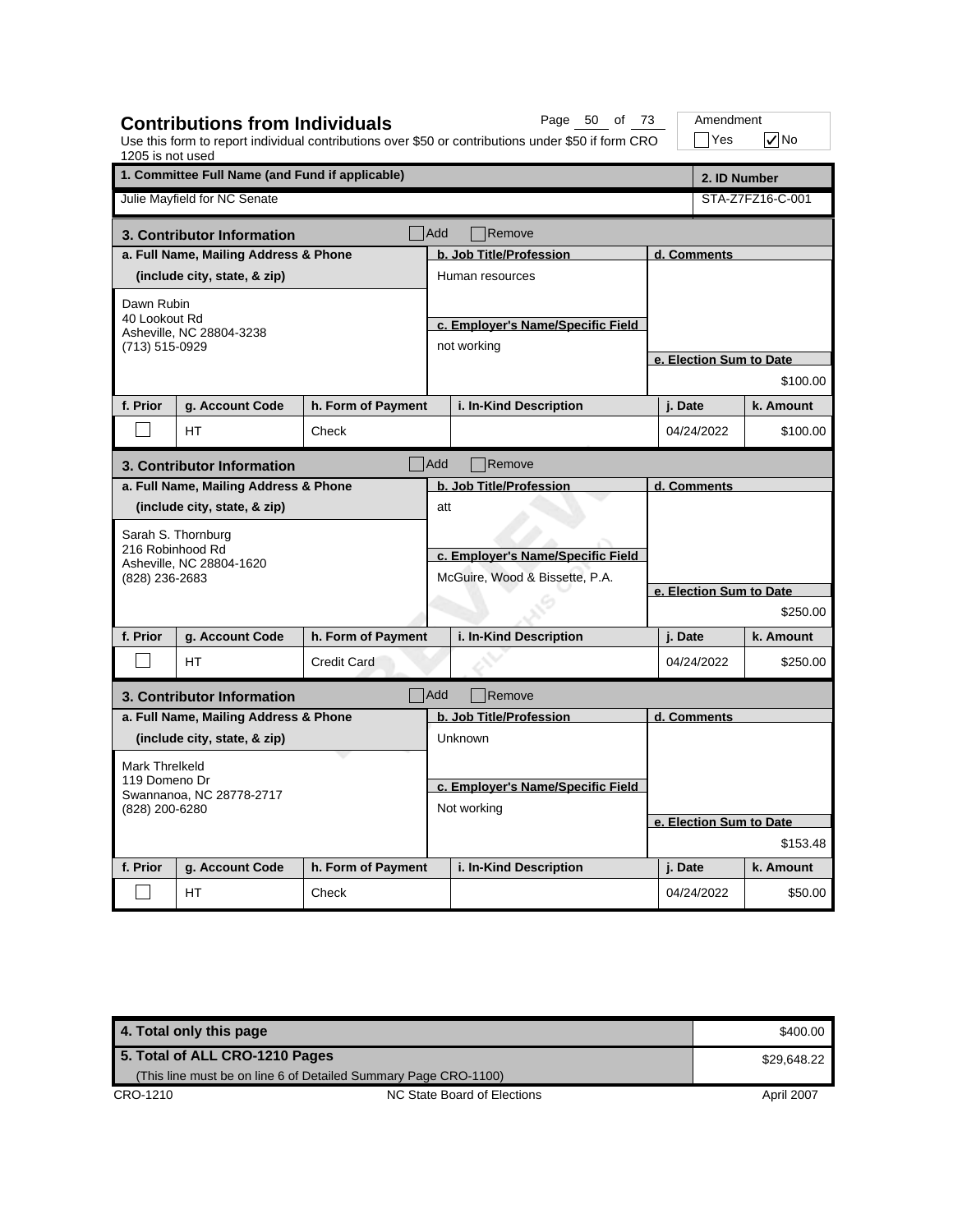| 1205 is not used                            | <b>Contributions from Individuals</b>             |                    |                                   | Page 51 of 73<br>Use this form to report individual contributions over \$50 or contributions under \$50 if form CRO |                         | Amendment<br>$\exists$ Yes | $\nabla$ No      |  |
|---------------------------------------------|---------------------------------------------------|--------------------|-----------------------------------|---------------------------------------------------------------------------------------------------------------------|-------------------------|----------------------------|------------------|--|
|                                             | 1. Committee Full Name (and Fund if applicable)   |                    |                                   |                                                                                                                     |                         | 2. ID Number               |                  |  |
|                                             | Julie Mayfield for NC Senate                      |                    |                                   |                                                                                                                     |                         |                            | STA-Z7FZ16-C-001 |  |
|                                             | 3. Contributor Information                        |                    | <b>Add</b>                        | Remove                                                                                                              |                         |                            |                  |  |
|                                             | a. Full Name, Mailing Address & Phone             |                    | b. Job Title/Profession           |                                                                                                                     |                         | d. Comments                |                  |  |
|                                             | (include city, state, & zip)                      |                    |                                   | Attorney                                                                                                            |                         |                            |                  |  |
| Robert Udashen                              |                                                   |                    |                                   |                                                                                                                     |                         |                            |                  |  |
|                                             | 28 Woodland Aster Way<br>Asheville, NC 28804-0061 |                    |                                   | c. Employer's Name/Specific Field                                                                                   |                         |                            |                  |  |
|                                             | (972) 333-2401                                    |                    |                                   | Self Employed                                                                                                       |                         |                            |                  |  |
|                                             |                                                   |                    |                                   |                                                                                                                     |                         | e. Election Sum to Date    |                  |  |
|                                             |                                                   |                    |                                   |                                                                                                                     |                         |                            | \$350.00         |  |
| f. Prior                                    | g. Account Code                                   | h. Form of Payment |                                   | i. In-Kind Description                                                                                              |                         | j. Date                    | k. Amount        |  |
|                                             | <b>HT</b>                                         | <b>Credit Card</b> |                                   |                                                                                                                     |                         | 04/24/2022                 | \$100.00         |  |
| Add<br>Remove<br>3. Contributor Information |                                                   |                    |                                   |                                                                                                                     |                         |                            |                  |  |
| a. Full Name, Mailing Address & Phone       |                                                   |                    |                                   | b. Job Title/Profession                                                                                             |                         | d. Comments                |                  |  |
|                                             | (include city, state, & zip)                      |                    |                                   | no job title                                                                                                        |                         |                            |                  |  |
| Ronald G Walther                            |                                                   |                    |                                   |                                                                                                                     |                         |                            |                  |  |
|                                             | 83 Bartrams Walk Dr<br>Asheville, NC 28804-9752   |                    | c. Employer's Name/Specific Field |                                                                                                                     |                         |                            |                  |  |
| (828) 708-4686                              |                                                   |                    | not working                       |                                                                                                                     |                         |                            |                  |  |
|                                             |                                                   |                    |                                   |                                                                                                                     | e. Election Sum to Date |                            |                  |  |
|                                             |                                                   |                    |                                   |                                                                                                                     |                         |                            | \$100.00         |  |
| f. Prior                                    | g. Account Code                                   | h. Form of Payment |                                   | i. In-Kind Description                                                                                              |                         | j. Date                    | k. Amount        |  |
|                                             | <b>HT</b>                                         | <b>Credit Card</b> |                                   |                                                                                                                     |                         | 04/24/2022                 | \$100.00         |  |
|                                             | 3. Contributor Information                        |                    | Add                               | Remove                                                                                                              |                         |                            |                  |  |
|                                             | a. Full Name, Mailing Address & Phone             |                    |                                   | b. Job Title/Profession                                                                                             |                         | d. Comments                |                  |  |
|                                             | (include city, state, & zip)                      |                    |                                   | Retired                                                                                                             |                         |                            |                  |  |
| David Johnson                               |                                                   |                    |                                   |                                                                                                                     |                         |                            |                  |  |
| 11 Boddington Ct                            |                                                   |                    | c. Employer's Name/Specific Field |                                                                                                                     |                         |                            |                  |  |
| Asheville, NC 28803-3149<br>(828) 277-5792  |                                                   |                    | Retired                           |                                                                                                                     |                         |                            |                  |  |
|                                             |                                                   |                    |                                   |                                                                                                                     |                         | e. Election Sum to Date    |                  |  |
|                                             |                                                   |                    |                                   |                                                                                                                     |                         | \$104.00                   |                  |  |
| f. Prior                                    | g. Account Code                                   | h. Form of Payment |                                   | i. In-Kind Description                                                                                              |                         | j. Date                    | k. Amount        |  |
|                                             | HT                                                | Check              |                                   |                                                                                                                     |                         | 04/25/2022                 | \$50.00          |  |

| 4. Total only this page                                         |                             | \$250.00    |
|-----------------------------------------------------------------|-----------------------------|-------------|
| 5. Total of ALL CRO-1210 Pages                                  |                             | \$29.648.22 |
| (This line must be on line 6 of Detailed Summary Page CRO-1100) |                             |             |
| CRO-1210                                                        | NC State Board of Elections | April 2007  |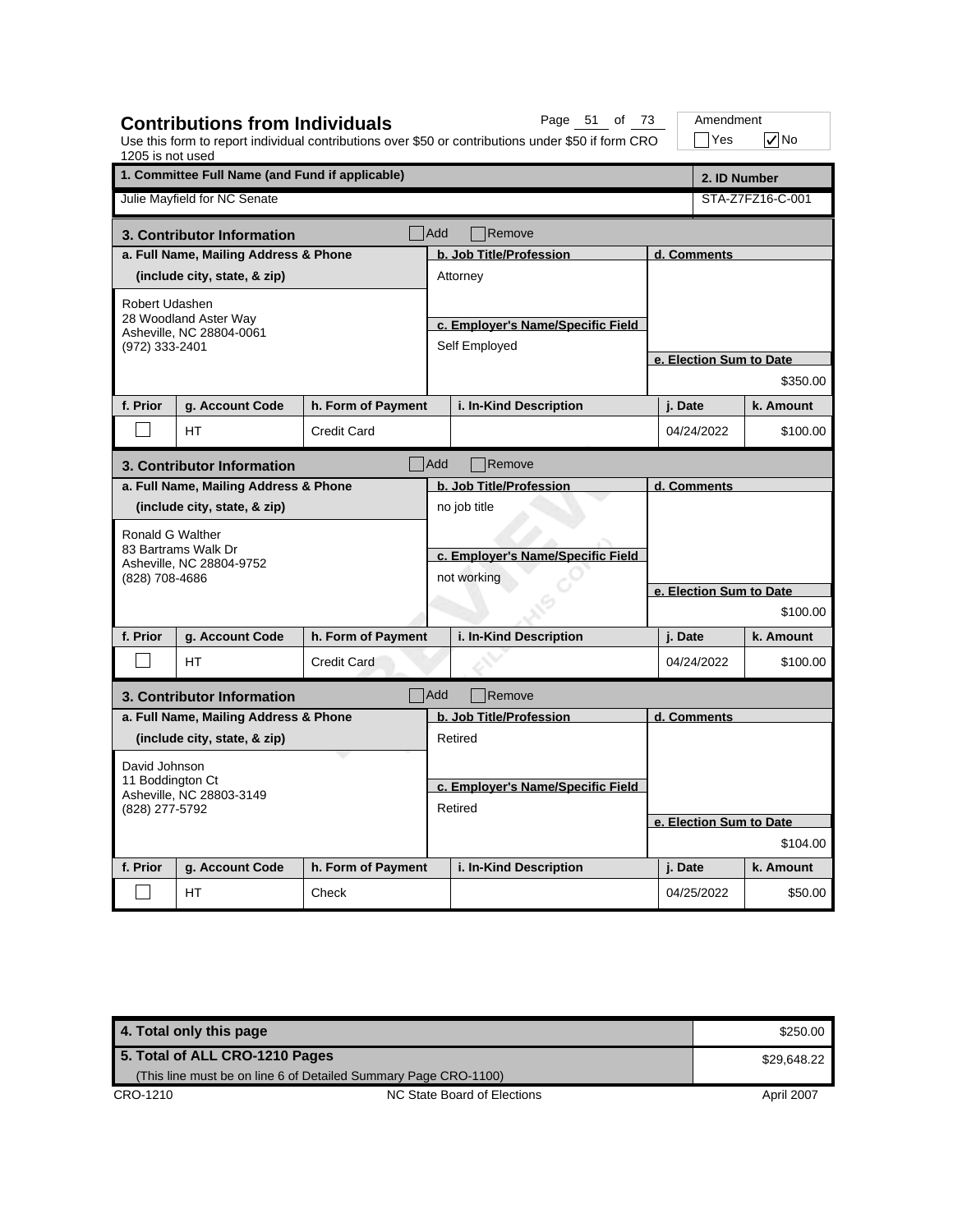| 1205 is not used                                              | <b>Contributions from Individuals</b>           |                                |                                   | Page 52 of 73<br>Use this form to report individual contributions over \$50 or contributions under \$50 if form CRO |                                       | Amendment<br> Yes       | l√No             |  |
|---------------------------------------------------------------|-------------------------------------------------|--------------------------------|-----------------------------------|---------------------------------------------------------------------------------------------------------------------|---------------------------------------|-------------------------|------------------|--|
|                                                               | 1. Committee Full Name (and Fund if applicable) |                                |                                   |                                                                                                                     |                                       | 2. ID Number            |                  |  |
|                                                               | Julie Mayfield for NC Senate                    |                                |                                   |                                                                                                                     |                                       |                         | STA-Z7FZ16-C-001 |  |
|                                                               | 3. Contributor Information                      |                                | Add                               | Remove                                                                                                              |                                       |                         |                  |  |
|                                                               | a. Full Name, Mailing Address & Phone           |                                | b. Job Title/Profession           |                                                                                                                     |                                       | d. Comments             |                  |  |
| (include city, state, & zip)                                  |                                                 |                                |                                   | Retired                                                                                                             |                                       |                         |                  |  |
| John Sterling                                                 |                                                 |                                |                                   |                                                                                                                     |                                       |                         |                  |  |
| 210 Cherokee Rd                                               |                                                 |                                |                                   | c. Employer's Name/Specific Field                                                                                   |                                       |                         |                  |  |
|                                                               | Asheville, NC 28804-3802<br>(815) 739-6449      |                                |                                   | Retired                                                                                                             |                                       |                         |                  |  |
|                                                               |                                                 |                                |                                   |                                                                                                                     |                                       | e. Election Sum to Date |                  |  |
|                                                               |                                                 |                                |                                   |                                                                                                                     |                                       |                         | \$200.00         |  |
| f. Prior                                                      | g. Account Code                                 | h. Form of Payment             |                                   | i. In-Kind Description                                                                                              |                                       | j. Date                 | k. Amount        |  |
|                                                               | HТ                                              | <b>Credit Card</b>             |                                   |                                                                                                                     |                                       | 04/25/2022              | \$200.00         |  |
| <b>Add</b><br>Remove<br>3. Contributor Information            |                                                 |                                |                                   |                                                                                                                     |                                       |                         |                  |  |
| a. Full Name, Mailing Address & Phone                         |                                                 |                                |                                   | b. Job Title/Profession                                                                                             |                                       | d. Comments             |                  |  |
|                                                               | (include city, state, & zip)                    |                                |                                   | No job title                                                                                                        |                                       |                         |                  |  |
| <b>Buck Bragg</b>                                             |                                                 |                                |                                   |                                                                                                                     |                                       |                         |                  |  |
| 1 Page Ave                                                    |                                                 |                                | c. Employer's Name/Specific Field |                                                                                                                     |                                       |                         |                  |  |
| Apt 507                                                       | Asheville, NC 28801-2388                        |                                | Not currently employed            |                                                                                                                     | e. Election Sum to Date<br>\$1,261.00 |                         |                  |  |
| (309) 826-7953                                                |                                                 |                                |                                   |                                                                                                                     |                                       |                         |                  |  |
|                                                               |                                                 |                                |                                   |                                                                                                                     |                                       |                         |                  |  |
| f. Prior                                                      | g. Account Code                                 | h. Form of Payment             |                                   | i. In-Kind Description                                                                                              |                                       | j. Date                 | k. Amount        |  |
|                                                               | <b>HT</b>                                       | In-Kind                        |                                   | Food, beverage. and incidentals for<br>"Eriandrainar" august                                                        |                                       | 04/26/2022              | \$761.00         |  |
|                                                               | 3. Contributor Information                      |                                | Add                               | Remove                                                                                                              |                                       |                         |                  |  |
|                                                               | a. Full Name, Mailing Address & Phone           |                                |                                   | b. Job Title/Profession                                                                                             |                                       | d. Comments             |                  |  |
|                                                               | (include city, state, & zip)                    |                                |                                   | property manager                                                                                                    |                                       |                         |                  |  |
| Karen Ramshaw                                                 |                                                 |                                |                                   |                                                                                                                     |                                       |                         |                  |  |
| 2 Vanderbilt PI<br>Asheville, NC 28801-2176<br>(828) 215-6997 |                                                 |                                | c. Employer's Name/Specific Field |                                                                                                                     |                                       |                         |                  |  |
|                                                               |                                                 | Public Interest Projects, Inc. |                                   |                                                                                                                     |                                       |                         |                  |  |
|                                                               |                                                 |                                |                                   |                                                                                                                     |                                       | e. Election Sum to Date |                  |  |
|                                                               |                                                 |                                |                                   |                                                                                                                     | \$200.00                              |                         |                  |  |
| f. Prior                                                      | g. Account Code                                 | h. Form of Payment             |                                   | i. In-Kind Description                                                                                              |                                       | j. Date                 | k. Amount        |  |
|                                                               | НT                                              | <b>Credit Card</b>             |                                   |                                                                                                                     |                                       | 04/26/2022              | \$200.00         |  |

**4. Total only this page \$1,161.00** \$1,161.00 CRO-1210 CRO-1210 NC State Board of Elections April 2007 **5. Total of ALL CRO-1210 Pages** (This line must be on line 6 of Detailed Summary Page CRO-1100) \$29,648.22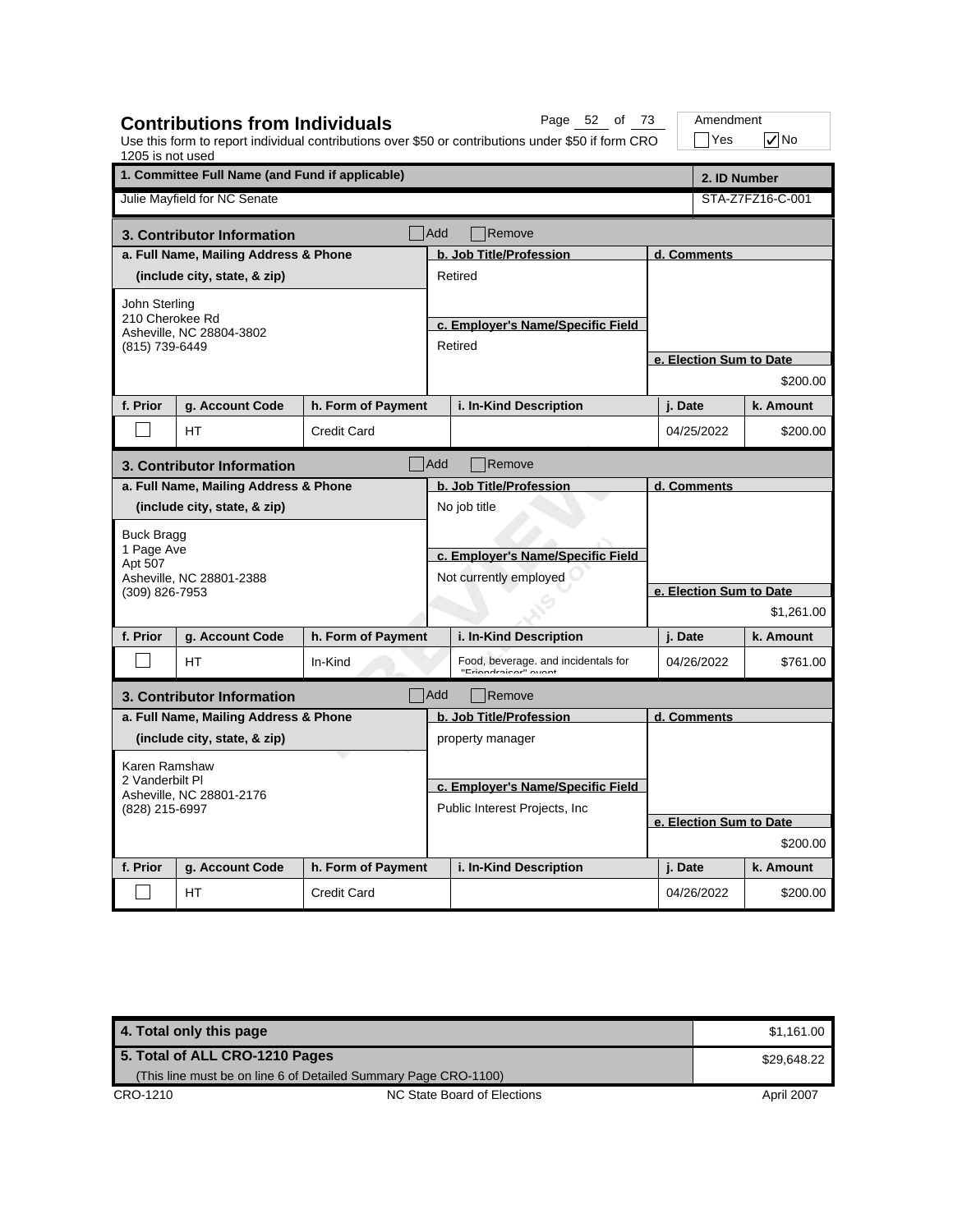| 1205 is not used                            | <b>Contributions from Individuals</b>             |                    |                                   | Page 53 of 73<br>Use this form to report individual contributions over \$50 or contributions under \$50 if form CRO |                         | Amendment<br>$\exists$ Yes | $\sqrt{}$ No     |  |
|---------------------------------------------|---------------------------------------------------|--------------------|-----------------------------------|---------------------------------------------------------------------------------------------------------------------|-------------------------|----------------------------|------------------|--|
|                                             | 1. Committee Full Name (and Fund if applicable)   |                    |                                   |                                                                                                                     |                         | 2. ID Number               |                  |  |
|                                             | Julie Mayfield for NC Senate                      |                    |                                   |                                                                                                                     |                         |                            | STA-Z7FZ16-C-001 |  |
|                                             | 3. Contributor Information                        |                    | Add                               | Remove                                                                                                              |                         |                            |                  |  |
|                                             | a. Full Name, Mailing Address & Phone             |                    |                                   | b. Job Title/Profession                                                                                             | d. Comments             |                            |                  |  |
|                                             | (include city, state, & zip)                      |                    |                                   | <b>Business and RE Investment</b>                                                                                   |                         |                            |                  |  |
| Pat Whalen                                  |                                                   |                    |                                   |                                                                                                                     |                         |                            |                  |  |
|                                             | 2 Vanderbilt Pl                                   |                    |                                   | c. Employer's Name/Specific Field                                                                                   |                         |                            |                  |  |
| Asheville, NC 28801-2176<br>(828) 215-6995  |                                                   |                    |                                   | Public Interest Projects, Inc.                                                                                      |                         |                            |                  |  |
|                                             |                                                   |                    |                                   |                                                                                                                     |                         | e. Election Sum to Date    |                  |  |
|                                             |                                                   |                    |                                   |                                                                                                                     |                         |                            | \$200.00         |  |
| f. Prior                                    | g. Account Code                                   | h. Form of Payment |                                   | i. In-Kind Description                                                                                              |                         | j. Date                    | k. Amount        |  |
|                                             | <b>HT</b>                                         | <b>Credit Card</b> |                                   |                                                                                                                     |                         | 04/26/2022                 | \$200.00         |  |
| Add<br>Remove<br>3. Contributor Information |                                                   |                    |                                   |                                                                                                                     |                         |                            |                  |  |
| a. Full Name, Mailing Address & Phone       |                                                   |                    |                                   | b. Job Title/Profession                                                                                             |                         | d. Comments                |                  |  |
|                                             | (include city, state, & zip)                      |                    |                                   | Attorney                                                                                                            |                         |                            |                  |  |
|                                             | Robert Udashen                                    |                    |                                   |                                                                                                                     |                         |                            |                  |  |
|                                             | 28 Woodland Aster Way<br>Asheville, NC 28804-0061 |                    | c. Employer's Name/Specific Field |                                                                                                                     |                         |                            |                  |  |
| (972) 333-2401                              |                                                   |                    | Self Employed                     |                                                                                                                     |                         |                            |                  |  |
|                                             |                                                   |                    |                                   |                                                                                                                     | e. Election Sum to Date |                            |                  |  |
|                                             |                                                   |                    |                                   |                                                                                                                     |                         |                            | \$350.00         |  |
| f. Prior                                    | g. Account Code                                   | h. Form of Payment |                                   | i. In-Kind Description                                                                                              |                         | j. Date                    | k. Amount        |  |
|                                             | <b>HT</b>                                         | In-Kind            |                                   | Food, drink, & flowers for fund raiser                                                                              |                         | 04/27/2022                 | \$100.00         |  |
|                                             | 3. Contributor Information                        |                    | Add                               | Remove                                                                                                              |                         |                            |                  |  |
|                                             | a. Full Name, Mailing Address & Phone             |                    |                                   | b. Job Title/Profession                                                                                             |                         | d. Comments                |                  |  |
|                                             | (include city, state, & zip)                      |                    |                                   | Professor                                                                                                           |                         |                            |                  |  |
| Hugh Lee                                    |                                                   |                    |                                   |                                                                                                                     |                         |                            |                  |  |
|                                             | 2875 Drake Mallard Dr                             |                    |                                   | c. Employer's Name/Specific Field                                                                                   |                         |                            |                  |  |
| Grimesland, NC 27837-9509                   |                                                   |                    |                                   | <b>East Carolina University</b>                                                                                     |                         |                            |                  |  |
|                                             |                                                   |                    |                                   |                                                                                                                     |                         | e. Election Sum to Date    |                  |  |
|                                             |                                                   |                    |                                   |                                                                                                                     | \$100.00                |                            |                  |  |
| f. Prior                                    | g. Account Code                                   | h. Form of Payment |                                   | i. In-Kind Description                                                                                              |                         | j. Date                    | k. Amount        |  |
|                                             | НT                                                | <b>Credit Card</b> |                                   |                                                                                                                     |                         | 04/28/2022                 | \$100.00         |  |

| 4. Total only this page                                         |                             | \$400.00   |
|-----------------------------------------------------------------|-----------------------------|------------|
| 5. Total of ALL CRO-1210 Pages                                  | \$29.648.22                 |            |
| (This line must be on line 6 of Detailed Summary Page CRO-1100) |                             |            |
| CRO-1210                                                        | NC State Board of Elections | April 2007 |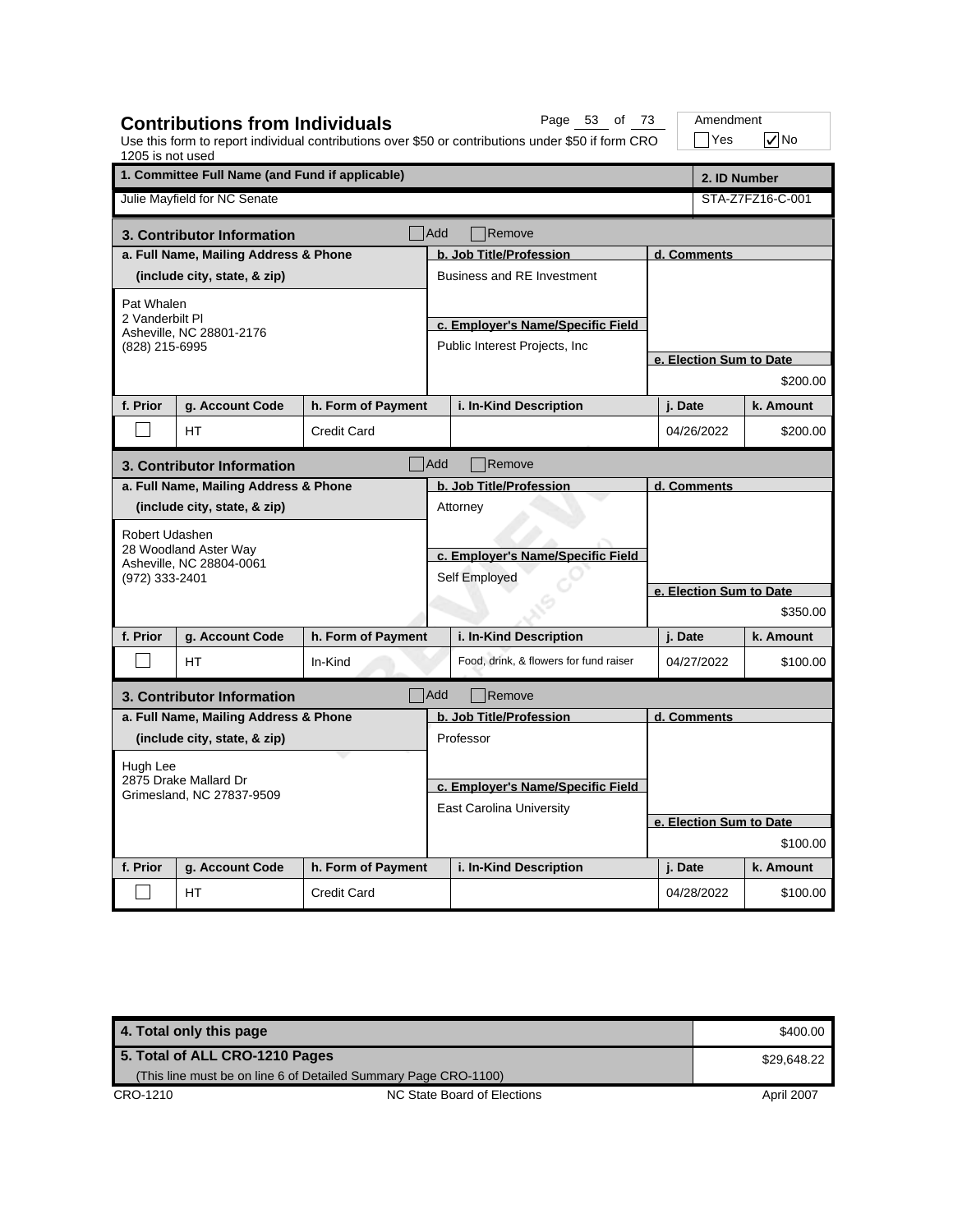| 1205 is not used      | <b>Contributions from Individuals</b>           |                    |                                   | Page 54 of 73<br>Use this form to report individual contributions over \$50 or contributions under \$50 if form CRO |  | Amendment<br>Yes        | l√No             |
|-----------------------|-------------------------------------------------|--------------------|-----------------------------------|---------------------------------------------------------------------------------------------------------------------|--|-------------------------|------------------|
|                       | 1. Committee Full Name (and Fund if applicable) |                    |                                   |                                                                                                                     |  | 2. ID Number            |                  |
|                       | Julie Mayfield for NC Senate                    |                    |                                   |                                                                                                                     |  |                         | STA-Z7FZ16-C-001 |
|                       | 3. Contributor Information                      |                    | Add                               | Remove                                                                                                              |  |                         |                  |
|                       | a. Full Name, Mailing Address & Phone           |                    |                                   | b. Job Title/Profession                                                                                             |  | d. Comments             |                  |
|                       | (include city, state, & zip)                    |                    |                                   | no job title                                                                                                        |  |                         |                  |
| <b>Tory Schmitz</b>   |                                                 |                    |                                   |                                                                                                                     |  |                         |                  |
| 22 Lenoir St          | Asheville, NC 28803-2506                        |                    |                                   | c. Employer's Name/Specific Field                                                                                   |  |                         |                  |
| (713) 252-5178        |                                                 |                    |                                   | not working                                                                                                         |  |                         |                  |
|                       |                                                 |                    |                                   |                                                                                                                     |  | e. Election Sum to Date |                  |
|                       |                                                 |                    |                                   |                                                                                                                     |  |                         | \$100.00         |
| f. Prior              | g. Account Code                                 | h. Form of Payment |                                   | i. In-Kind Description                                                                                              |  | j. Date                 | k. Amount        |
|                       | HТ                                              | <b>Credit Card</b> |                                   |                                                                                                                     |  | 04/28/2022              | \$100.00         |
|                       | 3. Contributor Information                      |                    | <b>Add</b>                        | Remove                                                                                                              |  |                         |                  |
|                       | a. Full Name, Mailing Address & Phone           |                    |                                   | b. Job Title/Profession                                                                                             |  | d. Comments             |                  |
|                       | (include city, state, & zip)                    |                    |                                   | no job title                                                                                                        |  |                         |                  |
| Ann P Kemske          |                                                 |                    |                                   |                                                                                                                     |  |                         |                  |
| 75 Broadway St        |                                                 |                    | c. Employer's Name/Specific Field |                                                                                                                     |  |                         |                  |
| Apt 204               | Asheville, NC 28801-2972                        |                    |                                   | not working                                                                                                         |  |                         |                  |
| (763) 458-9166        |                                                 |                    |                                   |                                                                                                                     |  | e. Election Sum to Date |                  |
|                       |                                                 |                    |                                   |                                                                                                                     |  |                         | \$500.00         |
| f. Prior              | g. Account Code                                 | h. Form of Payment |                                   | i. In-Kind Description                                                                                              |  | j. Date                 | k. Amount        |
|                       | <b>HT</b>                                       | Check              |                                   |                                                                                                                     |  | 04/29/2022              | \$500.00         |
|                       | 3. Contributor Information                      |                    | Add                               | Remove                                                                                                              |  |                         |                  |
|                       | a. Full Name, Mailing Address & Phone           |                    |                                   | b. Job Title/Profession                                                                                             |  | d. Comments             |                  |
|                       | (include city, state, & zip)                    |                    |                                   | unknown                                                                                                             |  |                         |                  |
| <b>Edward S Orris</b> |                                                 |                    |                                   |                                                                                                                     |  |                         |                  |
| 18 Rain Lily Trl      |                                                 |                    |                                   | c. Employer's Name/Specific Field                                                                                   |  |                         |                  |
| (828) 654-0875        | Arden, NC 28704-0680                            |                    |                                   | not working                                                                                                         |  |                         |                  |
|                       |                                                 |                    |                                   |                                                                                                                     |  | e. Election Sum to Date |                  |
|                       |                                                 |                    |                                   |                                                                                                                     |  |                         | \$125.00         |
| f. Prior              | g. Account Code                                 | h. Form of Payment |                                   | i. In-Kind Description                                                                                              |  | j. Date                 | k. Amount        |
|                       | HT                                              | Check              |                                   |                                                                                                                     |  | 04/29/2022              | \$125.00         |

**4. Total only this page \$725.00 \$725.00 \$125.00 \$725.00 \$725.00 \$725.00 \$725.00 \$725.00 \$725.00 \$725.00 \$725.00 \$725.00 \$725.00 \$725.00 \$725.00 \$725.00 \$725.00 \$725.00 \$725.00 \$725.00 \$725.00 \$725.00 \$725.00 \$725.00 \$725.** CRO-1210 CRO-1210 NC State Board of Elections April 2007 **5. Total of ALL CRO-1210 Pages** (This line must be on line 6 of Detailed Summary Page CRO-1100) \$29,648.22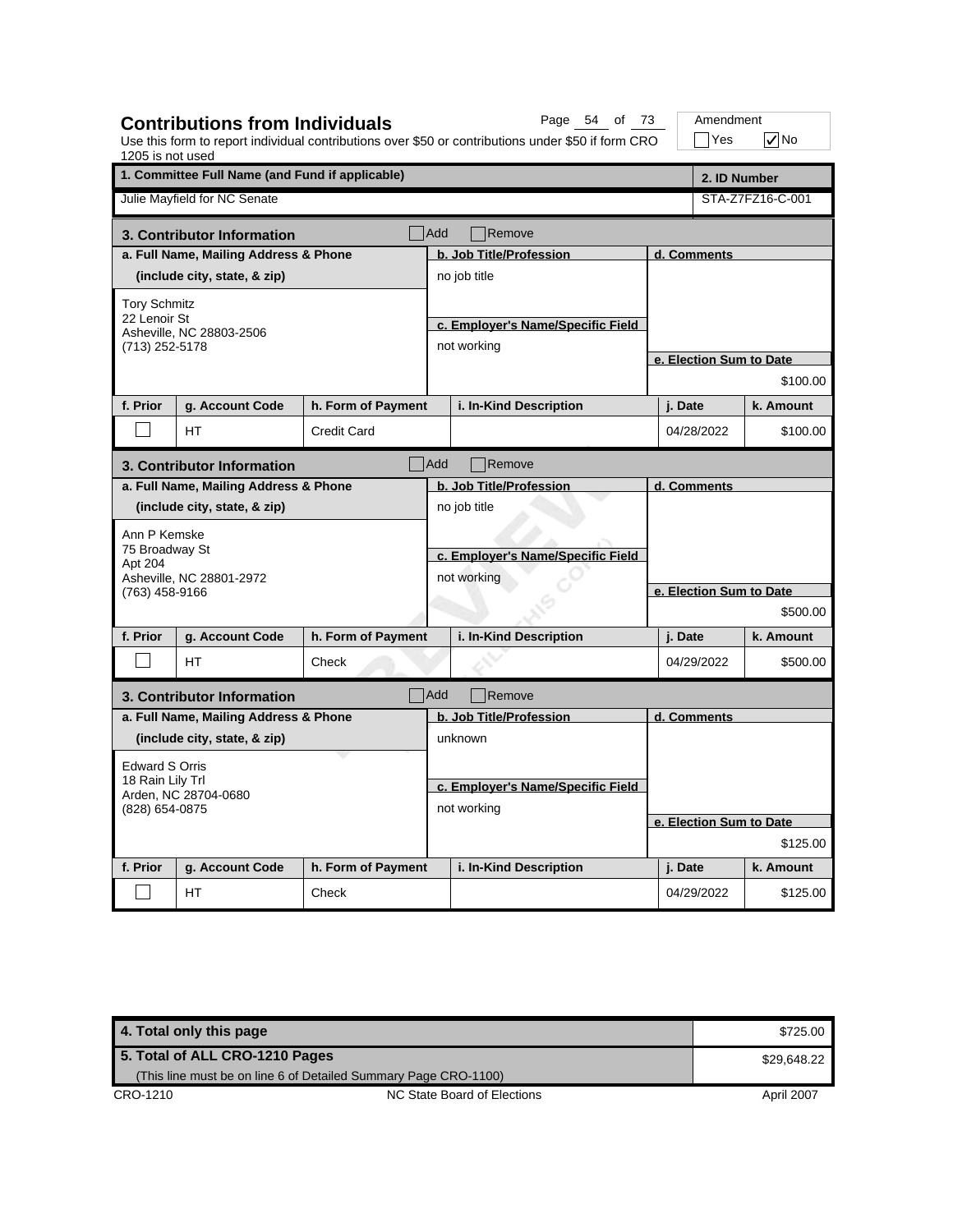| 1205 is not used | <b>Contributions from Individuals</b><br>Use this form to report individual contributions over \$50 or contributions under \$50 if form CRO | Page 55 of 73      | Amendment<br>Yes                             | l√∣No                   |  |                         |                  |  |  |
|------------------|---------------------------------------------------------------------------------------------------------------------------------------------|--------------------|----------------------------------------------|-------------------------|--|-------------------------|------------------|--|--|
|                  | 1. Committee Full Name (and Fund if applicable)                                                                                             |                    |                                              |                         |  | 2. ID Number            |                  |  |  |
|                  | Julie Mayfield for NC Senate                                                                                                                |                    |                                              |                         |  |                         | STA-Z7FZ16-C-001 |  |  |
|                  | Remove<br>Add<br>3. Contributor Information                                                                                                 |                    |                                              |                         |  |                         |                  |  |  |
|                  | a. Full Name, Mailing Address & Phone                                                                                                       |                    |                                              | b. Job Title/Profession |  | d. Comments             |                  |  |  |
|                  | (include city, state, & zip)                                                                                                                |                    |                                              | Retired                 |  |                         |                  |  |  |
| (330) 701-5574   | Maryanne Rackoff<br>45 Tree Top Dr<br>Arden, NC 28704-3040                                                                                  |                    | c. Employer's Name/Specific Field<br>Retired |                         |  |                         |                  |  |  |
|                  |                                                                                                                                             |                    |                                              |                         |  | e. Election Sum to Date |                  |  |  |
|                  |                                                                                                                                             |                    |                                              |                         |  |                         | \$304.00         |  |  |
| f. Prior         | g. Account Code                                                                                                                             | h. Form of Payment |                                              | i. In-Kind Description  |  | j. Date                 | k. Amount        |  |  |
|                  | <b>HT</b>                                                                                                                                   | <b>Credit Card</b> |                                              |                         |  | 04/29/2022              | \$200.00         |  |  |

**4. Total only this page** \$200.00 **5. Total of ALL CRO-1210 Pages** (This line must be on line 6 of Detailed Summary Page CRO-1100) \$29,648.22

Cooker of the corn

**CRO-1210** NC State Board of Elections April 2007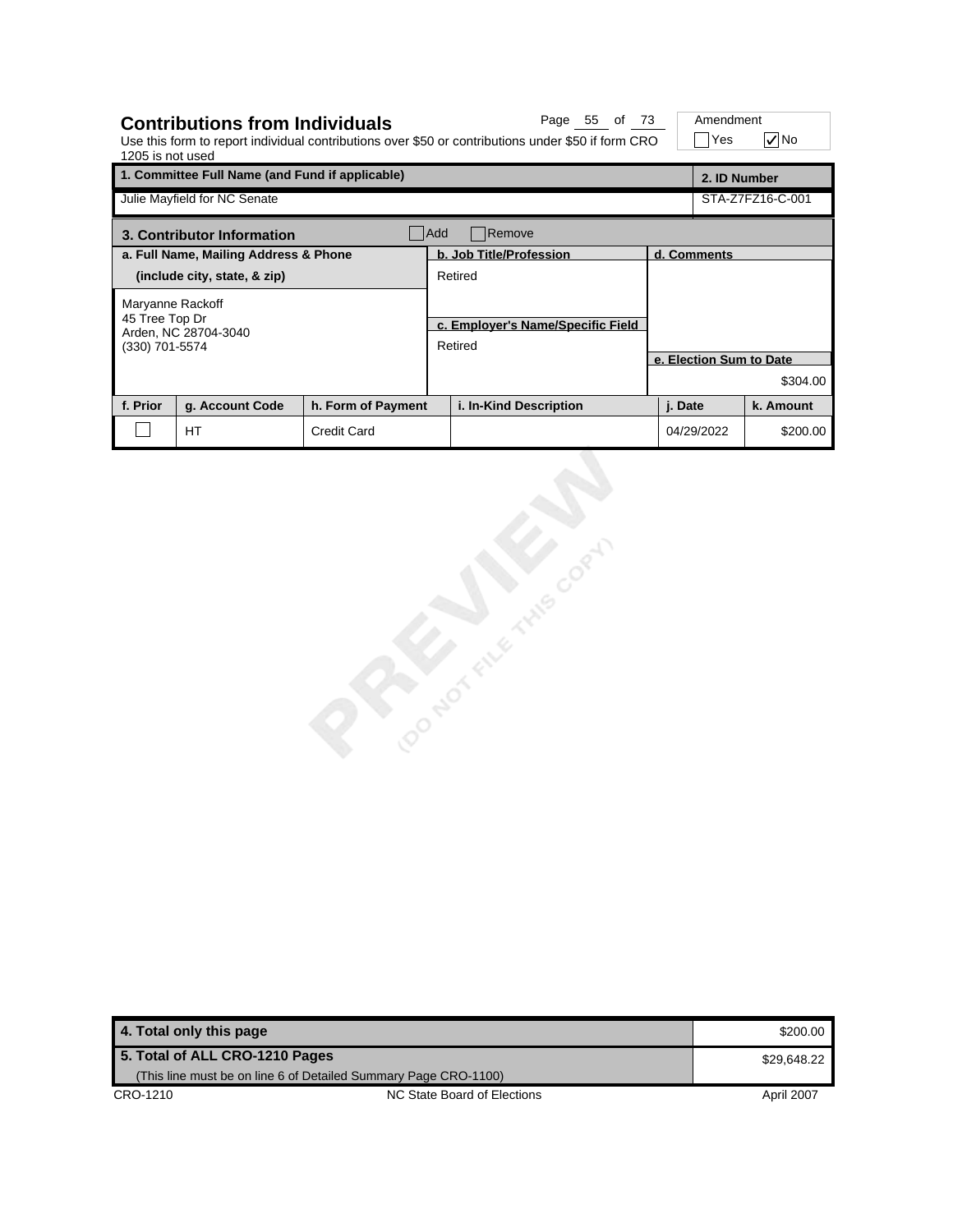# **Contributions from Other Political Committees Pg** <sup>56</sup> **Of** <sup>73</sup>

Use this form to report contributions from other candidate, referendum or PAC committees

|                                                                                                                    | 1. Committee Full Name (and Fund if applicable)                                         |                        |                                                                            |                      | 2. ID Number  |                  |                                       |
|--------------------------------------------------------------------------------------------------------------------|-----------------------------------------------------------------------------------------|------------------------|----------------------------------------------------------------------------|----------------------|---------------|------------------|---------------------------------------|
| Julie Mayfield for NC Senate                                                                                       |                                                                                         |                        |                                                                            |                      |               | STA-Z7FZ16-C-001 |                                       |
|                                                                                                                    |                                                                                         |                        |                                                                            |                      |               |                  |                                       |
| 3. Contributor                                                                                                     |                                                                                         |                        | <b>Add</b><br>b. Tvpe of Committee                                         |                      | <b>Remove</b> | d. Comments      |                                       |
| a. Full Name, Mailing Address & Phone (include<br>city, state & zip)<br><b>Lillians List Political Action Comm</b> |                                                                                         |                        | Candidate<br>Referendum                                                    | $ v $ PAC            |               |                  |                                       |
| 2912 Highwoods Blvd<br>Ste 203<br>Raleigh, NC 27604-1095                                                           |                                                                                         |                        | c. Level Reaistered (Specify)<br>Federal<br>$\vert\!\sqrt{}\vert$<br>State | County:              |               |                  | Municipality: e. Elec Cyc Sum to Date |
|                                                                                                                    |                                                                                         |                        |                                                                            |                      |               |                  | \$500.00                              |
|                                                                                                                    | f. Account Code g. Form of Payment                                                      | h. In-Kind Description |                                                                            | i. Date (mm/dd/yyyy) |               |                  | j. Amount                             |
| <b>HT</b>                                                                                                          | Check                                                                                   |                        |                                                                            |                      | 03/24/2022    |                  | \$500.00                              |
| 3. Contributor                                                                                                     |                                                                                         |                        | Add                                                                        |                      | Remove        |                  |                                       |
| city, state & zip)<br><b>NC Craft Brewers PAC</b>                                                                  | a. Full Name, Mailing Address & Phone (include                                          |                        | <b>b. Type of Committee</b><br>Candidate<br>Referendum                     | $\sqrt{PAC}$         |               | d. Comments      |                                       |
| PO Box 27921<br>Raleigh, NC 27611-7921<br>(919) 951-8588                                                           |                                                                                         |                        | c. Level Registered (Specify)<br>Federal                                   | County:              |               |                  |                                       |
|                                                                                                                    |                                                                                         |                        | $\sqrt{\phantom{a}}$ State                                                 |                      |               |                  | Municipality: e. Elec Cyc Sum to Date |
|                                                                                                                    |                                                                                         |                        |                                                                            |                      |               |                  | \$1,000.00                            |
|                                                                                                                    | f. Account Code g. Form of Payment                                                      | h. In-Kind Description |                                                                            | i. Date (mm/dd/yyyy) |               |                  | i. Amount                             |
| HT.                                                                                                                | Check                                                                                   |                        |                                                                            |                      | 04/15/2022    |                  | \$1,000.00                            |
| 3. Contributor                                                                                                     |                                                                                         |                        | Add                                                                        |                      | <b>Remove</b> |                  |                                       |
| city, state & zip)                                                                                                 | a. Full Name, Mailing Address & Phone (include<br>NC Clean Energy Business Alliance PAC |                        | b. Type of Committee<br>Candidate<br>Referendum                            | $ v $ PAC            |               | ld. Comments     |                                       |
| 811 9th St<br>Ste 120-158<br>Durham, NC 27705-4188                                                                 |                                                                                         |                        | c. Level Reaistered (Specify)<br>Federal                                   | County:              |               |                  |                                       |
| (919) 608-1060                                                                                                     |                                                                                         |                        | $\checkmark$<br>State                                                      |                      |               |                  | Municipality: e. Elec Cyc Sum to Date |
|                                                                                                                    |                                                                                         |                        |                                                                            |                      |               |                  | \$2,000.00                            |
|                                                                                                                    | f. Account Code g. Form of Payment                                                      | h. In-Kind Description |                                                                            | i. Date (mm/dd/yyyy) |               |                  | j. Amount                             |
| НT                                                                                                                 | Check                                                                                   |                        |                                                                            |                      | 04/20/2022    |                  | \$2,000.00                            |

| 4. Total on this Page                                                                             | \$3.500.00 |
|---------------------------------------------------------------------------------------------------|------------|
| 5. Total of ALL CRO-1230 Pages<br>(This line must be on line 8 of Detailed Summary Page CRO-1100) | \$6.100.00 |

 $\Box$  Yes  $\boxed{\checkmark}$  No

Amendment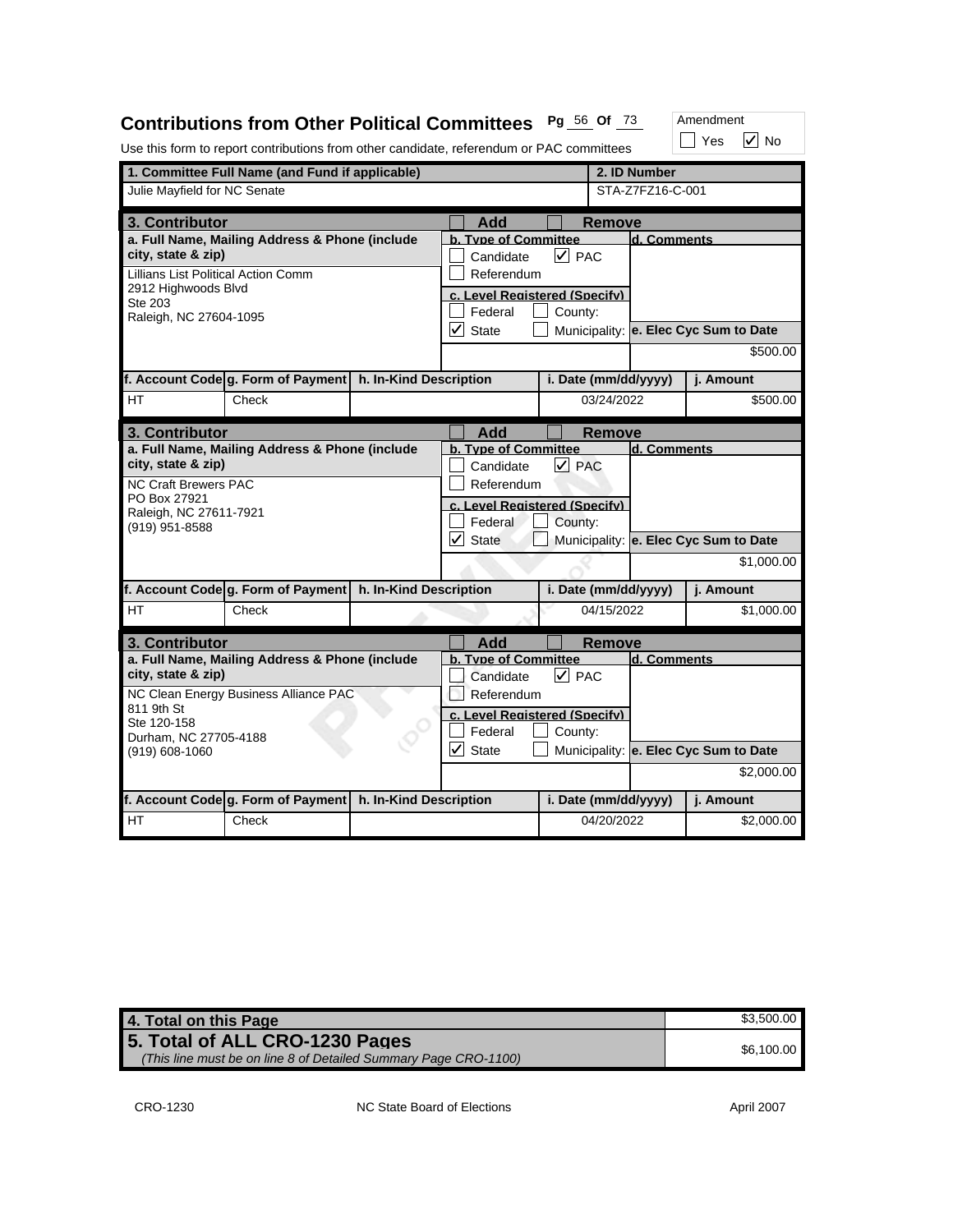## **Contributions from Other Political Committees Pg** <sup>57</sup> **Of** <sup>73</sup>

Amendment

|                                                            |                                                             |                        | Use this form to report contributions from other candidate, referendum or PAC committees |                      |                  | Yes<br><b>No</b>                      |
|------------------------------------------------------------|-------------------------------------------------------------|------------------------|------------------------------------------------------------------------------------------|----------------------|------------------|---------------------------------------|
|                                                            | 1. Committee Full Name (and Fund if applicable)             |                        |                                                                                          |                      | 2. ID Number     |                                       |
| Julie Mayfield for NC Senate                               |                                                             |                        |                                                                                          |                      | STA-Z7FZ16-C-001 |                                       |
| 3. Contributor                                             |                                                             |                        | <b>Add</b>                                                                               | Remove               |                  |                                       |
| city, state & zip)                                         | a. Full Name, Mailing Address & Phone (include              |                        | <b>b. Type of Committee</b><br>Candidate                                                 | $ v $ PAC            | d. Comments      |                                       |
| <b>NC Nurses PAC</b>                                       |                                                             |                        | Referendum                                                                               |                      |                  |                                       |
| 4350 Lassiter At North Hills Ave                           |                                                             |                        | c. Level Reaistered (Specify)                                                            |                      |                  |                                       |
| Ste 250<br>Raleigh, NC 27609-5792                          |                                                             |                        | Federal                                                                                  | County:              |                  |                                       |
| (919) 821-4250                                             |                                                             |                        | $\vert\mathcal{V}\vert$<br><b>State</b>                                                  |                      |                  | Municipality: e. Elec Cyc Sum to Date |
|                                                            |                                                             |                        |                                                                                          |                      |                  | \$1,000.00                            |
|                                                            | f. Account Code g. Form of Payment                          | h. In-Kind Description |                                                                                          | i. Date (mm/dd/yyyy) |                  | j. Amount                             |
| HT                                                         | Check                                                       |                        |                                                                                          | 04/21/2022           |                  | \$1,000.00                            |
| 3. Contributor                                             |                                                             |                        | Add                                                                                      | Remove               |                  |                                       |
|                                                            | a. Full Name, Mailing Address & Phone (include              |                        | b. Type of Committee                                                                     |                      | d. Comments      |                                       |
| city, state & zip)<br>Rural Electric Action Program        |                                                             |                        | Candidate                                                                                | $\triangledown$ PAC  |                  |                                       |
| PO Box 27306                                               |                                                             |                        | Referendum<br>c. Level Reaistered (Specify)                                              |                      |                  |                                       |
| Raleigh, NC 27611-7306<br>(919) 872-0800                   |                                                             |                        | Federal                                                                                  |                      |                  |                                       |
|                                                            |                                                             |                        |                                                                                          | County:              |                  |                                       |
|                                                            |                                                             |                        | $\vert\mathcal{V}\vert$<br><b>State</b>                                                  |                      |                  | Municipality: e. Elec Cyc Sum to Date |
|                                                            |                                                             |                        |                                                                                          |                      |                  | \$600.00                              |
|                                                            | f. Account Code g. Form of Payment   h. In-Kind Description |                        |                                                                                          | i. Date (mm/dd/yyyy) |                  | j. Amount                             |
| HТ                                                         | Check                                                       |                        |                                                                                          | 04/21/2022           |                  | \$600.00                              |
| 3. Contributor                                             |                                                             |                        | Add                                                                                      | <b>Remove</b>        |                  |                                       |
|                                                            | a. Full Name, Mailing Address & Phone (include              |                        | b. Type of Committee                                                                     |                      | d. Comments      |                                       |
| city, state & zip)                                         |                                                             |                        | Candidate                                                                                | $\overline{V}$ PAC   |                  |                                       |
| <b>NCANA Polital Action Committee</b><br>701 Exposition PI |                                                             |                        | Referendum                                                                               |                      |                  |                                       |
| <b>Ste 206</b>                                             |                                                             |                        | c. Level Reaistered (Specify)<br>Federal                                                 | County:              |                  |                                       |
| Raleigh, NC 27615-3359<br>(919) 434-9350                   |                                                             |                        | $\overline{\checkmark}$<br><b>State</b>                                                  |                      |                  | Municipality: e. Elec Cyc Sum to Date |
|                                                            |                                                             |                        |                                                                                          |                      |                  | \$1,000.00                            |
|                                                            | f. Account Code g. Form of Payment   h. In-Kind Description |                        |                                                                                          | i. Date (mm/dd/yyyy) |                  | j. Amount                             |

| 4. Total on this Page                                                                             | \$2,600.00 |
|---------------------------------------------------------------------------------------------------|------------|
| 5. Total of ALL CRO-1230 Pages<br>(This line must be on line 8 of Detailed Summary Page CRO-1100) | \$6.100.00 |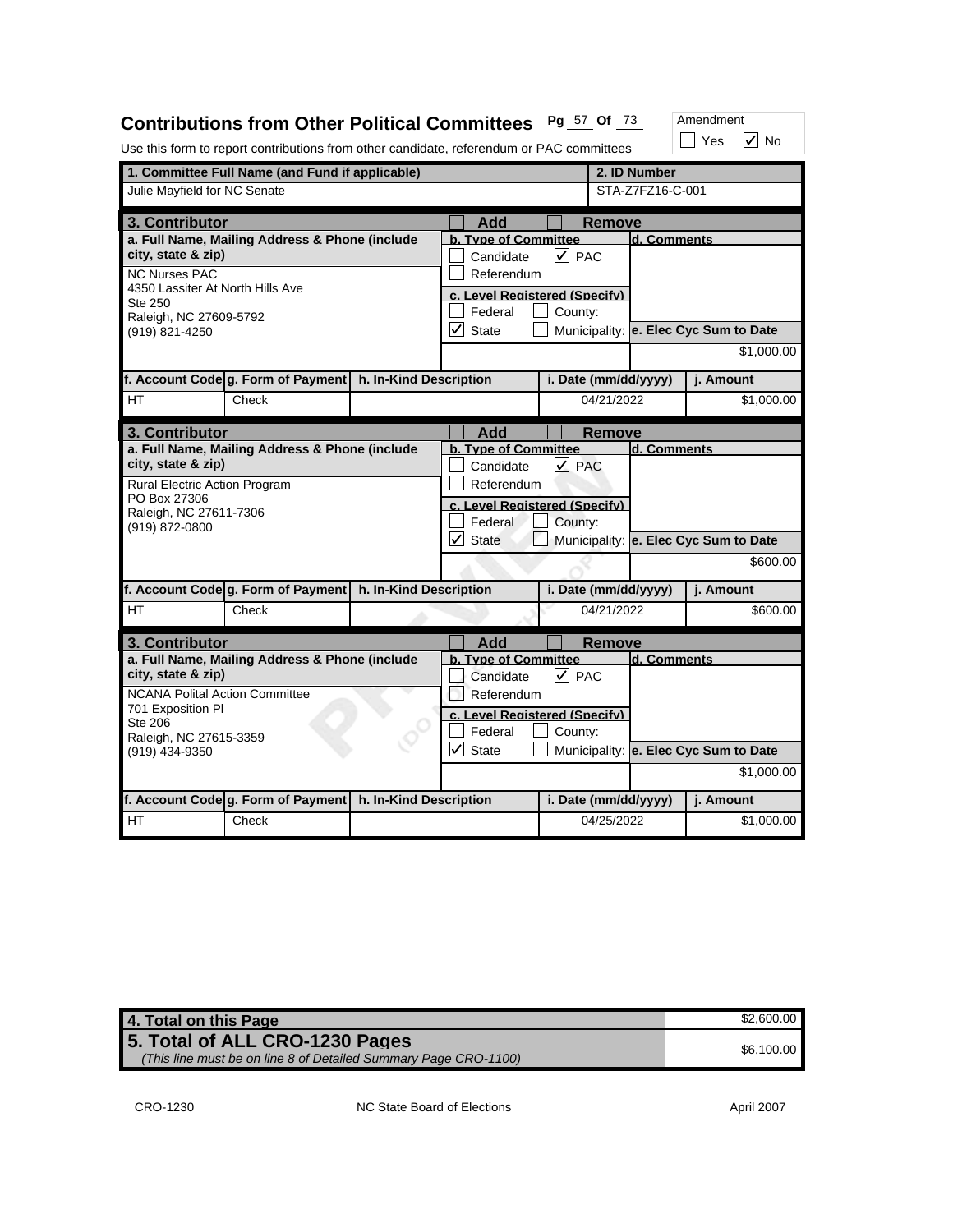| <b>Disbursements</b> | Page 58 of 73 |  |  |  | $\neg$ Yes |  |
|----------------------|---------------|--|--|--|------------|--|
|----------------------|---------------|--|--|--|------------|--|

|            |  |      | Am |
|------------|--|------|----|
| Page 58 of |  | - 73 |    |

Yes *V* No endment

|                                             | commutees and coordinated party experimentes<br>1. Committee Full Name (and Fund if applicable)        |   |                                                  |                                                                     |                          | 2. ID Number                          |  |  |
|---------------------------------------------|--------------------------------------------------------------------------------------------------------|---|--------------------------------------------------|---------------------------------------------------------------------|--------------------------|---------------------------------------|--|--|
| Julie Mayfield for NC Senate                |                                                                                                        |   |                                                  |                                                                     |                          | STA-Z7FZ16-C-001                      |  |  |
| 3. Type of Disbursement                     |                                                                                                        |   |                                                  | (Please use separate CRO-1310 forms for each type of Disbursement.) |                          |                                       |  |  |
| $\sqrt{\phantom{a}}$ Operating Expenses     |                                                                                                        |   | Contributions to Candidates/Political Committees |                                                                     |                          | <b>Coordinated Party Expenditures</b> |  |  |
| 4. Payee Information                        |                                                                                                        |   | Add                                              | $\sqrt{\mathsf{Remove}}$                                            |                          |                                       |  |  |
| a. Full Name, Mailing Address & Phone       |                                                                                                        |   |                                                  | b. Coordinated Committee Name                                       | d. Comments              |                                       |  |  |
| (include city, state, & zip)                |                                                                                                        |   |                                                  |                                                                     |                          |                                       |  |  |
| Sage Payment Solutions                      |                                                                                                        |   |                                                  | c. Level Reaistered (Specify)                                       |                          |                                       |  |  |
| 1505 N Hayden Rd<br>Ste 110                 |                                                                                                        |   | Federal                                          | County:                                                             |                          |                                       |  |  |
| Scottsdale, AZ 85257-3770                   |                                                                                                        |   | <b>State</b>                                     | Municipality:                                                       |                          | e. Election Sum to Date               |  |  |
|                                             |                                                                                                        |   |                                                  |                                                                     |                          | \$1,648.45                            |  |  |
| f. Account Code                             | g. Form of Payment                                                                                     |   | h. Purpose Code                                  | i. Date (mm/dd/yyyy) j. Amount                                      |                          | k. Required Remarks                   |  |  |
| <b>HT</b>                                   | <b>Electronic Funds</b><br>Transfer                                                                    | Κ |                                                  | 01/03/2022                                                          | \$450.58                 | <b>Bankcard Merch Fees</b>            |  |  |
| 4. Payee Information                        |                                                                                                        |   | Add                                              | Remove                                                              |                          |                                       |  |  |
| a. Full Name, Mailing Address & Phone       |                                                                                                        |   |                                                  | b. Coordinated Committee Name                                       | d. Comments              |                                       |  |  |
| (include city, state, & zip)                |                                                                                                        |   |                                                  |                                                                     |                          |                                       |  |  |
| <b>United State Postal Service</b>          |                                                                                                        |   |                                                  | c. Level Reaistered (Specify)                                       |                          |                                       |  |  |
| 30 Coxe Ave                                 |                                                                                                        |   | Federal                                          | County:                                                             |                          |                                       |  |  |
| Asheville, NC 28801-3308                    |                                                                                                        |   | <b>State</b>                                     | Municipality:                                                       |                          | e. Election Sum to Date               |  |  |
|                                             |                                                                                                        |   |                                                  |                                                                     |                          | \$442.00                              |  |  |
| f. Account Code                             | g. Form of Payment                                                                                     |   | h. Purpose Code                                  | i. Date (mm/dd/yyyy) j. Amount                                      |                          | k. Required Remarks                   |  |  |
| HТ                                          | Check                                                                                                  | Κ |                                                  | 01/03/2022                                                          | \$134.00                 | 2022 PO Box rental                    |  |  |
| 4. Payee Information                        |                                                                                                        |   | Add                                              | Remove                                                              |                          |                                       |  |  |
| a. Full Name, Mailing Address & Phone       |                                                                                                        |   |                                                  | b. Coordinated Committee Name                                       | d. Comments              |                                       |  |  |
| (include city, state, & zip)                |                                                                                                        |   |                                                  |                                                                     |                          |                                       |  |  |
| ActBlue                                     |                                                                                                        |   |                                                  | c. Level Reaistered (Specify)                                       |                          |                                       |  |  |
| 366 Summer St                               |                                                                                                        |   | Federal                                          | County:                                                             |                          |                                       |  |  |
| Somerville, MA 02144-3132<br>(617) 517-7600 |                                                                                                        |   | <b>State</b><br>Municipality:                    |                                                                     |                          | e. Election Sum to Date               |  |  |
|                                             |                                                                                                        |   |                                                  |                                                                     |                          | \$67.71                               |  |  |
| f. Account Code                             | g. Form of Payment                                                                                     |   | h. Purpose Code                                  | i. Date (mm/dd/yyyy) j. Amount                                      |                          | k. Required Remarks                   |  |  |
| HТ                                          | Electronic Funds<br>Transfer                                                                           | ĸ |                                                  | 01/05/2022                                                          | \$17.27                  | ActBlue donation fee                  |  |  |
| 5. Total only this page                     |                                                                                                        |   |                                                  |                                                                     |                          | \$601.85                              |  |  |
| 6. Total of ALL CRO-1310 Pages              |                                                                                                        |   |                                                  |                                                                     |                          |                                       |  |  |
|                                             | (This line goes in line 13a of Detailed Summary Page CRO-1100 if Operating Expenses)                   |   |                                                  |                                                                     |                          | \$21,895.90                           |  |  |
|                                             | (This line goes in line 13b of Detailed Summary Page CRO-1100 if Contrib to Candidates/Political Comm) |   |                                                  |                                                                     |                          |                                       |  |  |
|                                             | (This line goes in line 13c of Detailed Summary Page CRO-1100 if Coordinated Party Expenditures)       |   |                                                  |                                                                     |                          |                                       |  |  |
|                                             | 7. Purpose Codes (List detailed Expenditure code in (h.) above)                                        |   |                                                  |                                                                     |                          |                                       |  |  |
| A* - Media                                  | $B^*$ - Printing                                                                                       |   |                                                  | $C^*$ - Fundraising                                                 | D - To Another Candidate |                                       |  |  |
| E - salaries                                | $F^*$ - Equipment                                                                                      |   |                                                  | G - Political Party                                                 |                          | H* - Holding Public Office Expenses   |  |  |
| I - postage                                 | J - Penalties                                                                                          |   |                                                  | K* - Office Expenses                                                |                          | Q* - Donation to Legal Expense Fund   |  |  |
| $O^*$ - Other                               |                                                                                                        |   |                                                  |                                                                     |                          |                                       |  |  |
|                                             | *Codes require detailed explanation in required remarks field (k)                                      |   |                                                  |                                                                     |                          |                                       |  |  |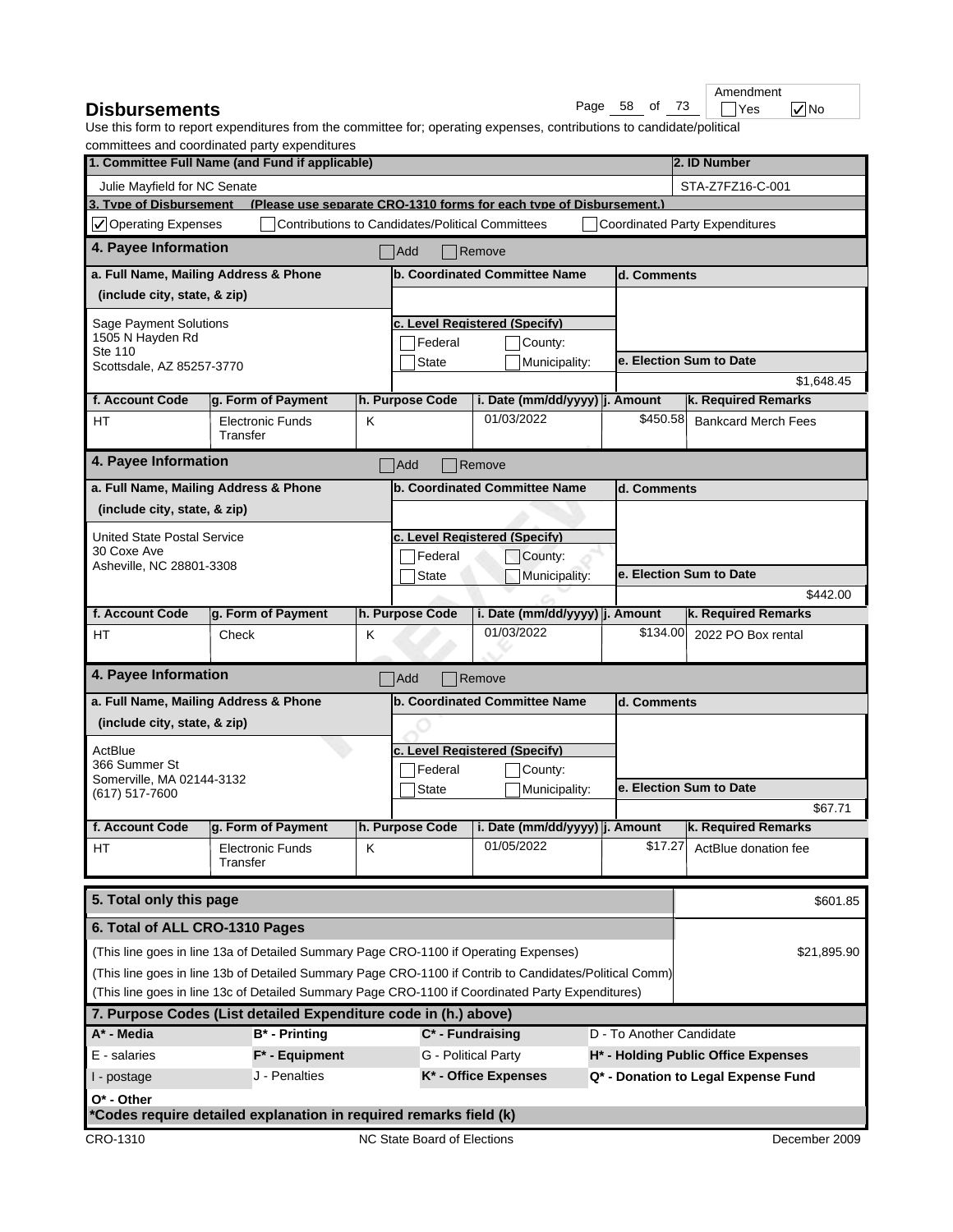| <b>Disbursements</b> |  |  |  | Page 59 of 73 | $\neg$ Yes |  |  |
|----------------------|--|--|--|---------------|------------|--|--|
|----------------------|--|--|--|---------------|------------|--|--|

|         |    |      | Am |
|---------|----|------|----|
| Page 59 | οf | - 73 |    |

Yes *V* No endment

|                                            | commutees and coordinated party experiditures                                                          |   |                                                  |                                          |                          |                                       |
|--------------------------------------------|--------------------------------------------------------------------------------------------------------|---|--------------------------------------------------|------------------------------------------|--------------------------|---------------------------------------|
|                                            | 1. Committee Full Name (and Fund if applicable)                                                        |   |                                                  |                                          |                          | 2. ID Number                          |
| Julie Mayfield for NC Senate               |                                                                                                        |   |                                                  |                                          |                          | STA-Z7FZ16-C-001                      |
|                                            | 3. Type of Disbursement (Please use separate CRO-1310 forms for each type of Disbursement.)            |   |                                                  |                                          |                          |                                       |
| $\sqrt{\phantom{a}}$ Operating Expenses    |                                                                                                        |   | Contributions to Candidates/Political Committees |                                          |                          | <b>Coordinated Party Expenditures</b> |
| 4. Payee Information                       |                                                                                                        |   | Add                                              | $\blacksquare$ Remove                    |                          |                                       |
| a. Full Name, Mailing Address & Phone      |                                                                                                        |   |                                                  | b. Coordinated Committee Name            | d. Comments              |                                       |
| (include city, state, & zip)               |                                                                                                        |   |                                                  |                                          |                          |                                       |
| Zoom.us                                    |                                                                                                        |   |                                                  | c. Level Reaistered (Specify)            |                          |                                       |
| 55 Almaden Blvd                            |                                                                                                        |   | Federal                                          | County:                                  |                          |                                       |
| FI <sub>6</sub><br>San Jose, CA 95113-1608 |                                                                                                        |   | <b>State</b>                                     | Municipality:                            |                          | e. Election Sum to Date               |
| (888) 799-9666                             |                                                                                                        |   |                                                  |                                          |                          | \$112.42                              |
| f. Account Code                            | g. Form of Payment                                                                                     |   | h. Purpose Code                                  | i. Date (mm/dd/yyyy) j. Amount           |                          | k. Required Remarks                   |
| HТ                                         | <b>Electronic Funds</b><br>Transfer                                                                    | Κ |                                                  | 01/07/2022                               | \$112.42                 | Zoom Video Conferening fee            |
| 4. Payee Information                       |                                                                                                        |   | Add                                              | Remove                                   |                          |                                       |
| a. Full Name, Mailing Address & Phone      |                                                                                                        |   |                                                  | b. Coordinated Committee Name            | d. Comments              |                                       |
| (include city, state, & zip)               |                                                                                                        |   |                                                  |                                          |                          |                                       |
|                                            |                                                                                                        |   |                                                  |                                          |                          |                                       |
| Sage Payment Solutions<br>1505 N Hayden Rd |                                                                                                        |   | Federal                                          | c. Level Reaistered (Specify)<br>County: |                          |                                       |
| Ste 110                                    |                                                                                                        |   | <b>State</b>                                     | Municipality:                            |                          | e. Election Sum to Date               |
| Scottsdale, AZ 85257-3770                  |                                                                                                        |   |                                                  |                                          |                          | \$1,648.45                            |
| f. Account Code                            | g. Form of Payment                                                                                     |   | h. Purpose Code                                  | i. Date (mm/dd/yyyy)  j. Amount          |                          | k. Required Remarks                   |
| <b>HT</b>                                  | <b>Electronic Funds</b>                                                                                | Κ |                                                  | 01/11/2022                               | \$37.04                  | <b>Bankcard fees</b>                  |
|                                            | Transfer                                                                                               |   |                                                  |                                          |                          |                                       |
| 4. Payee Information                       |                                                                                                        |   | Add                                              | Remove                                   |                          |                                       |
| a. Full Name, Mailing Address & Phone      |                                                                                                        |   |                                                  | b. Coordinated Committee Name            | d. Comments              |                                       |
| (include city, state, & zip)               |                                                                                                        |   |                                                  |                                          |                          |                                       |
| The News & Observer                        |                                                                                                        |   |                                                  | c. Level Reaistered (Specify)            |                          |                                       |
| 421 Fayetteville St                        |                                                                                                        |   | Federal                                          | County:                                  |                          |                                       |
| Ste 104<br>Raleigh, NC 27601-3010          |                                                                                                        |   | <b>State</b>                                     | Municipality:                            |                          | e. Election Sum to Date               |
|                                            |                                                                                                        |   |                                                  |                                          |                          | \$420.00                              |
| f. Account Code                            | g. Form of Payment                                                                                     |   | h. Purpose Code                                  | i. Date (mm/dd/yyyy) j. Amount           |                          | k. Required Remarks                   |
| НT                                         | Credit Card                                                                                            | κ |                                                  | 01/19/2022                               | \$420.00                 | Subscription to The Insider           |
|                                            |                                                                                                        |   |                                                  |                                          |                          |                                       |
| 5. Total only this page                    |                                                                                                        |   |                                                  |                                          |                          | \$569.46                              |
| 6. Total of ALL CRO-1310 Pages             |                                                                                                        |   |                                                  |                                          |                          |                                       |
|                                            | (This line goes in line 13a of Detailed Summary Page CRO-1100 if Operating Expenses)                   |   |                                                  |                                          |                          | \$21,895.90                           |
|                                            | (This line goes in line 13b of Detailed Summary Page CRO-1100 if Contrib to Candidates/Political Comm) |   |                                                  |                                          |                          |                                       |
|                                            | (This line goes in line 13c of Detailed Summary Page CRO-1100 if Coordinated Party Expenditures)       |   |                                                  |                                          |                          |                                       |
|                                            | 7. Purpose Codes (List detailed Expenditure code in (h.) above)                                        |   |                                                  |                                          |                          |                                       |
| A* - Media                                 | $B^*$ - Printing                                                                                       |   |                                                  | $C^*$ - Fundraising                      | D - To Another Candidate |                                       |
| E - salaries                               | $F^*$ - Equipment                                                                                      |   |                                                  | G - Political Party                      |                          | H* - Holding Public Office Expenses   |
| I - postage                                | J - Penalties                                                                                          |   |                                                  | K* - Office Expenses                     |                          | Q* - Donation to Legal Expense Fund   |
| $O^*$ - Other                              |                                                                                                        |   |                                                  |                                          |                          |                                       |
|                                            | *Codes require detailed explanation in required remarks field (k)                                      |   |                                                  |                                          |                          |                                       |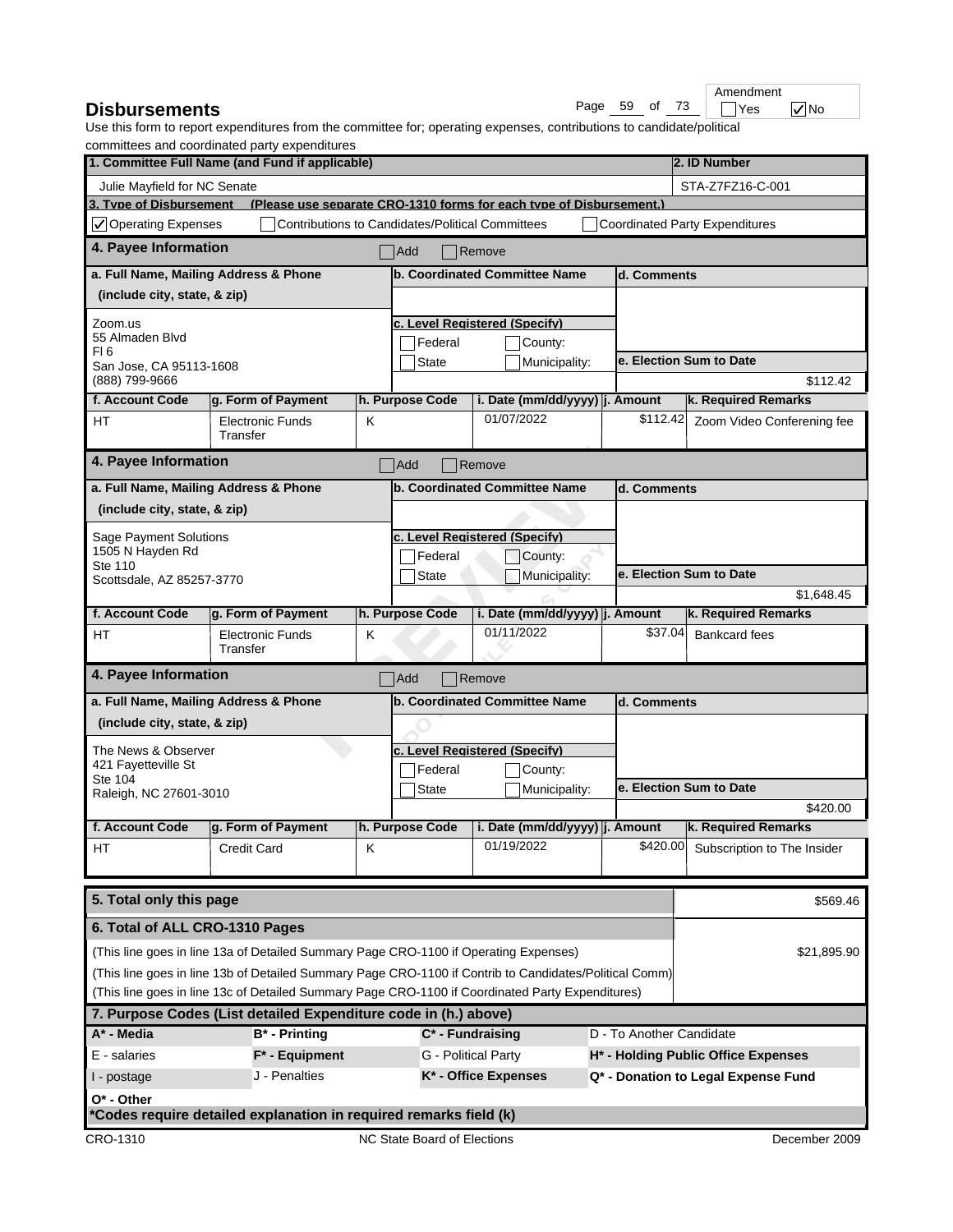| <b>Disbursements</b> | Page 60 |  |  | $\degree$ of 73 | $\neg$ Yes |  |
|----------------------|---------|--|--|-----------------|------------|--|
|----------------------|---------|--|--|-----------------|------------|--|

|            |  | An |
|------------|--|----|
| Page 60 of |  |    |

 $\overline{\phantom{a}}$   $\overline{\phantom{a}}$  Yes  $\overline{\phantom{a}}$  No Amendment

|                                                         | commutees and coordinated party experimentes<br>1. Committee Full Name (and Fund if applicable)        |   |                                                         |                                                                     |                          |             | 2. ID Number                          |
|---------------------------------------------------------|--------------------------------------------------------------------------------------------------------|---|---------------------------------------------------------|---------------------------------------------------------------------|--------------------------|-------------|---------------------------------------|
|                                                         |                                                                                                        |   |                                                         |                                                                     |                          |             |                                       |
| Julie Mayfield for NC Senate<br>3. Type of Disbursement |                                                                                                        |   |                                                         | (Please use separate CRO-1310 forms for each type of Disbursement.) |                          |             | STA-Z7FZ16-C-001                      |
| $\sqrt{}$ Operating Expenses                            |                                                                                                        |   | <b>Contributions to Candidates/Political Committees</b> |                                                                     |                          |             | <b>Coordinated Party Expenditures</b> |
| 4. Payee Information                                    |                                                                                                        |   |                                                         | $\sqrt{\mathsf{Remove}}$                                            |                          |             |                                       |
|                                                         |                                                                                                        |   | Add                                                     |                                                                     |                          |             |                                       |
|                                                         | a. Full Name, Mailing Address & Phone                                                                  |   |                                                         | b. Coordinated Committee Name                                       |                          | d. Comments |                                       |
| (include city, state, & zip)                            |                                                                                                        |   |                                                         |                                                                     |                          |             |                                       |
| Sage Payment Solutions                                  |                                                                                                        |   |                                                         | c. Level Reaistered (Specify)                                       |                          |             |                                       |
| 1505 N Hayden Rd<br>Ste 110                             |                                                                                                        |   | Federal                                                 | County:                                                             |                          |             |                                       |
| Scottsdale, AZ 85257-3770                               |                                                                                                        |   | <b>State</b>                                            | Municipality:                                                       |                          |             | e. Election Sum to Date               |
|                                                         |                                                                                                        |   |                                                         |                                                                     |                          |             | \$1,648.45                            |
| f. Account Code                                         | g. Form of Payment                                                                                     |   | h. Purpose Code                                         | i. Date (mm/dd/yyyy) j. Amount<br>02/02/2022                        |                          | \$101.25    | k. Required Remarks                   |
| <b>HT</b>                                               | <b>Electronic Funds</b><br>Transfer                                                                    | Κ |                                                         |                                                                     |                          |             | Bankcard fee                          |
| 4. Payee Information                                    |                                                                                                        |   | Add                                                     | Remove                                                              |                          |             |                                       |
|                                                         | a. Full Name, Mailing Address & Phone                                                                  |   |                                                         | b. Coordinated Committee Name                                       |                          | d. Comments |                                       |
| (include city, state, & zip)                            |                                                                                                        |   |                                                         |                                                                     |                          |             |                                       |
| ActBlue                                                 |                                                                                                        |   |                                                         | c. Level Reaistered (Specify)                                       |                          |             |                                       |
| 366 Summer St                                           |                                                                                                        |   | Federal                                                 | County:                                                             |                          |             |                                       |
| Somerville, MA 02144-3132                               |                                                                                                        |   | <b>State</b>                                            | Municipality:                                                       |                          |             | e. Election Sum to Date               |
| (617) 517-7600                                          |                                                                                                        |   |                                                         |                                                                     |                          |             | \$67.71                               |
| f. Account Code                                         | g. Form of Payment                                                                                     |   | h. Purpose Code                                         | i. Date (mm/dd/yyyy)  j. Amount                                     |                          |             | k. Required Remarks                   |
| HТ                                                      | <b>Electronic Funds</b><br>Transfer                                                                    | Κ |                                                         | 02/03/2022                                                          |                          | \$10.50     | ActBlue donation fee                  |
| 4. Payee Information                                    |                                                                                                        |   | Add                                                     | $\sqrt{\mathsf{Remove}}$                                            |                          |             |                                       |
|                                                         | a. Full Name, Mailing Address & Phone                                                                  |   |                                                         | b. Coordinated Committee Name                                       |                          | d. Comments |                                       |
| (include city, state, & zip)                            |                                                                                                        |   |                                                         |                                                                     |                          |             |                                       |
| <b>Buncombe County Board of Elections</b>               |                                                                                                        |   |                                                         | c. Level Reaistered (Specify)                                       |                          |             |                                       |
| 59 Woodfin Pl                                           |                                                                                                        |   | Federal                                                 | County:                                                             |                          |             |                                       |
| Asheville, NC 28801-2417<br>(828) 250-4200              |                                                                                                        |   | <b>State</b>                                            | Municipality:                                                       |                          |             | e. Election Sum to Date               |
|                                                         |                                                                                                        |   |                                                         |                                                                     |                          |             | \$140.00                              |
| f. Account Code                                         | g. Form of Payment                                                                                     |   | h. Purpose Code                                         | i. Date (mm/dd/yyyy)  j. Amount                                     |                          |             | k. Required Remarks                   |
| HТ                                                      | Check                                                                                                  | H |                                                         | 03/01/2022                                                          |                          | \$140.00    | 2022 Election Candidate Filing<br>Fee |
| 5. Total only this page                                 |                                                                                                        |   |                                                         |                                                                     |                          |             | \$251.75                              |
| 6. Total of ALL CRO-1310 Pages                          |                                                                                                        |   |                                                         |                                                                     |                          |             |                                       |
|                                                         | (This line goes in line 13a of Detailed Summary Page CRO-1100 if Operating Expenses)                   |   |                                                         |                                                                     |                          |             | \$21,895.90                           |
|                                                         | (This line goes in line 13b of Detailed Summary Page CRO-1100 if Contrib to Candidates/Political Comm) |   |                                                         |                                                                     |                          |             |                                       |
|                                                         | (This line goes in line 13c of Detailed Summary Page CRO-1100 if Coordinated Party Expenditures)       |   |                                                         |                                                                     |                          |             |                                       |
|                                                         | 7. Purpose Codes (List detailed Expenditure code in (h.) above)                                        |   |                                                         |                                                                     |                          |             |                                       |
| A* - Media                                              | $B^*$ - Printing                                                                                       |   |                                                         | $C^*$ - Fundraising                                                 | D - To Another Candidate |             |                                       |
| E - salaries                                            | $F^*$ - Equipment                                                                                      |   |                                                         | G - Political Party                                                 |                          |             | H* - Holding Public Office Expenses   |
| I - postage                                             | J - Penalties                                                                                          |   |                                                         | K* - Office Expenses                                                |                          |             | Q* - Donation to Legal Expense Fund   |
| $O^*$ - Other                                           |                                                                                                        |   |                                                         |                                                                     |                          |             |                                       |
|                                                         | *Codes require detailed explanation in required remarks field (k)                                      |   |                                                         |                                                                     |                          |             |                                       |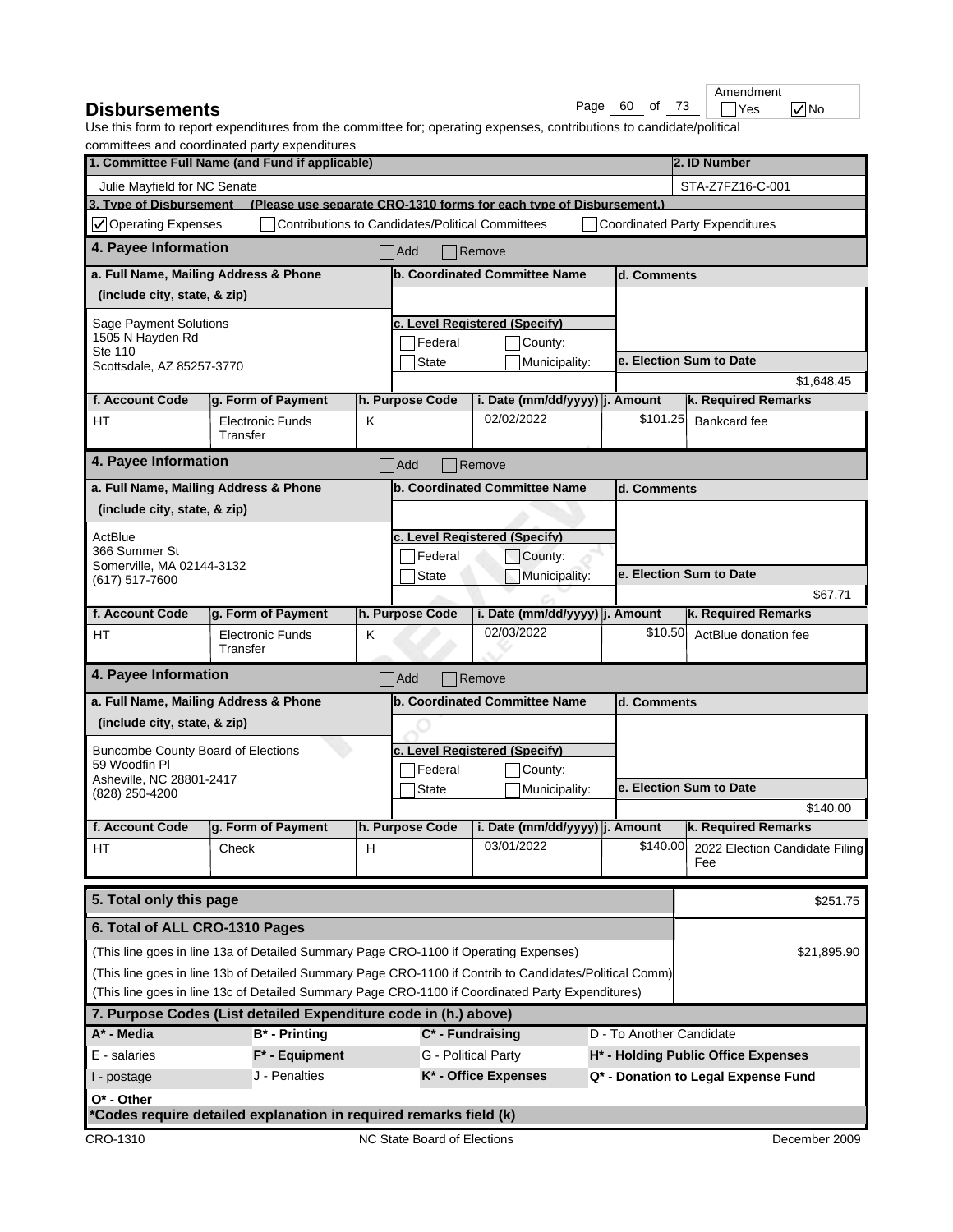| <b>Disbursements</b> |  |  |  | Page 61 of 73   $\vert$ | $\neg$ Yes |  |  |
|----------------------|--|--|--|-------------------------|------------|--|--|
|----------------------|--|--|--|-------------------------|------------|--|--|

|               |  | Am |
|---------------|--|----|
| Page 61 of 73 |  |    |

 $\Box$ Yes  $\bigtriangledown$ No **nendment** 

|                                                         | commutees and coordinated party experimentes<br>1. Committee Full Name (and Fund if applicable)        |   |                                                         |                                                                     |                          |          | 2. ID Number                          |
|---------------------------------------------------------|--------------------------------------------------------------------------------------------------------|---|---------------------------------------------------------|---------------------------------------------------------------------|--------------------------|----------|---------------------------------------|
|                                                         |                                                                                                        |   |                                                         |                                                                     |                          |          |                                       |
| Julie Mayfield for NC Senate<br>3. Type of Disbursement |                                                                                                        |   |                                                         | (Please use separate CRO-1310 forms for each type of Disbursement.) |                          |          | STA-Z7FZ16-C-001                      |
| $\sqrt{}$ Operating Expenses                            |                                                                                                        |   | <b>Contributions to Candidates/Political Committees</b> |                                                                     |                          |          | <b>Coordinated Party Expenditures</b> |
| 4. Payee Information                                    |                                                                                                        |   |                                                         |                                                                     |                          |          |                                       |
|                                                         |                                                                                                        |   | Add                                                     | $\sqrt{\mathsf{Remove}}$                                            |                          |          |                                       |
|                                                         | a. Full Name, Mailing Address & Phone                                                                  |   |                                                         | b. Coordinated Committee Name                                       | d. Comments              |          |                                       |
| (include city, state, & zip)                            |                                                                                                        |   |                                                         |                                                                     |                          |          |                                       |
| Sage Payment Solutions                                  |                                                                                                        |   |                                                         | c. Level Reaistered (Specify)                                       |                          |          |                                       |
| 1505 N Hayden Rd<br>Ste 110                             |                                                                                                        |   | Federal                                                 | County:                                                             |                          |          |                                       |
| Scottsdale, AZ 85257-3770                               |                                                                                                        |   | <b>State</b>                                            | Municipality:                                                       |                          |          | e. Election Sum to Date               |
|                                                         |                                                                                                        |   |                                                         |                                                                     |                          |          | \$1,648.45                            |
| f. Account Code                                         | g. Form of Payment                                                                                     |   | h. Purpose Code                                         | i. Date (mm/dd/yyyy) j. Amount                                      |                          |          | k. Required Remarks                   |
| <b>HT</b>                                               | <b>Electronic Funds</b><br>Transfer                                                                    | Κ |                                                         | 03/02/2022                                                          |                          | \$240.00 | Bank card fees                        |
| 4. Payee Information                                    |                                                                                                        |   | Add                                                     | Remove                                                              |                          |          |                                       |
|                                                         | a. Full Name, Mailing Address & Phone                                                                  |   |                                                         | b. Coordinated Committee Name                                       | d. Comments              |          |                                       |
| (include city, state, & zip)                            |                                                                                                        |   |                                                         |                                                                     |                          |          |                                       |
| ActBlue                                                 |                                                                                                        |   |                                                         | c. Level Reaistered (Specify)                                       |                          |          |                                       |
| 366 Summer St                                           |                                                                                                        |   | Federal                                                 | County:                                                             |                          |          |                                       |
| Somerville, MA 02144-3132                               |                                                                                                        |   | <b>State</b>                                            | Municipality:                                                       |                          |          | e. Election Sum to Date               |
| (617) 517-7600                                          |                                                                                                        |   |                                                         |                                                                     |                          |          | \$67.71                               |
| f. Account Code                                         | g. Form of Payment                                                                                     |   | h. Purpose Code                                         | i. Date (mm/dd/yyyy)  j. Amount                                     |                          |          | k. Required Remarks                   |
| HТ                                                      | <b>Electronic Funds</b><br>Transfer                                                                    | С |                                                         | 03/03/2022                                                          |                          | \$22.50  | ActBlue fees                          |
| 4. Payee Information                                    |                                                                                                        |   | Add                                                     | $\sqrt{\mathsf{Remove}}$                                            |                          |          |                                       |
|                                                         | a. Full Name, Mailing Address & Phone                                                                  |   |                                                         | b. Coordinated Committee Name                                       | d. Comments              |          |                                       |
| (include city, state, & zip)                            |                                                                                                        |   |                                                         |                                                                     |                          |          |                                       |
| Vantiv, LLC                                             |                                                                                                        |   |                                                         | c. Level Reaistered (Specify)                                       |                          |          |                                       |
| 8500 Governors Hill Dr                                  |                                                                                                        |   | Federal                                                 | County:                                                             |                          |          |                                       |
| Symmes Twp, OH 45249-1384                               |                                                                                                        |   | <b>State</b>                                            | Municipality:                                                       |                          |          | e. Election Sum to Date               |
|                                                         |                                                                                                        |   |                                                         |                                                                     |                          |          | \$66.15                               |
| f. Account Code                                         | g. Form of Payment                                                                                     |   | h. Purpose Code                                         | i. Date (mm/dd/yyyy)  j. Amount                                     |                          |          | k. Required Remarks                   |
| HТ                                                      | Electronic Funds<br>Transfer                                                                           | С |                                                         | 03/09/2022                                                          |                          | \$36.92  | Funds disbursement fee                |
| 5. Total only this page                                 |                                                                                                        |   |                                                         |                                                                     |                          |          | \$299.42                              |
| 6. Total of ALL CRO-1310 Pages                          |                                                                                                        |   |                                                         |                                                                     |                          |          |                                       |
|                                                         | (This line goes in line 13a of Detailed Summary Page CRO-1100 if Operating Expenses)                   |   |                                                         |                                                                     |                          |          | \$21,895.90                           |
|                                                         | (This line goes in line 13b of Detailed Summary Page CRO-1100 if Contrib to Candidates/Political Comm) |   |                                                         |                                                                     |                          |          |                                       |
|                                                         | (This line goes in line 13c of Detailed Summary Page CRO-1100 if Coordinated Party Expenditures)       |   |                                                         |                                                                     |                          |          |                                       |
|                                                         | 7. Purpose Codes (List detailed Expenditure code in (h.) above)                                        |   |                                                         |                                                                     |                          |          |                                       |
| A* - Media                                              | $B^*$ - Printing                                                                                       |   |                                                         | $C^*$ - Fundraising                                                 | D - To Another Candidate |          |                                       |
| E - salaries                                            | $F^*$ - Equipment                                                                                      |   |                                                         | G - Political Party                                                 |                          |          | H* - Holding Public Office Expenses   |
| I - postage                                             | J - Penalties                                                                                          |   |                                                         | K* - Office Expenses                                                |                          |          | Q* - Donation to Legal Expense Fund   |
| $O^*$ - Other                                           |                                                                                                        |   |                                                         |                                                                     |                          |          |                                       |
|                                                         | *Codes require detailed explanation in required remarks field (k)                                      |   |                                                         |                                                                     |                          |          |                                       |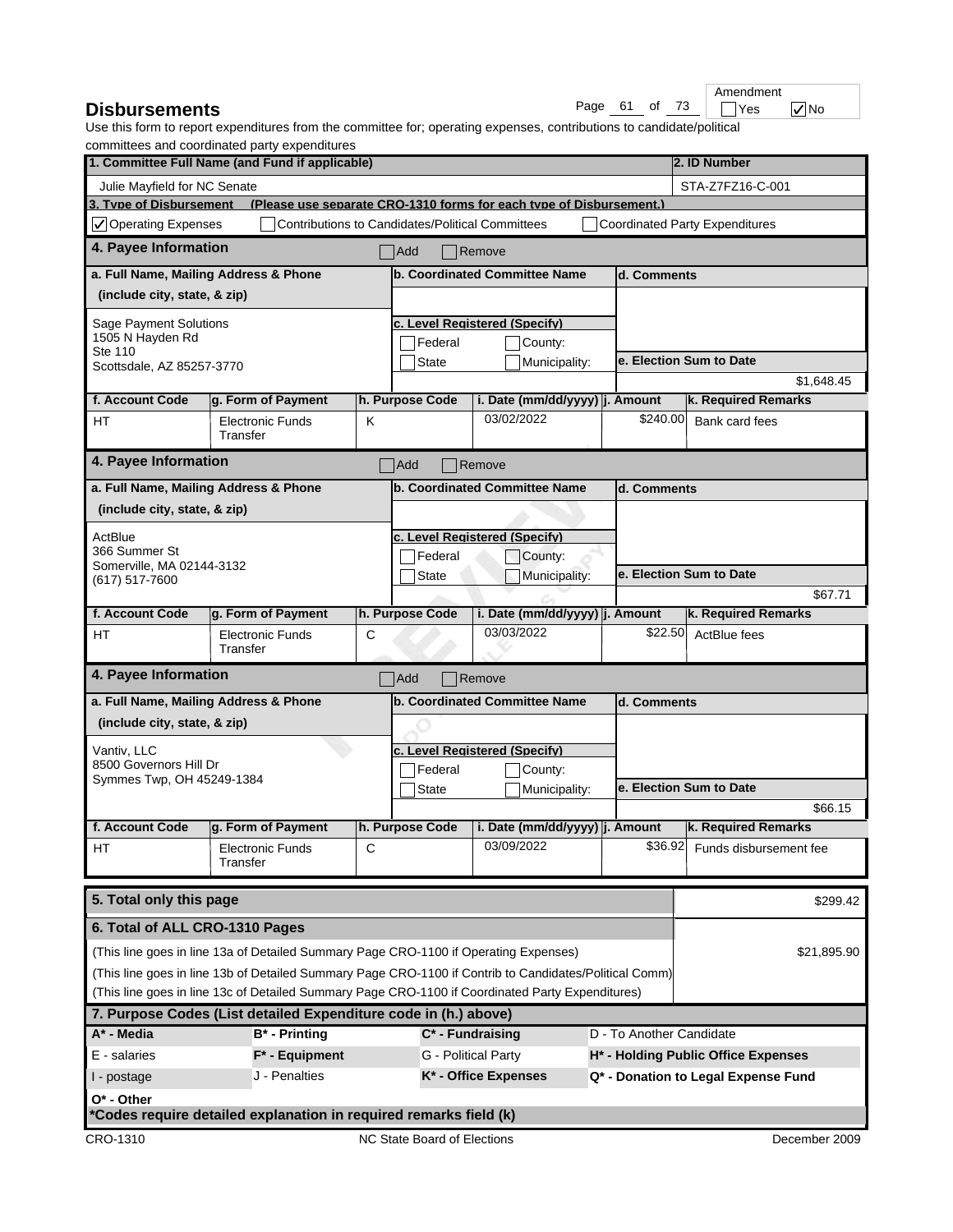| of 73<br>Page 62<br><b>Disbursements</b> | <sup>1</sup> Yes |
|------------------------------------------|------------------|
|------------------------------------------|------------------|

|      |    |    |    | Ame |
|------|----|----|----|-----|
| Page | 62 | Ωt | 73 |     |

 $\sqrt{\frac{1}{10}}$  Yes  $\sqrt{\frac{1}{10}}$  No endment

|                                                   | commutees and coordinated party experiditures<br>1. Committee Full Name (and Fund if applicable)       |   |                                                         |                                                                     |                          | 2. ID Number                          |
|---------------------------------------------------|--------------------------------------------------------------------------------------------------------|---|---------------------------------------------------------|---------------------------------------------------------------------|--------------------------|---------------------------------------|
|                                                   |                                                                                                        |   |                                                         |                                                                     |                          |                                       |
| Julie Mayfield for NC Senate                      |                                                                                                        |   |                                                         |                                                                     |                          | STA-Z7FZ16-C-001                      |
| 3. Tvpe of Disbursement                           |                                                                                                        |   |                                                         | (Please use separate CRO-1310 forms for each type of Disbursement.) |                          |                                       |
| $\sqrt{}$ Operating Expenses                      |                                                                                                        |   | <b>Contributions to Candidates/Political Committees</b> |                                                                     |                          | <b>Coordinated Party Expenditures</b> |
| 4. Payee Information                              |                                                                                                        |   | Add                                                     | <b>Remove</b>                                                       |                          |                                       |
|                                                   | a. Full Name, Mailing Address & Phone                                                                  |   |                                                         | b. Coordinated Committee Name                                       | d. Comments              |                                       |
| (include city, state, & zip)                      |                                                                                                        |   |                                                         |                                                                     |                          |                                       |
| Allegra Image 360 Asheville                       |                                                                                                        |   |                                                         | c. Level Registered (Specify)                                       |                          |                                       |
| PO Box 7557                                       |                                                                                                        |   | Federal                                                 | County:                                                             |                          |                                       |
| Asheville, NC 28802-7557<br>(828) 236-0076        |                                                                                                        |   | State                                                   | Municipality:                                                       |                          | e. Election Sum to Date               |
|                                                   |                                                                                                        |   |                                                         |                                                                     |                          | \$209.89                              |
| f. Account Code                                   | g. Form of Payment                                                                                     |   | h. Purpose Code                                         | i. Date (mm/dd/yyyy) j. Amount                                      |                          | k. Required Remarks                   |
| <b>HT</b>                                         | <b>Credit Card</b>                                                                                     | в |                                                         | 03/11/2022                                                          | \$209.89                 | Palm Cards                            |
| 4. Payee Information                              |                                                                                                        |   | Add                                                     | Remove                                                              |                          |                                       |
|                                                   | a. Full Name, Mailing Address & Phone                                                                  |   |                                                         | b. Coordinated Committee Name                                       | d. Comments              |                                       |
| (include city, state, & zip)                      |                                                                                                        |   |                                                         |                                                                     |                          |                                       |
|                                                   |                                                                                                        |   |                                                         |                                                                     |                          |                                       |
| NGP-Van Inc.<br>PO Box 392264                     |                                                                                                        |   |                                                         | c. Level Reaistered (Specify)                                       |                          |                                       |
| Pittsburgh, PA 15251-9264                         |                                                                                                        |   | Federal<br><b>State</b>                                 | County:<br>Municipality:                                            |                          | e. Election Sum to Date               |
|                                                   |                                                                                                        |   |                                                         |                                                                     |                          | \$2,520.00                            |
| f. Account Code                                   | g. Form of Payment                                                                                     |   | h. Purpose Code                                         | i. Date (mm/dd/yyyy) j. Amount                                      |                          | k. Required Remarks                   |
| HT                                                | <b>Credit Card</b>                                                                                     | K |                                                         | 03/12/2022                                                          | \$420.00                 | NGP access                            |
|                                                   |                                                                                                        |   |                                                         |                                                                     |                          |                                       |
| 4. Payee Information                              |                                                                                                        |   | Add                                                     | Remove                                                              |                          |                                       |
|                                                   | a. Full Name, Mailing Address & Phone                                                                  |   |                                                         | <b>b. Coordinated Committee Name</b>                                | d. Comments              |                                       |
| (include city, state, & zip)                      |                                                                                                        |   |                                                         |                                                                     |                          |                                       |
|                                                   |                                                                                                        |   |                                                         |                                                                     |                          |                                       |
| <b>United State Postal Service</b><br>30 Coxe Ave |                                                                                                        |   | Federal                                                 | c. Level Reaistered (Specify)<br>County:                            |                          |                                       |
| Asheville, NC 28801-3308                          |                                                                                                        |   | <b>State</b>                                            | Municipality:                                                       |                          | e. Election Sum to Date               |
|                                                   |                                                                                                        |   |                                                         |                                                                     |                          | \$442.00                              |
| f. Account Code                                   | g. Form of Payment                                                                                     |   | h. Purpose Code                                         | i. Date (mm/dd/yyyy)  j. Amount                                     |                          | k. Required Remarks                   |
| HT                                                | <b>Credit Card</b>                                                                                     |   |                                                         | 03/17/2022                                                          | \$116.00                 | postage                               |
|                                                   |                                                                                                        |   |                                                         |                                                                     |                          |                                       |
| 5. Total only this page                           |                                                                                                        |   |                                                         |                                                                     |                          | \$745.89                              |
| 6. Total of ALL CRO-1310 Pages                    |                                                                                                        |   |                                                         |                                                                     |                          |                                       |
|                                                   | (This line goes in line 13a of Detailed Summary Page CRO-1100 if Operating Expenses)                   |   |                                                         |                                                                     |                          | \$21,895.90                           |
|                                                   | (This line goes in line 13b of Detailed Summary Page CRO-1100 if Contrib to Candidates/Political Comm) |   |                                                         |                                                                     |                          |                                       |
|                                                   | (This line goes in line 13c of Detailed Summary Page CRO-1100 if Coordinated Party Expenditures)       |   |                                                         |                                                                     |                          |                                       |
|                                                   | 7. Purpose Codes (List detailed Expenditure code in (h.) above)                                        |   |                                                         |                                                                     |                          |                                       |
| A* - Media                                        | $B^*$ - Printing                                                                                       |   |                                                         | $C^*$ - Fundraising                                                 | D - To Another Candidate |                                       |
| E - salaries                                      | $F^*$ - Equipment                                                                                      |   |                                                         | G - Political Party                                                 |                          | H* - Holding Public Office Expenses   |
| I - postage                                       | J - Penalties                                                                                          |   |                                                         | K* - Office Expenses                                                |                          | Q* - Donation to Legal Expense Fund   |
| $O^*$ - Other                                     |                                                                                                        |   |                                                         |                                                                     |                          |                                       |
|                                                   | *Codes require detailed explanation in required remarks field (k)                                      |   |                                                         |                                                                     |                          |                                       |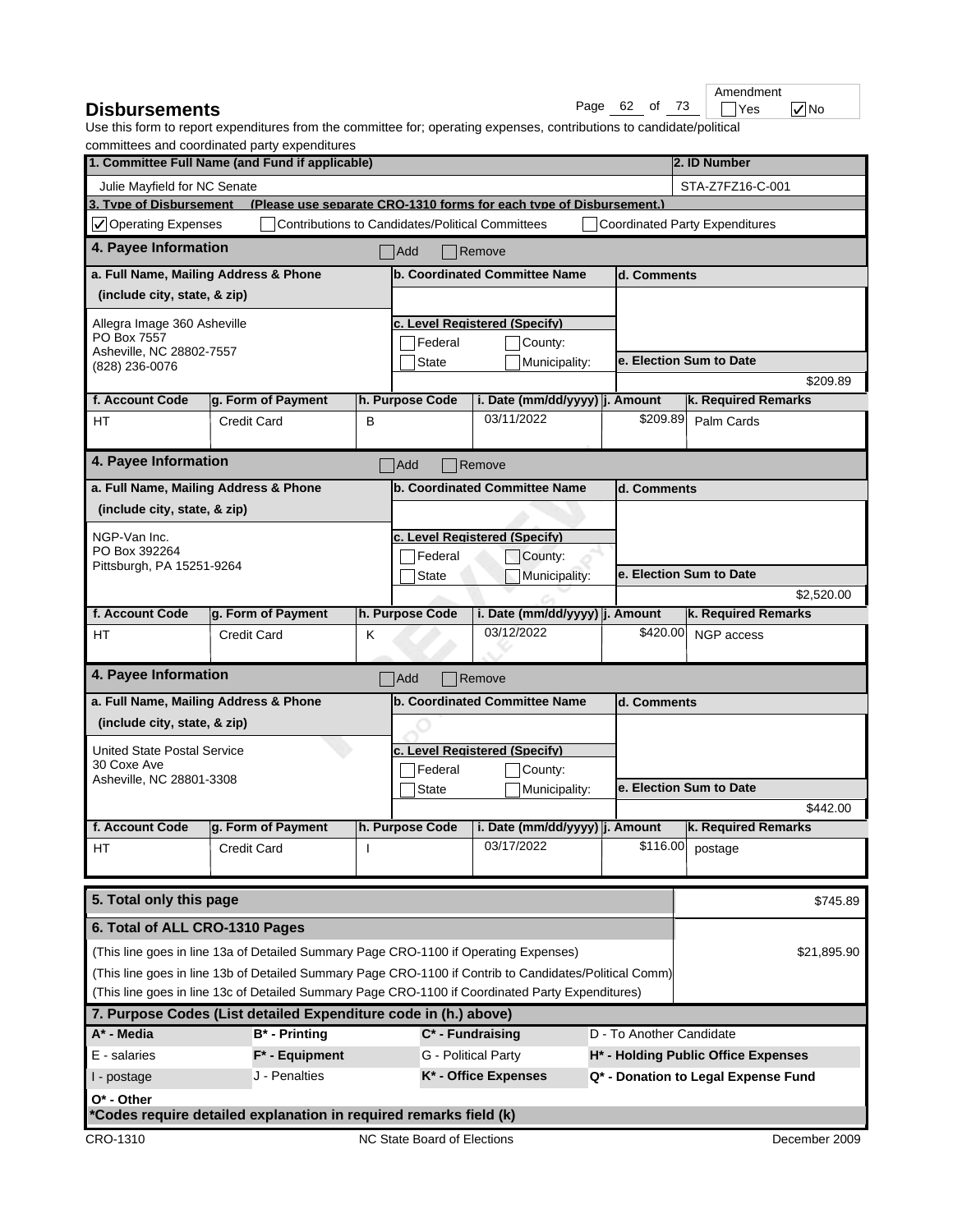| Page 63<br><b>Disbursements</b> |  | of 73 | <sup>1</sup> Yes |
|---------------------------------|--|-------|------------------|
|---------------------------------|--|-------|------------------|

|               |  | Ame          |
|---------------|--|--------------|
| Page 63 of 73 |  | $\mathbf{I}$ |

 $Yes$   $VNo$ endment

| commutees and coordinated party experientates<br>1. Committee Full Name (and Fund if applicable)<br>2. ID Number |                                                                                                        |   |                                                         |                                                                     |                          |         |                                       |
|------------------------------------------------------------------------------------------------------------------|--------------------------------------------------------------------------------------------------------|---|---------------------------------------------------------|---------------------------------------------------------------------|--------------------------|---------|---------------------------------------|
| Julie Mayfield for NC Senate                                                                                     |                                                                                                        |   |                                                         |                                                                     |                          |         | STA-Z7FZ16-C-001                      |
| 3. Type of Disbursement                                                                                          |                                                                                                        |   |                                                         | (Please use separate CRO-1310 forms for each type of Disbursement.) |                          |         |                                       |
| $\sqrt{\phantom{a}}$ Operating Expenses                                                                          |                                                                                                        |   | <b>Contributions to Candidates/Political Committees</b> |                                                                     |                          |         | <b>Coordinated Party Expenditures</b> |
| 4. Payee Information                                                                                             |                                                                                                        |   | Add                                                     | $\sqrt{\mathsf{Remove}}$                                            |                          |         |                                       |
| a. Full Name, Mailing Address & Phone                                                                            |                                                                                                        |   |                                                         | b. Coordinated Committee Name                                       | d. Comments              |         |                                       |
| (include city, state, & zip)                                                                                     |                                                                                                        |   |                                                         |                                                                     |                          |         |                                       |
| Sage Payment Solutions                                                                                           |                                                                                                        |   |                                                         | c. Level Reaistered (Specify)                                       |                          |         |                                       |
| 1505 N Hayden Rd                                                                                                 |                                                                                                        |   | Federal                                                 | County:                                                             |                          |         |                                       |
| Ste 110<br>Scottsdale, AZ 85257-3770                                                                             |                                                                                                        |   | <b>State</b>                                            | Municipality:                                                       |                          |         | e. Election Sum to Date               |
|                                                                                                                  |                                                                                                        |   |                                                         |                                                                     |                          |         | \$1,648.45                            |
| f. Account Code                                                                                                  | g. Form of Payment                                                                                     |   | h. Purpose Code                                         | i. Date (mm/dd/yyyy)  j. Amount                                     |                          |         | k. Required Remarks                   |
| HT                                                                                                               | <b>Electronic Funds</b><br>Transfer                                                                    | K |                                                         | 03/23/2022                                                          |                          | \$19.45 | Bankcard fee                          |
| 4. Payee Information                                                                                             |                                                                                                        |   | Add                                                     | $\blacksquare$ Remove                                               |                          |         |                                       |
| a. Full Name, Mailing Address & Phone                                                                            |                                                                                                        |   |                                                         | b. Coordinated Committee Name                                       | d. Comments              |         |                                       |
| (include city, state, & zip)                                                                                     |                                                                                                        |   |                                                         |                                                                     |                          |         |                                       |
| Facebook                                                                                                         |                                                                                                        |   |                                                         | c. Level Reaistered (Specify)                                       |                          |         |                                       |
| 1 Hacker Way                                                                                                     |                                                                                                        |   | Federal                                                 | County:                                                             |                          |         |                                       |
| Menlo Park, CA 94025-1456<br><b>State</b><br>Municipality:                                                       |                                                                                                        |   |                                                         |                                                                     | e. Election Sum to Date  |         |                                       |
|                                                                                                                  |                                                                                                        |   |                                                         |                                                                     |                          |         | \$1,980.65                            |
| f. Account Code                                                                                                  | g. Form of Payment                                                                                     |   | h. Purpose Code                                         | i. Date (mm/dd/yyyy)  j. Amount                                     |                          |         | k. Required Remarks                   |
| <b>HT</b>                                                                                                        | <b>Credit Card</b>                                                                                     | Κ |                                                         | 03/31/2022                                                          |                          | \$50.00 | Facebook Ad                           |
|                                                                                                                  |                                                                                                        |   |                                                         |                                                                     |                          |         |                                       |
| 4. Payee Information                                                                                             |                                                                                                        |   | Add                                                     | Remove                                                              |                          |         |                                       |
| a. Full Name, Mailing Address & Phone                                                                            |                                                                                                        |   |                                                         | b. Coordinated Committee Name                                       | d. Comments              |         |                                       |
| (include city, state, & zip)                                                                                     |                                                                                                        |   |                                                         |                                                                     |                          |         |                                       |
| ActBlue                                                                                                          |                                                                                                        |   |                                                         | c. Level Reaistered (Specify)                                       |                          |         |                                       |
| 366 Summer St                                                                                                    |                                                                                                        |   | Federal                                                 | County:                                                             |                          |         |                                       |
| Somerville, MA 02144-3132<br>(617) 517-7600                                                                      |                                                                                                        |   | <b>State</b>                                            | Municipality:                                                       |                          |         | e. Election Sum to Date               |
|                                                                                                                  |                                                                                                        |   |                                                         |                                                                     |                          |         | \$67.71                               |
| f. Account Code                                                                                                  | g. Form of Payment                                                                                     |   | h. Purpose Code                                         | i. Date (mm/dd/yyyy) j. Amount                                      |                          |         | k. Required Remarks                   |
| HT                                                                                                               | <b>Electronic Funds</b><br>Transfer                                                                    | Κ |                                                         | 04/04/2022                                                          |                          | \$17.44 | ActBlue processing fees               |
| 5. Total only this page                                                                                          |                                                                                                        |   |                                                         |                                                                     |                          |         | \$86.89                               |
| 6. Total of ALL CRO-1310 Pages                                                                                   |                                                                                                        |   |                                                         |                                                                     |                          |         |                                       |
|                                                                                                                  | (This line goes in line 13a of Detailed Summary Page CRO-1100 if Operating Expenses)                   |   |                                                         |                                                                     |                          |         | \$21,895.90                           |
|                                                                                                                  | (This line goes in line 13b of Detailed Summary Page CRO-1100 if Contrib to Candidates/Political Comm) |   |                                                         |                                                                     |                          |         |                                       |
|                                                                                                                  | (This line goes in line 13c of Detailed Summary Page CRO-1100 if Coordinated Party Expenditures)       |   |                                                         |                                                                     |                          |         |                                       |
|                                                                                                                  | 7. Purpose Codes (List detailed Expenditure code in (h.) above)                                        |   |                                                         |                                                                     |                          |         |                                       |
| A* - Media                                                                                                       | B* - Printing                                                                                          |   |                                                         | $C^*$ - Fundraising                                                 | D - To Another Candidate |         |                                       |
| E - salaries                                                                                                     | $F^*$ - Equipment                                                                                      |   |                                                         | G - Political Party                                                 |                          |         | H* - Holding Public Office Expenses   |
| I - postage                                                                                                      | J - Penalties                                                                                          |   |                                                         | K* - Office Expenses                                                |                          |         | Q* - Donation to Legal Expense Fund   |
| $O^*$ - Other                                                                                                    |                                                                                                        |   |                                                         |                                                                     |                          |         |                                       |
|                                                                                                                  | *Codes require detailed explanation in required remarks field (k)                                      |   |                                                         |                                                                     |                          |         |                                       |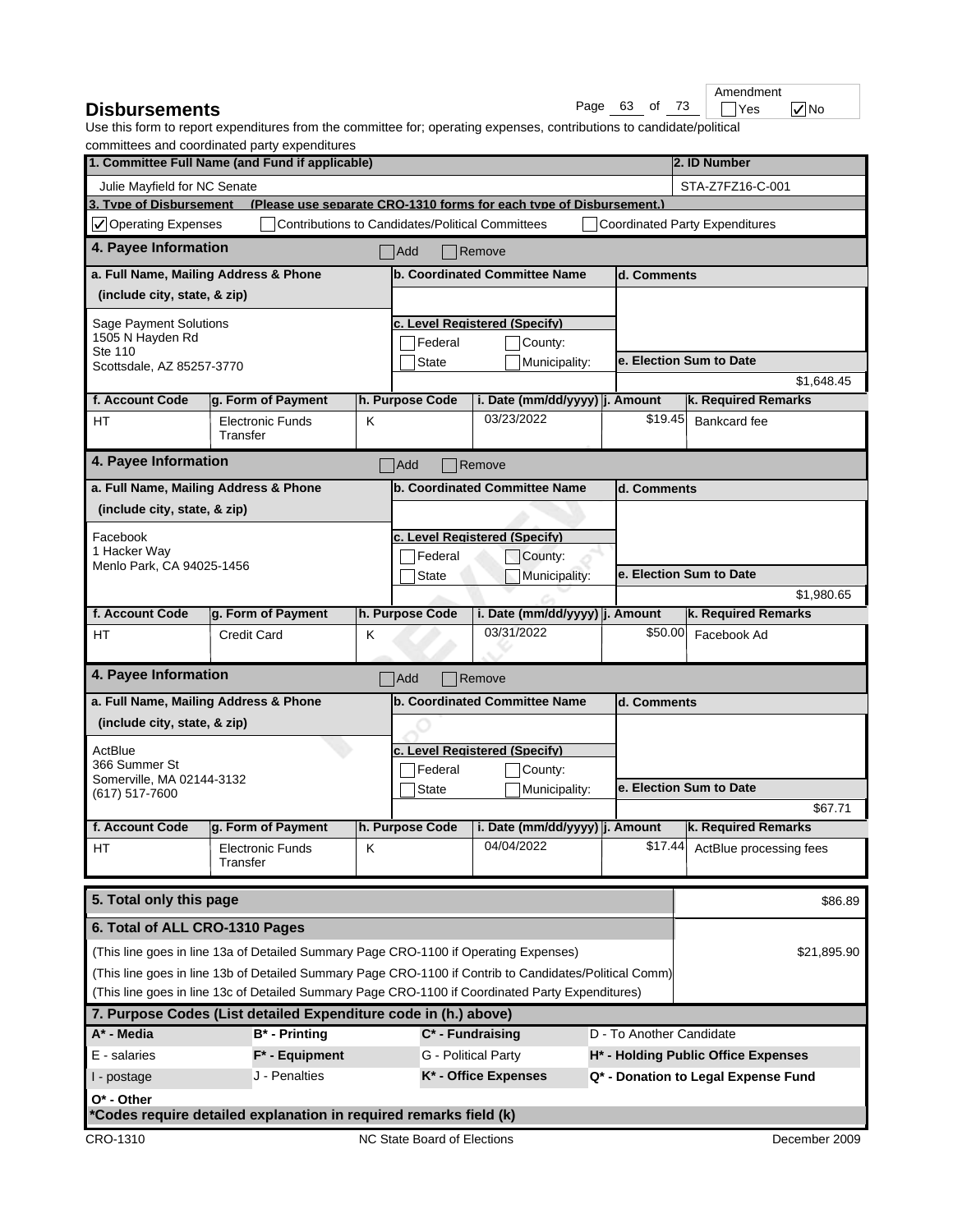| <b>Disbursements</b> |  |  |  | Page 64 of 73 |  | <b>TYes</b> | $\sqrt{}$ No |  |
|----------------------|--|--|--|---------------|--|-------------|--------------|--|
|----------------------|--|--|--|---------------|--|-------------|--------------|--|

|      |    | Amendment                |
|------|----|--------------------------|
| Pane | ∩f | $\overline{\mathcal{L}}$ |

|                                                         | commutees and coordinated party experiditures<br>1. Committee Full Name (and Fund if applicable)       |   |                                                         |                                                                     |                          | 2. ID Number                          |
|---------------------------------------------------------|--------------------------------------------------------------------------------------------------------|---|---------------------------------------------------------|---------------------------------------------------------------------|--------------------------|---------------------------------------|
|                                                         |                                                                                                        |   |                                                         |                                                                     |                          |                                       |
| Julie Mayfield for NC Senate<br>3. Tvpe of Disbursement |                                                                                                        |   |                                                         | (Please use separate CRO-1310 forms for each type of Disbursement.) |                          | STA-Z7FZ16-C-001                      |
| $\sqrt{}$ Operating Expenses                            |                                                                                                        |   | <b>Contributions to Candidates/Political Committees</b> |                                                                     |                          | <b>Coordinated Party Expenditures</b> |
| 4. Payee Information                                    |                                                                                                        |   |                                                         |                                                                     |                          |                                       |
|                                                         |                                                                                                        |   | Add                                                     | Remove                                                              |                          |                                       |
| a. Full Name, Mailing Address & Phone                   |                                                                                                        |   |                                                         | b. Coordinated Committee Name                                       | d. Comments              |                                       |
| (include city, state, & zip)                            |                                                                                                        |   |                                                         |                                                                     |                          |                                       |
| <b>Mountain Xpress</b>                                  |                                                                                                        |   |                                                         | c. Level Reaistered (Specify)                                       |                          |                                       |
| 2 Wall St<br>Asheville, NC 28801-2721                   |                                                                                                        |   | Federal                                                 | County:                                                             |                          |                                       |
| (828) 251-1333                                          |                                                                                                        |   | <b>State</b>                                            | Municipality:                                                       |                          | e. Election Sum to Date               |
|                                                         |                                                                                                        |   |                                                         |                                                                     |                          | \$3,744.00                            |
| f. Account Code                                         | g. Form of Payment                                                                                     |   | h. Purpose Code                                         | i. Date (mm/dd/yyyy)   j. Amount                                    |                          | k. Required Remarks                   |
| <b>HT</b>                                               | <b>Credit Card</b>                                                                                     | Α |                                                         | 04/04/2022                                                          | \$2,304.00               | Back cover display ad                 |
| 4. Payee Information                                    |                                                                                                        |   | Add                                                     | Remove                                                              |                          |                                       |
|                                                         | a. Full Name, Mailing Address & Phone                                                                  |   |                                                         | <b>b. Coordinated Committee Name</b>                                | d. Comments              |                                       |
| (include city, state, & zip)                            |                                                                                                        |   |                                                         |                                                                     |                          |                                       |
|                                                         |                                                                                                        |   |                                                         |                                                                     |                          |                                       |
| <b>Sage Payment Solutions</b><br>1505 N Hayden Rd       |                                                                                                        |   |                                                         | c. Level Reaistered (Specify)                                       |                          |                                       |
| Ste 110                                                 |                                                                                                        |   | Federal                                                 | County:                                                             |                          | e. Election Sum to Date               |
| Scottsdale, AZ 85257-3770                               |                                                                                                        |   | <b>State</b>                                            | Municipality:                                                       |                          | \$1,648.45                            |
| f. Account Code                                         | g. Form of Payment                                                                                     |   | h. Purpose Code                                         | i. Date (mm/dd/yyyy)  j. Amount                                     |                          | k. Required Remarks                   |
| HТ                                                      | <b>Electronic Funds</b>                                                                                | Κ |                                                         | 04/04/2022                                                          | \$295.27                 | <b>Bankcard Merch fees</b>            |
|                                                         | Transfer                                                                                               |   |                                                         |                                                                     |                          |                                       |
| 4. Payee Information                                    |                                                                                                        |   | Add                                                     | Remove                                                              |                          |                                       |
|                                                         | a. Full Name, Mailing Address & Phone                                                                  |   |                                                         | <b>b. Coordinated Committee Name</b>                                | d. Comments              |                                       |
| (include city, state, & zip)                            |                                                                                                        |   |                                                         |                                                                     | campaign postcards       |                                       |
| The Meda Corporation                                    |                                                                                                        |   |                                                         | c. Level Reaistered (Specify)                                       |                          |                                       |
| 65 Town Mountain Rd                                     |                                                                                                        |   | Federal                                                 | County:                                                             |                          |                                       |
| Asheville, NC 28804-3835<br>(828) 252-2585              |                                                                                                        |   | <b>State</b>                                            | Municipality:                                                       |                          | e. Election Sum to Date               |
|                                                         |                                                                                                        |   |                                                         |                                                                     |                          | \$11,800.50                           |
| f. Account Code                                         | g. Form of Payment                                                                                     |   | h. Purpose Code                                         | i. Date (mm/dd/yyyy)  j. Amount                                     |                          | k. Required Remarks                   |
| HТ                                                      | Check                                                                                                  | A |                                                         | 04/05/2022                                                          |                          | \$5,904.75 Campaign Postcards         |
|                                                         |                                                                                                        |   |                                                         |                                                                     |                          |                                       |
| 5. Total only this page                                 |                                                                                                        |   |                                                         |                                                                     |                          | \$8,504.02                            |
| 6. Total of ALL CRO-1310 Pages                          |                                                                                                        |   |                                                         |                                                                     |                          |                                       |
|                                                         | (This line goes in line 13a of Detailed Summary Page CRO-1100 if Operating Expenses)                   |   |                                                         |                                                                     |                          | \$21,895.90                           |
|                                                         | (This line goes in line 13b of Detailed Summary Page CRO-1100 if Contrib to Candidates/Political Comm) |   |                                                         |                                                                     |                          |                                       |
|                                                         | (This line goes in line 13c of Detailed Summary Page CRO-1100 if Coordinated Party Expenditures)       |   |                                                         |                                                                     |                          |                                       |
|                                                         | 7. Purpose Codes (List detailed Expenditure code in (h.) above)                                        |   |                                                         |                                                                     |                          |                                       |
| A* - Media                                              | $B^*$ - Printing                                                                                       |   |                                                         | $C^*$ - Fundraising                                                 | D - To Another Candidate |                                       |
| E - salaries                                            | $F^*$ - Equipment                                                                                      |   |                                                         | G - Political Party                                                 |                          | H* - Holding Public Office Expenses   |
| I - postage                                             | J - Penalties                                                                                          |   |                                                         | K* - Office Expenses                                                |                          | Q* - Donation to Legal Expense Fund   |
| $O^*$ - Other                                           |                                                                                                        |   |                                                         |                                                                     |                          |                                       |
|                                                         | *Codes require detailed explanation in required remarks field (k)                                      |   |                                                         |                                                                     |                          |                                       |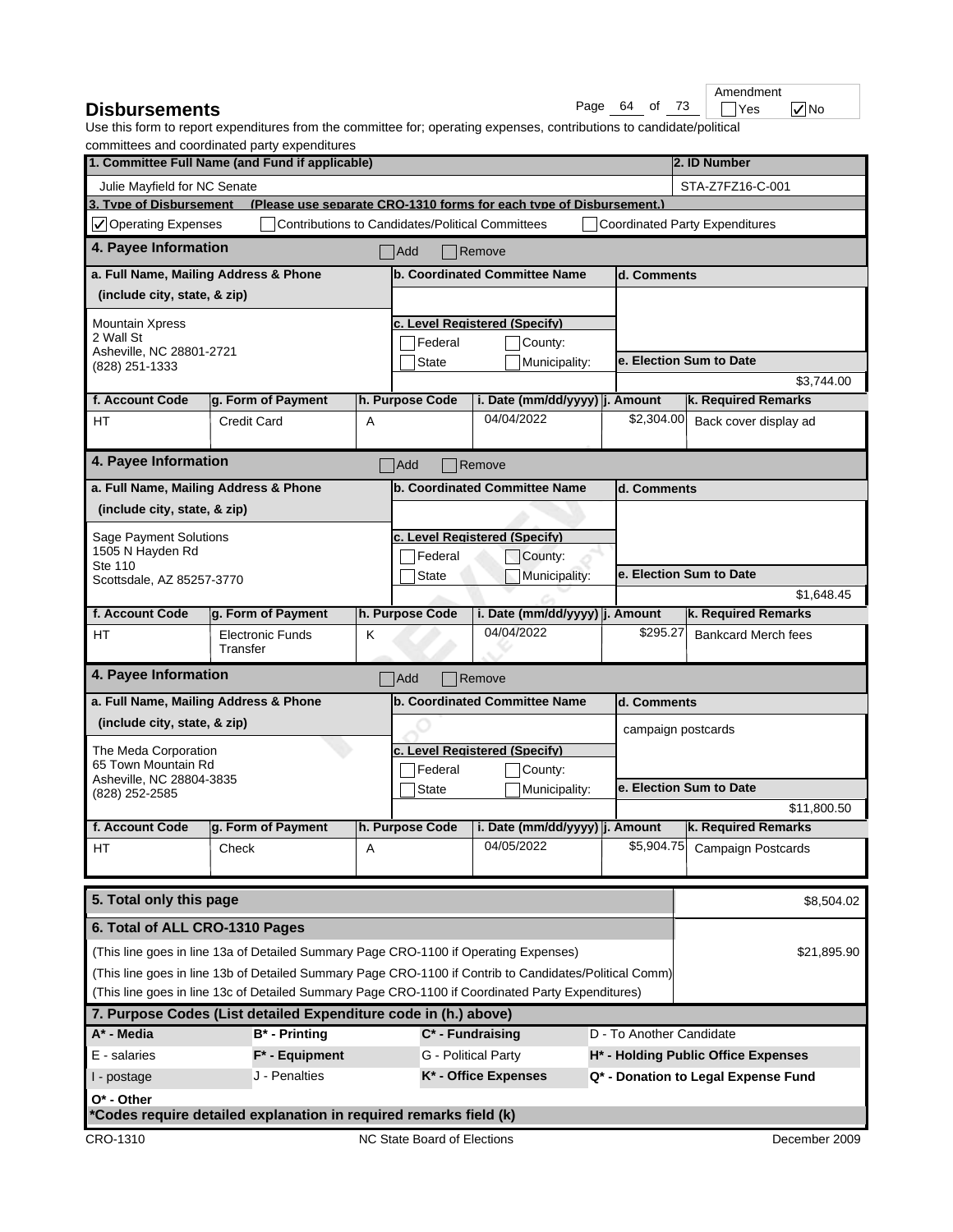| <b>Disbursements</b> |  |  |  | Page 65 of 73 | $\neg$ Yes |  |  |
|----------------------|--|--|--|---------------|------------|--|--|
|----------------------|--|--|--|---------------|------------|--|--|

|            |  |      | Am |
|------------|--|------|----|
| Page 65 of |  | - 73 |    |

 $\Box$ Yes  $\bigtriangledown$ No **nendment** 

| committees and coordinated party experientates<br>1. Committee Full Name (and Fund if applicable)      |   |                                                         |                                                                     |             | 2. ID Number                          |  |  |
|--------------------------------------------------------------------------------------------------------|---|---------------------------------------------------------|---------------------------------------------------------------------|-------------|---------------------------------------|--|--|
| Julie Mayfield for NC Senate                                                                           |   |                                                         |                                                                     |             | STA-Z7FZ16-C-001                      |  |  |
| 3. Tvpe of Disbursement                                                                                |   |                                                         | (Please use separate CRO-1310 forms for each type of Disbursement.) |             |                                       |  |  |
| $\vee$ Operating Expenses                                                                              |   | <b>Contributions to Candidates/Political Committees</b> |                                                                     |             | <b>Coordinated Party Expenditures</b> |  |  |
| 4. Payee Information                                                                                   |   | Add                                                     | Remove                                                              |             |                                       |  |  |
| a. Full Name, Mailing Address & Phone                                                                  |   |                                                         | b. Coordinated Committee Name                                       | d. Comments |                                       |  |  |
| (include city, state, & zip)                                                                           |   |                                                         |                                                                     |             |                                       |  |  |
| Cross and Oberlie                                                                                      |   |                                                         | c. Level Reaistered (Specifv)                                       |             |                                       |  |  |
| 916 Byrd Ave                                                                                           |   | Federal                                                 | County:                                                             |             |                                       |  |  |
| Neenah, WI 54956-3913                                                                                  |   | <b>State</b>                                            | Municipality:                                                       |             | e. Election Sum to Date               |  |  |
| (888) 414-1776                                                                                         |   |                                                         |                                                                     |             | \$1,661.64                            |  |  |
| f. Account Code<br>g. Form of Payment                                                                  |   | h. Purpose Code                                         | i. Date (mm/dd/yyyy)  j. Amount                                     |             | k. Required Remarks                   |  |  |
| <b>HT</b><br><b>Credit Card</b>                                                                        | K |                                                         | 04/07/2022                                                          | \$1,661.64  | Yard signs                            |  |  |
| 4. Payee Information                                                                                   |   | Add                                                     | Remove                                                              |             |                                       |  |  |
| a. Full Name, Mailing Address & Phone                                                                  |   |                                                         | b. Coordinated Committee Name                                       | d. Comments |                                       |  |  |
| (include city, state, & zip)                                                                           |   |                                                         |                                                                     |             |                                       |  |  |
|                                                                                                        |   |                                                         |                                                                     |             |                                       |  |  |
| Facebook<br>1 Hacker Way                                                                               |   |                                                         | c. Level Reaistered (Specify)                                       |             |                                       |  |  |
| Menlo Park, CA 94025-1456                                                                              |   | Federal                                                 | County:                                                             |             |                                       |  |  |
|                                                                                                        |   | <b>State</b>                                            | Municipality:                                                       |             | e. Election Sum to Date               |  |  |
|                                                                                                        |   |                                                         |                                                                     |             | \$1,980.65                            |  |  |
| f. Account Code<br>g. Form of Payment                                                                  |   | h. Purpose Code                                         | i. Date (mm/dd/yyyy)  j. Amount<br>04/11/2022                       | \$10.00     | k. Required Remarks                   |  |  |
| HT<br><b>Credit Card</b>                                                                               | Κ |                                                         |                                                                     |             | Facebook ad                           |  |  |
| 4. Payee Information                                                                                   |   | Add                                                     | Remove                                                              |             |                                       |  |  |
| a. Full Name, Mailing Address & Phone                                                                  |   |                                                         | b. Coordinated Committee Name                                       | d. Comments |                                       |  |  |
| (include city, state, & zip)                                                                           |   |                                                         |                                                                     |             |                                       |  |  |
| Vantiv, LLC                                                                                            |   |                                                         | c. Level Reaistered (Specify)                                       |             |                                       |  |  |
| 8500 Governors Hill Dr                                                                                 |   | Federal                                                 | County:                                                             |             |                                       |  |  |
| Symmes Twp, OH 45249-1384                                                                              |   | <b>State</b>                                            | Municipality:                                                       |             | e. Election Sum to Date               |  |  |
|                                                                                                        |   |                                                         |                                                                     |             | \$66.15                               |  |  |
| f. Account Code<br>g. Form of Payment                                                                  |   | h. Purpose Code                                         | i. Date (mm/dd/yyyy)   j. Amount                                    |             | k. Required Remarks                   |  |  |
| <b>Electronic Funds</b><br>HT                                                                          | Κ |                                                         | 04/16/2022                                                          |             | \$29.23 processing fees               |  |  |
| Transfer                                                                                               |   |                                                         |                                                                     |             |                                       |  |  |
| 5. Total only this page                                                                                |   |                                                         |                                                                     |             | \$1,700.87                            |  |  |
| 6. Total of ALL CRO-1310 Pages                                                                         |   |                                                         |                                                                     |             |                                       |  |  |
| (This line goes in line 13a of Detailed Summary Page CRO-1100 if Operating Expenses)                   |   |                                                         |                                                                     |             | \$21,895.90                           |  |  |
| (This line goes in line 13b of Detailed Summary Page CRO-1100 if Contrib to Candidates/Political Comm) |   |                                                         |                                                                     |             |                                       |  |  |
| (This line goes in line 13c of Detailed Summary Page CRO-1100 if Coordinated Party Expenditures)       |   |                                                         |                                                                     |             |                                       |  |  |
| 7. Purpose Codes (List detailed Expenditure code in (h.) above)                                        |   |                                                         |                                                                     |             |                                       |  |  |
| A* - Media<br><b>B*</b> - Printing                                                                     |   | $C^*$ - Fundraising                                     |                                                                     |             | D - To Another Candidate              |  |  |
| E - salaries<br>$F^*$ - Equipment                                                                      |   |                                                         | G - Political Party                                                 |             | H* - Holding Public Office Expenses   |  |  |
| J - Penalties<br>I - postage                                                                           |   |                                                         | K* - Office Expenses                                                |             | Q* - Donation to Legal Expense Fund   |  |  |
| $O^*$ - Other                                                                                          |   |                                                         |                                                                     |             |                                       |  |  |
| *Codes require detailed explanation in required remarks field (k)                                      |   |                                                         |                                                                     |             |                                       |  |  |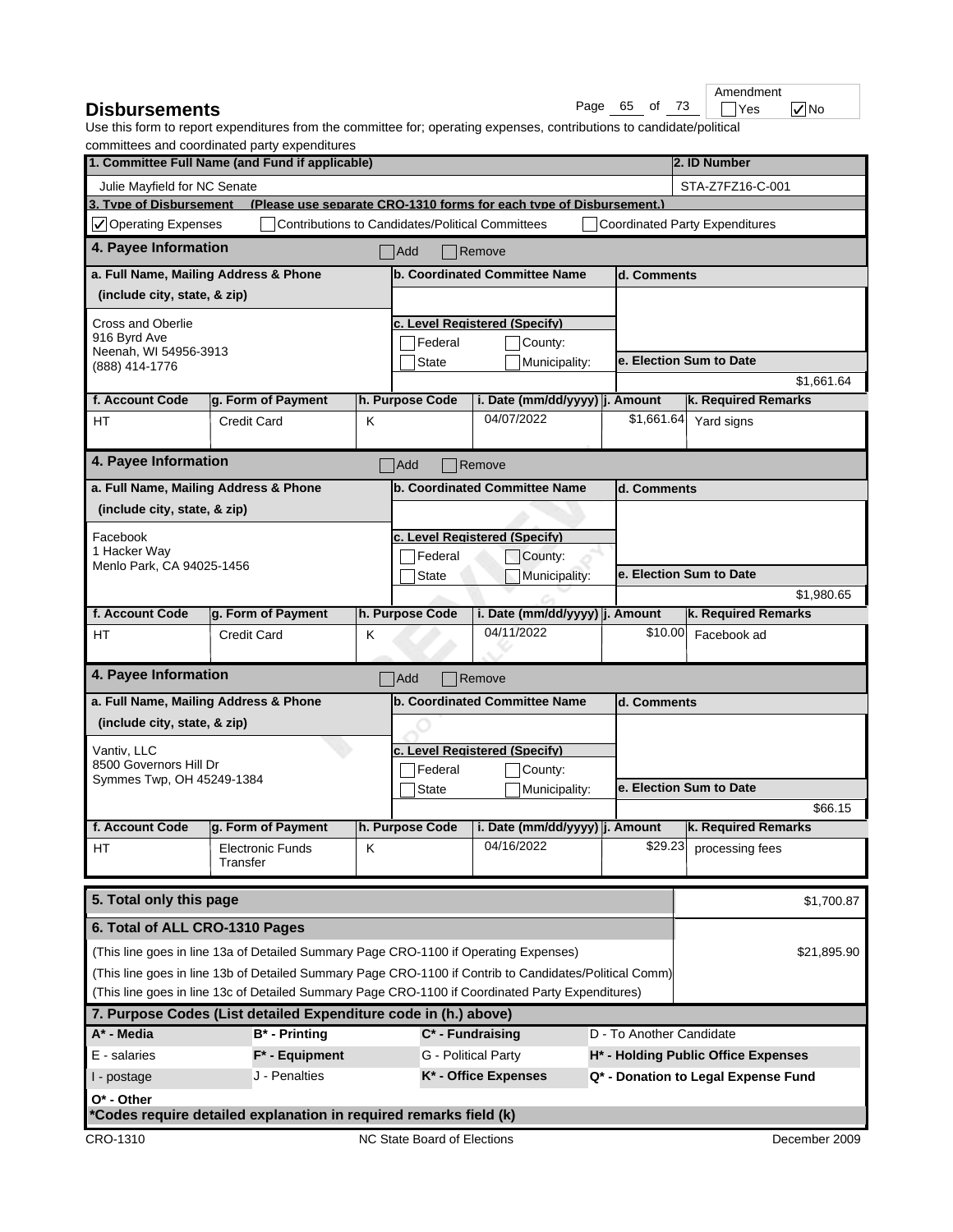| <b>Disbursements</b><br>Paɑe | 66 of 73 | <b>TYes</b> | $\sqrt{}$ No |
|------------------------------|----------|-------------|--------------|
|------------------------------|----------|-------------|--------------|

|      |    |  | Amendment |
|------|----|--|-----------|
| Pane | 66 |  |           |

|                                                         | committees and coordinated party expenditures<br>1. Committee Full Name (and Fund if applicable)       |   |                                                         |                                                                     |                          | 2. ID Number                          |  |  |
|---------------------------------------------------------|--------------------------------------------------------------------------------------------------------|---|---------------------------------------------------------|---------------------------------------------------------------------|--------------------------|---------------------------------------|--|--|
|                                                         |                                                                                                        |   |                                                         |                                                                     |                          | STA-Z7FZ16-C-001                      |  |  |
| Julie Mayfield for NC Senate<br>3. Type of Disbursement |                                                                                                        |   |                                                         | (Please use separate CRO-1310 forms for each type of Disbursement.) |                          |                                       |  |  |
| $\sqrt{}$ Operating Expenses                            |                                                                                                        |   | <b>Contributions to Candidates/Political Committees</b> |                                                                     |                          | <b>Coordinated Party Expenditures</b> |  |  |
| 4. Payee Information                                    |                                                                                                        |   | Add                                                     | Remove                                                              |                          |                                       |  |  |
|                                                         | a. Full Name, Mailing Address & Phone                                                                  |   |                                                         | b. Coordinated Committee Name                                       | d. Comments              |                                       |  |  |
| (include city, state, & zip)                            |                                                                                                        |   |                                                         |                                                                     |                          | Advertisement in Mountain Xpress      |  |  |
| <b>Mountain Xpress</b>                                  |                                                                                                        |   |                                                         | c. Level Reaistered (Specify)                                       |                          |                                       |  |  |
| 2 Wall St                                               |                                                                                                        |   | Federal                                                 | County:                                                             |                          |                                       |  |  |
| Asheville, NC 28801-2721<br>(828) 251-1333              |                                                                                                        |   | <b>State</b>                                            | Municipality:                                                       |                          | e. Election Sum to Date               |  |  |
|                                                         |                                                                                                        |   |                                                         |                                                                     |                          | \$3,744.00                            |  |  |
| f. Account Code                                         | g. Form of Payment                                                                                     |   | h. Purpose Code                                         | i. Date (mm/dd/yyyy)  j. Amount                                     |                          | k. Required Remarks                   |  |  |
| <b>HT</b>                                               | <b>Credit Card</b>                                                                                     | A |                                                         | 04/18/2022                                                          | \$1,440.00               | campaign ads                          |  |  |
| 4. Payee Information                                    |                                                                                                        |   | Add                                                     | $\sqrt{\mathsf{Remove}}$                                            |                          |                                       |  |  |
|                                                         | a. Full Name, Mailing Address & Phone                                                                  |   |                                                         | b. Coordinated Committee Name                                       | d. Comments              |                                       |  |  |
| (include city, state, & zip)                            |                                                                                                        |   |                                                         |                                                                     | Facebook ads             |                                       |  |  |
| Facebook                                                |                                                                                                        |   |                                                         | c. Level Reaistered (Specify)                                       |                          |                                       |  |  |
| 1 Hacker Way                                            |                                                                                                        |   | Federal                                                 | County:                                                             |                          |                                       |  |  |
| Menlo Park, CA 94025-1456                               |                                                                                                        |   | State                                                   | Municipality:                                                       |                          | e. Election Sum to Date               |  |  |
|                                                         |                                                                                                        |   |                                                         |                                                                     |                          | \$1,980.65                            |  |  |
| f. Account Code                                         | g. Form of Payment                                                                                     |   | h. Purpose Code                                         | i. Date (mm/dd/yyyy) j. Amount                                      |                          | k. Required Remarks                   |  |  |
| HT                                                      | <b>Credit Card</b>                                                                                     | Α |                                                         | 04/24/2022                                                          | \$900.00                 | Facebook ads                          |  |  |
| 4. Payee Information                                    |                                                                                                        |   | Add                                                     | Remove                                                              |                          |                                       |  |  |
|                                                         | a. Full Name, Mailing Address & Phone                                                                  |   |                                                         | b. Coordinated Committee Name                                       | d. Comments              |                                       |  |  |
| (include city, state, & zip)                            |                                                                                                        |   |                                                         |                                                                     |                          |                                       |  |  |
| Facebook                                                |                                                                                                        |   |                                                         | c. Level Reaistered (Specify)                                       |                          |                                       |  |  |
| 1 Hacker Way<br>Menlo Park, CA 94025-1456               |                                                                                                        |   | Federal                                                 | County:                                                             |                          |                                       |  |  |
|                                                         |                                                                                                        |   | <b>State</b>                                            | Municipality:                                                       |                          | e. Election Sum to Date               |  |  |
|                                                         |                                                                                                        |   |                                                         |                                                                     |                          | \$1,980.65                            |  |  |
| f. Account Code                                         | g. Form of Payment                                                                                     |   | h. Purpose Code                                         | i. Date (mm/dd/yyyy)   j. Amount                                    |                          | k. Required Remarks                   |  |  |
| ΗT                                                      | <b>Credit Card</b>                                                                                     | Α |                                                         | 04/30/2022                                                          | \$900.00                 | Facebook ads                          |  |  |
| 5. Total only this page                                 |                                                                                                        |   |                                                         |                                                                     |                          | \$3,240.00                            |  |  |
| 6. Total of ALL CRO-1310 Pages                          |                                                                                                        |   |                                                         |                                                                     |                          |                                       |  |  |
|                                                         | (This line goes in line 13a of Detailed Summary Page CRO-1100 if Operating Expenses)                   |   |                                                         |                                                                     |                          | \$21,895.90                           |  |  |
|                                                         | (This line goes in line 13b of Detailed Summary Page CRO-1100 if Contrib to Candidates/Political Comm) |   |                                                         |                                                                     |                          |                                       |  |  |
|                                                         | (This line goes in line 13c of Detailed Summary Page CRO-1100 if Coordinated Party Expenditures)       |   |                                                         |                                                                     |                          |                                       |  |  |
|                                                         | 7. Purpose Codes (List detailed Expenditure code in (h.) above)                                        |   |                                                         |                                                                     |                          |                                       |  |  |
| A* - Media                                              | $B^*$ - Printing                                                                                       |   |                                                         | $C^*$ - Fundraising                                                 | D - To Another Candidate |                                       |  |  |
| E - salaries                                            | $F^*$ - Equipment                                                                                      |   |                                                         | G - Political Party                                                 |                          | H* - Holding Public Office Expenses   |  |  |
| I - postage                                             | J - Penalties                                                                                          |   |                                                         | K* - Office Expenses                                                |                          | Q* - Donation to Legal Expense Fund   |  |  |
| $O^*$ - Other                                           |                                                                                                        |   |                                                         |                                                                     |                          |                                       |  |  |
|                                                         | *Codes require detailed explanation in required remarks field (k)                                      |   |                                                         |                                                                     |                          |                                       |  |  |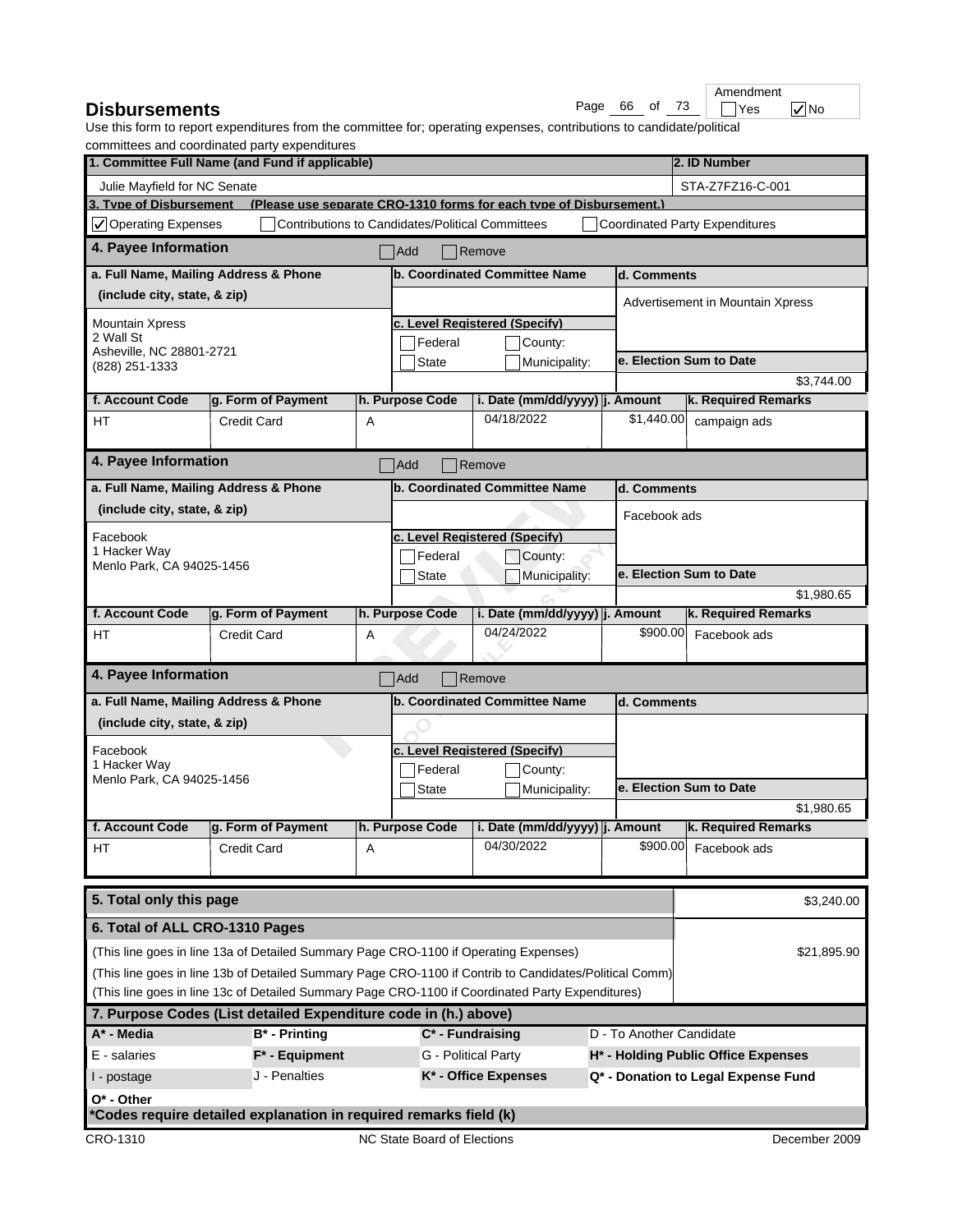**Disbursements** 

|               |  | Amendment |
|---------------|--|-----------|
| Page 67 of 73 |  | Yes       |

 $\nabla$  No

|                                            | 1. Committee Full Name (and Fund if applicable)      |   |                                                  |                                                                     |               | 2. ID Number                          |  |
|--------------------------------------------|------------------------------------------------------|---|--------------------------------------------------|---------------------------------------------------------------------|---------------|---------------------------------------|--|
| Julie Mayfield for NC Senate               |                                                      |   |                                                  |                                                                     |               | STA-Z7FZ16-C-001                      |  |
| 3. Type of Disbursement                    |                                                      |   |                                                  | (Please use separate CRO-1310 forms for each type of Disbursement.) |               |                                       |  |
| $ $ $\checkmark$ Operating Expenses        |                                                      |   | Contributions to Candidates/Political Committees |                                                                     |               | <b>Coordinated Party Expenditures</b> |  |
|                                            | 4. Payee Information<br>Add<br>$\blacksquare$ Remove |   |                                                  |                                                                     |               |                                       |  |
| a. Full Name, Mailing Address & Phone      |                                                      |   |                                                  | lb. Coordinated Committee Name                                      | ld. Comments  |                                       |  |
| (include city, state, & zip)               |                                                      |   |                                                  |                                                                     |               |                                       |  |
| The Meda Corporation                       |                                                      |   |                                                  | lc. Level Reaistered (Specify)                                      |               |                                       |  |
| 65 Town Mountain Rd                        |                                                      |   | Federal                                          | County:                                                             |               |                                       |  |
| Asheville, NC 28804-3835<br>(828) 252-2585 |                                                      |   | <b>State</b>                                     | Municipality:                                                       |               | le. Election Sum to Date              |  |
|                                            |                                                      |   |                                                  |                                                                     |               | \$11,800.50                           |  |
| f. Account Code                            | $ q.$ Form of Payment                                |   | h. Purpose Code                                  | i. Date (mm/dd/yyyy)  j.                                            | <b>Amount</b> | k. Required Remarks                   |  |
| <b>HT</b>                                  | Check                                                | в |                                                  | 04/30/2022                                                          | \$5,895.75    | campaign post cards                   |  |
|                                            |                                                      |   |                                                  |                                                                     |               |                                       |  |



| 5. Total only this page                                                                                |                                                                   |                      |                                                 | \$5,895.75                          |  |
|--------------------------------------------------------------------------------------------------------|-------------------------------------------------------------------|----------------------|-------------------------------------------------|-------------------------------------|--|
| 6. Total of ALL CRO-1310 Pages                                                                         |                                                                   |                      |                                                 |                                     |  |
| (This line goes in line 13a of Detailed Summary Page CRO-1100 if Operating Expenses)                   | \$21,895.90                                                       |                      |                                                 |                                     |  |
| (This line goes in line 13b of Detailed Summary Page CRO-1100 if Contrib to Candidates/Political Comm) |                                                                   |                      |                                                 |                                     |  |
| (This line goes in line 13c of Detailed Summary Page CRO-1100 if Coordinated Party Expenditures)       |                                                                   |                      |                                                 |                                     |  |
| 7. Purpose Codes (List detailed Expenditure code in (h.) above)                                        |                                                                   |                      |                                                 |                                     |  |
| $A^*$ - Media                                                                                          | B* - Printing                                                     | $C^*$ - Fundraising  | D - To Another Candidate                        |                                     |  |
| E - salaries                                                                                           | $F^*$ - Equipment                                                 | G - Political Party  | H <sup>*</sup> - Holding Public Office Expenses |                                     |  |
| I - postage                                                                                            | J - Penalties                                                     | K* - Office Expenses |                                                 | Q* - Donation to Legal Expense Fund |  |
| $O^*$ - Other                                                                                          |                                                                   |                      |                                                 |                                     |  |
|                                                                                                        | *Codes require detailed explanation in required remarks field (k) |                      |                                                 |                                     |  |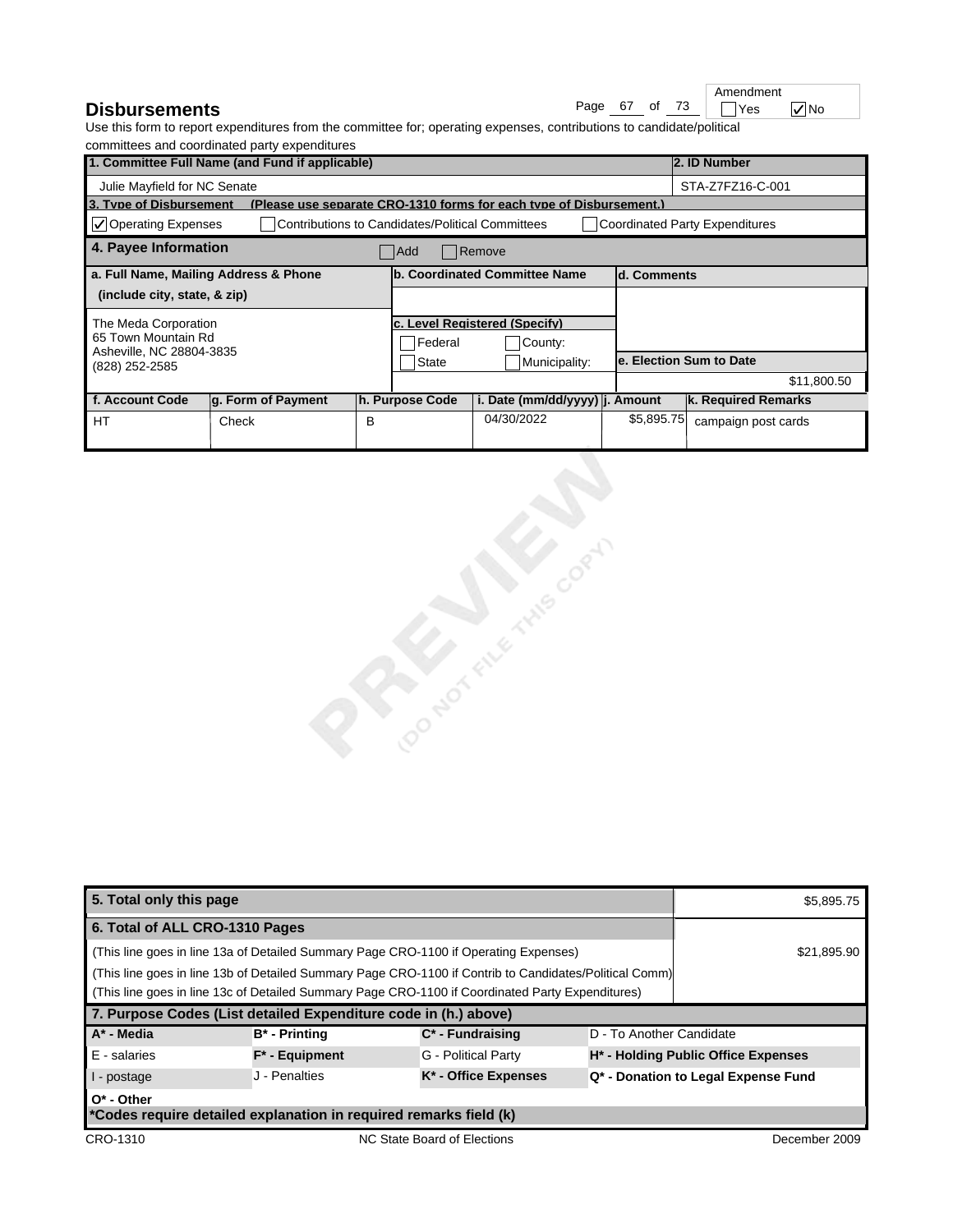|     |    |    |      | Amendment  |              |
|-----|----|----|------|------------|--------------|
| age | 68 | of | - 73 | <b>Yes</b> | $\sqrt{}$ No |

#### **Disbursements**  $\qquad \qquad \qquad$  Page 68 of 73  $\qquad \qquad$  Yes Use this form to report expenditures from the committee for; operating expenses, contributions to candidate/political committees and coordinated party expenditures

|                                               | commuted and coordinated party experientated<br>1. Committee Full Name (and Fund if applicable)        |   |                                |                                                                     |                          | 2. ID Number                                     |  |
|-----------------------------------------------|--------------------------------------------------------------------------------------------------------|---|--------------------------------|---------------------------------------------------------------------|--------------------------|--------------------------------------------------|--|
| Julie Mayfield for NC Senate                  |                                                                                                        |   |                                |                                                                     |                          | STA-Z7FZ16-C-001                                 |  |
| 3. Type of Disbursement                       |                                                                                                        |   |                                | (Please use separate CRO-1310 forms for each type of Disbursement.) |                          |                                                  |  |
| <b>Operating Expenses</b>                     | √ Contributions to Candidates/Political Committees                                                     |   |                                |                                                                     |                          | <b>Coordinated Party Expenditures</b>            |  |
| 4. Payee Information                          |                                                                                                        |   | Add                            | Remove                                                              |                          |                                                  |  |
| a. Full Name, Mailing Address & Phone         |                                                                                                        |   |                                | b. Coordinated Committee Name                                       | d. Comments              |                                                  |  |
| (include city, state, & zip)                  |                                                                                                        |   |                                |                                                                     |                          |                                                  |  |
| North Carolina Democratic Party               |                                                                                                        |   |                                | c. Level Reaistered (Specify)                                       |                          |                                                  |  |
| 220 Hillsborough St<br>Raleigh, NC 27603-1724 |                                                                                                        |   | Federal                        | County:                                                             |                          |                                                  |  |
| (919) 821-2777                                |                                                                                                        |   | $ $ State                      | Municipality:                                                       |                          | e. Election Sum to Date                          |  |
|                                               |                                                                                                        |   |                                |                                                                     |                          | \$1,100.00                                       |  |
| f. Account Code                               | g. Form of Payment                                                                                     |   | h. Purpose Code                | i. Date (mm/dd/yyyy) j. Amount                                      |                          | k. Required Remarks                              |  |
| HT                                            | <b>Credit Card</b>                                                                                     | G |                                | 02/05/2022                                                          | \$550.00                 | 2022 Passport Patron<br>Membership               |  |
| 4. Payee Information                          |                                                                                                        |   | Add                            | Remove                                                              |                          |                                                  |  |
| a. Full Name, Mailing Address & Phone         |                                                                                                        |   |                                | b. Coordinated Committee Name                                       | d. Comments              |                                                  |  |
| (include city, state, & zip)                  |                                                                                                        |   |                                |                                                                     |                          |                                                  |  |
| Young Democrats of North Carolina             |                                                                                                        |   |                                | c. Level Reaistered (Specify)                                       |                          |                                                  |  |
| 220 Hillsborough St                           |                                                                                                        |   | Federal                        | County:                                                             |                          |                                                  |  |
| Raleigh, NC 27603-1724<br>(919) 821-2777      |                                                                                                        |   | State                          | Municipality:                                                       |                          | e. Election Sum to Date                          |  |
|                                               |                                                                                                        |   |                                |                                                                     |                          | \$750.00                                         |  |
| f. Account Code                               | g. Form of Payment                                                                                     |   | h. Purpose Code                | i. Date (mm/dd/yyyy) j. Amount                                      |                          | k. Required Remarks                              |  |
| HT                                            | <b>Credit Card</b>                                                                                     | O |                                | 03/01/2022                                                          | \$500.00                 | donation to Young Democrats<br>of North Carolina |  |
| 4. Payee Information                          |                                                                                                        |   | Add                            | Remove                                                              |                          |                                                  |  |
| a. Full Name, Mailing Address & Phone         |                                                                                                        |   |                                | <b>b. Coordinated Committee Name</b>                                | d. Comments              |                                                  |  |
| (include city, state, & zip)                  |                                                                                                        |   |                                |                                                                     |                          |                                                  |  |
| <b>Planned Parenthood South Atlantic</b>      |                                                                                                        |   |                                | c. Level Reaistered (Specify)                                       |                          |                                                  |  |
| 68 Mcdowell St                                |                                                                                                        |   | Federal                        | County:                                                             |                          |                                                  |  |
| Asheville, NC 28801-4104<br>(828) 252-7928    |                                                                                                        |   | <b>State</b>                   | Municipality:                                                       |                          | e. Election Sum to Date                          |  |
|                                               |                                                                                                        |   |                                |                                                                     |                          | \$100.00                                         |  |
| f. Account Code                               | q. Form of Payment                                                                                     |   | h. Purpose Code                | i. Date (mm/dd/yyyy) j. Amount                                      |                          | k. Required Remarks                              |  |
| HT                                            | Credit Card                                                                                            | O |                                | 03/07/2022                                                          |                          | \$100.00 Monetary contribution                   |  |
|                                               |                                                                                                        |   |                                |                                                                     |                          |                                                  |  |
| 5. Total only this page                       |                                                                                                        |   |                                |                                                                     |                          | \$1,150.00                                       |  |
| 6. Total of ALL CRO-1310 Pages                |                                                                                                        |   |                                |                                                                     |                          |                                                  |  |
|                                               | (This line goes in line 13a of Detailed Summary Page CRO-1100 if Operating Expenses)                   |   |                                |                                                                     |                          | \$1,400.00                                       |  |
|                                               | (This line goes in line 13b of Detailed Summary Page CRO-1100 if Contrib to Candidates/Political Comm) |   |                                |                                                                     |                          |                                                  |  |
|                                               | (This line goes in line 13c of Detailed Summary Page CRO-1100 if Coordinated Party Expenditures)       |   |                                |                                                                     |                          |                                                  |  |
|                                               | 7. Purpose Codes (List detailed Expenditure code in (h.) above)                                        |   |                                |                                                                     |                          |                                                  |  |
| A* - Media                                    | <b>B*</b> - Printing                                                                                   |   | $\overline{C^*}$ - Fundraising |                                                                     | D - To Another Candidate |                                                  |  |
| E - salaries                                  | $F^*$ - Equipment                                                                                      |   | G - Political Party            |                                                                     |                          | H* - Holding Public Office Expenses              |  |
| I - postage                                   | J - Penalties                                                                                          |   |                                | K* - Office Expenses                                                |                          | Q* - Donation to Legal Expense Fund              |  |
| O* - Other                                    |                                                                                                        |   |                                |                                                                     |                          |                                                  |  |
|                                               | *Codes require detailed explanation in required remarks field (k)                                      |   |                                |                                                                     |                          |                                                  |  |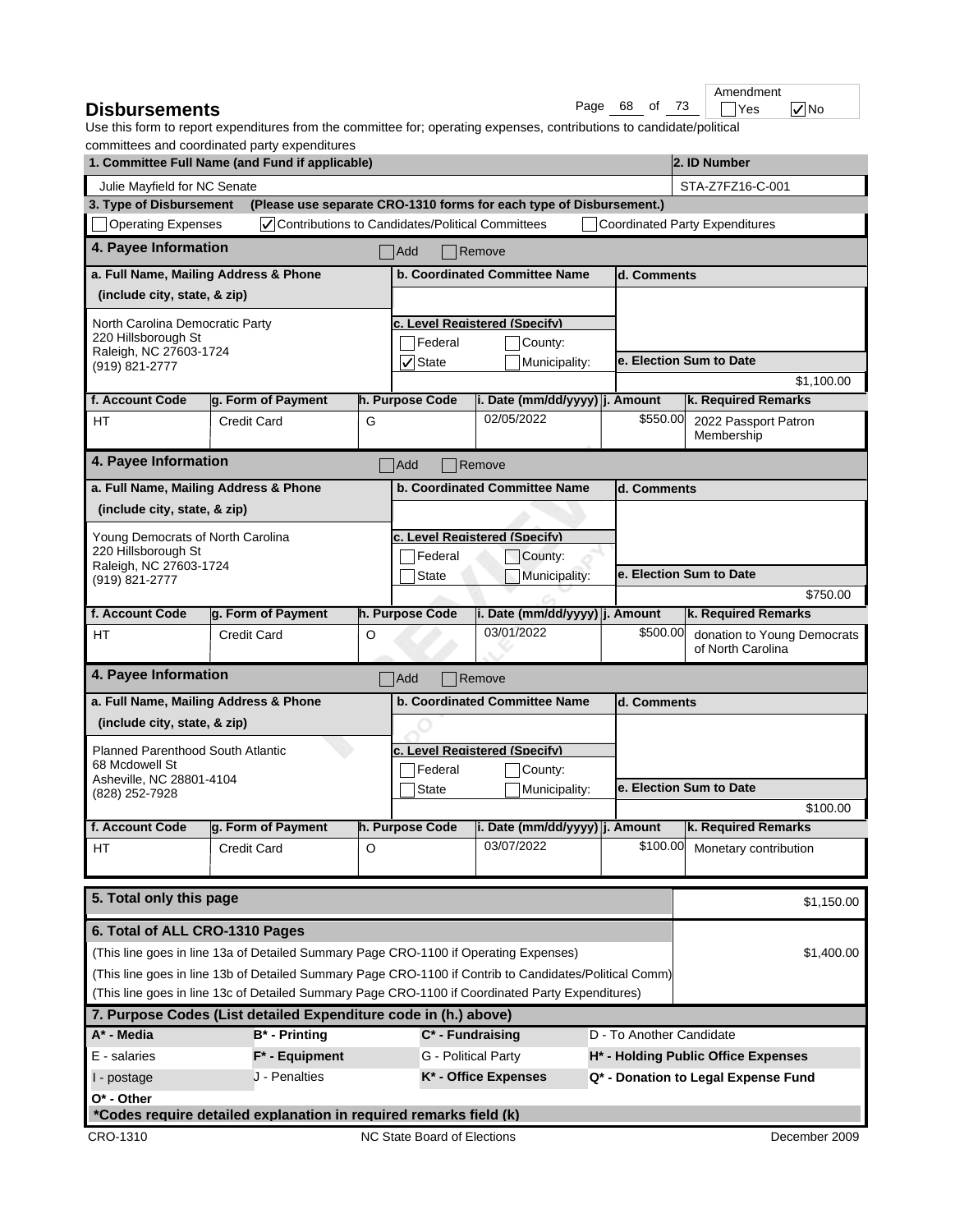|               |  | Amendment |              |
|---------------|--|-----------|--------------|
| Page 69 of 73 |  | Yes       | $\sqrt{}$ No |

### **Disbursements**

| 1. Committee Full Name (and Fund if applicable)                               |                                                           |   |                                   |                                                                     |          | 2. ID Number                           |  |
|-------------------------------------------------------------------------------|-----------------------------------------------------------|---|-----------------------------------|---------------------------------------------------------------------|----------|----------------------------------------|--|
| Julie Mayfield for NC Senate                                                  |                                                           |   |                                   |                                                                     |          | STA-Z7FZ16-C-001                       |  |
| 3. Type of Disbursement                                                       |                                                           |   |                                   | (Please use separate CRO-1310 forms for each type of Disbursement.) |          |                                        |  |
| Operating Expenses                                                            | <b>V</b> Contributions to Candidates/Political Committees |   |                                   |                                                                     |          | Coordinated Party Expenditures         |  |
| 4. Payee Information<br><b>Add</b><br>Remove                                  |                                                           |   |                                   |                                                                     |          |                                        |  |
| a. Full Name, Mailing Address & Phone<br><b>b. Coordinated Committee Name</b> |                                                           |   |                                   | ld. Comments                                                        |          |                                        |  |
| (include city, state, & zip)                                                  |                                                           |   |                                   |                                                                     |          | Donation to Young Dems of NC           |  |
| Young Democrats of North Carolina                                             |                                                           |   | <b>Level Registered (Specify)</b> |                                                                     |          |                                        |  |
| 220 Hillsborough St                                                           |                                                           |   | <b>Federal</b><br>County:         |                                                                     |          |                                        |  |
| Raleigh, NC 27603-1724<br>(919) 821-2777                                      |                                                           |   | State<br>Municipality:            |                                                                     |          | le. Election Sum to Date               |  |
|                                                                               |                                                           |   |                                   |                                                                     |          | \$750.00                               |  |
| f. Account Code                                                               | g. Form of Payment                                        |   | h. Purpose Code                   | i. Date (mm/dd/yyyy) j. Amount                                      |          | k. Required Remarks                    |  |
| HT                                                                            | Credit Card                                               | O |                                   | 04/12/2022                                                          | \$250.00 | Donation to Young Dems of<br><b>NC</b> |  |



| 5. Total only this page                                                                                |                                                                                      |                                  |                                     | \$250.00                                        |
|--------------------------------------------------------------------------------------------------------|--------------------------------------------------------------------------------------|----------------------------------|-------------------------------------|-------------------------------------------------|
| 6. Total of ALL CRO-1310 Pages                                                                         |                                                                                      |                                  |                                     |                                                 |
|                                                                                                        | (This line goes in line 13a of Detailed Summary Page CRO-1100 if Operating Expenses) |                                  |                                     | \$1,400.00                                      |
| (This line goes in line 13b of Detailed Summary Page CRO-1100 if Contrib to Candidates/Political Comm) |                                                                                      |                                  |                                     |                                                 |
| (This line goes in line 13c of Detailed Summary Page CRO-1100 if Coordinated Party Expenditures)       |                                                                                      |                                  |                                     |                                                 |
| 7. Purpose Codes (List detailed Expenditure code in (h.) above)                                        |                                                                                      |                                  |                                     |                                                 |
| A* - Media                                                                                             | $B^*$ - Printing                                                                     | $C^*$ - Fundraising              | D - To Another Candidate            |                                                 |
| $E -$ salaries                                                                                         | $F^*$ - Equipment                                                                    | G - Political Party              |                                     | H <sup>*</sup> - Holding Public Office Expenses |
| I - postage                                                                                            | J - Penalties                                                                        | K <sup>*</sup> - Office Expenses | Q* - Donation to Legal Expense Fund |                                                 |
| $O^*$ - Other                                                                                          |                                                                                      |                                  |                                     |                                                 |
|                                                                                                        | *Codes require detailed explanation in required remarks field (k)                    |                                  |                                     |                                                 |
| CRO-1310                                                                                               |                                                                                      | NC State Board of Elections      |                                     | December 2009                                   |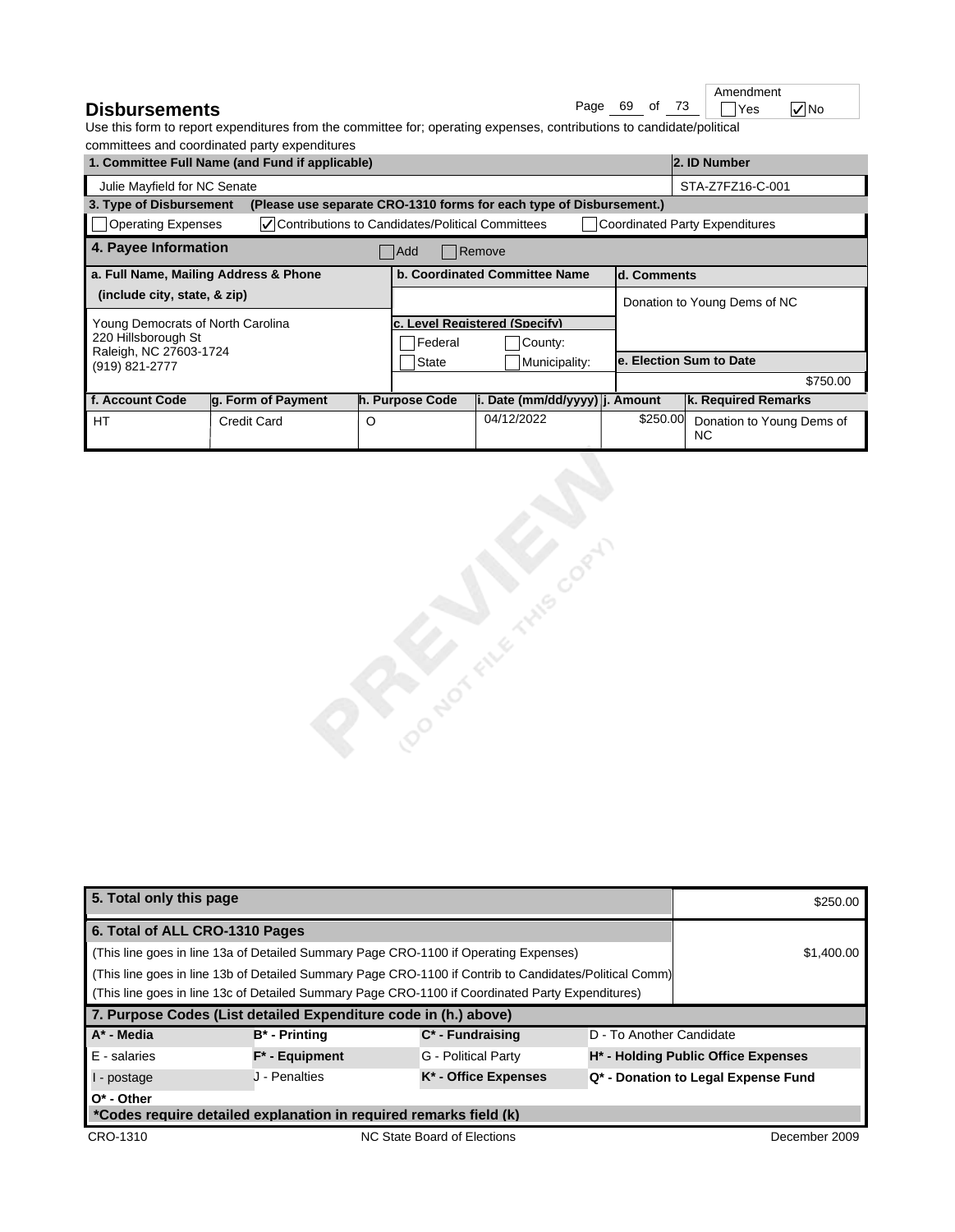# **Aggregated Non-Media Expenditures** Page 70 of 73

Amendment  $\Box$  Yes  $\Box$  No

Optional form used to report NC Non-Media Expenditures of \$50 or less.

| 1. Committee Full Name (and Fund if applicable)<br>2. ID Number |                 |                    |                 |            |           |                                 |
|-----------------------------------------------------------------|-----------------|--------------------|-----------------|------------|-----------|---------------------------------|
| Julie Mayfield for NC Senate                                    |                 |                    |                 |            |           | STA-Z7FZ16-C-001                |
| 3. Payee Information                                            |                 |                    |                 |            |           |                                 |
| la. Amend                                                       | b. Account Code | c. Form of Payment | d. Purpose Code | e. Date    | f. Amount | g. Required Remarks             |
| Add<br>Remove                                                   | HT              | <b>Credit Card</b> | O               | 03/27/2022 | \$8.26    | Refreshments for<br>volunteeers |
| Add<br>Remove                                                   | HT              | <b>Credit Card</b> | K               | 03/29/2022 | \$6.10    | Refreshments for<br>volunteers  |
| Add<br>Remove                                                   | <b>HT</b>       | <b>Credit Card</b> | K               | 03/30/2022 | \$16.76   | Snacks for phone<br>bankers     |

Cocococciones Cococo

| 4. Total only this Page                                         |                                                                   |                                  |  |                                                 | \$31.12       |  |  |
|-----------------------------------------------------------------|-------------------------------------------------------------------|----------------------------------|--|-------------------------------------------------|---------------|--|--|
|                                                                 | 5. Total of ALL CRO-1315 Pages                                    |                                  |  |                                                 | \$31.12       |  |  |
|                                                                 | (This line must be on line 14 of Detailed Summary Page CRO-1100)  |                                  |  |                                                 |               |  |  |
| 6. Purpose Codes (List detailed expenditure code in (d.) above) |                                                                   |                                  |  |                                                 |               |  |  |
|                                                                 | $B^*$ - Printing                                                  | C*- Fundraising                  |  | D - To Another Candidate                        |               |  |  |
| E - salaries                                                    | $F^*$ - Equipment                                                 | G - Political Party              |  | H <sup>*</sup> - Holding Public Office Expenses |               |  |  |
| I - postage                                                     | J - Penalties                                                     | K <sup>*</sup> - Office Expenses |  | Q* - Donation to Legal Expense Fund             |               |  |  |
| $O^*$ - Other                                                   |                                                                   |                                  |  |                                                 |               |  |  |
|                                                                 | *Codes require detailed explanation in required remarks field (g) |                                  |  |                                                 |               |  |  |
| CRO-1315                                                        |                                                                   | NC State Board of Elections      |  |                                                 | December 2009 |  |  |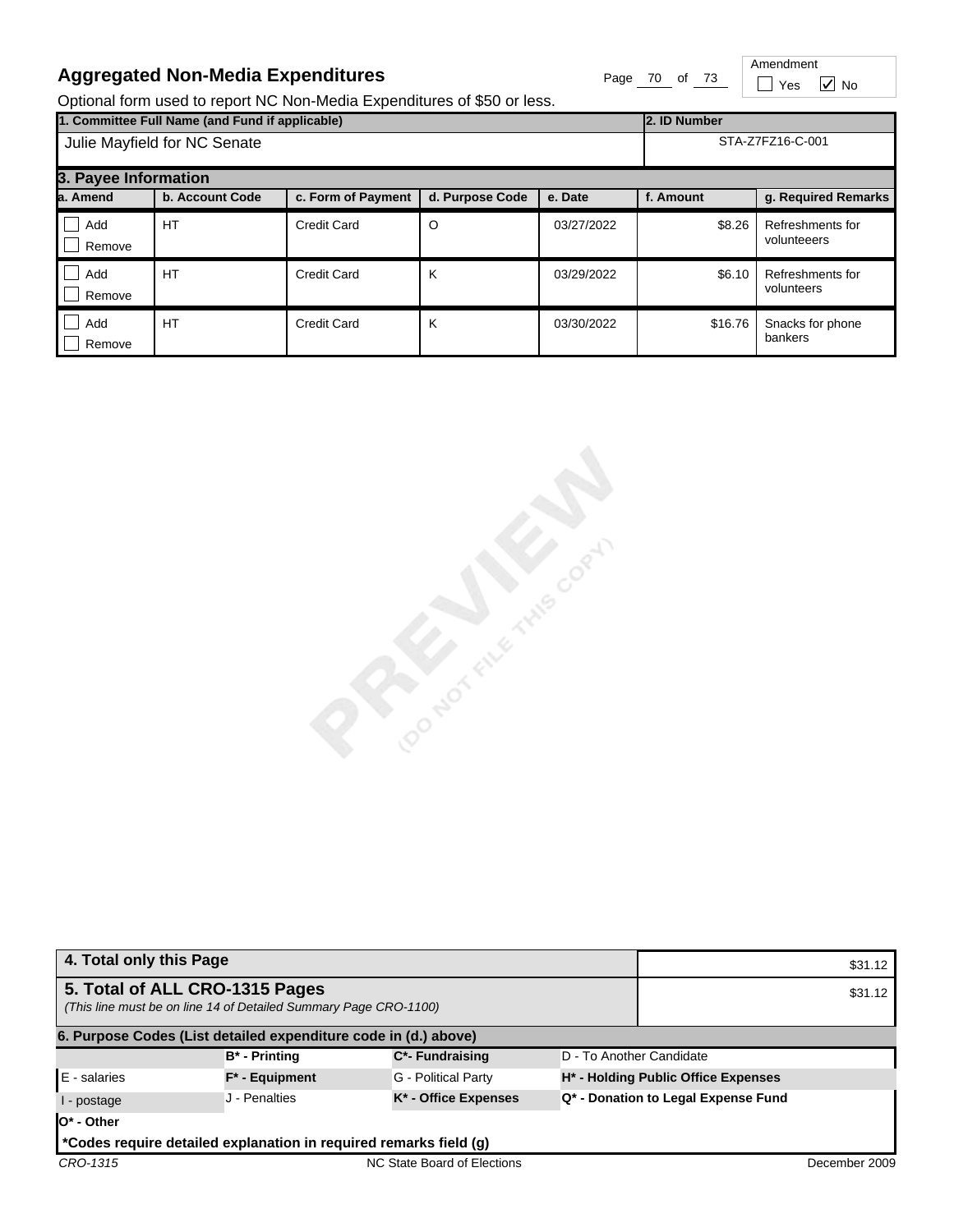|                                            | <b>Refunds/Reimbursements From the Committee</b><br>Use this form to report refunds/reimbursements, including contributions returned to the contributor |              |                      | Page<br>71    | 73                   | Amendment<br>$\nabla$ No<br>Yes |
|--------------------------------------------|---------------------------------------------------------------------------------------------------------------------------------------------------------|--------------|----------------------|---------------|----------------------|---------------------------------|
|                                            | 1. Committee Full Name (and Fund if applicable)                                                                                                         |              |                      |               |                      | 2. ID Number                    |
| Julie Mayfield for NC Senate               |                                                                                                                                                         |              |                      |               |                      | STA-Z7FZ16-C-001                |
| 3. Payee Information                       |                                                                                                                                                         | Add          | Remove               |               |                      |                                 |
| a. Full Name, Mailing Address & Phone      |                                                                                                                                                         |              | d. Type of Committee |               |                      | h. Original Receipt Date        |
| (include city, state, & zip)               |                                                                                                                                                         | Candidate    | PAC                  |               |                      | 03/22/2022                      |
| Wyatt S. Stevens                           |                                                                                                                                                         |              | Referendum<br>Party  |               |                      |                                 |
| 63 White Ash Dr                            |                                                                                                                                                         |              | e. Level Registered  |               |                      | i. Original Receipt Amt         |
| Asheville, NC 28803-2491<br>(828) 258-6992 |                                                                                                                                                         | Federal      |                      | County:       |                      | \$250.00                        |
|                                            |                                                                                                                                                         | <b>State</b> | f. Purpose Code      | Municipality: |                      | j. Election Sum To Date         |
|                                            |                                                                                                                                                         | L            |                      |               |                      | \$250.00                        |
| b. Job Title/Profession                    | c. Employer's Name/Specific                                                                                                                             |              | g. Comments          |               | k. Account Code      |                                 |
| Attorney                                   | Roberts & Stevens, P.A.                                                                                                                                 |              |                      |               | HT.                  |                                 |
| I. Form of Payment                         | m. Required Remarks                                                                                                                                     |              |                      |               | n. Date (mm/dd/yyyy) | o. Amount                       |
| Electronic Funds                           | unacceptable donation                                                                                                                                   |              |                      | 04/26/2022    |                      | \$250.00                        |
| Transfer                                   |                                                                                                                                                         |              | CONDITION STREET     |               |                      |                                 |

| 4. Total only this page                                           | \$250.00                    |  |                                 |
|-------------------------------------------------------------------|-----------------------------|--|---------------------------------|
| 5. Total of ALL CRO-1320 Pages                                    | \$250.00                    |  |                                 |
| (This line must be on line 16 of Detailed Summary Page CRO-1100)  |                             |  |                                 |
| 6. Purpose Codes (List detailed disbursement code in (f)          |                             |  |                                 |
| L - Returned to Contributor                                       | M - Overpayment for Service |  | N - Exceeded Contribution Limit |
| P <sup>*</sup> - Reimbursement of In-Kind                         | $O^*$ Other                 |  |                                 |
| *Codes require detailed explanation in required remarks field (m) |                             |  |                                 |
| CRO-1320                                                          | NC State Board of Elections |  | December 2007                   |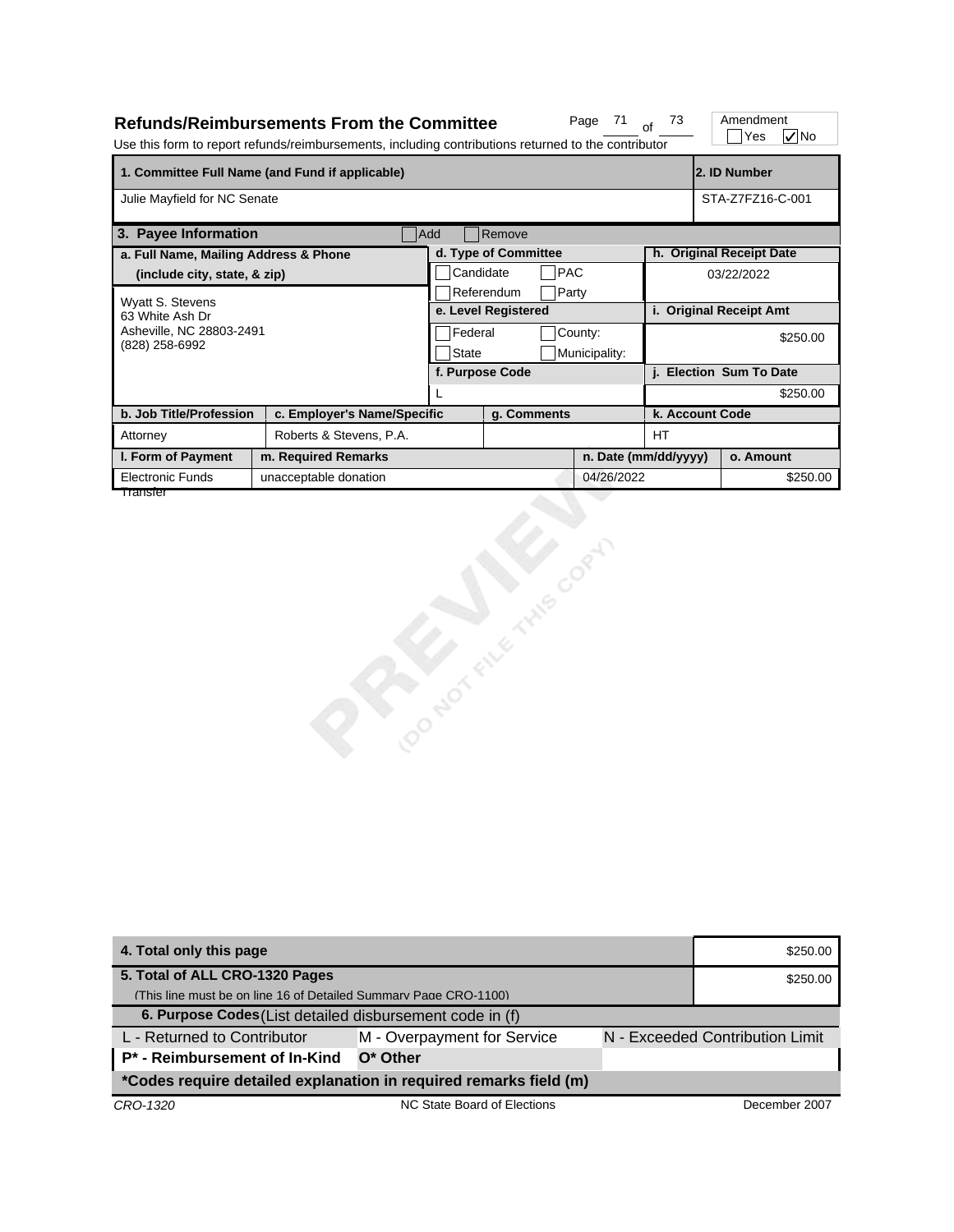# **In-Kind Contributions**

Page 72 of 73

No Amendment<br>
Yes

Use this form to report non-monetary contributions, donations, goods or services provided to the committee or fund. Use CRO-1215 if In-Kind Contributions were or will be refunded within 7 days.

| 1. Committee Full Name (and Fund if applicable)                                                                       |                                                               |                                                                        |                        |  | 2. ID Number                                                             |
|-----------------------------------------------------------------------------------------------------------------------|---------------------------------------------------------------|------------------------------------------------------------------------|------------------------|--|--------------------------------------------------------------------------|
| Julie Mayfield for NC Senate                                                                                          |                                                               |                                                                        |                        |  | STA-Z7FZ16-C-001                                                         |
| 3. Contributor Information                                                                                            | Add                                                           |                                                                        | Remove                 |  |                                                                          |
| a. Full Name, Mailing Address, & Phone                                                                                |                                                               |                                                                        | b. Type of contributor |  | c. Comments                                                              |
| (include city, state & zip)<br><b>Timothy Schaller</b><br>46 Spears Ave<br>Asheville, NC 28801-1214<br>(828) 505-2792 | Party<br><b>PAC</b>                                           | <b>√Individual</b><br>Candidate<br>Referendum<br>Other Receipt Source  |                        |  | d. Election Sum to Date                                                  |
|                                                                                                                       |                                                               |                                                                        |                        |  | \$500.00                                                                 |
| e. Description                                                                                                        |                                                               |                                                                        | f. Date (mm/dd/yyyy)   |  | g. Fair Market Amount                                                    |
| Event space for shooting videos                                                                                       |                                                               |                                                                        | 03/12/2022             |  | \$500.00                                                                 |
| 3. Contributor Information                                                                                            | Add                                                           |                                                                        | Remove                 |  |                                                                          |
| a. Full Name, Mailing Address, & Phone                                                                                |                                                               |                                                                        | b. Type of contributor |  | c. Comments                                                              |
| <b>Woody Farmer</b><br>230 Pearson Dr<br>Asheville, NC 28801-1614<br>(704) 975-8749                                   | VIndividual<br>Candidate<br>Party<br><b>PAC</b><br>Referendum | <b>Other Receipt Source</b>                                            |                        |  |                                                                          |
|                                                                                                                       |                                                               |                                                                        |                        |  | d. Election Sum to Date<br>\$300.00                                      |
| e. Description                                                                                                        |                                                               |                                                                        | f. Date (mm/dd/yyyy)   |  | g. Fair Market Amount                                                    |
| Food and drink for house party                                                                                        |                                                               |                                                                        | 03/27/2022             |  | \$250.00                                                                 |
| 3. Contributor Information                                                                                            | Add                                                           |                                                                        | <b>Remove</b>          |  |                                                                          |
| a. Full Name, Mailing Address, & Phone                                                                                |                                                               |                                                                        | b. Type of contributor |  | c. Comments                                                              |
| (include city, state & zip)<br>Susan Loftis<br>170 Montford Ave<br>Asheville, NC 28801-2102                           | Party<br>PAC                                                  | √ Individual<br>Candidate<br>Referendum<br><b>Other Receipt Source</b> |                        |  | food & beverage for house<br>party<br>d. Election Sum to Date<br>\$90.00 |
| e. Description                                                                                                        |                                                               |                                                                        | f. Date (mm/dd/yyyy)   |  | g. Fair Market Amount                                                    |
| food & beverage                                                                                                       |                                                               |                                                                        | 04/09/2022             |  | \$90.00                                                                  |

| 4. Total only this page                                                                            |                             | \$840.00      |
|----------------------------------------------------------------------------------------------------|-----------------------------|---------------|
| 5. Total of ALL CRO-1510 Pages<br>(This line must be on line 17 of Detailed Summary Page CRO-1100) |                             | \$1.701.00    |
| CRO-1510                                                                                           | NC State Board of Elections | December 2007 |